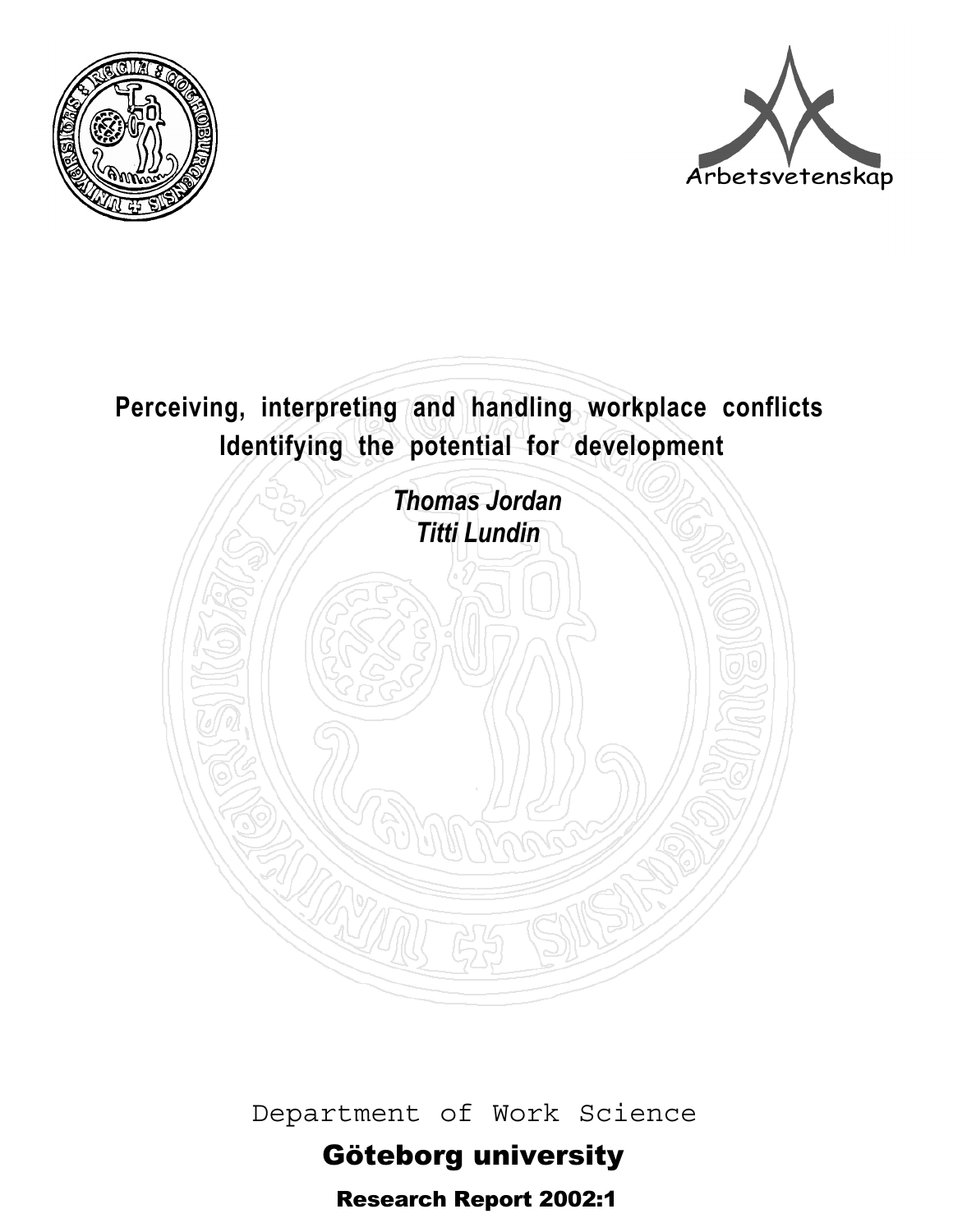## **Table of contents**

| 1. The individual's conflict experience                                     | $\mathbf 1$    |
|-----------------------------------------------------------------------------|----------------|
| Introduction                                                                |                |
| Comments on the project's theoretical points of departure                   | $\overline{2}$ |
| Interview methods                                                           | $\overline{3}$ |
| Presentation of the empirical material                                      | 4              |
|                                                                             | $\tau$         |
| Conducting the interviews<br>Differences between oral and e-mail interviews | $\overline{7}$ |
|                                                                             |                |
| Methodological problems                                                     | 8              |
| Treatment and analysis of the interviews                                    | 9              |
| General observations                                                        | 9              |
| 2. What do people think about during a conflict?                            | 12             |
| Introduction                                                                | 12             |
| The Conflict                                                                | 14             |
| A. Events                                                                   | 14             |
| <b>B.</b> The conflict issues                                               | 15             |
| The Other                                                                   | 17             |
| C. Behavior                                                                 | 17             |
| D. Interpretations, opinions and perspectives                               | 18             |
| E. Emotions                                                                 | 19             |
| F. Personality traits                                                       | 20             |
| The Self                                                                    | 21             |
| Introduction                                                                | 21             |
| G. Behavior                                                                 | 22             |
| H. One's own conflict issues                                                | 23             |
| I. Emotions                                                                 | 24             |
| J. Interpretations                                                          | 27             |
| K. Value judgments                                                          | 29             |
| L. Values                                                                   | 31             |
| M. Personality traits                                                       | 32             |
| N. Perspective                                                              | 34             |
| The Setting                                                                 | 35             |
| O. External circumstances                                                   | 35             |
| P. Informal roles                                                           | 37             |
| Q. Relationships                                                            | 38             |
| R. The work team                                                            | 40             |
| S. Organizational culture                                                   | 41             |
| T. Goals and functions                                                      | 42             |
| Final comments                                                              | 43             |
| The development of awareness during conflicts                               | 43             |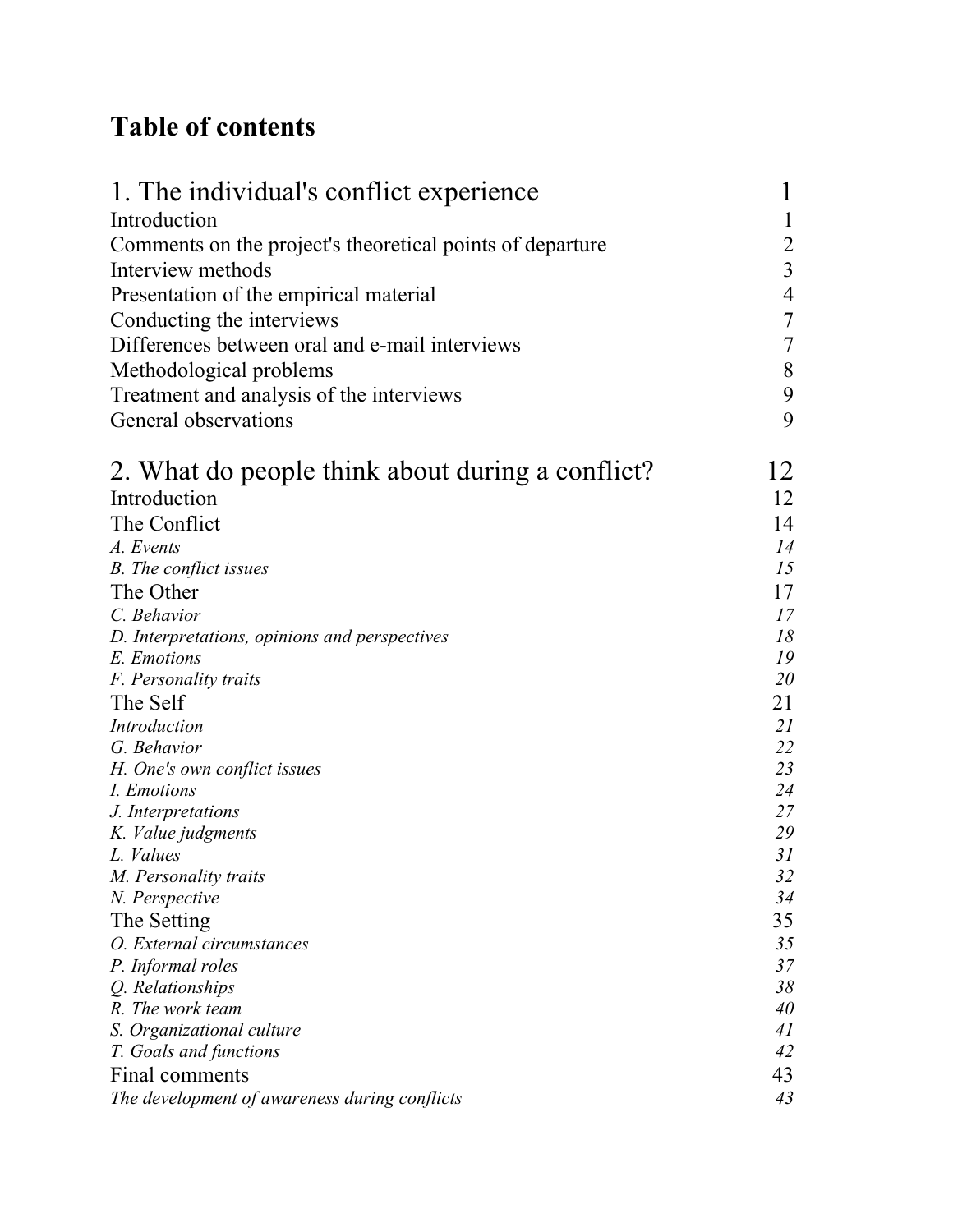| 3. The conflict awareness mandala $-$ Mapping                  |          |
|----------------------------------------------------------------|----------|
| consciousness in conflicts                                     | 45       |
| A map of awareness in workplace conflicts                      | 45       |
| The conflict awareness mandala as a self-diagnostic instrument | 49       |
| The conflict awareness mandala as a coding instrument          | 49       |
|                                                                |          |
| 4. The depth of reflection                                     | 51       |
| The scope and depth of the visual field                        | 51       |
| The image of the counterpart                                   | 51       |
| The first-person perspective                                   | 52       |
| The second-person perspective                                  | 54       |
| The third-person perspective                                   | 56       |
| The depth of the image of the counterpart                      | 57       |
| Further consequences of the image of the counterpart           | 59       |
| One example                                                    | 60       |
| The emotional consequences of images of the counterpart        | 61       |
| Constructions of what is important                             | 62       |
| Types of learning during conflicts                             | 66       |
| No learning<br>Disillusionment                                 | 67<br>68 |
| Unarticulated learning                                         | 69       |
| Morals of the story                                            | 70       |
| Improved ability to adequately manage situations               | 71       |
| Gaining strength through a conflict                            | 71       |
| Increased self-knowledge                                       | 72       |
| Learning about how people function                             | 72       |
| Transformative learning                                        | 73       |
| <b>Activating learning</b>                                     | 75       |
| 5. Perceiving, interpreting and handling workplace             |          |
| conflicts: Six portraits                                       | 76       |
| Introduction                                                   | 76       |
| John                                                           | 77       |
| Helen                                                          | 79       |
| Andrew                                                         | 80       |
| Karen                                                          | 83       |
| Michael                                                        | 85       |
| Elisabeth                                                      | 87       |
| Individuals and workplaces                                     | 89       |
|                                                                |          |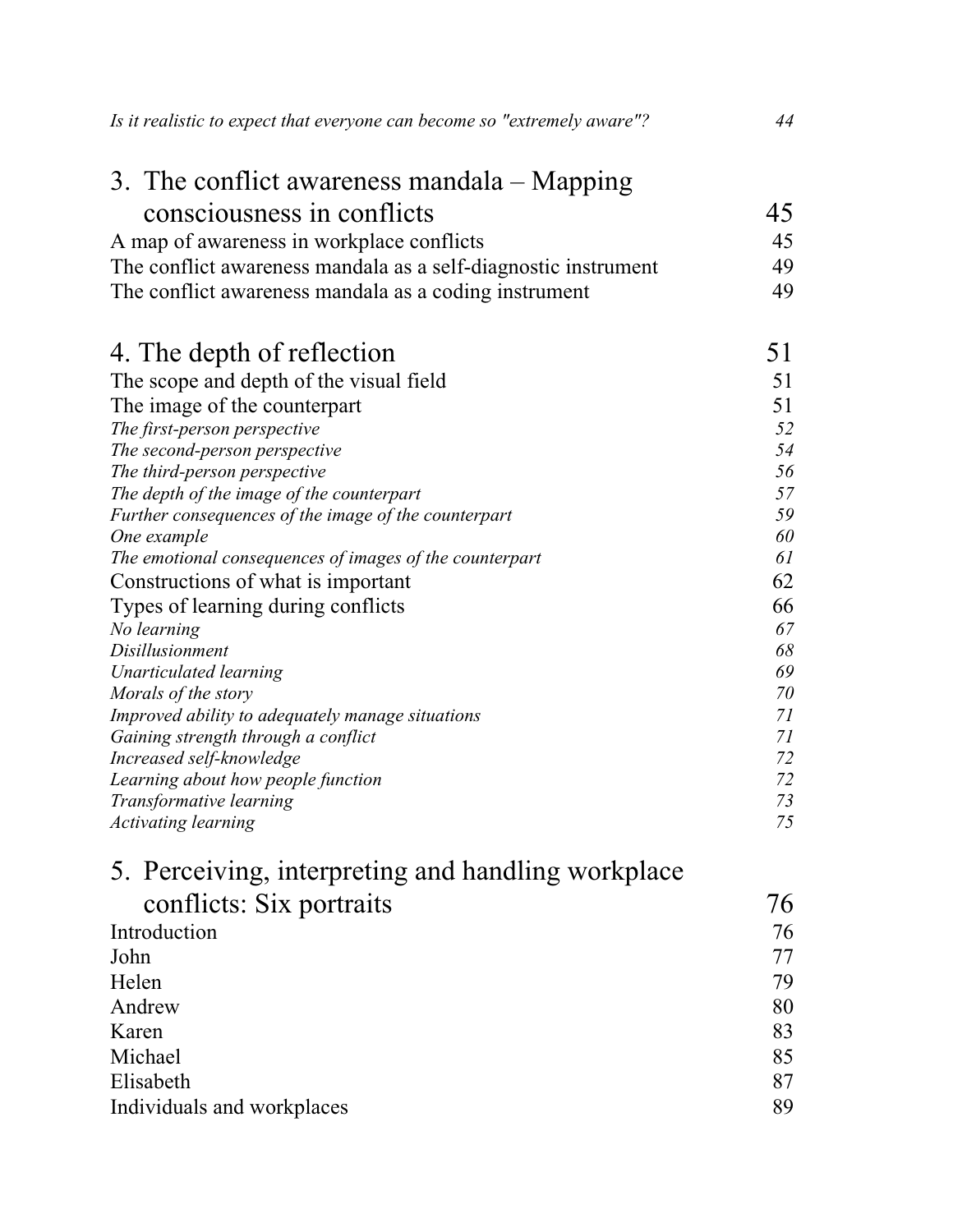| 6. Jane gets fired                                           | 90  |
|--------------------------------------------------------------|-----|
| Introduction                                                 | 90  |
| Interview Round #1                                           | 90  |
| Interview Round #2                                           | 97  |
| Interview Round #3                                           | 107 |
| Interview Round #4                                           | 116 |
| Jane's reflections in retrospect                             | 117 |
| Jane's interview mirrored in the Conflict Awareness Mandala  | 119 |
| 7. Curriculum for development through conflicts              | 121 |
| Curriculum outline                                           | 121 |
| Step 1: Basic level I                                        | 121 |
| Step 2: Basic level II                                       | 122 |
| Step 3: Continuation level                                   | 123 |
| Step 4: Advanced level                                       | 124 |
| Conclusion                                                   | 125 |
| References                                                   | 127 |
| APPENDIX I: Guideline for interviews on workplace conflicts  | 129 |
| <b>APPENDIX II: Advertisement texts</b>                      | 131 |
| APPENDIX III: Professions represented among the participants | 132 |
| APPENDIX IV: Information page to participants                | 133 |
| <b>APPENDIX V: Agreement form</b>                            | 134 |
| APPENDIX VI: Template for interview analysis                 | 135 |
| APPENDIX VII: Conflict Awareness Mandala for self-diagnosis  | 138 |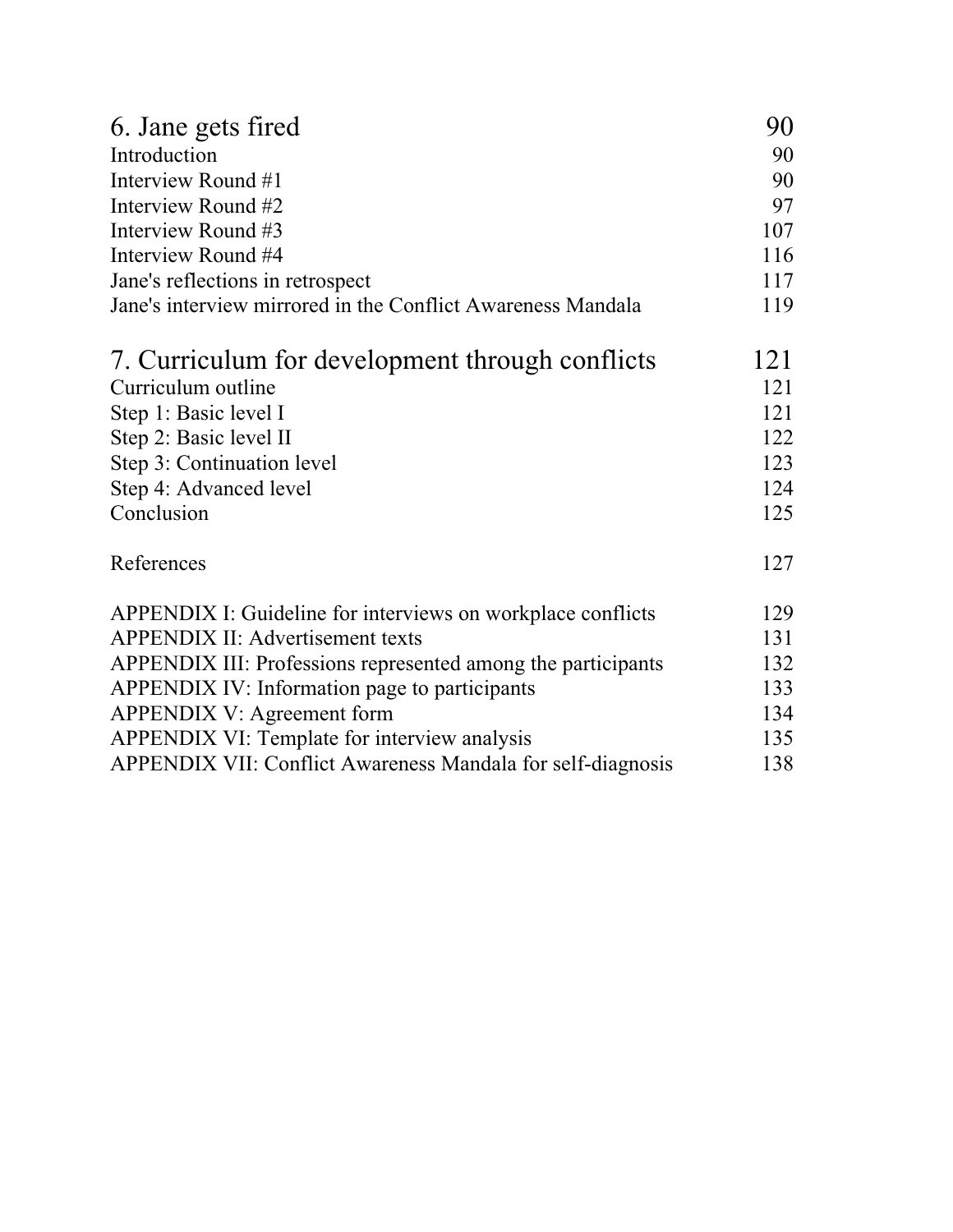## Preface

During our work with this project we have conducted a large number of interviews. Many individuals have openly and comprehensively told us about their experiences of a workplace conflict, experiences that sometimes lead to deep and protracted life crises. However, even for those who did not suffer during a long period because of the conflict, the interviews raised themes of great personal significance, often accompanied by strong feelings. Many of these individual fates have touched us researchers deeply. Our enduring feeling in relation to the material we have assembled is that it is immensely rich, moving and important. In this research report we can only draw upon a small part of the abundantly rich potential contained in the stories we have read, listened to and documented in the form of transcripts. However, we want to assure all the individuals who have shared their experiences with us that this report is only a beginning. We will continue working with the interview material we have collected and with the topic of workplace conflicts in general. This report is focussed on investigating and describing differences in how individuals perceive, interpret, handle and learn from workplace conflicts. In the context of this study, we can only in a very superficial way cover such important themes as deficiencies in organizational structures and leadership and problematic organizational cultures, even though these circumstances are often the most important roots of unskilfully handled problems in the workplace, leading to a great amount of frustrations and suffering for the persons involved. However, these are issues we will continue working with in the coming years.

The research project was financed through a grant from the Council of Worklife Research, a Swedish public agency. We are deeply grateful that the Council decided to support the project, even though we could not present very solid credentials in this particular field of research at the time of the application. We hope that this report shows that it was a good decision. Since we wanted to use the project to build a solid foundation for further research in this field, our level of ambition has been very high in relation to the resources that were available (600k SEK, about 60k USD during two years). Due to this (self-inflicted) imbalance between ambitions and available working time, the present report is in some respects preliminary. We did not want to give up any of the central goals of the project and we did not want to leave out any parts of the report, since we regard each part as vital for the whole. This means that we have not had enough time to work through each chapter as conscientiously as we would have liked. However, since we have been able to secure research grants for further projects, one of which involves building a comprehensive website on workplace conflicts based on this research, we can promise that we will continue working with the contents of this report until we are satisfied with the results.

It has been very enriching and developing to work with this project, and we want to express our warm and deeply felt thanks to all those women and men who have let us share in important parts of their worklives and private lives.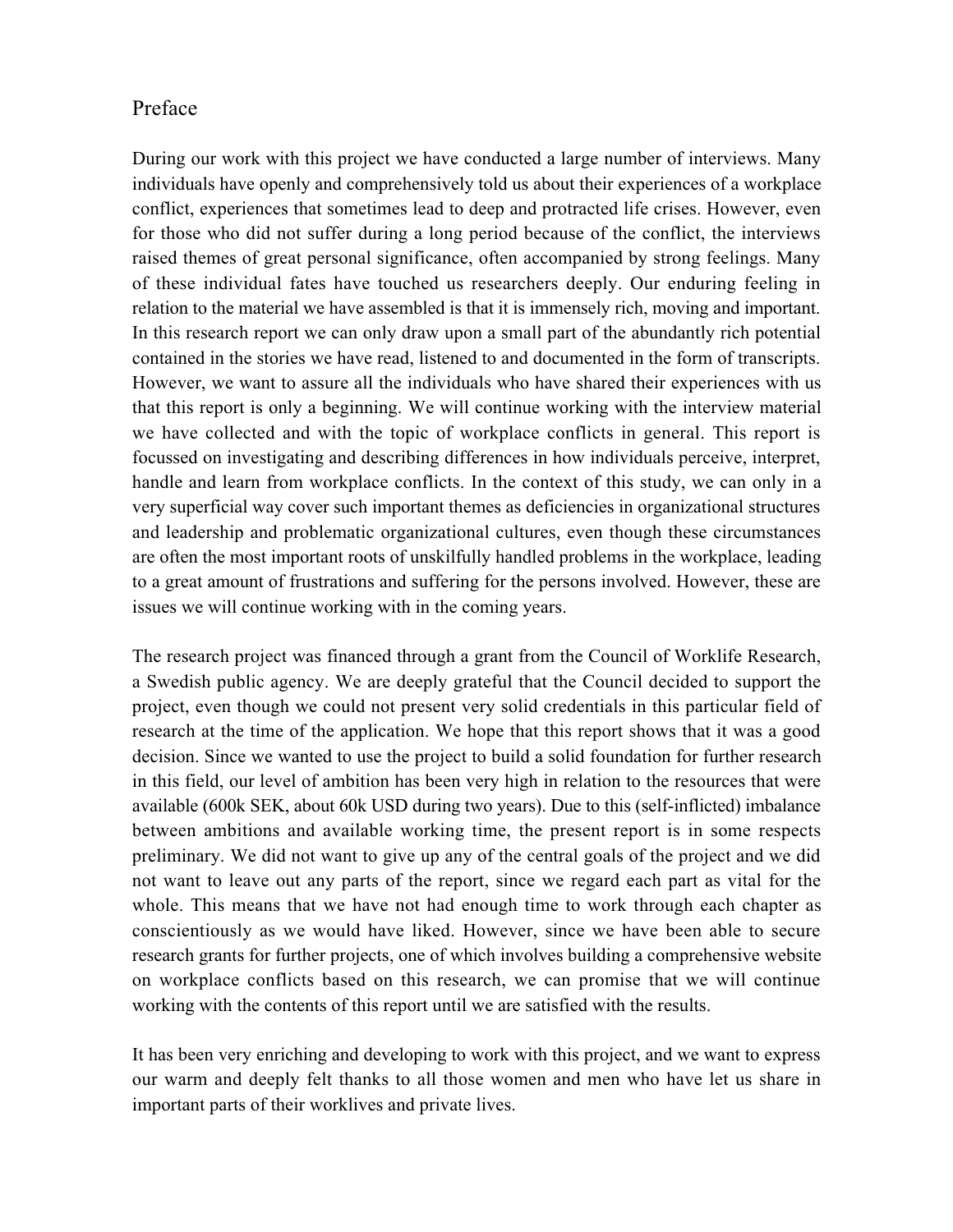## 1. The individual's conflict experience

## Introduction

Although workplace conflicts are encountered by almost everyone during their working lives, and although conflicts lead to costs in the form of personal suffering and organizational damage, very little systematic research has been conducted in this area, both in Sweden and internationally. This report presents the results of a two-year research project aimed at elucidating the differences in how people involved in workplace conflicts think about and react to the causes and course of the conflict as well as conflict management. Thus, our efforts are focused primarily on the individual's experiences and reactions, only touching indirectly on other important issues related to organizational structure and culture, systems of social norms, the nature of leadership and similar factors. We believe that this focus on personal perceptions of conflict experiences allows the reader to consider the content of the report in light of his/her own conflict experiences. Although the text deals with how others perceive, interpret and manage conflicts, we hope that reading it will give rise to questions and reflections concerning how the reader him-/herself handles such experiences.

The figure below shows six important areas for competence development related to workplace conflicts. The research reported here concerns primarily boxes I and V.

|                                     | <b>Individual</b>                                                                                       | Organization                                                                                                                                                  |
|-------------------------------------|---------------------------------------------------------------------------------------------------------|---------------------------------------------------------------------------------------------------------------------------------------------------------------|
| <b>Prevention</b>                   | • Develop conflict<br>management skills<br>• Change attitudes toward<br>conflict experiences            | Н<br>• Systems and procedures for<br>early identification and<br>management of conflicts<br>• System for skill development<br>• Constructive conflict culture |
| <b>Management</b>                   | Ш<br>• Take care of those who have<br>met with difficulties<br>• Training of staff welfare<br>personnel | $\bf{IV}$<br>• Methods for intervening in<br>ongoing conflicts<br>• Training of professional<br>conflict consultants                                          |
| <b>Learning from</b><br>experiences | • Learning and development<br>through conflict experiences                                              | VI<br>• System for utilizing conflict<br>experiences for organizational<br>development                                                                        |

*Figure 1.1 Tasks in constructive conflict management*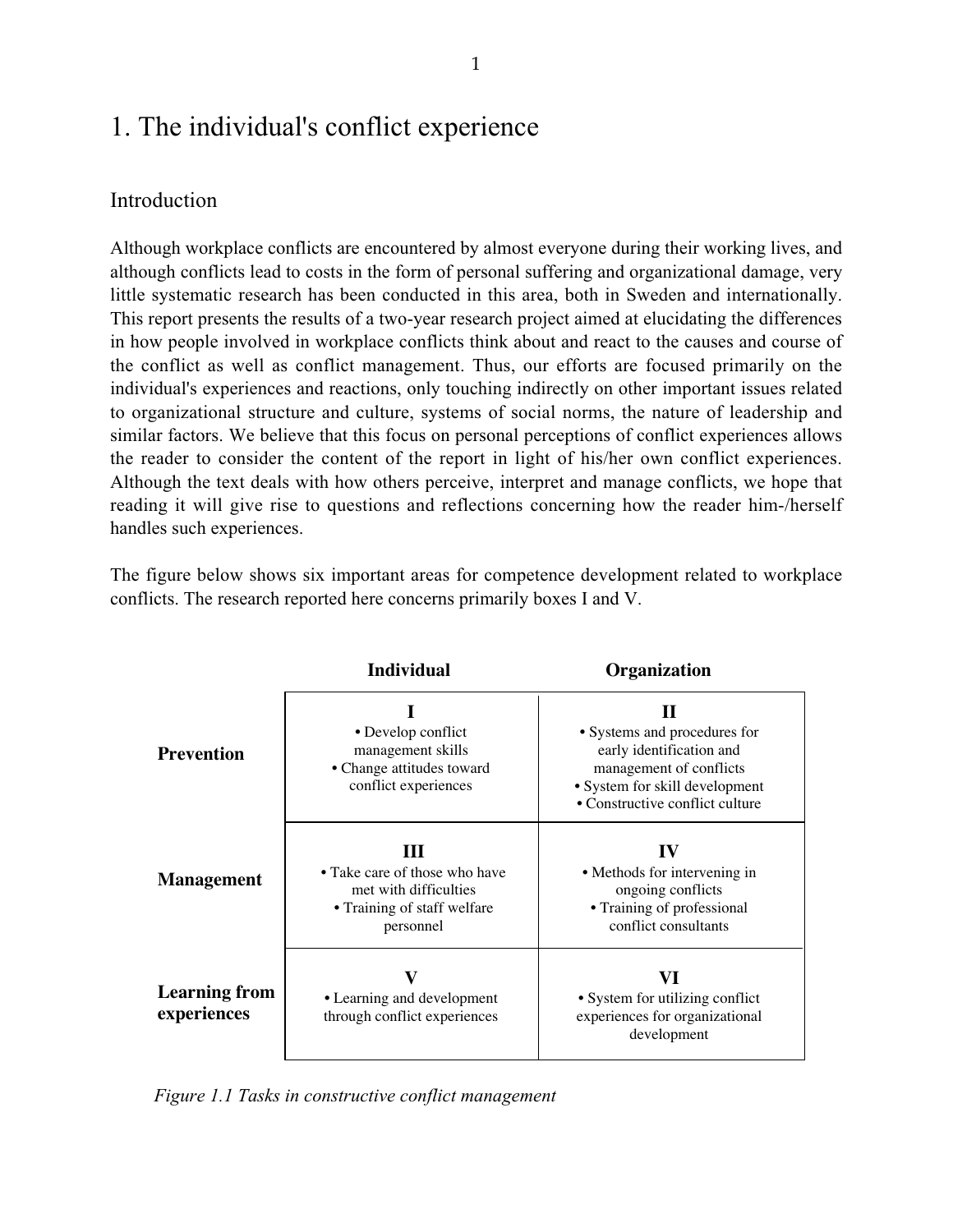Before the project start, at the turn-of-the-year 1998/99, two main aims were formulated:

– to investigate differences in ways of perceiving, interpreting and managing workplace conflicts; and

– to develop a conceptual framework that can elucidate the potential for learning, skill development, general personal development and organizational development inherent in the process of working through workplace conflicts.

During the course of the project, we have completed over 80 interviews with individuals who have been involved in workplace conflicts. This extensive corpus has been analyzed, and the results of this analysis provided the foundation for development of the instruments presented in this report. In Chapters 2 and 3, we describe a comprehensive typology of individuals' perception and interpretation of conflict experiences. In Chapter 4, we discuss different ways of creating images of the counterpart in a conflict, various conceptions of what is important, as well as different types of learning from conflict experiences. Chapter 5 presents portraits of people who have characteristic ways of perceiving, interpreting and managing workplace conflicts. Chapter 6 contains an entire interview with a person who has a remarkably well-developed awareness of various aspects of a conflict. And finally, in Chapter 7, we outline a four-step "curriculum" for development of individual conflict management skills.

This version of the report is primarily aimed at professionals working with conflicts, particularly those taking a psychological approach. The present version is preliminary, and thus certain sections are not as thoroughly worked through as we would have liked. During the next two years, we plan to continue working with the material, both to achieve more depth and to reach a broader audience, among other things via an extensive website focused on workplace conflicts.

## Comments on the project's theoretical points of departure

The primary aim of our project is to develop concepts and models that can serve as instruments for illustrating differences in how people perceive workplace conflicts and for showing the potential for personal learning and development inherent in conflict experiences. This aim implies a certain prioritizing that also defines the role theory plays in the project. Thus, our purpose is not to scientifically test well-defined hypotheses, nor is it to use empirical data for development of stringent theories. During our efforts, the theoretical frameworks used have primarily served as a general perspective that provides hints as to what we should search for in our material, while our purpose has been to make new discoveries through the analysis. Our understanding is strongly influenced by the literature in two theoretical areas or discourses: cognitive development during adulthood and conflict management. For approximately five years prior to the project start, we have systematically studied the literature in these areas, thereby collecting concepts, models, insights and issues that we judge to be relevant to our own area of interest. It is not possible in this report to provide a thorough review of this literature, but we instead refer the reader to other overviews and summaries (Jordan, 1998b, 2000, 2001; Basseches, 1984; Cook-Greuter, 1999). Our approach is constructionist, i.e., we assume that the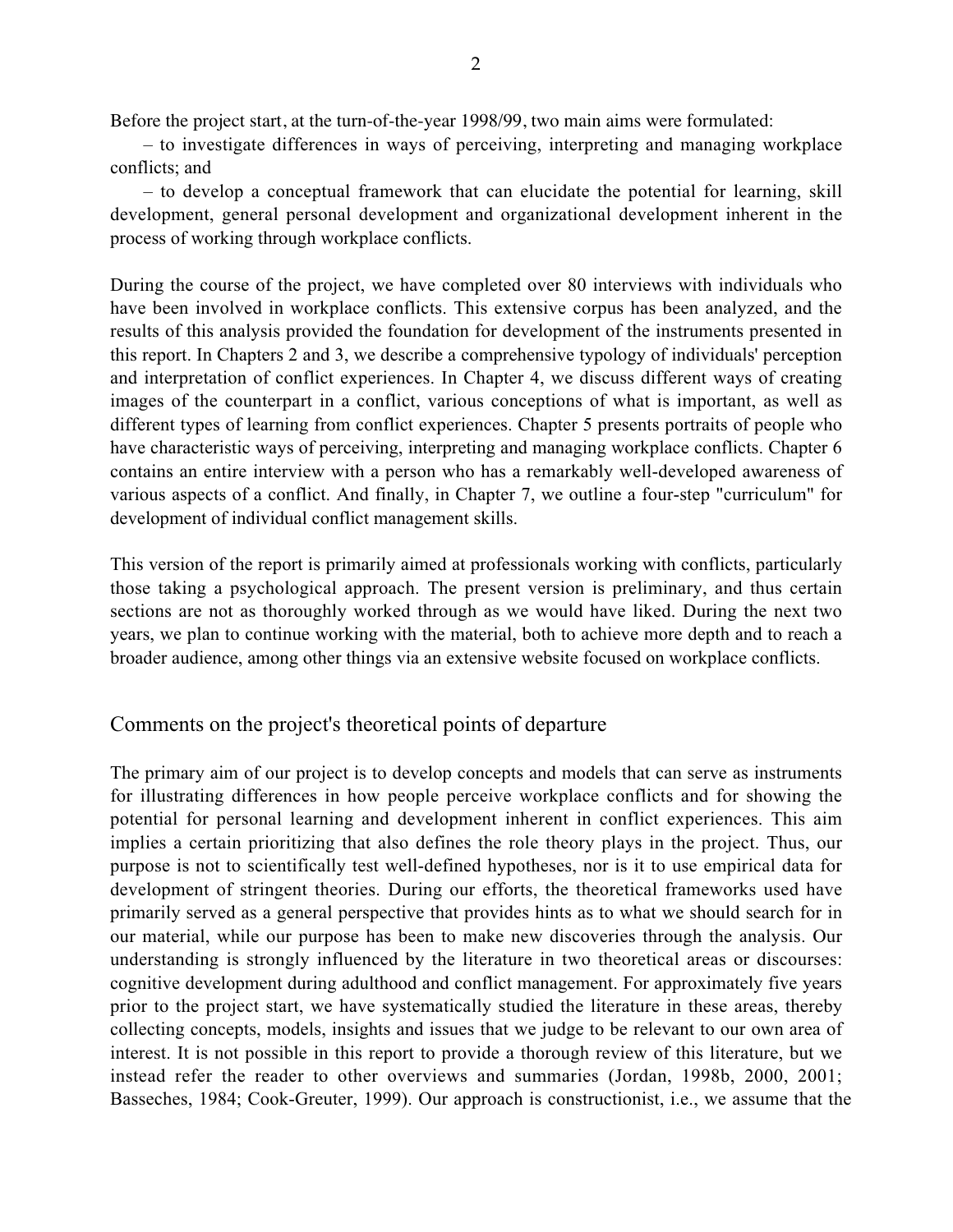meaning we humans give to our experiences is a meaning we construct ourselves. In contrast to other, very contemporary research, we do not focus on social constructions of meaning, but instead use an individual-oriented perspective. One could say that our area of study is the individual's constructions of social constructions. Within the framework of this study, however, we do not deal with the origin and nature of social constructions or with their importance for the individual. The works of central significance for the formulation of our research issues, interview questions and our preliminary theoretical framework are the following: Robert Kegan's two books (1982, 1994) on transformation of structures of consciousness in adulthood; Jane Loevinger's ego development theory (Loevinger & Wessler, 1970; Loevinger, 1976; Hy & Loevinger, 1996); Robert Selman's work on development of role-taking (Selman, 1980); Lawrence Kohlberg's studies of moral development (Kohlberg, 1971, 1976); William Torbert's studies of structurally different types of organizational leadership (Torbert, 1987, 1991; Fisher & Torbert, 1995); Susanne Cook-Greuter's research on sophisticated ego structures (Cook-Greuter, 1990, 1994, 1999); Friedrich Glasl's extensive work on organizational conflicts and subjective aspects of conflict escalation (Glasl, 1997, 1999); Eva Maringer and Rainer Steinweg's research on constructive attitudes during conflicts (Maringer & Steinweg, 1997); Marshall Rosenberg's principles of non-violent communication (Rosenberg, 1999); Daniel Goleman's work on emotional intelligence (Goleman, 1995, 1998); and Roger Fisher and William Ury's seminal work on constructive efforts during negotiations (Fisher & Ury, 1981). We have also been inspired by and borrowed concepts and ideas from many other sources, as well as from our own professional and private experience.

#### Interview methods

Since the aim of the study was to investigate differences in how individuals perceive, interpret and manage workplace conflicts, it was important to give the interviewee as much scope as possible to tell about his or her conflict experiences in a natural manner. We developed an interview guide with general questions that was used as a checklist during the interviews (see Appendix I). The guide begins with an invitation to tell about the conflict, continues with followup questions for clarification, and ends with several questions that can be assumed to lead the participant to consider issues that he or she had not necessarily reflected upon previously. Our approach to interviewing has been inspired by the "subject-object interview," developed by Robert Kegan and colleagues (Lahey et al., 1988). Employing this approach, one begins with situations and dilemmas in the interviewee's life and uses these as points of departure in an attempt to elucidate how the individual constructs his/her everyday experiences and him-/herself (a description of the method can also be found in Jordan, 1998b). In her doctoral dissertation, Pamela Steiner (one of Kegan's co-workers) adapted the subject-object interview so as to analyze how individuals construct specific conflict situations. This adaptation has also served as a source of inspiration for our project.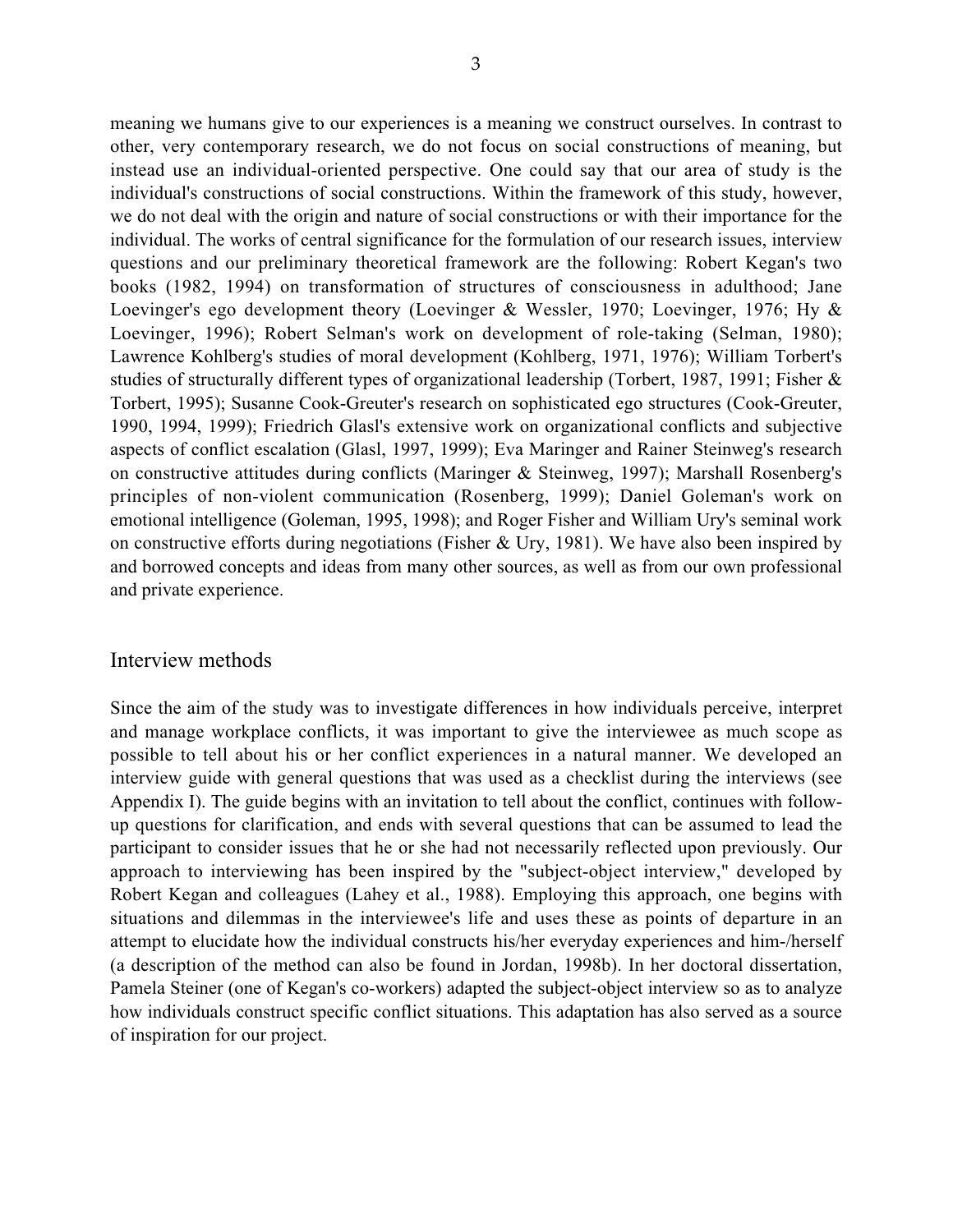## Presentation of the empirical material

The interview material consists of 84 interviews, divided into two different series, A and B. The A series includes 40 audiotaped interviews conducted by Titti Lundin. Participants in this series were recruited, with only a few exceptions, via an advertisement in the newspaper Göteborgsposten in January 1999.<sup>1</sup> These interviews were completed during the spring of 1999. The B series includes 44 interviews conducted via e-mail by Thomas Jordan. Participants in this series were primarily recruited via invitations placed on various bulletin boards on Usenet (in particular alt.psychology.help; soc.women; soc.men) and the World Wide Web.<sup>2</sup> A few interviewees had located the project themselves via search engines and asked if they might participate. The B series interviews were completed between the spring of 1998 and the fall of 2000. We have, in principle, interviewed everyone who declared interest, and have, thus, not systematically selected participants (further discussion below). Considerably more women than men were interested in participating. Of the 84 participants, 23 were men and 61 women. In the A series, all participants were residing in western Sweden; some were of non-Swedish origin. In the B series, 27 were residing in the US, 11 in Sweden, 2 in the UK, 1 in Luxembourg, 1 in Ireland, 1 in Australia and 1 in Israel.

Table 1.1 shows the age and sex distributions of the participants. Seven individuals failed to report their age. We have very few young participants, and among those responding to our advertisement (A series), the average age was relatively high. Unsurprisingly, the average age of participants in the B series was considerably younger than that of the A series.

|           |                | A series |              | <b>B</b> series |              |
|-----------|----------------|----------|--------------|-----------------|--------------|
| Age       | Men            | Women    | Men          | Women           | <b>Total</b> |
| $21 - 30$ | $\overline{0}$ | 0        | $\mathbf{0}$ | 2               | 2            |
| $31-40$   |                |          | 5            | 10              | 17           |
| $41 - 50$ |                | 16       | 6            | 12              | 35           |
| 51-60     | 4              | 8        | $\mathbf{0}$ | 3               | 15           |
| 61-70     | 2              | C        | $\theta$     | $\mathbf{0}$    | $\tau$       |
| $71 -$    | $\mathbf{0}$   |          | $\theta$     | $\theta$        |              |
| Unknown   | $\mathbf{0}$   |          | 3            | 3               | 7            |
| Total     | 9              | 31       | 14           | 30              | 84           |

*Table 1.1 Distribution of participant age by sex*

 $\frac{1}{1}$  $<sup>1</sup>$  The advertisement text is provided in Appendix II.</sup>

 $2$ <sup>2</sup> The English advertisement text is provided in Appendix II.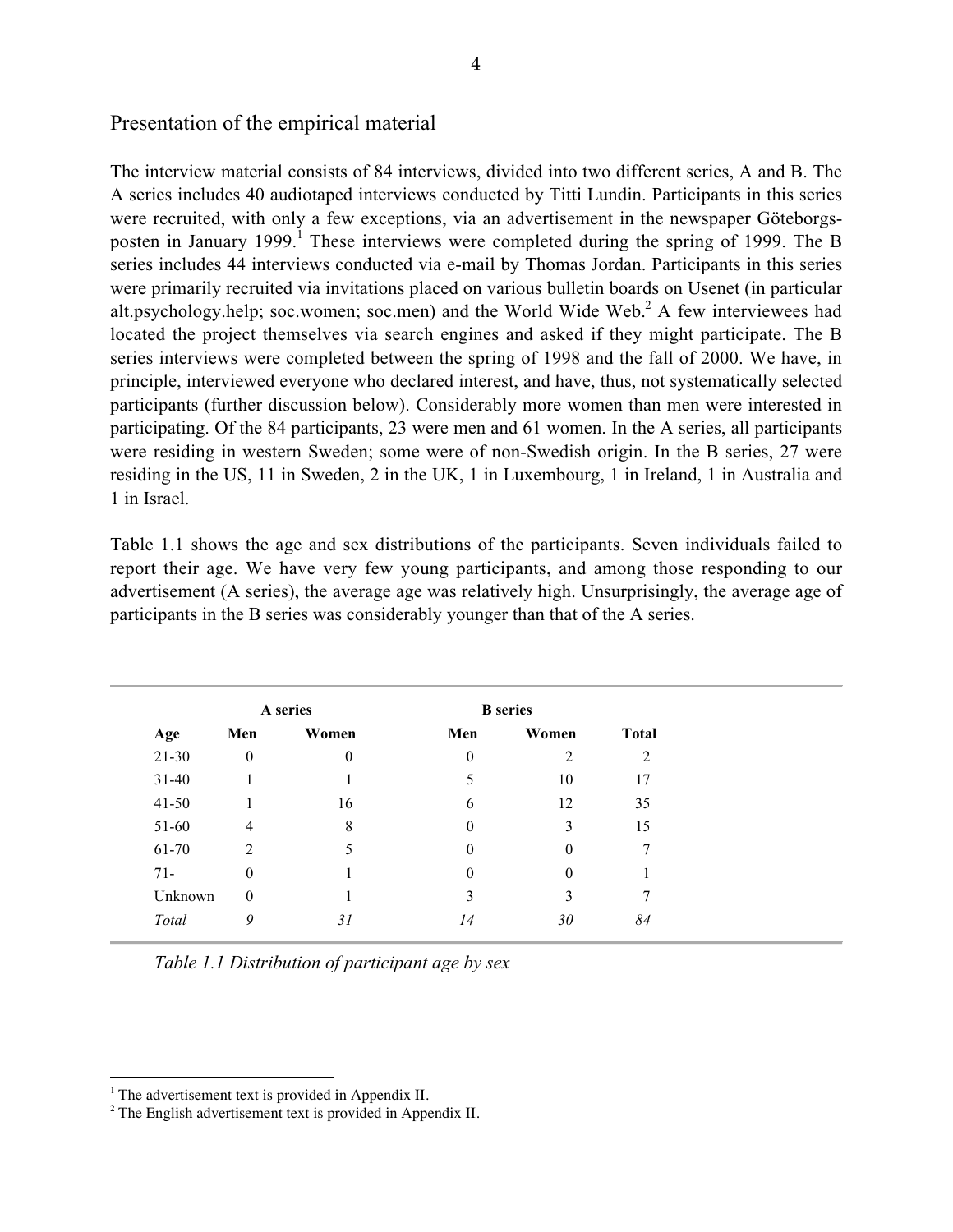| Health sector                                   |                         |
|-------------------------------------------------|-------------------------|
| Smaller health institution                      | 7                       |
| Hospital (care ward, clinic)                    | 6                       |
| Private clinic                                  | 1                       |
| Occupational health service                     | $\mathbf{1}$            |
| Prison                                          | 1                       |
|                                                 |                         |
| <b>Educational</b> sector                       |                         |
| School (elementary, high school,                | 9                       |
| folk high school, juvenile center school)       |                         |
| After-school center                             | 1                       |
| University, academic department                 | $\overline{\mathbf{3}}$ |
| University, administration                      | 1                       |
| University, technical services                  | 1                       |
|                                                 |                         |
| Other public sector                             |                         |
| Social welfare service                          | 5                       |
| Municipal administration                        | $\overline{2}$          |
| Employment office                               | $\overline{2}$          |
| Police department (operational, administration) | $\overline{c}$          |
| Armed forces, unit                              | 1                       |
| Private sector                                  |                         |
| Private business, administration                | 10                      |
| Private business, R&D                           | 2                       |
| Private business, sales                         | $\overline{2}$          |
| Manufacturing                                   | $\overline{\mathbf{3}}$ |
| Smaller consulting firm (e.g., IT, training)    | 5                       |
| Legal services                                  | $\overline{c}$          |
| Shipping agency                                 | $\overline{2}$          |
| Property management company                     | $\overline{2}$          |
| Retailing                                       | $\mathbf{1}$            |
| Construction                                    | 1                       |
| Call center                                     | 1                       |
| Laboratory                                      | 1                       |
| Architect's office                              | 1                       |
| <b>Bakery</b>                                   | 1                       |
| Restaurant                                      | $\overline{c}$          |
| Theatre                                         | 1                       |
|                                                 |                         |
| Non-governmental organizations                  |                         |
| Secretariat                                     | 3                       |
|                                                 |                         |

*Table 1.2 Types of workplaces represented in the sample*

Table 1.2 presents the types of workplaces at which the participants were employed. As can be seen, many different types of workplaces are represented. This is not of crucial significance to the study, but eliminates one possible source of bias in the results. Appendix III contains a list of the occupational categories represented among the interviewees.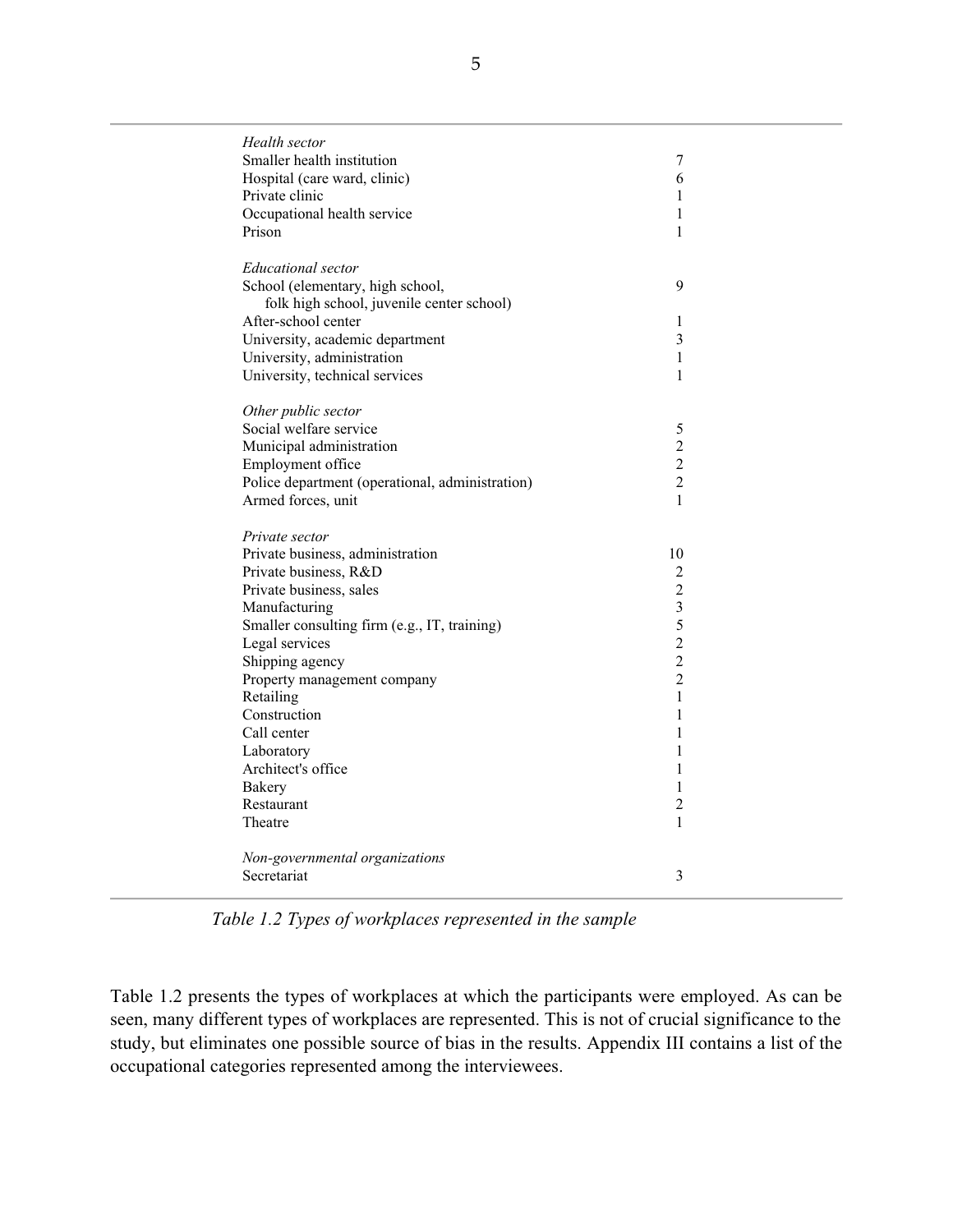All participants were asked to complete the *Washington University Sentence Completion Test*, which consists of 36 partial sentences with beginnings but no ends; the subject's task is to complete them. The test is projective and, after coding, gives a rough measure of subjects' ego development level, or more precisely of their degree of cognitive differentiation (see further, Loevinger, 1976; Hy & Loevinger, 1996). All but one of the participants completed the test. In this study, the test results have had a subordinate role, primarily being used to get an overview of the variation among our interviewees and to roughly sort them into groups for the purpose of analysis. Thus, we will not discuss ego development theory and test methodology here.<sup>3</sup> For those readers familiar with Loevinger's ego development theory, we report the distribution of participants across the various ego development stages (see Table 1.3). As there are no reliable studies indicating the average distribution in the population as a whole, we cannot comment on how our participants might differ from the population average.<sup>4</sup> The average among our participants is probably somewhat higher than that of the general population. The test results also indicate that our participants have a relatively good spread across the ego development stages, although more representatives of stage 4 would have been desirable.

| <b>Stage</b>   | A series   | <b>B</b> series | <b>Total</b> | Share as % |
|----------------|------------|-----------------|--------------|------------|
| E <sub>4</sub> |            |                 |              |            |
| E <sub>5</sub> |            |                 | 29           | 35         |
| E <sub>6</sub> | 14         | 19              | 33           | 40         |
| E7             | b          |                 |              | l3         |
| E8             |            |                 |              |            |
| Cθ             | $^{\circ}$ |                 |              |            |
|                |            |                 |              |            |

*Table 1.3 Distribution of participants across ego development stages*

Most interviewees were asked what caused their desire to participate in the interview series. The motives mentioned often were a need to talk with an impartial person about a conflict experience that had given rise to considerable frustration; a wish to contribute to research on an important topic; a wish to get suggestions from a person knowledgeable on how an ongoing conflict situation might be handled; the expectation that such an interview might be interesting and instructive. Those who responded to the newspaper advertisement and agreed to an audiotaped interview had often experienced long-standing and difficult workplace conflicts that had led to serious personal crises. The conflicts *per se* were often over and had sometimes occurred several years earlier. Most of those who volunteered for the e-mail interviews were involved in ongoing conflicts that they wished to discuss with an impartial party. In this group, there were fewer who had experienced conflicts lasting for several years and leading to long-standing illness and

 $\frac{1}{3}$ <sup>3</sup> The interested reader is referred to Loevinger & Wessler, 1970; Loevinger, 1976; Hy & Loevinger, 1996; Cook-Greuter, 1994 and 1999.

<sup>&</sup>lt;sup>4</sup> A rough estimate of the distribution in the US population, based on tens of thousands of completed tests, suggests that approx. 10% of adults can be found in the pre-conventional stages (E2-E3), approx. 80% in the conventional stages (E4-E6), approx. 9% in the early post-conventional stages (E7-E8), and less than 0.5% in the late postconventional stages (C9-C10) (Cook-Greuter, 1990).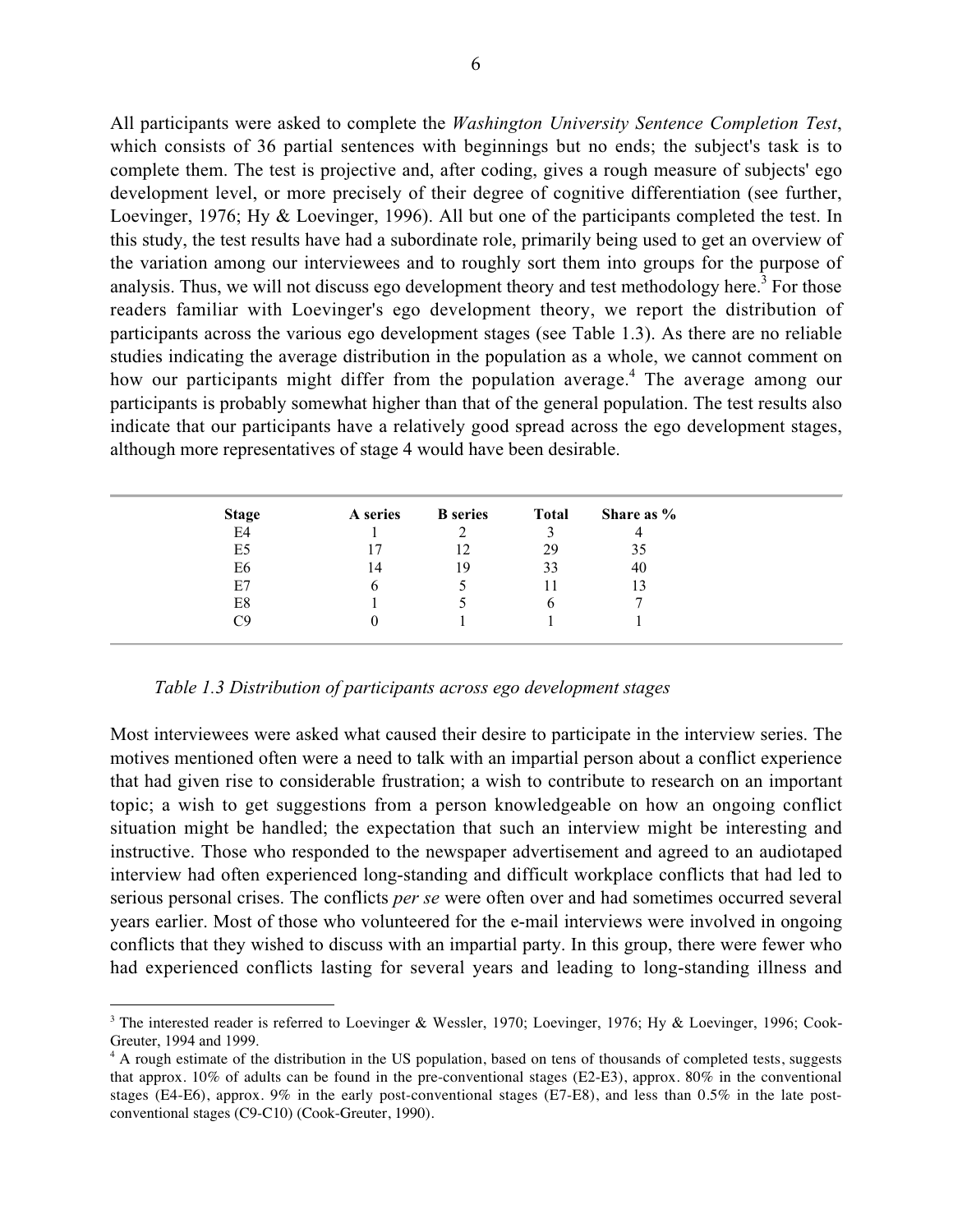serious personal crises. In a separate section below we will continue this discussion of the differences between the two interview series.

## Conducting the interviews

After having read an information sheet about the research project (see Appendix IV), interviewees in both series were asked to sign a "contract" (the purpose of which was primarily to guarantee that they were informed about the conditions; see Appendix V) and to take the sentence completion test mentioned above (WUSTC). A-series participants took the test home along with an addressed envelope. B-series participants sent the completed test at the beginning of the interviews. The A-series interviews were conducted in one session per participant and normally lasted for about 1.5 hours. These interviews were audiotaped. All of the 40 interviews were transcribed and printed, the printouts normally amounting to 20-30 DIN A4 pages. The B-series interviews were normally completed during a period of approximately 2-3 weeks per participant and consisted of between 4 and 8 rounds of questions and answers. The length of the edited printouts was more variable than that of the audiotaped interviews, the e-mail exchanges ranging from approximately 15 to 40 pages, though normally 20-25 pages.

## Differences between oral and e-mail interviews

There appeared to be a number of interesting differences between the oral and e-mail interviews in terms of conditions and results. It is difficult, however, to draw definite conclusions based on our material, among other things because different interviewers conducted the two different series. We would nevertheless like to report several observations.

For the audiotaped interviews, the interview situation had already been founded on telephone contact between the interviewer and the interviewee. Even at this stage, the participant can sense whether he/she trusts the interviewer and his/her purpose. At the interview itself, a relationship between them is easily established, which often becomes quite personal and confiding since the interviewee is relating very personal and emotionally charged experiences while the interviewer listens with great attention and interest, without criticizing or expressing his/her own opinions. The interviewee often has a long story to tell and the threshold for telling is low. The conversational situation also allows digressions and the typical meandering of spoken language, which sometimes appears incoherent when transcribed.

The conditions of an e-mail interview are quite different. Participants have little opportunity to form an opinion of the interviewer in advance, but this opinion must emerge as the interview proceeds. Naturally, we have no way of knowing how many Internet users saw the invitation to participate, but failed to declare their interest because they were unable to form an opinion of the interviewer and the project's purpose. It was not, however, difficult to recruit participants via Internet. It appeared as though many participants viewed anonymity as a great advantage. The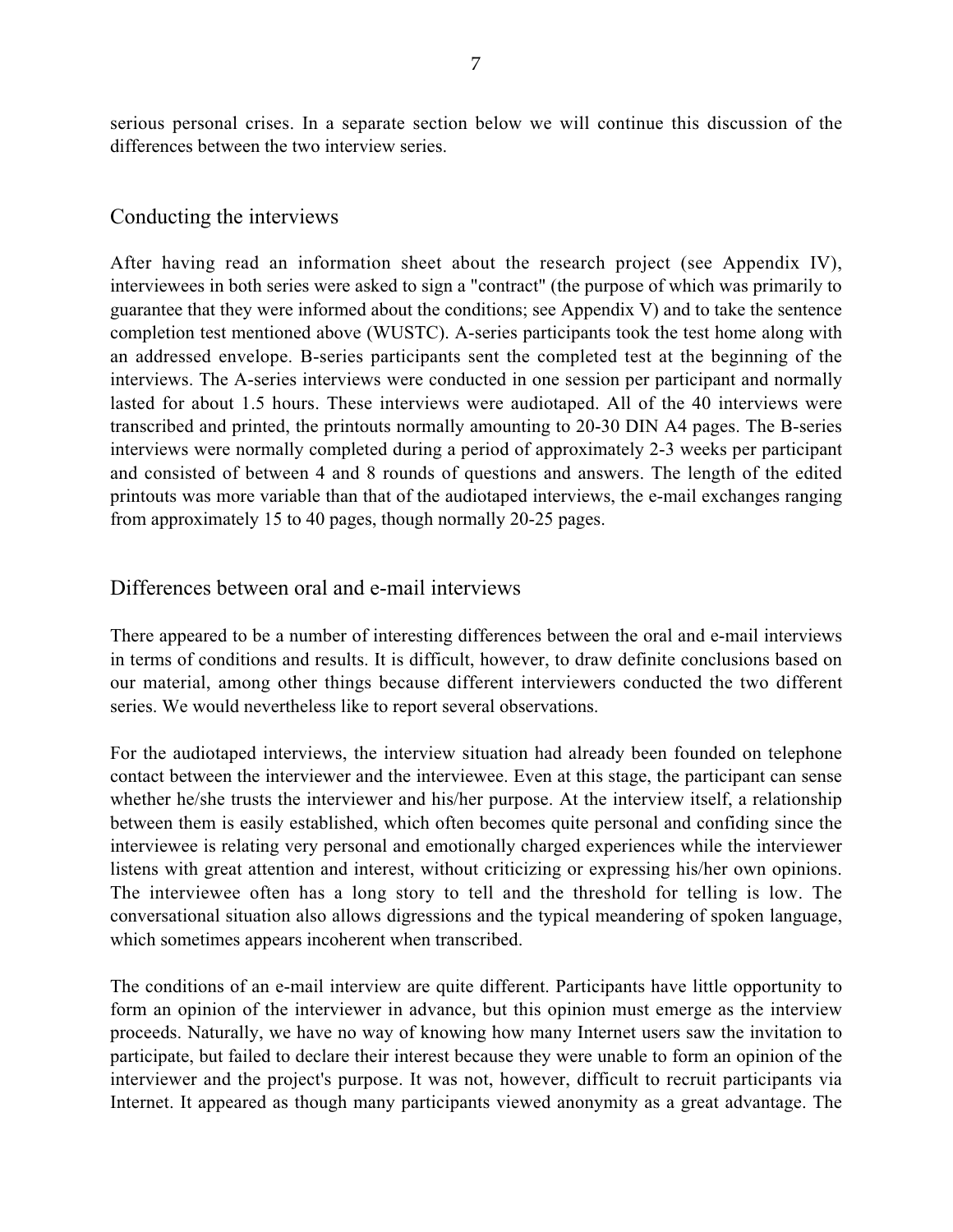fact that they were being interviewed by a person at a great geographic distance from them and via e-mail means that many felt quite free to relate very personal events. The course of the interview differed greatly in character between the e-mail and oral series. There are several reasons for this. Compared to speaking, writing takes more time and effort, which means that written stories are less spontaneous, more concentrated, more carefully prepared and more focussed on the essentials. The act of writing can result in the interviewee reflecting upon the conflict in a way he or she otherwise wouldn't have. Of course this can also happen during an oral interview, but our impression is that the influence of the interview *per se* on the individual's perception and interpretation of conflict experiences is greater during an e-mail than an oral interview. An additional difference is that the interviewees receive questions via e-mail, and thus have time to consider their responses. A participant can read the questions when the message is retrieved, think about them for a day or two, and then sit down to compose his/her answers. The interview structure is, naturally, different as well. An oral interview is linear, i.e., questions are normally asked one at a time, and answers are given after each question. In an e-mail interview, the interviewee reads the entire message and follow-up questions are posed in many different places in the same round. Thus the interview isn't linear, but follows several lines in parallel. It is also easy to quote previous responses and pose direct follow-up questions concerning what the interviewee actually meant. The interviewee can, in turn, reflect upon what he/she wrote previously, consider the question and take stock of several questions and answers that might relate to different topics simultaneously. Moreover, the process takes place over several weeks, whereas the oral interviews take only 1 or 2 hours. This further strengthens the interventionist character of the e-mail interview. On the one hand, this implies that an e-mail interview is probably a poorer instrument than the oral interview for getting a picture of how the participants function in everyday life. On the other hand, the e-mail interview has an important therapeutic, or consciousness-raising, potential, something that numerous B-series participants mentioned spontaneously.

## Methodological problems

Inherent in this type of investigation, of course, is a great paradox  $-$  a problem of methodology that is difficult to solve. We wish to study the types of issues individuals reflect upon during conflict situations, and we must proceed by posing questions to these individuals. By asking a question, we have, naturally, brought just this question to the fore of the respondent's consciousness. This is analogous to elementary-particle physics, where one can only observe a given phenomenon by adding energy and where by adding energy one changes just this phenomenon. However, we aren't particularly dependent on knowing precisely what a given person has reflected upon on his/her own. It is sufficient to be able to show that great differences exist and to describe their nature. Moreover, even if our questions give rise to new reflections, it is often clear from the interviewee's response whether an issue has been previously considered or is new to him/her in some respect.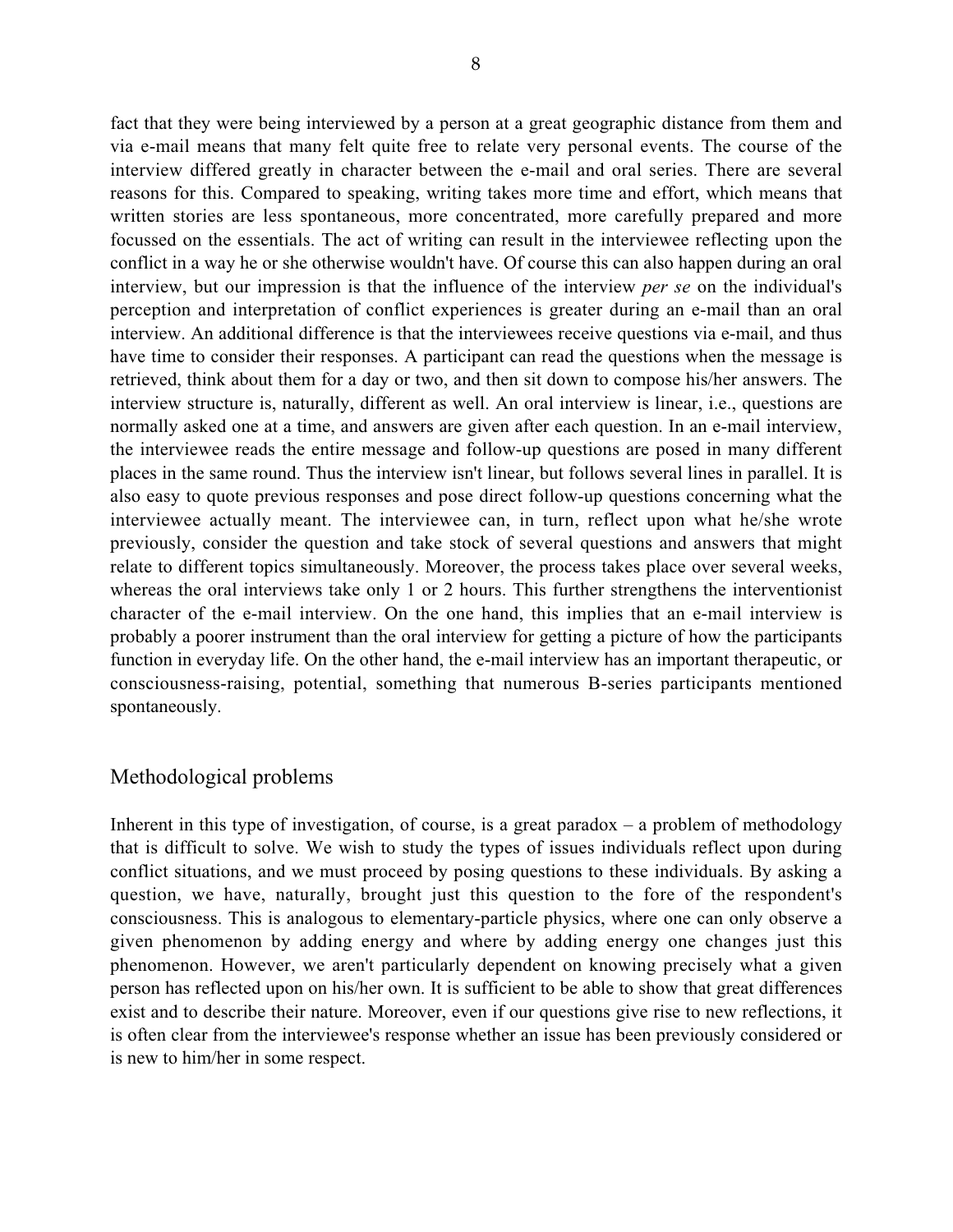An important aspect of our recruiting methods is that participants are individuals who have experienced a conflict as a great problem, or in any case as a personal challenge. Many participants have suffered in various ways from the conflicts in which they have been involved, and they have often been in vulnerable positions, e.g., endured harassment by superiors or colleagues. We have not had access to other involved individuals who did not perceive the events as a conflict or who were the "perpetrators," i.e., those who did the harassing or had the power to promote their own interests. This is important to keep in mind while evaluating the interpretations we will present in subsequent chapters – in particular the portraits (see Chapter 5).

For our purposes, it is necessary to have samples of various ways of perceiving, interpreting and managing workplace conflicts. Among the interviews, there should preferably be a few samples from those parts of the extant spectra of attitudes toward conflicts that are common in the general population. It is not, however, important that our sample be representative in the usual sense, since our aim is not to discover how common various types of attitudes are.

We will not go beyond the above discussion of how our methodology and sampling might have influenced the nature of our results, since – as should be clear at this point – our aim is not to study the statistical distribution of different kinds of meaning-making in the population. We wish to claim, however, that the variation we have in terms of ego development stage, age, sex, educational level and occupation – though neither ideal nor representative – suffices for our purposes, which are to develop instruments for elucidating and describing significant differences in how individuals perceive, interpret and handle workplace conflicts.

## Treatment and analysis of the interviews

The interviews were numbered in the two series, A and B; men were assigned odd and women even numbers. The first phase of processing was to transcribe the audiotaped interviews and to edit the e-mail interviews to obtain orderly files for each respondent. This was obviously quite time-consuming. After having listened through the recordings, 33 of the 40 audiotaped interviews were transcribed.<sup>5</sup> During transcription, every paragraph was numbered to facilitate the making of working notes and identification of the correct section of a given interview. When editing the e-mail interviews it was sufficient in most cases to only include the participant's responses, thus not the interviewer's message/questions, since the response message usually included a copy of the interview questions, thereby avoiding redundant text. In a few cases, however, it was necessary to include the message containing the questions in order to get a complete picture of the course of the interview.

Prior to analysis, we developed an analysis form based on our preliminary theoretical framework. The form included 10 pages of questions to be answered for every interview (see Appendix VI). By way of experiment, we also constructed a scale on which the researcher would attempt to rate

 <sup>5</sup>  $5$  The remaining 7 interviews were transcribed after this version of the report was completed.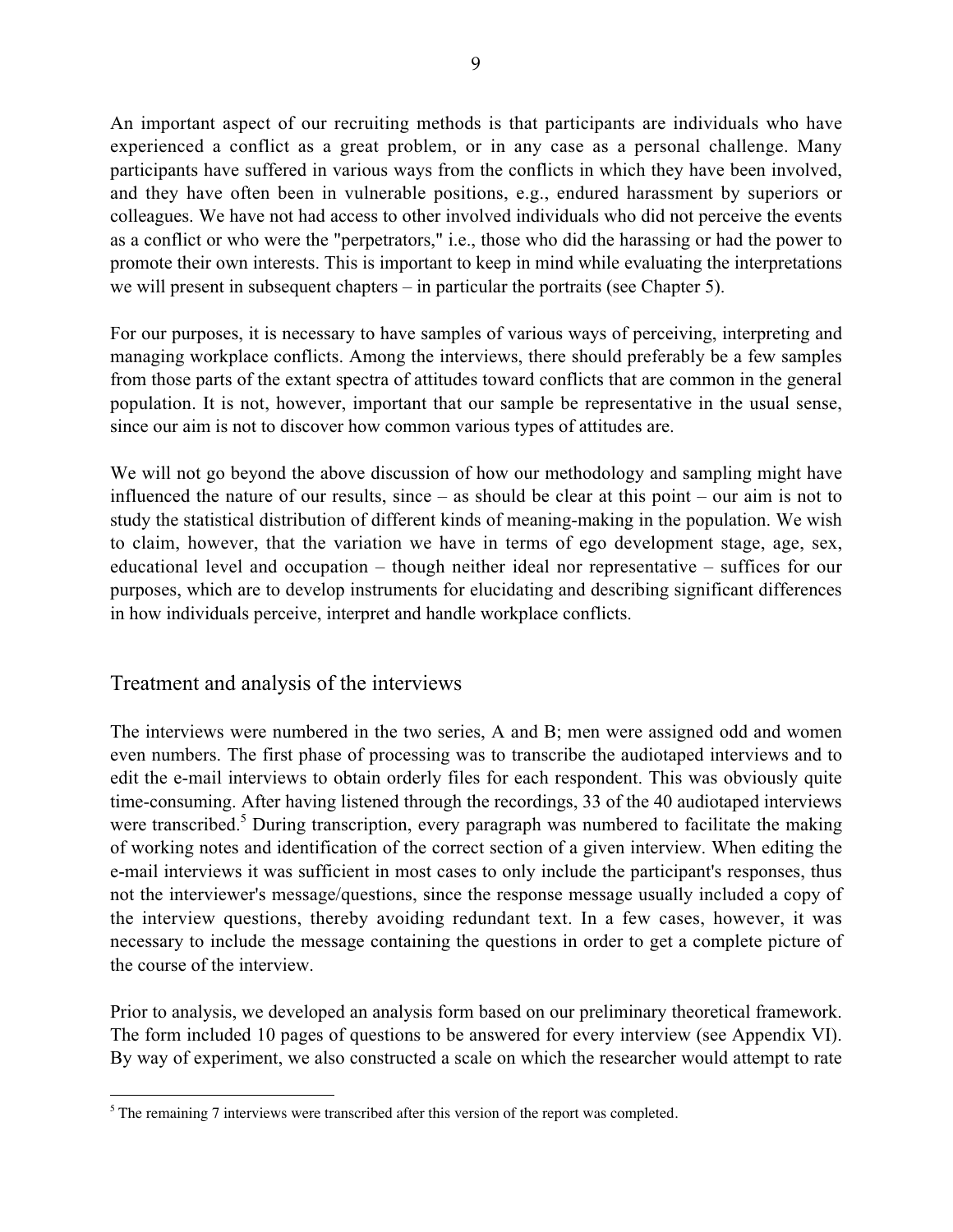the character of the interview for specific questions (see further Coding Sheets 2 and 3 in Appendix VI). The purpose of the analysis form was not to obtain scientifically valid, quantitative interview data to be used for, e.g., correlational analysis. This analysis is far too dependent on the researcher's own interpretations and judgements to allow such quantification to meet even the minimal requirements of scientific validity and reliability. The purpose of the form was instead to keep the researcher from being drawn into the flow of the story and to help him/her systematically search the interview for certain themes and variables. The questions in the form were particularly important for helping the researcher to perceive the elements *not* found in the story. Work with the interview analysis also showed that this approach was of crucial importance for elucidating the characteristic and varying structures of meaning hidden in the material.

Every interview was read several times, and a sub-set of them (approx. 20) was read 5-10 times by both researchers. For each reading, attention was directed toward a specific theme. We diligently made marginal notes related to the themes, so that we could later return to the relevant sections with ease. About half of the interviews were analyzed completely using the analysis form, where we noted, for every question, the numbers of the paragraphs judged as relevant to just that question. The remaining interviews were read and compared as wholes with the more formally analyzed interviews. They were also used as sources for characteristic excerpts.

Starting from this work, which is an amalgamation of systematic analysis, intuitive searching and hermeneutic interpretation, the typology presented in Chapter 2 was eventually crystallized. During this process, we naturally discovered weaknesses in and problems with the analysis form used, which is why the form in its present state can be considered a worn-out instrument. But with the conceptual apparatus developed during the course of the project, we are equipped to – in future projects – conduct considerably more differentiated and precise interview analyses than those carried out within the framework of the present project.

## General observations

Before delving into the research results directly related to the project's aim, we will report several general observations from the interviews.

One initial important observation is that the conflict stories told by our participants seldom correspond to the definitions of conflicts found in academic textbooks on conflict management. At the core of many of these definitions is the notion that two or more parties have incompatible goals. This type of definition leads our thoughts to conflicts in which two parties have two different agendas and end up battling over who will get their own way. According to this scenario, the parties are definite as to their goals and viewpoints, they agree that a conflict exists, and they know what this conflict is about. In most of the cases in our material, the situation is different. Many of our participants tell of workplace situations that they have experienced as very frustrating themselves, and an important component of this frustration has been that others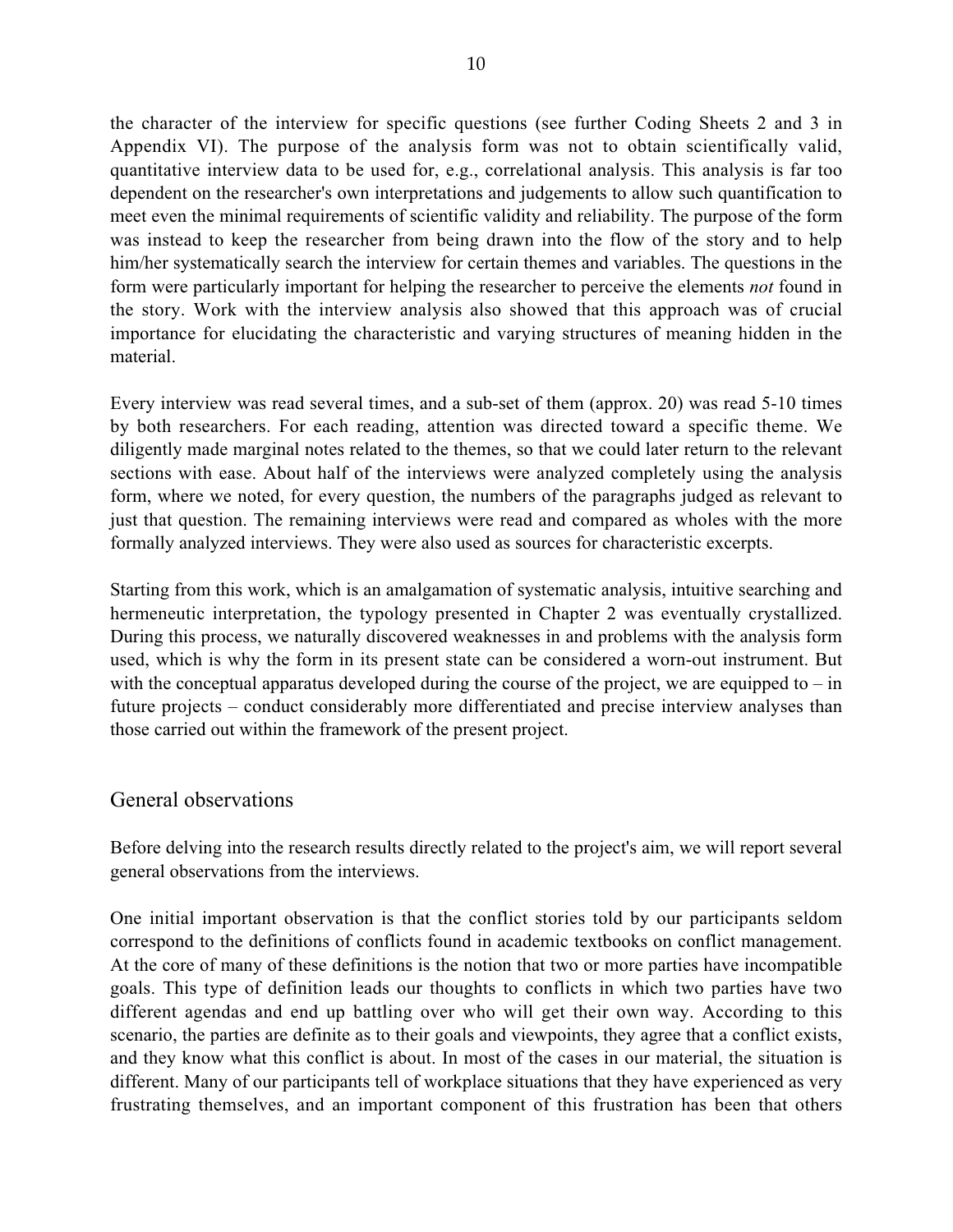involved have refused to discuss the problems afflicting the participant. Here, the conflict doesn't consist of clearly defined issues such as allocation of resources, who should get what position or disagreement over policy questions. The problem is not reducible to a certain issue, but is instead a matter of unbearable conditions and poorly functioning relationships. One party often has the upper hand and denies that there is a conflict at all. In such conflicts, the core problems to be solved are not purely factual matters. In our material, most of the core problems are related to communication, often that the counterpart stubbornly blocks all attempts to talk about the perceived problem.<sup>6</sup> It would be a project in itself to take stock of and analyze all of the strategies used to avoid admitting that there is a common problem that must be worked through.

The observation that obstructed communication is the primary problem in many conflicts – as opposed to incompatible goals and viewpoints – leads us naturally to a second observation, that well-developed skills in understanding causes of conflicts and great social competence are not at all a guarantee for constructive conflict solutions. We have several cases in which interviewees have demonstrated unusually well-developed skills relevant to conflict management. Some of them, despite great inventiveness and intelligent insights into the nature of conflicts, have failed to constructively affect the course of the conflict. Others have managed, through great effort on their part, to maintain relatively good relationships with coworkers, but have not been able to solve the basic conflict, which has continued to taint relationships among other people. Thus, an additional observation is that there are, in many cases, limits to what conflict management skills at the individual level can accomplish, particularly when important parties to the conflict are unwilling to communicate about the central problems. People can simply find themselves quite powerless in a conflict, despite good intentions, exceptional social skills, great emotional intelligence and sharp-wittedness in analyzing causal relations. In consequence, in the face of a difficult conflict, it is often important to consider whether one is wasting time, energy and commitment on a situation that is actually fairly hopeless. Sometimes the better decision is to retreat and direct one's resources elsewhere – toward a place where the conditions are more favorable.

A third observation from our material is that, although a great propensity to reflect upon various conflict aspects is no guarantee for constructive solutions to a workplace conflict, a thorough understanding of the underlying causes does imply considerably less risk that individuals will suffer negative emotional consequences from their experience. People who carefully consider how others, themselves and workplaces function seldom become bitter and cynical, and usually have a good ability to learn from and develop through conflict experiences – even if such experiences were painful.

 $\frac{1}{6}$  $\delta$  In accord with our basic tenet we must point out that this is *our* way of constructing the causes of the conflicts – an interpretation that seems reasonable and well founded within the framework of the perspective we are using. From other perspectives the core problems might be described in other terms and with other emphases.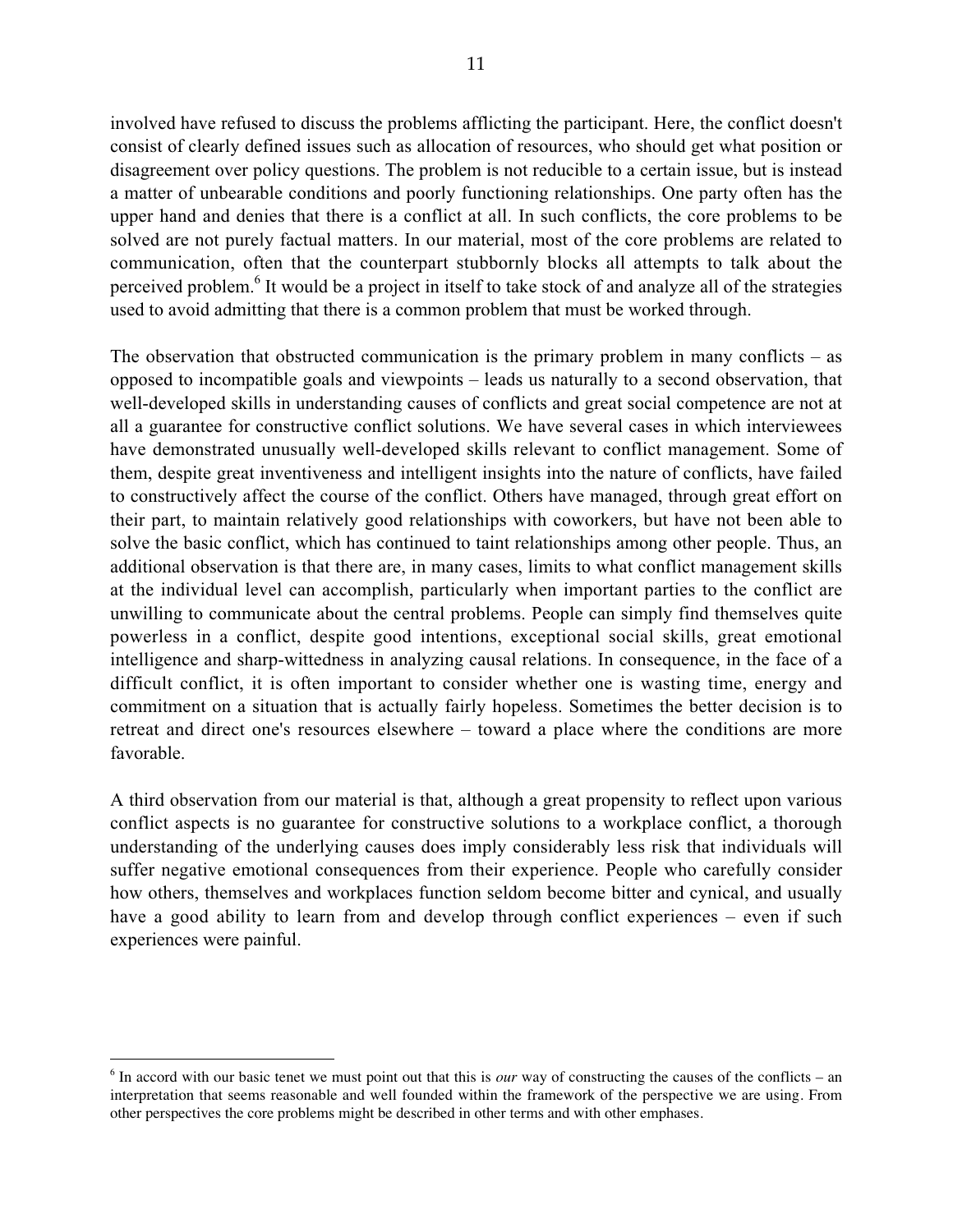## 2. What do people think about during a conflict?

### Introduction

Throughout the course of our research, we have looked for a way to illustrate the great differences in how individuals perceive, interpret and manage their own experiences of conflicts. We have asked ourselves if it is possible to describe the many separate elements of a conflict experience – elements that one person might actively reflect upon, but that might be absent from another person's perception and thoughts. Our idea was to create an integrated overview that systematically describes various elements of individuals' "conflict cognition." Such an overview could be used to identify important differences in how individuals perceive, react to and manage conflict experiences. It could also be used as an instrument to illustrate for the individual the possibilities of using conflict experiences to enhance personal development. The method we chose involves framing elements that can occur as objects of reflection as *questions* that a person can pose to him-/herself and seek answers to. We believe that this is a powerful way to approach the role of reflection in individuals' ways of dealing with conflicts, partly because the nature of perception and reflection seem to be describable in terms of the questions one usually and spontaneously poses to oneself, and partly because  $we - by$  basing our overview on typical questions – use a model to describe cognition that is intelligible and practicable for a wider audience.

It is crucial to point out that when we talk about the questions a person actively reflects upon in connection with a conflict experience, we are using the word "reflect" in a strict sense. According to our definition and use of the concept, in order to "reflect" upon a phenomenon (e.g., reasons for a counterpart's behavior, one's own feelings, or the informal roles at one's workplace), one must construct the phenomenon as a clear mental gestalt, ask oneself a question about the phenomenon and seek an answer to this question. If we accept this use of the concept "reflect," we must also establish that many people go about their daily lives without reflecting at all. A person could even experience an intense and lengthy conflict without actually reflecting upon what is happening and why.<sup>7</sup>

A central part of our research has been to investigate the range of variation in what different individuals reflect upon. Through an interactive process of reading the interviews in light of a preliminary theoretical framework, comparing them with one another, and recording and organizing separate observations, we have arrived at a typology of questions that can occur in individuals' perception, interpretation and management of workplace conflicts. This typology is presented in Table 2.1.

The table is constructed by arranging the questions into four main themes (*The Conflict, The Other, The Self,* and *The Setting*), with altogether twenty sub-themes, and by further grouping them according to four question types (*What? What do I feel about it? Why?* and *What can I do?*). The question types largely follow a sequence from simpler to more sophisticated issues.

<sup>-&</sup>lt;br>7 It will later become clear – especially in Chapter  $5$  – how a non-reflective person can orient him-/herself in life.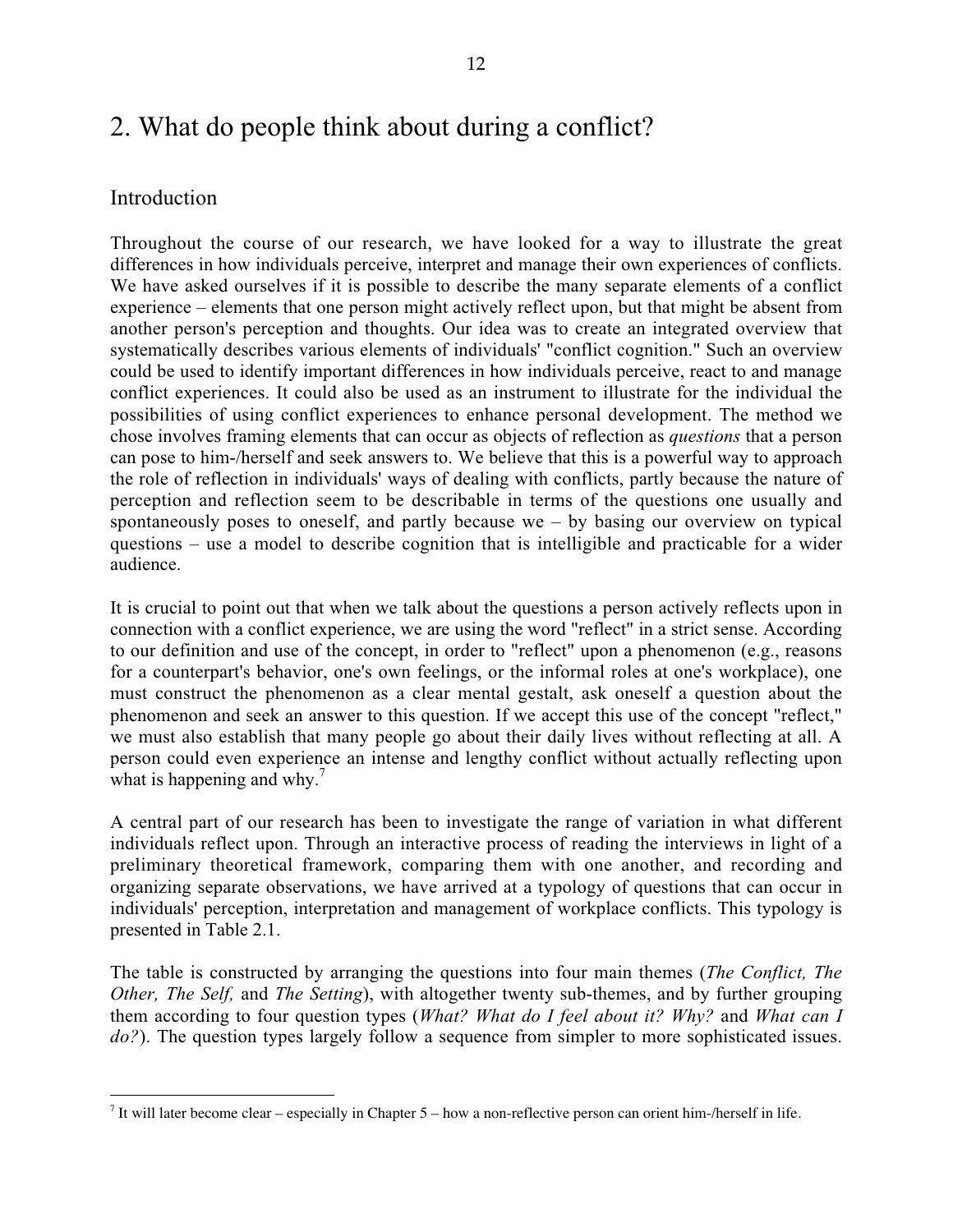|                               | WHAT?                                                                         | <b>WHAT DO I FEEL</b><br>ABOUT IT?                                                                    | WHY?                                                                                                | WHAT CAN I DO?                                                                                                                                                                |
|-------------------------------|-------------------------------------------------------------------------------|-------------------------------------------------------------------------------------------------------|-----------------------------------------------------------------------------------------------------|-------------------------------------------------------------------------------------------------------------------------------------------------------------------------------|
| THE CONFLICT                  |                                                                               |                                                                                                       |                                                                                                     |                                                                                                                                                                               |
| A. Events                     | What has happened?                                                            | How are the events<br>important to me?                                                                | Why did it happen?                                                                                  | How can I influence the<br>course of events?                                                                                                                                  |
| <b>B.</b> The conflict issues | What is the conflict<br>about?                                                | issues brought up are<br>Do I feel that the<br>important?                                             | the presented problems?<br>and interests underlying<br>Are there deeper needs                       | bring out underlying<br>Can I do anything to<br>needs and interests?                                                                                                          |
| THE OTHER                     |                                                                               |                                                                                                       |                                                                                                     |                                                                                                                                                                               |
| C. Behaviour                  | counterpart actually<br>What has my<br>done?                                  | What do I dislike in<br>my counterpart's<br>behavior?                                                 | counterpart's motives<br>for his/her behavior?<br>What are my                                       | How can I change my<br>own attitudes in order<br>to influence the beha-<br>viour of my counter-<br>part?                                                                      |
| D. Interpretations,           | How does my coun-                                                             | What do I think about                                                                                 | Are there important                                                                                 | What can I do to help                                                                                                                                                         |
| opinions, issues, etc.        | issues are important<br>situation? Which<br>terpart view the                  | counterpart perceives<br>the situation?<br>the way my                                                 | reasons for the way the<br>counterpart sees the<br>situation?                                       | luate his/her outlook on<br>my counterpart reeva-<br>the situation?                                                                                                           |
| E. Emotions                   | What does my coun-<br>for my counterpart?                                     | What do I think about                                                                                 | Are there important                                                                                 | What can I do to enable                                                                                                                                                       |
|                               | terpart feel in con-<br>nection with the<br>conflict?                         | my counterpart having<br>the feelings he/she<br>has?                                                  | terpart feeling the way<br>reasons for my coun-<br>he/she does?                                     | a constructive change in<br>my counterpart's<br>feelings?                                                                                                                     |
| F. Personality traits         | What kind of person                                                           | What sides of my                                                                                      | Are there important                                                                                 | What can I do to rein-                                                                                                                                                        |
|                               | is my counterpart?                                                            | counterpart do I like/<br>dislike?                                                                    | why my counterpart is<br>underlying reasons for<br>the way he/she is?                               | force my counterpart's<br>reduce the importance<br>of his/her negative<br>positive sides and<br>sides?                                                                        |
| THE SELF                      |                                                                               |                                                                                                       |                                                                                                     |                                                                                                                                                                               |
| G. Behaviour                  | during the conflict?<br>How have I acted                                      | What do I think about<br>the way I acted?                                                             | did during the conflict?<br>Why did I behave as I                                                   | What can I do to change<br>my attitude?                                                                                                                                       |
| H. Issues                     | and goals were/are<br>concerns, interests<br>important to me?<br>What issues, | seemed important to<br>Do I think that what<br>me is really what I<br>want to regard as<br>important? | underlying reasons why<br>I feel that certain issues<br>are important to me?<br>Are there important | needs so that they better<br>luate what I perceive as<br>What can I do to reeva-<br>correspond to my dee-<br>feelings and values?<br>important goals and<br>pest convictions, |
| I. Emotions                   | What were my emo-<br>tions during the<br>conflict?                            | emotions appropriate<br>and were/ are they<br>good for me?<br>Were/are my                             | Why did I feel the way I<br>did?                                                                    | What can I do to change<br>my emotional state?                                                                                                                                |
| J. Interpretations            | What interpretations<br>did I make during<br>the conflict?                    | tations well-founded?<br>Were my interpre-                                                            | reasons for my making<br>the specific interpreta-<br>Are there important<br>tions I made?           | How can I test whether<br>my interpretations are<br>appropriate?                                                                                                              |
| K. Value judgments            | make during the<br>judgments did I<br>What value<br>conflict?                 | Did I pass good value<br>judgments?                                                                   | Are there any important<br>reasons why I felt as I<br>did?                                          | What can I do to change<br>my thoughts?                                                                                                                                       |
| L. Values                     | norms played a role<br>for me during the<br>What values and<br>conflict?      | values and norms that<br>Do I feel that the<br>actions are really<br>have guided my                   | reasons for my having<br>the norms and values I<br>Are there important<br>have?                     | lop my system of norms<br>and values?<br>What can I do to deve-                                                                                                               |
|                               |                                                                               | those I wish to stand<br>for?                                                                         |                                                                                                     |                                                                                                                                                                               |

| M. Personality traits                                                             | Which of my per-<br>sonality traits are | of my personality that<br>Are there any aspects | reasons for my having<br>Are there important | aspects of my persona-<br>How can I change the |
|-----------------------------------------------------------------------------------|-----------------------------------------|-------------------------------------------------|----------------------------------------------|------------------------------------------------|
|                                                                                   | relevant in this                        | I would like to                                 | the personality traits I                     | ity that I wish to                             |
|                                                                                   | context?                                | change?                                         | have?                                        | change?                                        |
| N. Perspective                                                                    | What kind of per-                       | Do I think the per-                             | Why is my perspective                        | What can I do to de-                           |
|                                                                                   | spective do I use                       | spective I normally                             | as it is?                                    | velop my own perspec-                          |
|                                                                                   | when observing the                      | use is appropriate?                             |                                              | tive and be more aware                         |
|                                                                                   | course of the                           |                                                 |                                              | of how it shapes my                            |
|                                                                                   | $\mbox{conflict?}$                      |                                                 |                                              | interpretations?                               |
| THE SCENE                                                                         |                                         |                                                 |                                              |                                                |
| O. General setting                                                                | What external cir-                      | Are there any circum-                           | Are there any reasons                        | What can I do to                               |
|                                                                                   | cumstances are of                       | stances I feel are                              | why the external cir-                        | influence the external                         |
|                                                                                   | importance in                           | undesirable?                                    | cumstances are as they                       | circumstances?                                 |
|                                                                                   | understanding the                       |                                                 | are?                                         |                                                |
|                                                                                   | nature of the                           |                                                 |                                              |                                                |
|                                                                                   | conflict?                               |                                                 |                                              |                                                |
| P. Informal roles                                                                 | Are there any infor-                    | Are there any infor-                            | What are the reasons for                     | What can I do to change                        |
|                                                                                   | mal roles at my                         | mal roles that I find                           | the present informal                         | these unsound informal                         |
|                                                                                   | workplace?                              | unsound?                                        | role structure?                              | roles?                                         |
| Q. Relationships                                                                  | What is the nature                      | What do I feel about                            | Why do certain rela-                         | What can I do to im-                           |
|                                                                                   | of the relationships I                  | the present state of my                         | tionships have the                           | prove my relationships                         |
|                                                                                   | have with my                            | relationships with my                           | qualities they have?                         | with my colleagues?                            |
|                                                                                   | colleagues?                             | colleagues?                                     |                                              |                                                |
| R. The work team                                                                  | How does the work                       | What do I feel about                            | Are there important                          | What can I do to help                          |
|                                                                                   | team function as a                      | the way the work                                | reasons why the work                         | the work team function                         |
|                                                                                   | whole, in relation to                   | team functions?                                 | team functions as it                         | better as a whole?                             |
|                                                                                   | our work assign-                        |                                                 | does?                                        |                                                |
|                                                                                   | menis?                                  |                                                 |                                              |                                                |
| S. Organizational culture                                                         | What organizational                     | What do I feel about                            | Are there important                          | What can I do to                               |
|                                                                                   | culture dominates                       | our organizational                              | reasons why the orga-                        | improve the current                            |
|                                                                                   | my workplace??                          | culture?                                        | nizational culture has                       | organizational culture?                        |
|                                                                                   |                                         |                                                 | become what it is?                           |                                                |
| T. Function                                                                       | What overall goals                      | Do I think these are                            | Are there important                          | What can I do to help                          |
|                                                                                   | and purposes are                        | good goals?                                     | reasons for formulating                      | develop the goals and                          |
|                                                                                   | served by my                            |                                                 | the goals in this way                        | improve our ability to                         |
|                                                                                   | workplace?                              |                                                 | and for possible short-                      | reach them?                                    |
|                                                                                   |                                         |                                                 | comings in reaching                          |                                                |
|                                                                                   |                                         |                                                 | them?                                        |                                                |
| Other questions                                                                   |                                         |                                                 |                                              |                                                |
| What can I learn about myself through the conflict experience?                    |                                         |                                                 |                                              |                                                |
| What can I learn about how other people and groups function through the conflict? |                                         |                                                 |                                              |                                                |
| How could the conflict have been prevented?                                       |                                         |                                                 |                                              |                                                |

Table 2.1 Questions for reflection when facing a workplace conflict *Table 2.1 Questions for reflection when facing a workplace conflict*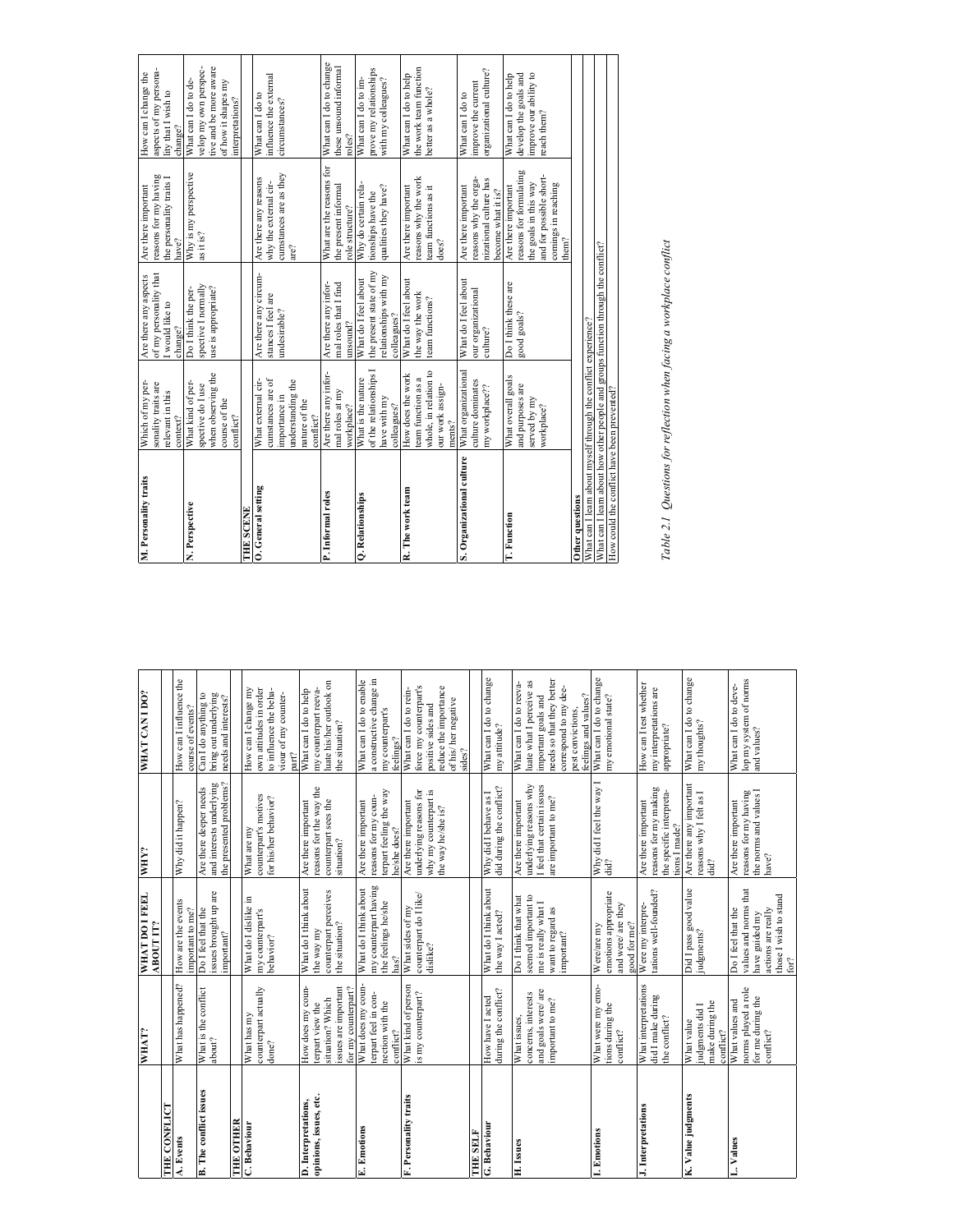Questions of the type "What?" primarily concern perception, i.e., noticing a certain theme and thereby making it accessible to conscious thought. Questions of the type "What do I feel about it?" go one step further and imply that the person is somehow evaluating and trying to take a position on aspects of the theme. Questions of the type "Why?" imply that the person is looking for the underlying causes of various phenomena. Finally, questions of the type "What can I do?" imply that the person is seeking ways to take action and improve the situation.

There is, naturally, nothing given about this particular arrangement, but we have found that it works well for creating a clearer picture of what a person is reflecting upon. In the following sections, we will take a closer look at and explain the different parts of the table. In doing so we proceed in the order indicated in the far left column, where every sub-theme is assigned a letter. When possible we provide interview excerpts as examples.<sup>8</sup> The reader should keep in mind, however, that there are problems associated with using quotations as illustrations, since the most important features of a person's perception and interpretation are revealed by the questions he/she *doesn't* reflect upon. Therefore, in Chapter 5, we present six portraits of individuals who perceive, interpret and manage workplace conflicts in different ways.

For the reader who finds Table 2.1 difficult to grasp, we hope that the "conflict mandala" presented in Chapter 3 will provide some consolation through its comprehensive graphical representation of the various dimensions.

## The Conflict

#### *A. Events*

It might seem strange to include the question "What has happened?" in this context. But it is clear that some people go through dramatic personal experiences without organizing these experiences into a coherent story for themselves. Characteristic of these individuals is that they either have difficulty telling the interviewer what has happened at all – other than in fragmented and vague sweeping statements – or the stories are extremely

**1. What has happened? 2. How are the events important to me? 3. Why did it happen? 4. How can I influence the course of events?**

chaotic and hard to follow. In the latter case, the person might plunge into separate events, feelings and circumstances without placing them in a wider context. Such stories move back and forth in time, mixing subjective impressions with external circumstances. We feel that this represents more than a difficulty with framing a story for someone else; it is also an expression of a person's difficulty with creating, for him-/herself, an overview of what has happened. It is probably the case that the episodes and circumstances coming to mind are those that are somehow emotionally charged for the individual. These mental images, however, are adrift and lack distinct relationships to other particulars or to an overall context.

 $\frac{1}{8}$ <sup>8</sup> Note that the B series consists of e-mail interviews, and excerpts from this series are sometimes of a different format than the regular interviews. Lines beginning with ">" are quoted, by the interviewer, from a previous round of answers. Excerpts from interviews that were conducted in Swedish have been translated to English.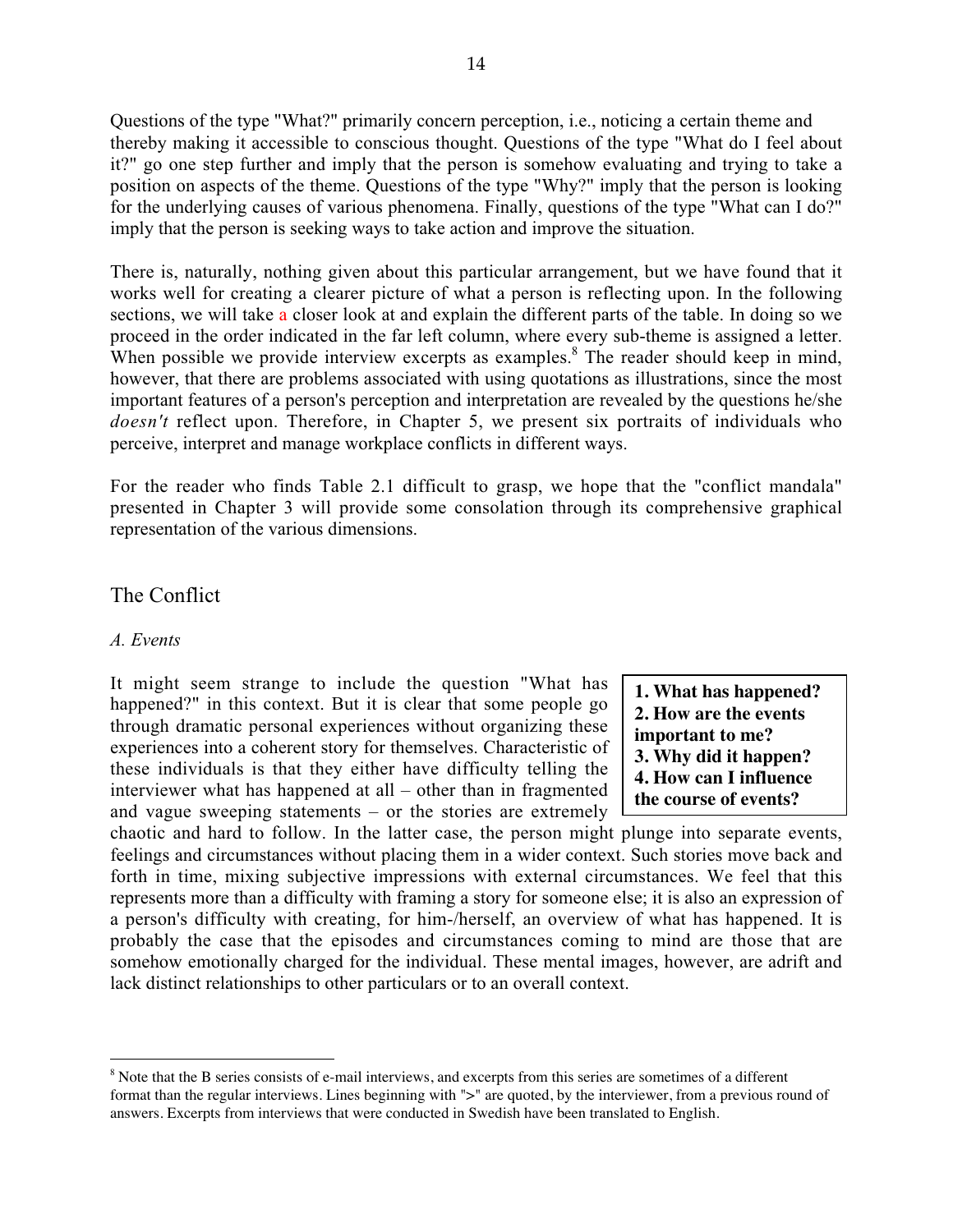But most people can give a fairly orderly overview of important events and conditions – some of which are viewed as more significant than others – and from these stories it is clear that they see the conflict experience as a chronological occurrence. We can view this as the result of a person asking him-/herself the question "What has happened?" and constructing a story as a response.

The next question, "How are the events important to me?," involves taking a conscious position on the events. This implies being able both to discern, for oneself, what in the course of events was of personal significance and to express an opinion on the occurrence of these events. Naturally, an individual who does not consider this question does *experience* certain aspects of the events as important, but fails to work out for him-/herself what was important and to form an opinion on various aspects. The ability to sift out, for oneself, the important aspects of the course of events is a prerequisite of emotionally processing and integrating what has happened in a differentiated manner.

The third question, "Why did it happen?," is quite broad. It deals with whether an individual asks him-/herself at all why important conflict events occurred. A great proportion of our interviews show clearly that many people never seriously reflect upon this question. A common pattern is that the individual tells at great length about the workplace, what has happened and how he/she has reacted both emotionally and in terms of actions, and that it is only after the interviewer poses a direct question that the interviewee discusses the reasons for the conflict. In such cases, it is clear from the wording that the person has never actually thought about this before, and that he/she must – during the interview situation – search for an answer, which, when found, is often rather brief. Even when relatively prompt answers to this question occur, one gets the feeling that the interviewee's conceptions of underlying causes of the conflict are rather superficial, and that they play an extremely peripheral role in his/her conflict experience. The interviewees' experiences and reactions relate – in a very straightforward way – to the concrete conflict events and are, thus, not influenced by a nuanced picture of important causal relations.

The fourth question, "How can I influence the course of events?," implies that one perceives oneself as a person who can act to constructively affect the course of events. In order to do this in a well-considered manner, one must have a conception of what is happening (Question 1), an opinion about the negative aspects of the course of events (Question 2), and some ideas about the causal relations underlying the events (Question 3) if one is to form an opinion on how to intervene and change them. One must also view the course of the conflict as a variable as opposed to a given fact. Moreover, one must have a personal opinion on what is happening that is so clear and well rooted that one feels authorized (by oneself) to, in a well-considered manner, intervene to change the course of the conflict and move it in a desired direction.

## *B. The conflict issues*

The second sub-theme to the main theme *The Conflict* deals with what an individual perceives the core conflict issues to be. These need not be well-defined standpoints at odds with one another, but could simply be that someone's attitude is felt to be an obstacle to a tolerable work situation. The question "What is the conflict about?" implies that one is working out for oneself what seems to be the core theme of the conflict situation as such. What are the issues and problems that cause conflicts among us? If people do not formulate an answer to this question for themselves, they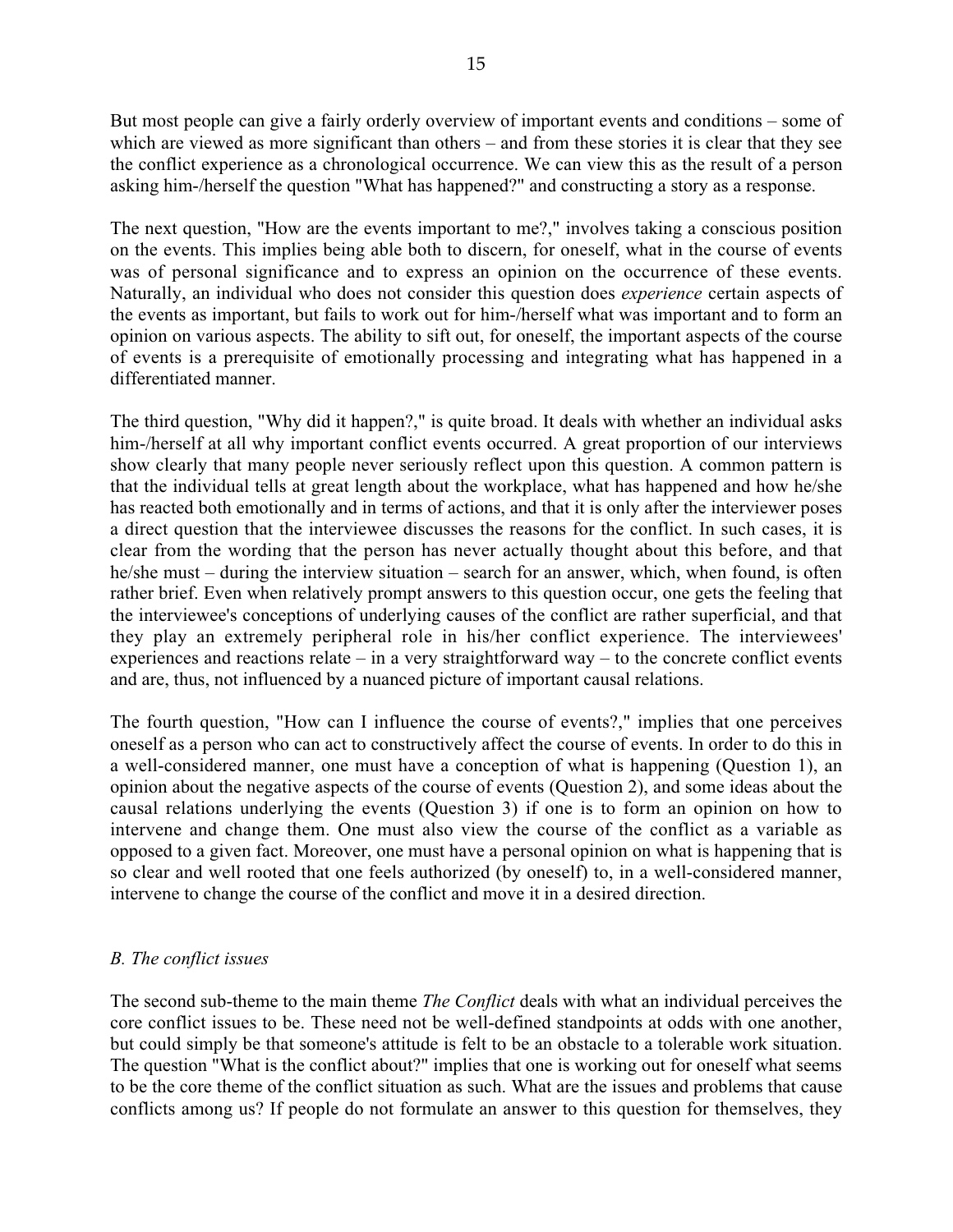will not be able to reflect upon how important these themes are or upon the alternatives for handling them. It is not uncommon that people actually have no clear understanding of the basic conflict issues. If this is the case, then they act based on their feelings and beliefs, but lack an essential tool for looking at and evaluating whether the issues at stake are important – whether the issues driven by various parties ("the presented problems") are actually of importance for those involved (perhaps there are other underlying interests and needs).

Formulating an idea as to what the conflict is about is a prerequisite of the second question, "Do I feel that the issues brought up are important?," which deals with assessing and prioritizing

**1. What is the conflict about? 2. Do I feel that the issues brought up are important? 3. Are there deeper needs and interests underlying the presented problems? 4. Can I do anything to bring out underlying needs and interests?**

among the themes raised by the various parties in the conflict. More often than not, active consideration of the conflict issues leads to changed outlooks on what is essential as opposed to what is of less importance.

The third question, "Are there deeper needs and interests underlying the presented problems?," implies that one is reflecting upon why the present conflict issues exist and why they generate conflict. Perhaps there are deeper underlying reasons – tied both to the situation as such and to those involved – why certain issues appear to be important. In the conflict management literature, it is often stressed (see, e.g., Fisher & Ury, 1981) that attention should be focused on underlying needs and interests as opposed to the concrete standpoints of those involved in the conflict. For example, a need for appreciation and recognition might underlie demands for higher salaries. If one doesn't consider this why-question, one can easily become deadlocked in the positions taken by those involved and fail to see opportunities to break up the blockades. Thus, the third question is a prerequisite of posing the fourth, "Can I do anything to bring out underlying needs and interests?," and thereby of helping to transform conceptions of the actual core conflict issues.

Joan was one of the few interviewees who reflected a great deal upon what needs might underlie the "presented problems:"

Now for my theory about why this conflict goes on and on: neither A. nor the nursing staff feels deeply seen or cared for by the others. I think A. yearns to be cared about but it is the most dangerous thing in the world to her and so she tries to keep herself safe by compartmentalizing her life, never sharing anything that goes on in her private life, and working to the point of exhaustion. […] Interestingly, the rest of the nursing staff are yearning to be cared about ("nurtured") by her as if she were their mother! There is one nurse who keeps talking about the lack of nurturing on this unit! So I think the staffing/safety issue is really about much deeper issues." #B14

It is not certain, of course, that Joan is correct, but the fact that she considers the possibility of important underlying needs and interests provides an opportunity to search for suitable ways to bring out more fundamental dimensions.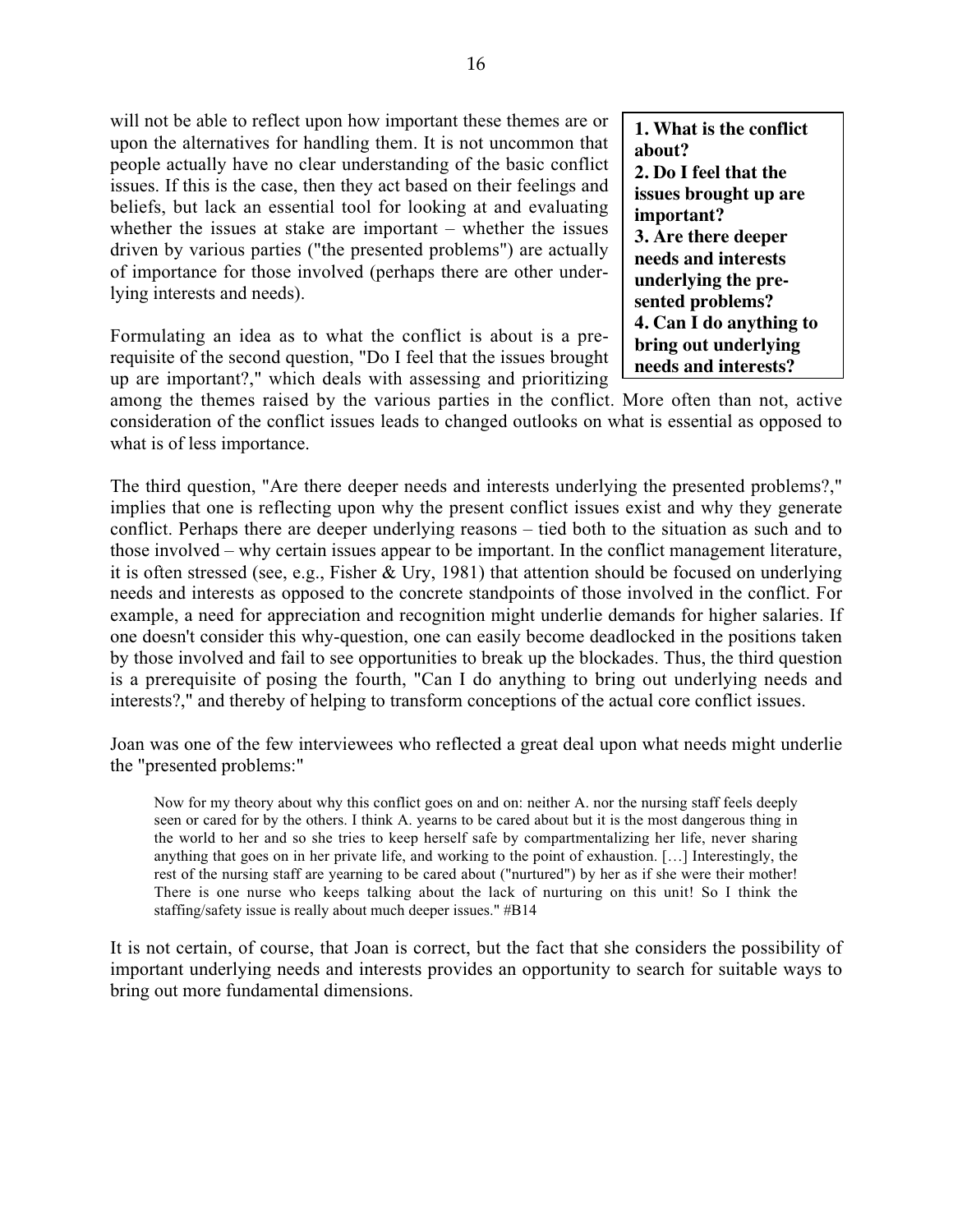## The Other

#### *C. Behavior*

The question "What has my counterpart done?" implies that one is reflecting more closely upon what exactly the counterpart did that is relevant to the conflict. As many conflict consultants can testify, it is extremely common that people involved in conflicts fail to clarify for themselves what their counterpart has actually said and done. The picture of the counterpart is often imbued with sweeping generalizations about what that person is like, presumptions about what he/she is trying to gain, unreflective interpretations of the meaning of various episodes, etc. The question implies that one is trying to sort out what has actually happened and to articulate it as specifically as possible. If one fails to ask oneself this question and to search for an answer, one tends to react to the counterpart's behavior based on an extremely undifferentiated conception of what the counterpart has done and of his/her current behavior.

**1. What has my counterpart actually done? 2. What do I dislike in my counterpart's behavior? 3. What are my counterpart's motives for his/her behavior? 4. How can I change my own attitudes in order to influence the behaviour of my counterpart?**

The second question of this sub-theme, "What do I dislike in my counterpart's behavior?," deals primarily with working out for oneself what aspects of the counterpart's behavior cause one to react negatively. Furthermore, it can be important to consider whether there are sides to the counterpart's behavior that have been positive and to closely examine whether one's own negative reactions are justified.

The third question, "What are my counterpart's motives for his/her behavior?," is far-reaching. The question can be broken down into two steps. The first deals with considering, at all, the idea that there is probably some reason for the counterpart acting as he/she does. Many never consider this and are therefore inclined to react to the situation based only on the reactions the counterpart's behavior causes in them. To the extent that one can imagine the counterpart to have a number of underlying reasons – in the form of his/her own interpretations, needs, motives, reaction patterns, etc. – one's own immediate emotional reactions to the counterpart's behavior tend to be tempered somewhat. The second step in this question consists of considering the counterpart's possible reasons for his/her attitude. The chances of such reflections leading to relevant conclusions are, naturally, dependent on how much information one has on the counterpart as well as on how one tends to construe other people (see Chapter 4).

The fourth question, "What can I do to reinforce those sides of my counterpart I like and reduce the importance of those sides I dislike?," implies that one is reflecting upon how one can act to constructively affect the counterpart's attitude. This can involve, for example, strategies aimed at reinforcing the positive sides one sees in the counterpart or adjusting one's own attitude so as to reduce the energy and space given to the negative aspects of his/her behavior. To accomplish this, one must see the counterpart's behavior as a variable affected by different factors (including one's own attitude) and not as an unchangeable constant.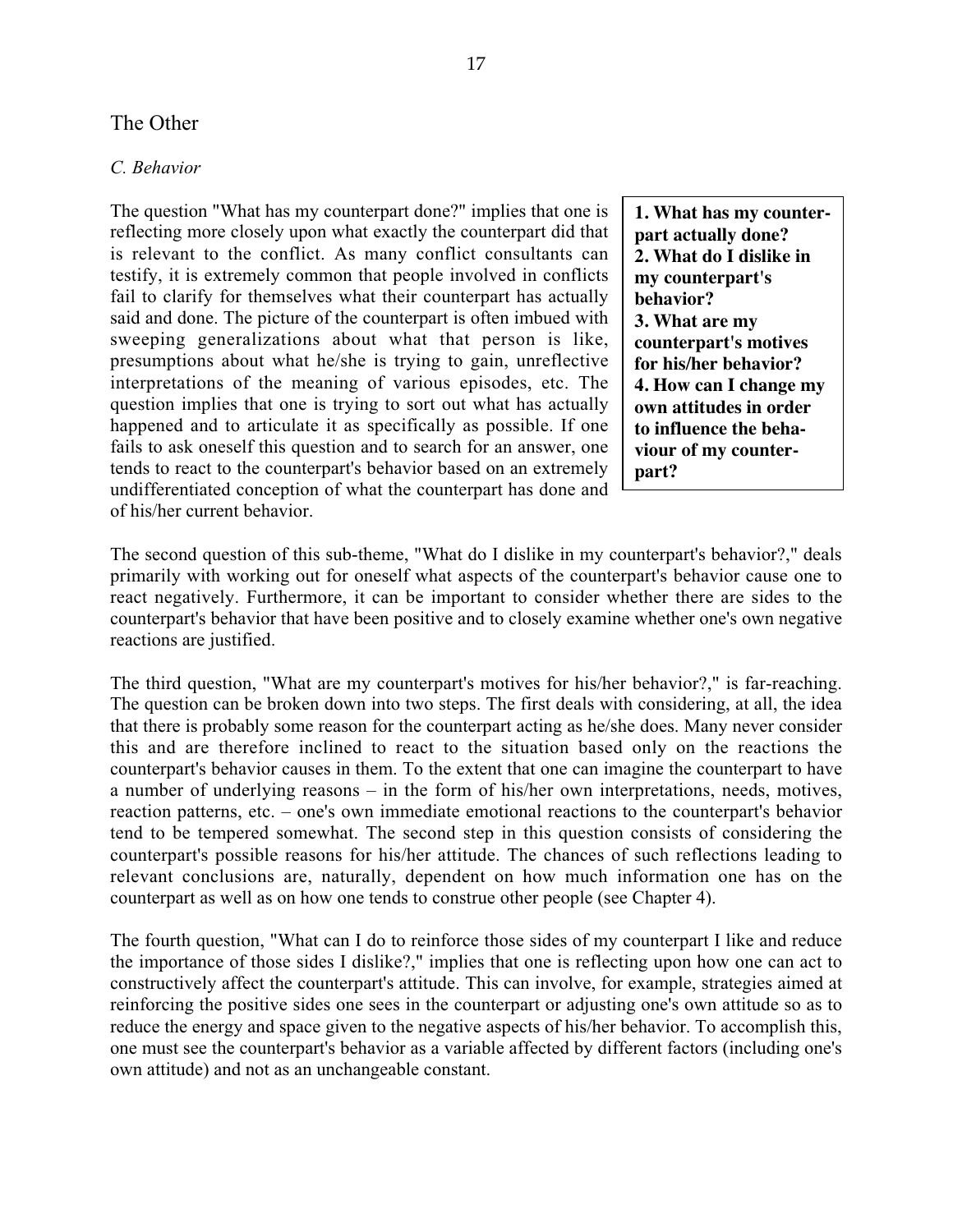#### *D. Interpretations, opinions and perspectives*

Our interviews show that the degree of insight into how the situation appears from the counterpart's point of view varies considerably among individuals. It seems that some never ask themselves how the counterpart interprets the situation or consider what is important to him/her. Others have variously detailed conceptions of what the counterpart probably feels, thinks, and desires. If one fails to reflect upon how the counterpart experiences the situation, one's own interpretations and reactions are not informed by an understanding of the background to the counterpart's attitude. Instead, one tends to react directly – with opinions and actions – to what the counterpart does, often greatly influenced by how the counterpart's attitude affects oneself.

The first question, "How does my counterpart view the situation?," implies that one is trying to imagine how the counterpart interprets what is happening and what values and goals are important to him/her. Every individual lives in his/her own story of what has happened, what the situation is like now, what values

**1. How does my counterpart view the situation? Which issues are important for my counterpart? 2. What do I think about the way my counterpart perceives the situation? 3. Are there important reasons for the way the counterpart sees the situation? 4. What can I do to help my counterpart reevaluate his/her outlook on the situation?**

and interests are at stake, etc. Every individual's own special situation is different, and the circumstances that appear important to one person can be invisible or unimportant to another (see Stone et al., 1999). Thus, asking how the situation appears to the other can give a new understanding of why the counterpart acts in a certain way and can also evoke new variables useful in leading the situation along a more constructive path. Rather than reacting directly to what the counterpart does, one can react based on an understanding of the background to his/her behavior. Naturally, trying to enter into other people's experience of a phenomenon always implies great problems of interpretation. The chances of simply being wrong are great and one's insight into roles can have different degrees of depth. In Chapter 4, we will return to the question of how the picture of the counterpart can be constructed and also provide a number of examples in the form of interview excerpts.

The second question, "What do I think about the way my counterpart perceives the situation?," implies that one is evaluating the counterpart's interpretations. One might, for example, decide that the counterpart's interpretations of certain events form a destructive pattern and that this is not good.

The third question, "Are there important reasons for the way the counterpart sees the situation?," implies that one is searching for underlying causes for the counterpart experiencing the situation in a certain way. This can be related to having insight into, e.g., the counterpart's current situation in a workplace where areas of responsibility and loyalties are at odds.

The fourth question, "What can I do to help my counterpart reevaluate his/her outlook on the situation?," implies that one is actively searching for opportunities to help the counterpart reevaluate his/her interpretations. There are many different ways to accomplish this. One can, for example, start an open discussion on how people interpret separate events or be careful to avoid living up to a false image of oneself that the counterpart might embrace.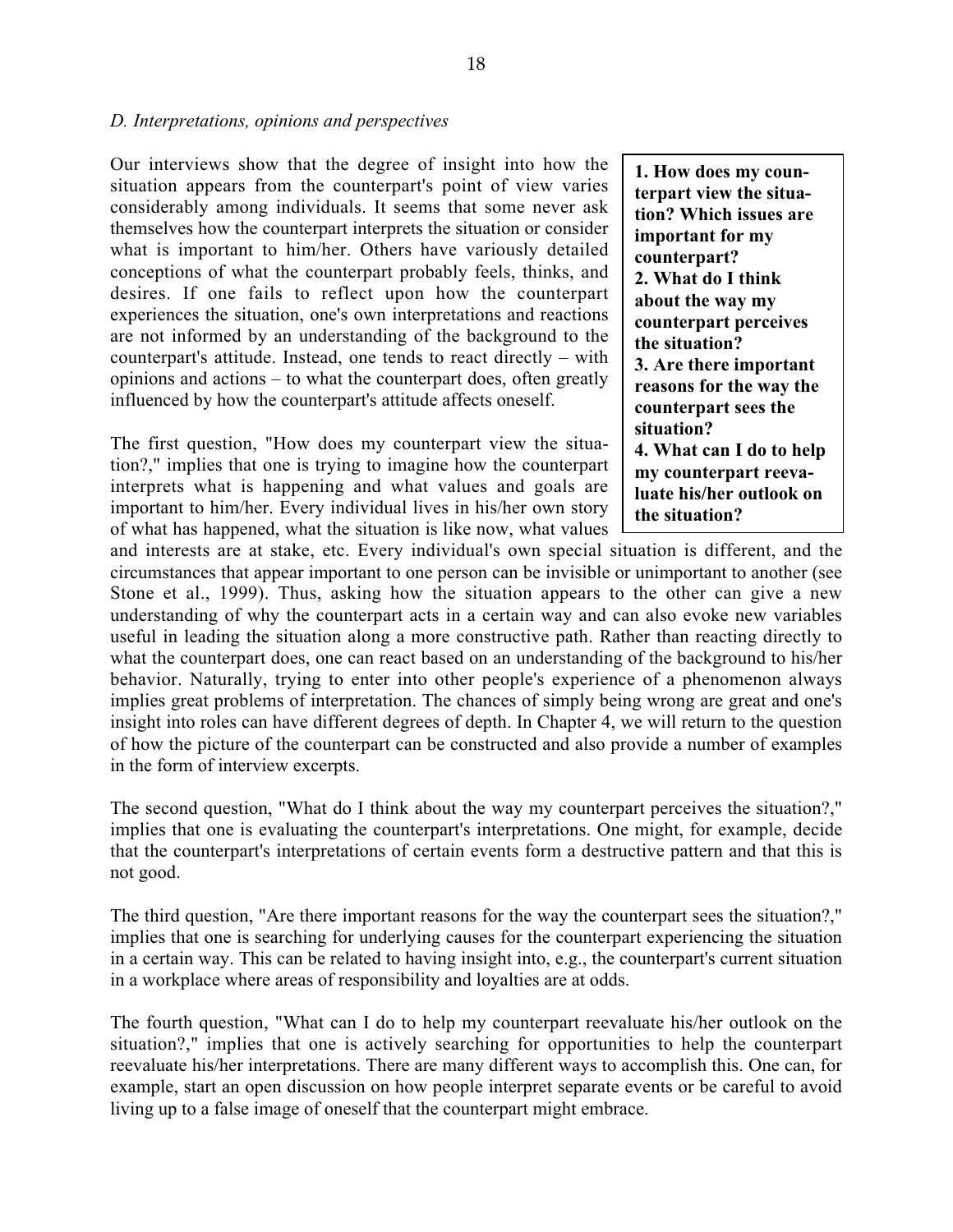The excerpt below provides a simple and clear example of how one of the interviewees spontaneously tries to enter into the counterpart's situation and, moreover, to use this insight to modify her own attitude in a constructive way:

>Of course I understand that it must have been difficult and >threatening for Monika when a new smart stand-in came, who was also >younger and showed off. She must have felt really >questioned in her role, which she was too. *Did you also think along these lines during the conflict, or did you mostly see things this way afterwards?* Yes, I thought this way then too and tried to tone myself down and adapt, but without selling my soul and lowering my self-esteem too much. #B56

The following excerpt is from a person who in effect never asked himself what might have induced the counterpart to act in a certain way. The interviewee had been instructed to complete a work assignment that was well under his competence level:

*> Why did he decide it was more important to design web pages on contract > than doing basic research?* I don't know. I guess the money seemed important. #B11

From other answers to the interviewer's questions we can infer that the institution in question had received a drastic funding cutback, which might have been an important reason for the institution head's behavior. As outsiders we cannot know the actual circumstances, but in the interview, the interviewee's disinterest in the background to his counterpart's behavior is striking. Owing to this, the interviewee lacks important information that might have meant both greater possibilities to affect the course of the conflict by suggesting other solutions and less frustration with the counterpart's behavior.

#### *E. Emotions*

Experience shows that it often makes a great difference if those involved are aware of one another's emotions in connection with the conflict. Emotions are "fundamental facts" that don't disappear just because someone else thinks they are unjustified. What's more, emotions are largely universal. We all know what it means to feel frustration, anger, disappointment, joy, satisfaction, etc. This implies that if we can perceive the feelings of others – without immediately making value judgements on them – we also have good chances to feel empathy for the counterpart's situation.

The first question, "What does my counterpart feel in connection with the conflict?," implies consciously perceiving what the counterpart is feeling. If this isn't obvious, one may need to ask one's way to a more adequate picture. Marshall Rosenberg's *Nonviolent Communication* (Rosenberg, 1999) gives quite insightful and concrete suggestions for ways to proceed.

**1. What does my counterpart feel in connection with the conflict? 2. What do I think about my counterpart having the feelings he/she has? 3. Are there important reasons for my counterpart feeling the way he/she does? 4. What can I do to enable a constructive change in my counterpart's feelings?**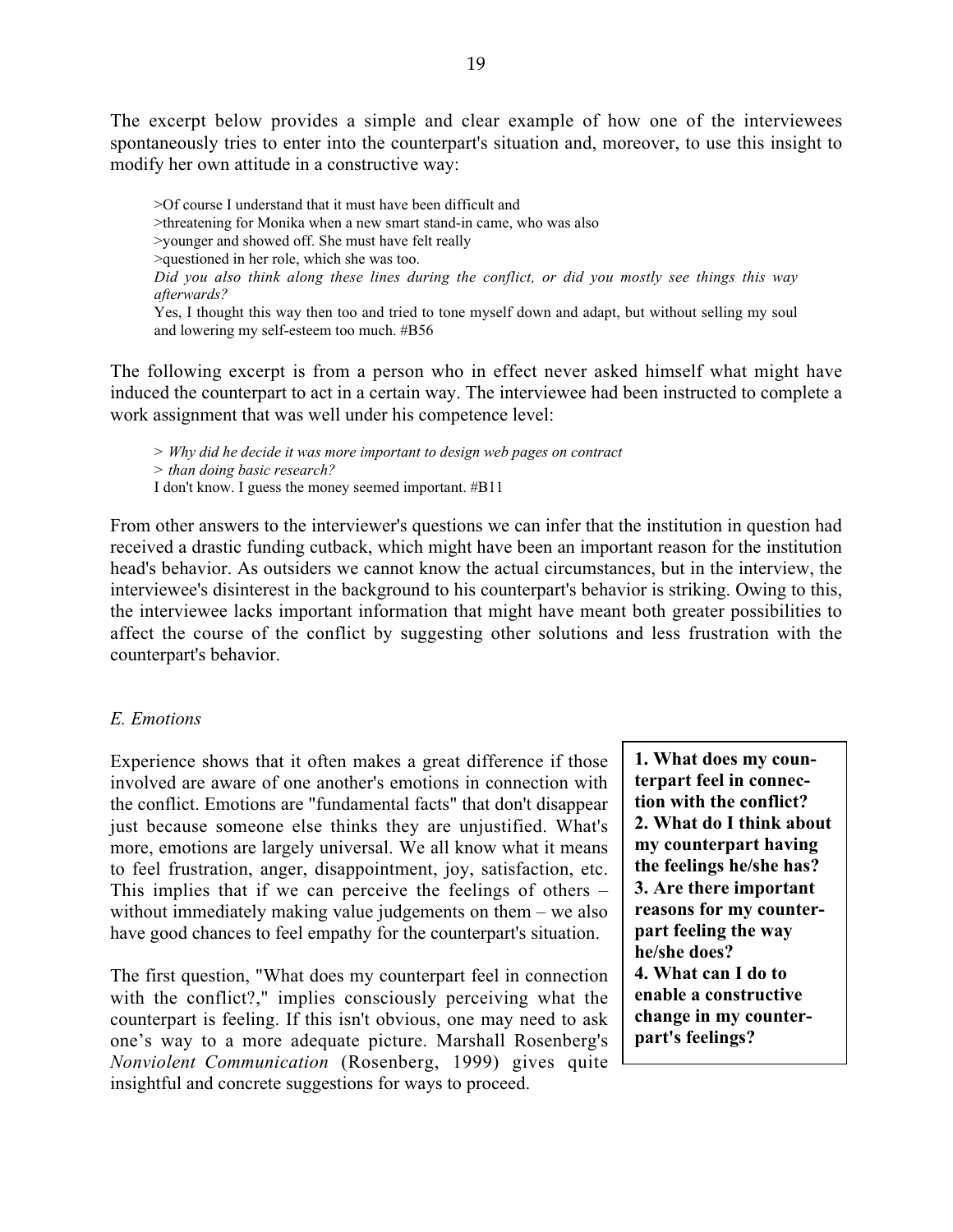The second question, "What do I think about my counterpart having the feelings he/she has?," implies a conscious and active consideration of what one thinks about the counterpart's specific emotional experience in connection with the conflict. This might lead to the discovery that one actually doesn't wish for the counterpart to feel frustration and anger, which is a step on the way to being prepared to change the situation for the better.

The third question, "Are there important reasons for my counterpart feeling the way he/she does?," encourages one to search for underlying causes of the counterpart's feelings. Certain feelings are quite often tied to how one interprets a situation. It is possible, for example, to feel threatened, angry, or that one has been terribly wronged because one interprets a given act as purposefully insulting, as a sign of thoughtlessness, or as evidence of egotism, while there are in actuality completely different reasons underlying the act in question. Misunderstanding and incorrect interpretations are often important components of the course of a conflict. Another important source of various feelings is a person's hopes and values. These are not always articulated, but a dashed hope or frustration with the fact that reality doesn't correspond to one's ideals can generate extremely strong and deep feelings. By identifying the background to the feelings one perceives the counterpart to have, one can often find opportunities to change the prerequisites of the conflict's future course.

The fourth question, "What can I do to enable a constructive change in my counterpart's feelings?," implies operationalization of the insights one has gained through posing the previous three questions. Here one sees the counterpart's feelings as a variable dependent on a number of factors that can be changed and reflects upon the possibilities to act so that the conditions for the counterpart's feelings can undergo a positive transformation. This can be accomplished directly or indirectly. The direct approach implies that one invites the counterpart to articulate his/her feelings and facilitates this by listening carefully without dismissing, diagnosing or judging what is said. This act *per se* often elicits a change in the counterpart's feelings, especially if he/she hasn't been fully aware of what emotions are involved. If there are important reasons underlying the counterpart's feelings, then an articulation of these feelings is only the first step in a process of working through the situation. The indirect approach implies that one – through symbolic acts, attitude changes, listening and the like – tries to convey a message that the counterpart can receive on an emotional level.

## *F. Personality traits*

It isn't self-evident that people reflect upon the first question of this sub-theme, "What kind of person is my counterpart?" Many are so busy thinking about what has happened, with what the counterpart has done, and what they feel and think about this, that they fail to back up and consider the counterpart as a person. Illustrating this with interview excerpts is, of course, difficult, but in the following case we see fairly clearly that the interviewee has no picture of the type of person her counterpart is:

*How would you describe the woman that came? How would you describe her as a person?* Well, she was a young person maybe 25. I guess I was 50 then, about. She was, well, hungry for the job, and … she was, we thought she was bad, really, I wasn't the only one who had disputes with her. […]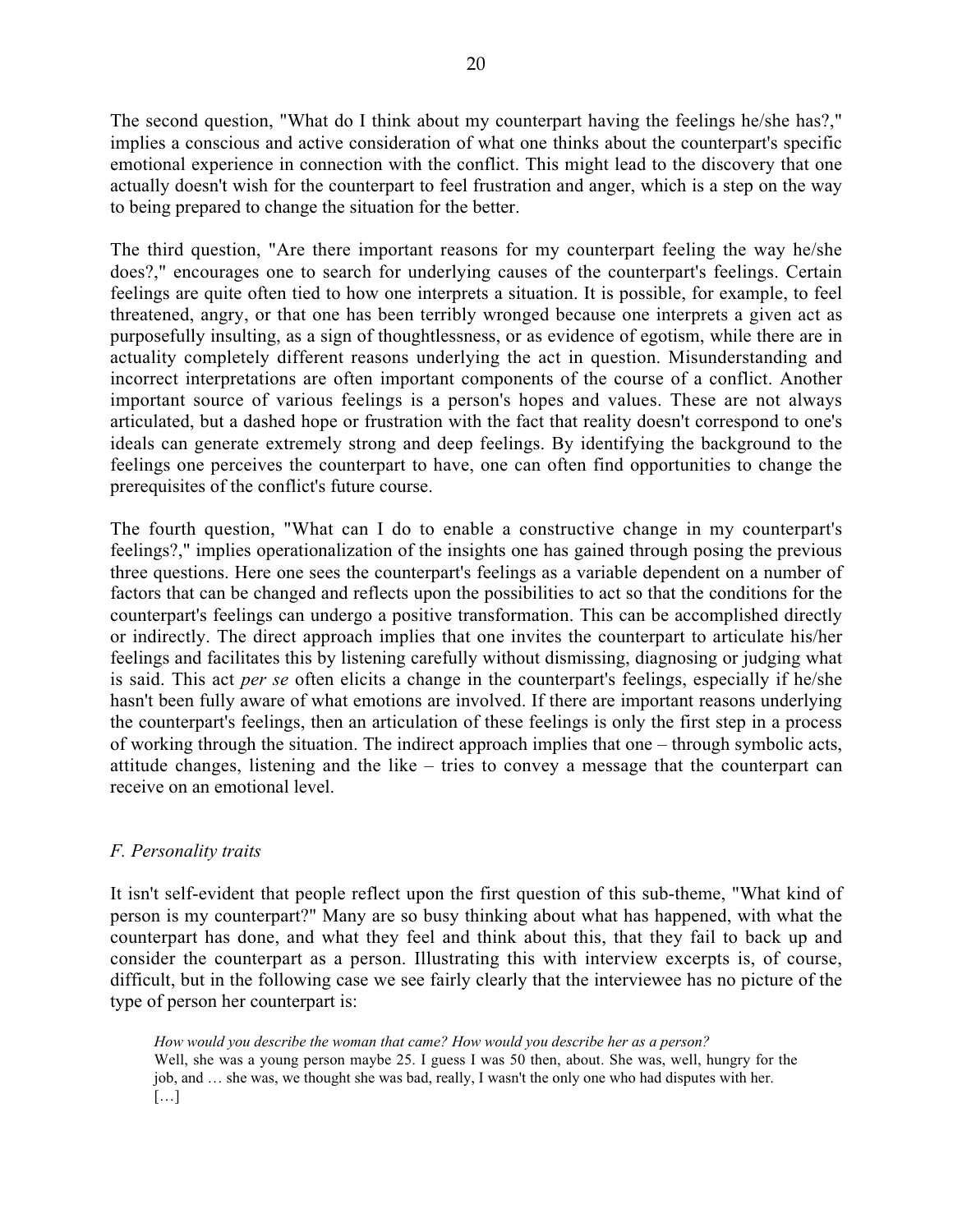#### *Could you describe her a bit more?*

Well, what should I say, she came from a folk high school. She had very little money, it seemed to us, she didn't have a car. She didn't come to work on time and such. And … I … We thought she was a very unfriendly person. I don't know … she had two kids. I guess she probably had problems of her own. #A38

The interviewee's answers are vague and searching, and we can assume that she has no conception of who the counterpart is as a person that might play a crucial role in her experience and interpretation of the conflict. In Chapter 4 we will delve more deeply into various kinds of conceptions of other people and into what these differences mean for conflict experiences. At present, however, will limit ourselves to saying that some individuals hardly reflect upon other people's character traits, attitudes, motives, value system and perspective, while others have variously detailed pictures of and ideas on such matters.

The second question, "What sides of my counterpart do I like/dislike?," is important as it can allow one to choose to bear in mind the counterpart's positive sides, thereby partly decreasing one's own antipathy (to the extent that it exists) and partly paving the way for a more constructive relationship with the other. Strong **1. What kind of person is my counterpart? 2. What sides of my counterpart do I like/ dislike? 3. Are there important underlying reasons for why my counterpart is the way he/she is? 4. What can I do to reinforce my counterpart's positive sides and reduce the importance of his/ her negative sides?**

emotional dissociation often leads to efforts to limit contact with the counterpart, which often aggravates the course of the conflict.

The third question, "Are there important underlying reasons for why my counterpart is the way he/she is?," implies that one isn't content with merely attributing certain traits to the counterpart, but is also searching for underlying causes of such traits. This can give a deeper understanding of why the counterpart behaves in a certain way; it might even lead to sympathy for the predicament in which the counterpart finds him-/herself. We will return to this question in Chapter 4.

A differentiated picture of the counterpart as a person can give an opportunity to begin reflecting upon the fourth question, "What can I do to reinforce my counterpart's positive sides and reduce the importance of his/her negative sides?" In order to think along such lines at all, one must see the counterpart as complex and changeable, or at least see the role the counterpart plays in one's own life as changeable.

The Self

#### *Introduction*

Although people involved in conflicts normally spend more time reflecting upon the counterpart than upon themselves, the main theme "The Self" has been divided into more sub-themes than has the main theme "The Other." This is because the potential for access to in-depth information is greater for one's own inner processes than for those of others. We could, in principle, divide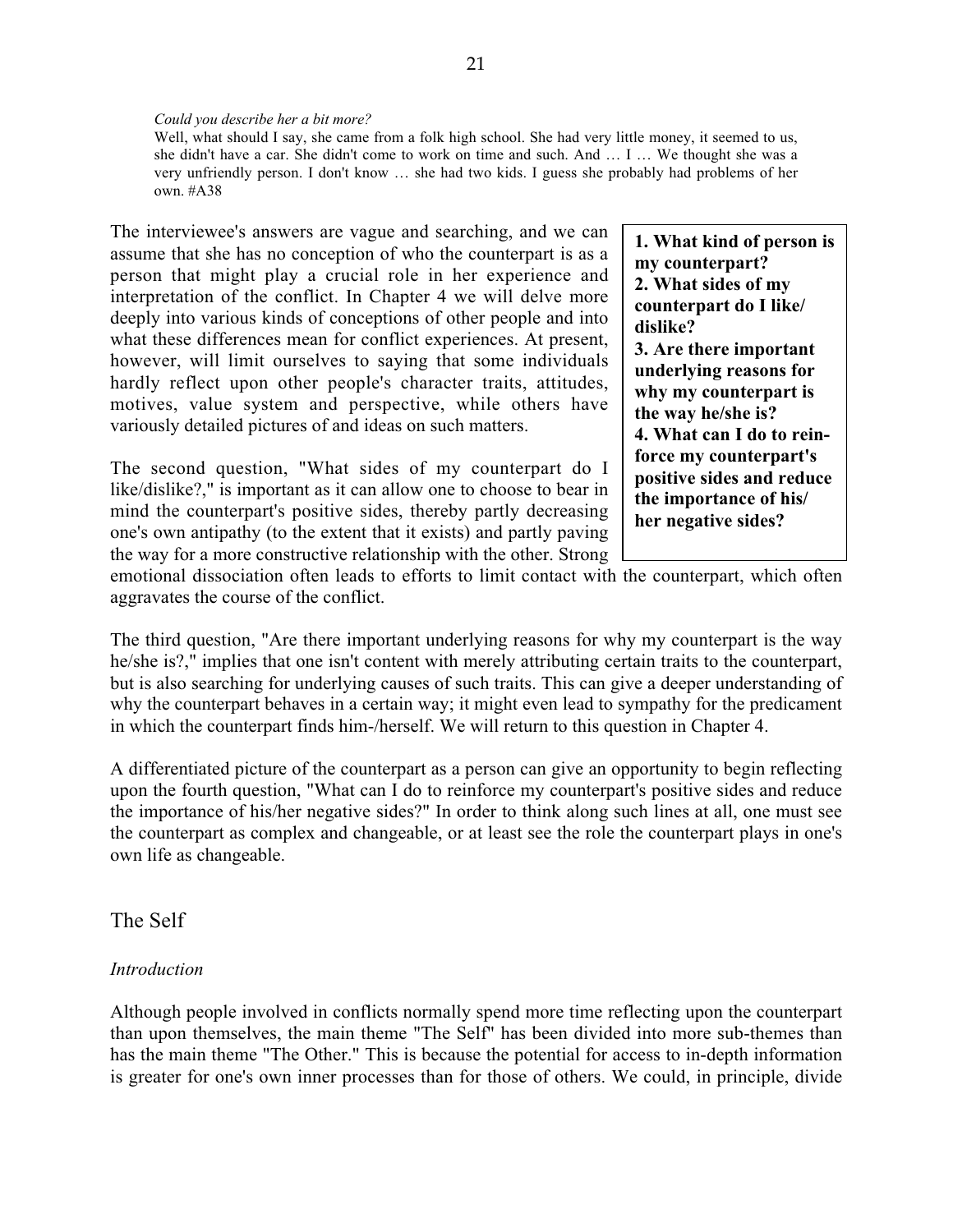"The Other" into as many sub-themes as "The Self," but such a fine-grained division of reflections about the counterpart would probably be perceived as unrealistic.

#### *G. Behavior*

One normally knows how one has behaved during the course of a conflict. It isn't at all certain, however, that one has tried to observe one's own actions from the perspective of others. Posing the question "How have I acted during the conflict?" implies an attempt to view the course of the conflict as a whole and to – within the framework of the whole – formulate precisely what one has and hasn't done. In this way, one can possibly perceive aspects of one's own attitude of which one has previously been unaware. For example, one's own attitude and actions may have had **1. How have I acted during the conflict? 2. What do I think about the way I acted? 3. Why did I behave as I did during the conflict? 4. What can I do to change my attitude?**

consequences – for others and for the very course of the conflict – that one has never previously considered. It is even more important to reflect upon the question of how one is currently acting, i.e., to direct some attention to how one actually reacts and acts in ongoing interactions. If one's actions in a situation aren't consciously chosen, one tends to follow relatively "automatic" patterns of reaction and behavior. Experiments in social psychology show that a large part of our behavior consists of "automatic" reactions, i.e., we have certain "behavior programs" that can be triggered by certain situation-dependent factors, such that we fail to consciously perceive both the signals evoking the reactions and the fact that our own behavior is a reaction to a set of circumstances (see Bargh, 1997). For example, it is not uncommon that we spontaneously dislike certain specific features of other people's attitudes and react to these with negative body language that creates a greater distance between us and the other. This can occur without our being fully aware of the change in our own behavior.

It is often quite difficult to sort out for oneself the degree to which one's own actions have contributed to a conflict. Once aware of this difficulty, however, one is inclined to do something to clarify one's own role, as has, e.g., Gun in the following excerpt:

I was already attending the organizational psychology course then so I knew that I could use my teachers to mirror the situation a bit, and mostly it felt important for me to what's my role in this, and what's the system's fault, 'cause I felt terribly excluded when I came in that way and these people I'd met before and shown my nice side, they almost wouldn't speak to me. #A8

Regardless of whether one is aware of one's own actions, they can have consequences one doesn't perceive, simply because one hasn't seen them in the larger context of the course of the conflict. Thus, there are always discoveries to be made when beginning to ask questions about one's own behavior.

The following excerpt from Marianne's interview shows, among other things, how it can be when viewing one's own attitude as a contributing factor in the course of a conflict:

And at first I like didn't understand what was happening. 'Cause when you get a mental punch from someone you actually like a lot you're really so surprised at first. And then you get angry, and then it got to be that I couldn't be in the same room, as soon as she came near I got completely, well, my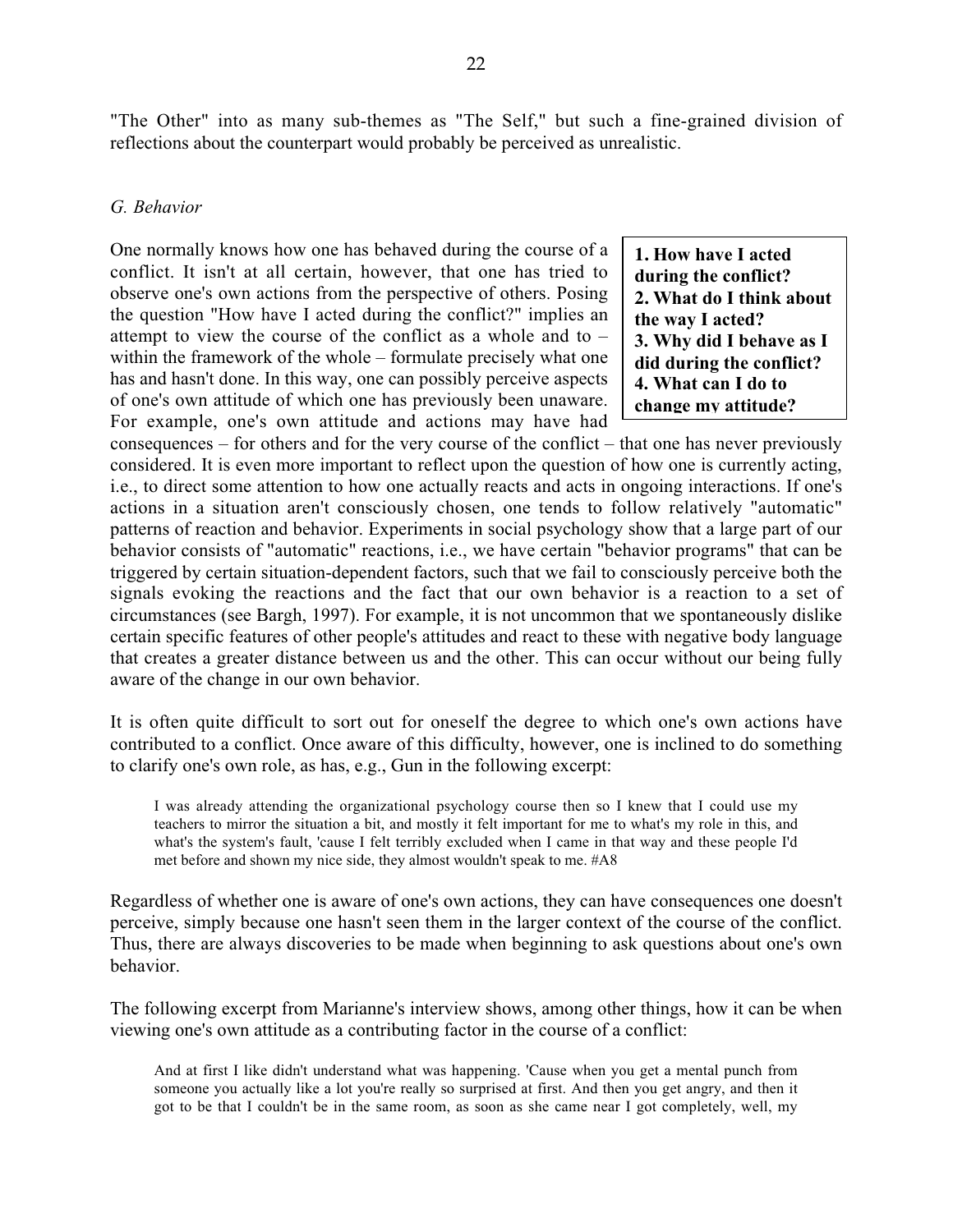whole body started shaking and tingling, awfully unpleasant. And I think that others sitting in the same room as us could like feel the atmosphere, how it changed when we were in the same room. And it certainly wasn't easy for her either, 'cause I didn't know how I should act, so one moment I would bite first like before I got bitten, and the other I'd be like a puppy wagging its tail just to get patted. So she probably didn't know how she should act either. #A34

The first question must be answered before one can seriously begin to reflect upon the second, "What do I think about the way I acted?" This involves consciously deciding whether one has actually behaved in the way one deems best.

The third question, "Why did I behave as I did during the conflict?," leads us into the vast area of self-knowledge and to a number of the questions treated in the following sections. Causes of one's own behavior can be found in the external situation, the internal situation (e.g., stress, circumstances of private life, frame of mind), personality traits, various psychological motives, interpretations, opinions, the value system, cultural norms, etc. There are not infrequently important factors underlying one's own behavior that are not directly related to the conflict situation. If one wishes to change one's own attitude in certain respects, insight into underlying causes can facilitate a more effective strategy for change.

The fourth question, "What can I do to change my attitude?," implies that one is using instincts – derived from reflections upon the previous questions – to search for methods to change undesired behavior patterns in oneself. Habitual behaviors are often difficult to change because of their automatic nature. Thus, in order to deal with them, one must often devise various tricks and techniques, e.g., asking others to give reminders, praying regularly that the behavior in question will change, or focusing on a signal that can heighten one's awareness in situations that usually trigger the unwanted behavior.

#### *H. One's own conflict issues*

This sub-theme overlaps to some extent with the second subtheme of the main theme "The Conflict," but it can be worthwhile to look more closely at one's own experience of which problems and issues have been important. Much of the literature on conflict management is based on the notion that conflicts arise when people have incompatible goals. In practice, however, goals are often not so clear, and conflicts frequently arise when one or more parties behave in a way that makes life unbearable for others. Thus, it's not surprising that many of our interviewees did not spontaneously talk about their conflicts in terms of their own goals or the central conflict issues. They instead more often describe a series of events and circumstances they have experienced as highly frustrating. This might mean that it's actually quite important to consciously consider what issues, circumstances and goals one feels are important.

Without a clear idea about what is important for oneself in the work situation, one tends to react fairly automatically, without **1. What issues, concerns, interests and goals were/ are important to me? 2. Do I think that what seemed important to me is really what I** *want* **to regard as important? 3. Are there important underlying reasons why I feel that certain issues are important to me? 4. What can I do to reevaluate what I perceive as important goals and needs so that they better correspond to my deepest convictions, feelings and values?**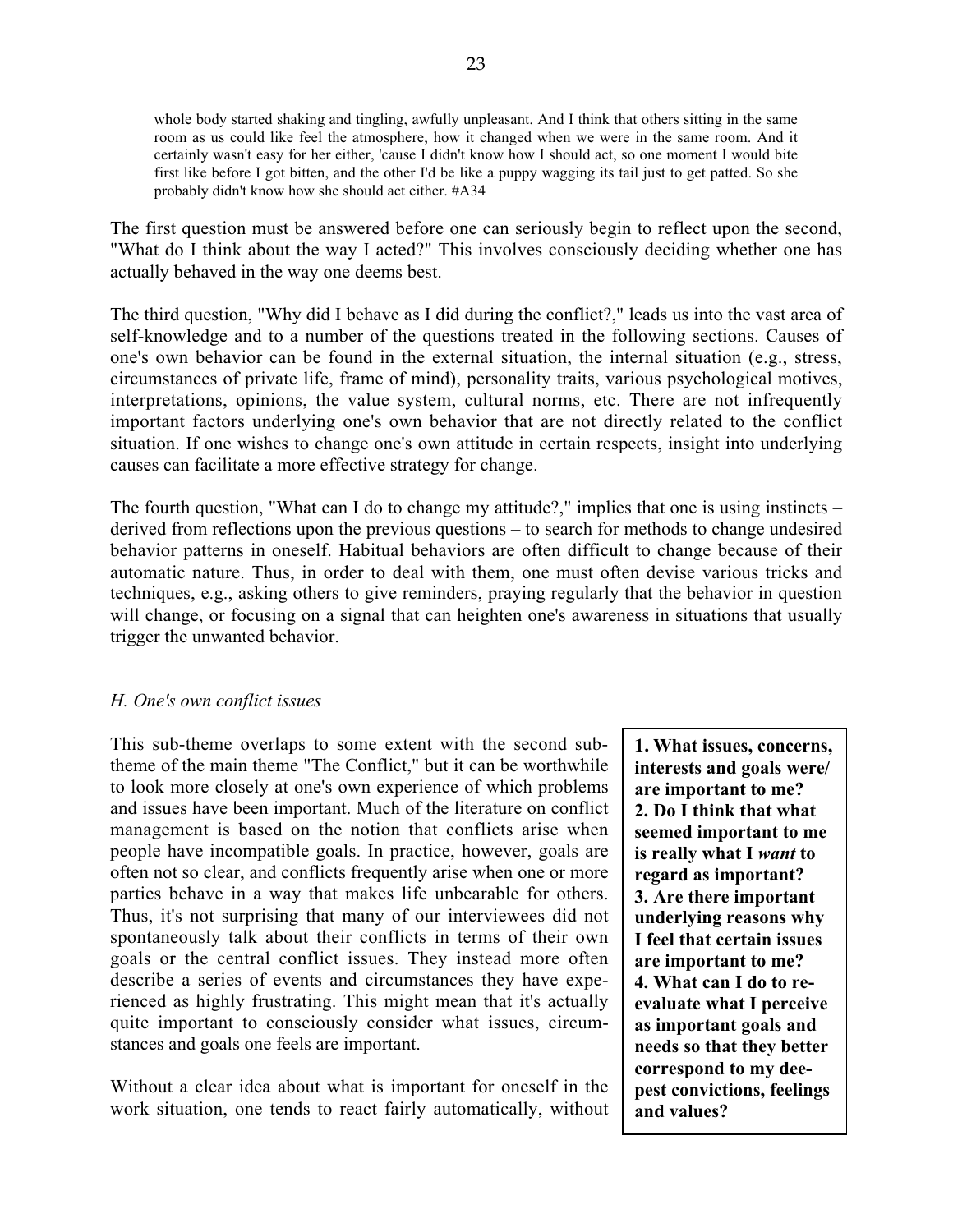considering a way to begin to realize a situation one actually desires and would enjoy being in.

The first question of this sub-theme is therefore "What issues, concerns, interests and goals were/are important to me?" The question implies that one is looking inside oneself for what one feels are the most important conflict issues. In the conflict management literature, investigators often work with the concept "presented problem," comparing it with the underlying general interests and universal human needs that matter in the conflict. These are important distinctions, but many individuals who have become involved in a conflict even fail to formulate for themselves a clear picture of a "presented problem." Thus, the first step is to try to work out what one experiences as the important problems and issues in the conflict. One can then continue digging for deeper and more general interests and needs that might underlie the concrete issues of the day. $9$ 

The second question, "Do I think that what seemed important to me is really what I *want* to regard as important?," implies a critical evaluation of whether the goals and problem formulations one has been engaged in thus far actually correspond to what one wishes to prioritize. When consciously reflecting upon one's own priorities – as opposed to simply reacting to concrete situations – one is more inclined to take into account long-term goals and interests. As a result, one can be willing to, e.g., overlook certain sources of irritation or make an extra effort to repair a frustrating relationship, because a long-term overall goal can create the motivation needed to endure certain disagreeable circumstances.

The third question, "Are there important underlying reasons why I feel that certain issues are important to me?," invites consideration of why one's priorities are as they are. Perhaps one tends to be oversensitive to tactless comments, perhaps one has a great need for acknowledgement and recognition beyond that which others can be expected to understand and deliver, perhaps one's priorities are overly steered by conventional ideas about how things should be. This question implies a reinterpretation of one's own conception of what is important – transforming it from a taken-for-granted constant to one of many variables in a conflict situation. As concerns solving a perceived conflict situation, reevaluation of what one feels is important can be as crucial as changing the external circumstances.

The fourth question, "What can I do to reevaluate what I perceive as important goals and needs so that they better correspond to my deepest convictions, feelings and values?," implies an active reflection upon what one can do to transform one's own conceptions of what constitutes important goals and issues (see Chapter 4).

#### *I. Emotions*

Emotions are what make conflicts important and intense experiences for us, but it's not certain that we can distinguish what we really feel from what the feelings mean. If emotions aren't articulated and allowed to appear as clear mental gestalts, it's difficult to relate to them. One is then at the mercy of one's own emotions, which guide one's experience. Naturally, emotions during conflicts are primarily negative: frustration, worry, anger, contempt, shame, degradation,

<sup>-&</sup>lt;br>9  $9^9$  See the discussion in Chapter 4 as well.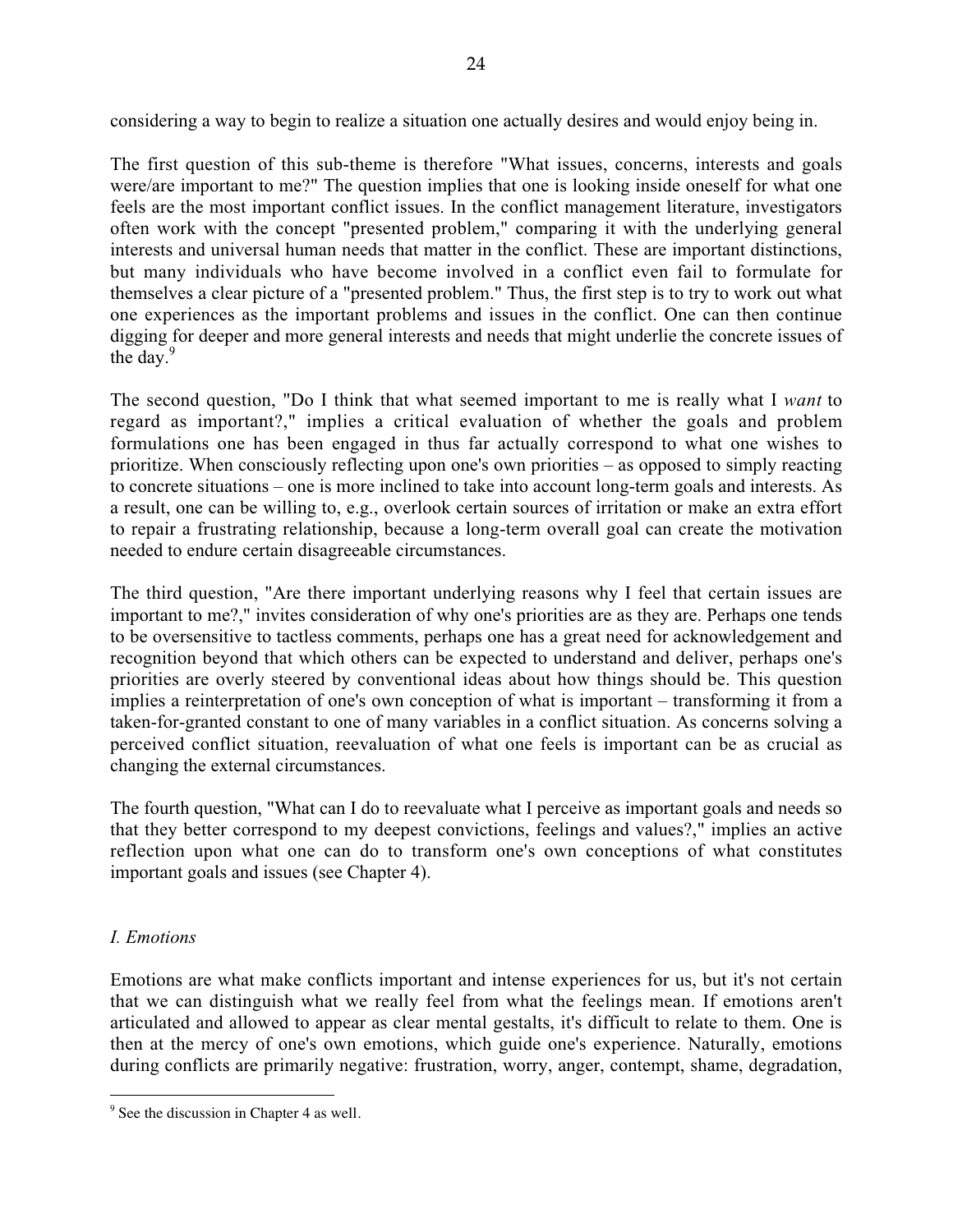dejection, stress, etc., etc. Emotions are often transient – if one waits they eventually fade and are replaced by other emotions. It's unnecessary to discuss here the circumstances under which this doesn't occur, but suffice it to say that negative experiences sometimes lead to long-standing negative emotions.

People who never ask themselves what they felt and are feeling during the course of a conflict probably don't experience emotions less intensely, but they fail to express them in words or pictures. In many interviews, we see indirectly that the interviewee is quite frustrated as a result of the conflict events, but these feelings are

**1. What were my emotions during the conflict? 2. Were/are my emotions appropriate and were/ are they good for me? 3. Why did I feel the way I did? 4. What can I do to change my emotional state?**

either never expressed in words or expressed in vague terms such as "it was tough." Our impression is that some of these people suffer greatly from being engulfed in negative emotions that aren't expressed in words and that therefore cannot be accessed and worked through constructively.

It isn't often possible to capture in an excerpt what failing to articulate one's feelings means. The following passage, however, illustrates part of what we are referring to:

*You must have felt pretty pressured when you went to the occupational health service?* Yes, but I didn't have the strength to go to work. *How did you feel then?* How did I feel, I don't know how I felt! … *Did it upset you or something?* [silence, she becomes upset, interviewer's note] *What's the worst thing you remember?* Well, I don't know, I thought it was horrible that she went and talked behind my back and then wouldn't admit it and that the boss didn't care about it and fire her. She'd had so many warnings, but she's still around. #A26

The first question, "What were my emotions during the conflict?," implies that one is formulating for oneself a nuanced picture of the emotions elicited by the conflict. This also includes positioning these emotions in relation to other aspects of the course of the conflict and the circumstances. In this way, emotions are brought up to consciousness, which is a prerequisite of cognitive processing. Since strong emotions often dominate the immediate experience so completely that there is no room for objective reflection upon what is happening, such reflection must often wait until the storm of feelings is over – until the acute situation has subsided.

The second question, "Were/are my emotions appropriate and were/are they good for me?," implies that one is forming an opinion on one's own emotions, considering whether they were appropriate and whether one feels that the emotions one has/had are right and proper. Sometimes the conclusion is that one's emotions were on the mark: the disappointment, anger, or fear one felt was totally appropriate and showed that one's contact with the events was quite authentic. On other occasions one might conclude that one's emotional reactions were disproportionate to the events occurring in one's situation, and that these reactions perhaps received fuel from completely different sources (see the excerpt below for an example). Thus, in the latter case, one might conclude that there is reason to deal with one's own feelings and moods.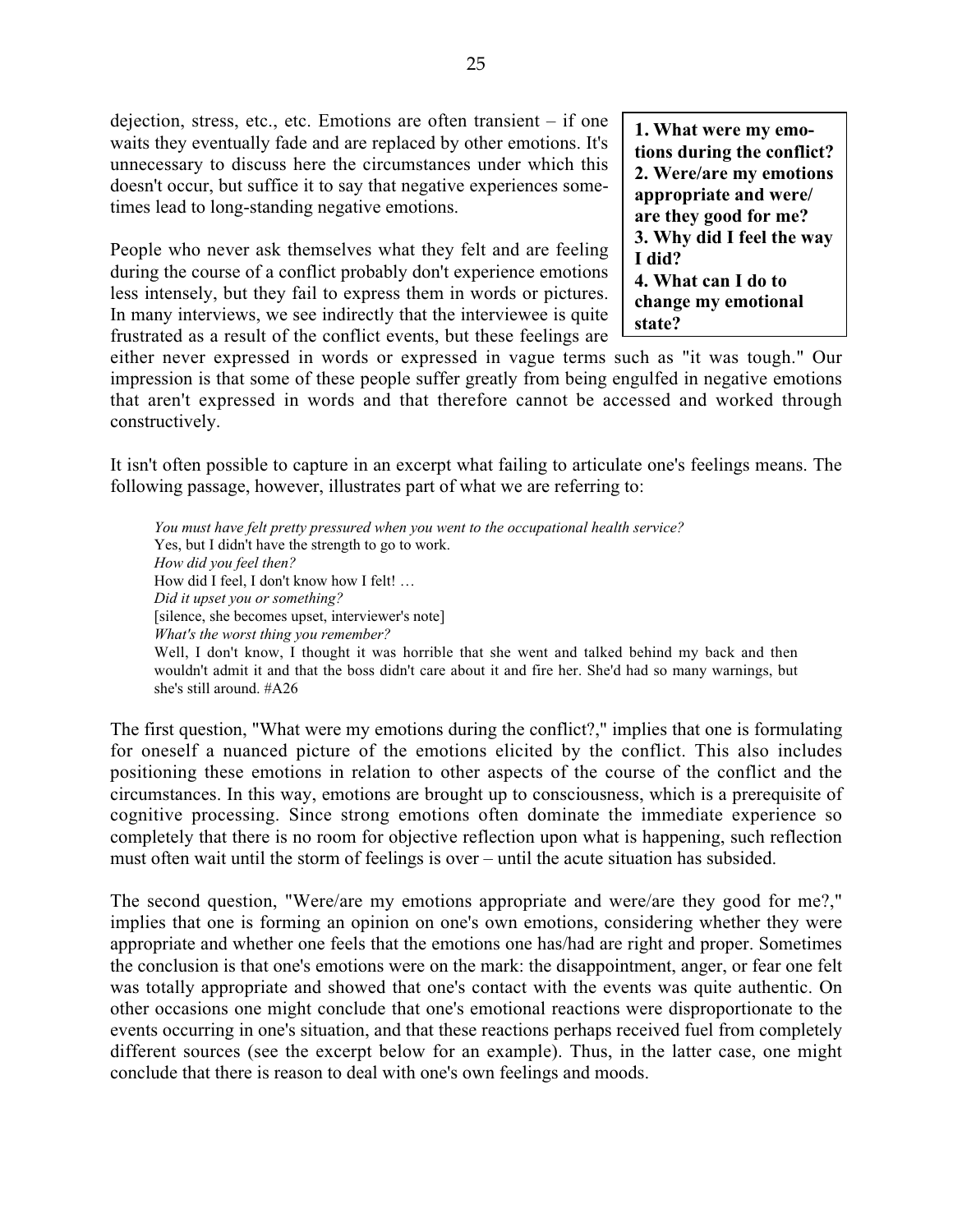The third question, "Why did I feel the way I did?," leads one to search for various factors contributing to the emotions that were evoked, which can result in the discovery of circumstances crucial to how one feels.

The excerpt below illustrates how someone can realize that an emotional reaction has sources other than the counterpart's behavior. Joan has just told about an incident where she refused to obey her boss' order that she should receive special training in the use of a certain piece of equipment. Joan felt that this order was terribly insulting.

I knew I was taking a tremendous risk, that in effect I was refusing an order, being insubordinate to my supervisor, saying no. I realized that our relationship was not one of mutuality, of professionals collaborating together, but of a parent-child relationship and it had to change. I also realized that my reaction to her was so intense, that I was reacting as if she had abused me the way my family abused me and the truth was she had not, that she wasn't skilled in how to give me feedback but she wasn't abusive. #B14

If one finally concludes that one's feelings are not desirable, then the fourth question remains, "What can I do to change my emotional state?" This represents one of the most sophisticated mental competencies. It requires that one can observe one's own emotions, form an opinion on them, and actually deal with them in a way that leads to their transformation. Below is an example of a person who is actively managing her feelings.

*This is obviously very frustrating. How do you deal with your frustration, both immediately and afterwards?*

I scream, what else? I work out of my home, so I can do that! When I was married, I also extraverted it all to my compassionate listener husband! I also fuss and fume while I muck the horses' stalls before dinner time. By the time they walk into their clean stalls, feed bins full, buckets clean and full, I feel cleansed too. It's my daily therapy for whatever is producing rough edges. #B54

This woman isn't consumed and controlled by her emotions. Instead, she realizes that she has them, has decided what to do about them and developed her own methods for venting them, thereby achieving the state of mind she desires. The following is an additional example:

I tried to make the most of … tried to actively enjoy all the support I got, and for a time I talked with a woman who'd had a stroke a few years back and had had a hard time recovering and she's still not so well. She told me that when things were at rock bottom she'd had a plus and minus book and every day she wrote down plus and minus things. So I did the same thing and the small pleasant things disappear so easily in all the big gloomy things, so it was a really great idea. And if you look in the book it puts things in perspective. #A34

Some, though very few, people are able to observe and work through their emotions in the moment, thereby affecting the course of the conflict while it's occurring. Our interview with Kathy illustrates this:

First my reaction is to deny and defend. Do I feel like I am being attacked? Yes. Then I calm down, and my thoughts head toward understanding as I try to explain what is obvious to me. Have you tried to explain metaphor to a fundamentalist? Or clouds to a sightless person? It feels like that. I explain. She is blank. I explain that to me, my impatience has nothing to do with anyone else; no one needs to change a thing. The only one who has anything to do about that is me. If others are hurt, I shall apologise. And when I go to them to do so, it is nothing. Nothing at all. They don't know what I am talking about. It is all in Anne's world.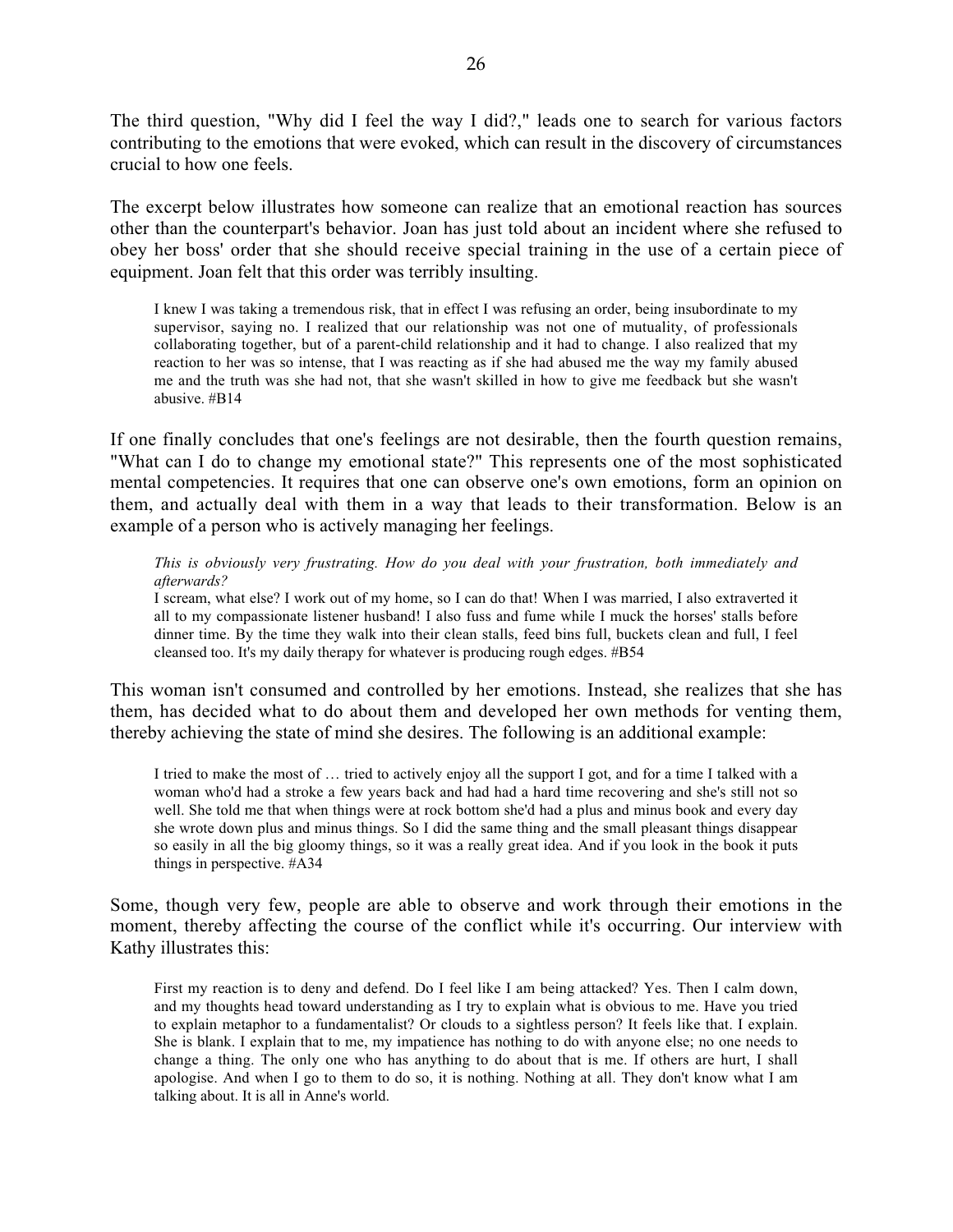*This is a very beautiful section, but its economy in formulation means I'm not completely sure I understood each element. Do you mean like this: 1. You get criticized by Anne. 2. Your spontaneous reaction is to deny blame, and to defend yourself. 3. You notice that you feel attacked. 4. You deal with this feeling of being attacked, and therefore calm down. 5. You start trying to understand the meaning-making behind the critical words from Anne. 6. You try to explain to Anne why you did what you did. 7. You see that your explanation doesn't get through to Anne. 8. You get impatient because your efforts don't give the desired result, in the form of mutual understanding. 9. You notice your impatience, and deal with it by telling yourself that everything is OK, and that your impatience is entirely your own responsibility, and that if others feel hurt, you'll simply go an apologise. 10. You go to the people to whom Anne seem to have implied that you behaved negatively, and apologise. 11. These people don't understand what you are talking about, they don't feel that you have been rude. Did I get it right?* Yes, you have it exactly right. Good listening skills. #B58

#### *J. Interpretations*

Most of us form conceptions about why things happen and particularly about why other people behave as they do. This is especially pronounced when others act in a way that we find frustrating. The assumptions a person makes about others' intentions and the causal relations underlying events are always based on this particular person's own conception of what is happening and what is important. We all have our own story, in which the specific circumstances, concerns and roles of importance to us constitute the foreground of the story and therefore the platform for our interpretations of causal relations and the motives of others. We don't always consider the fact that other people's stories have completely different ingredients, of which we are probably unaware. Naturally, interpretations of causal

**1. What interpretations did I make during the conflict? 2. Were my interpretations well-founded? 3. Are there important reasons for my making the specific interpretations I made? 4. How can I test whether my interpretations are appropriate?**

relations and others' intentions can be made consciously or unconsciously. "Unconscious interpretations" are suppositions held by a person who is unaware that he/she has made an assumption and that this assumption is perhaps not well founded. Such interpretations can have great importance during a conflict and can be extremely resistant to change. For example, if a person is convinced that a colleague is determined to see him/her leave the workplace, this conviction can be so strong that nothing the colleague says or does can make the person in question change his/her interpretation.

The first question, "What interpretations did I make during the conflict?," presupposes that one is aware that interpretations are just that – interpretations. The question implies that one is reflecting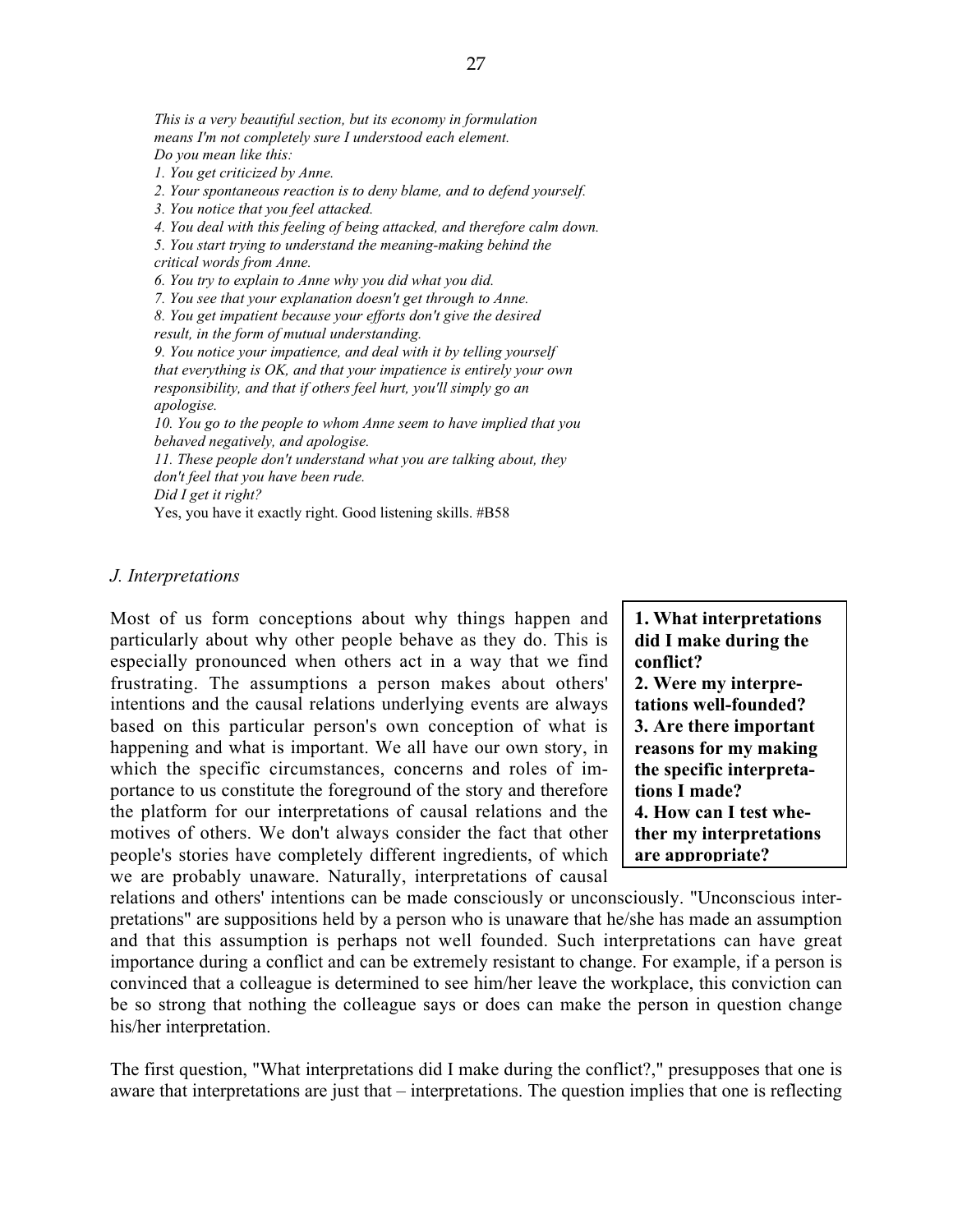upon the picture one has created of, e.g., the counterpart's motives or the reason for certain events, and distinguishing assumptions about hidden causal relations from what one can know with reasonable certainty.

We use an excerpt from the interview with Marianne to illustrate how a person can express an understanding that his/her view is subjective:

*This about her backbiting and claiming that [certain colleagues] think such and such, what's it about, what do you think makes her … ?* I don't know, sometimes it feels like that's exactly what I'm sitting and doing with her too really. *How so?* Talk … about … though I try not to … I try to say that this is my picture of what's happening. But everything I say of course is seen through my eyes, and if you saw it from another perspective it would probably seem very different … Right, sure it would. #A34

If Marianne hadn't been aware that her interpretation is a subjective view, she would perhaps have run a slander campaign against her boss. Had this been the case, however, she wouldn't have thought of it as slander, since she would never have considered that her interpretation might be colored by her own emotions, opinions and biased access to information.

The second question, "Were my interpretations well-founded?," implies that one is examining whether one's own interpretations are reasonable. This includes asking oneself whether there are alternative interpretations and, if so, what factors speak for one or the other being most reasonable.

The third question, "Are there important reasons for my making the specific interpretations I made?," is more introspective and concerns asking oneself whether there are particular patterns in the interpretations one tends to make and what reasons might underlie tendencies to interpret things in a certain way. For example, one might discover – as did one of our study participants – that previous experience of telephone harassment and anonymous threats can result in an exaggerated tendency to interpret the attitudes of one's current colleagues as possible signs of a potential for violence.

The fourth question, "How can I test whether my interpretations are appropriate?," implies that one is actively taking the initiative to test the plausibility of one's own interpretations. To do this, of course, one must be aware that one has made interpretations and be prepared to question them and subject them to examination. A simple way to test one's interpretations – which for some reason occurs infrequently – is to tell a counterpart in the conflict about them and ask for comments. If this is impossible  $-$  e.g., because the counterpart would find one's interpretations highly insulting or because he/she generally refuses to discuss the problem – one can test these interpretations by obtaining more information and by speaking with others who are familiar with the situation, but who seem to be relatively impartial observers.

The following excerpt from the interview with Suzie illustrates a few aspects of interpretations:

*Can you describe to me what kind of person he is?*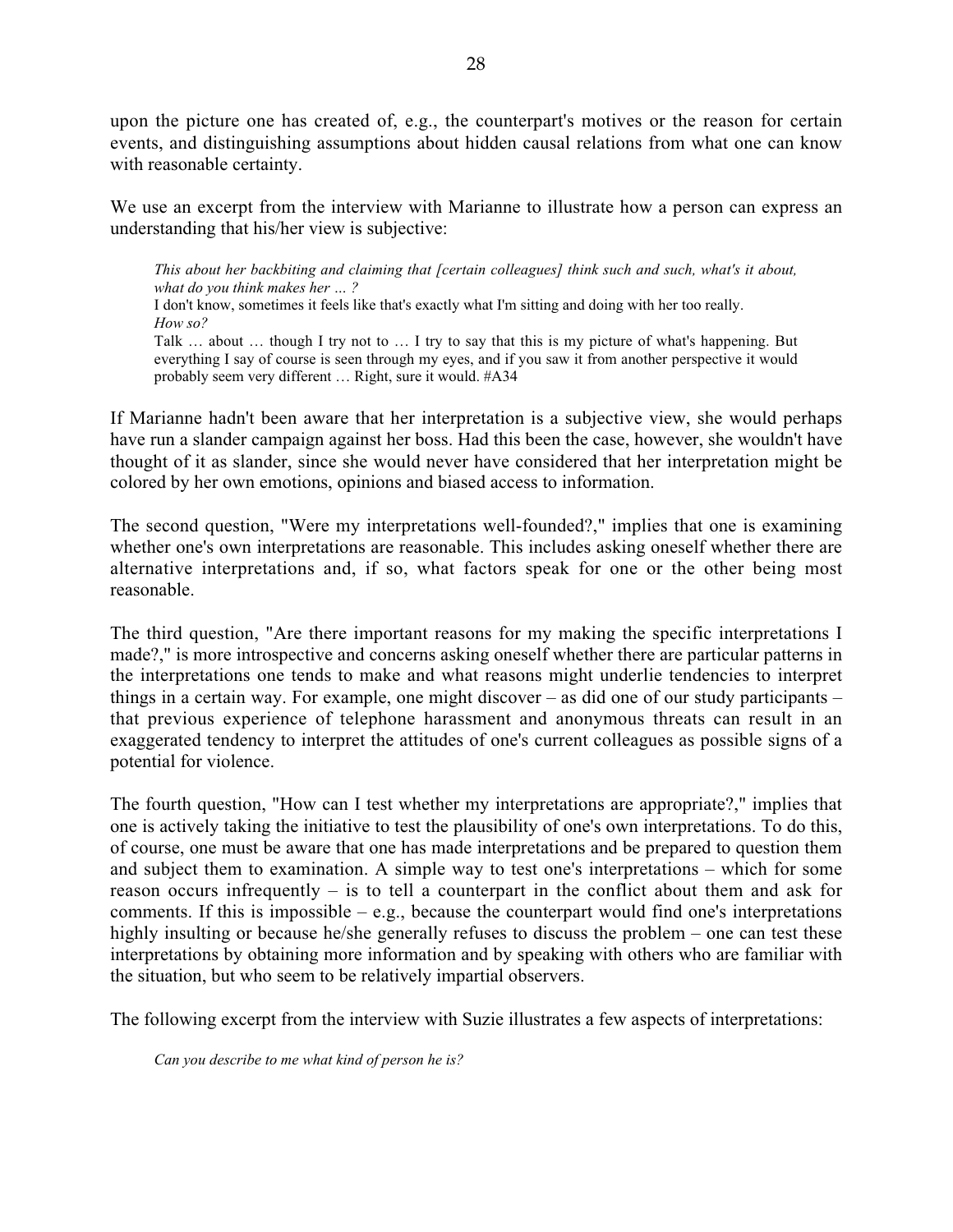He seems to be as insecure as are most folks. I find it odd that he speaks "baby talk" when talking to his wife. He seems like a nice person most of the time. However, I once heard him say some very bad things about a guy who got a promotion when he thought he should have gotten it. To tell you the truth I sense an anger that I suspect (from watching television) could develop into the profile for the folks who walk into their office one morning and shoot everybody. Knowing and thinking this, why would I even try and approach someone like this? I'm not sure, but I do sometimes have a fear from the angry words, and angry words while striking the keyboard. That's

why I chose to send an email. I did not want the situation to lead to loud voices. #B50

Suzie interprets her counterpart's attitude as an indication that he might resort to violence. She seems to be vaguely aware that this is an interpretation that isn't necessarily correct, but she doesn't appear to actively reflect upon its validity. This excerpt also shows how important interpretations can be for a person's attitude. Suzie is actually afraid of what the counterpart might be capable of and therefore avoids direct contact with him. In this case, her interpretation (whether reasonable or ungrounded) contributes to the course of the conflict in that the parties don't communicate directly with each other.

#### *K. Value judgments*

By "value judgments" we mean the feeling of either liking or disliking something or someone. Thus, we are dealing with what emotional attitude one has toward something/someone rather than the details of one's interpretations. Recent research on the brain indicates that sensory impressions are processed in parallel by the "emotional brain" (the amygdala) and the "thinking brain" (the neocortex) (Goleman, 1985).<sup>10</sup> Processing in the emotional brain is considerably faster than that in the neocortex and gives experiences their emotional meaning. The process as such isn't accessible for conscious experience, only its results in the form of emotions, moods and value judgments. This implies that our brain

**1. What value judgments did I make during the conflict? 2. Did I pass good value judgments? 3. Are there any important reasons why I felt as I did? 4. What can I do to change my thoughts?**

constantly generates emotions and value judgments that become part of our experience. The question is, to what extent do we notice and relate to these products?

A person who is completely unaware that attitudes, value judgments and opinions are generated through a spontaneous process tends to be steered by these products. One's opinions and feelings are central to one's experience. That which one feels is experienced as a mental constant – a part of who one is. Such poorly considered value judgments are often highly resistant to other types of challenges. If someone else questions whether one's value judgment is well founded, this is experienced as an attack against one's own self (which it is in a certain sense, as here the self *is* the value judgment, among other things). The tendency then is to react defensively, using various reactions to defend one's value judgment, e.g., rationalizations (i.e., verbal arguments supporting the correctness of what one thinks), counterattacks, diversion, dissociation, etc.

<sup>&</sup>lt;sup>10</sup> We aren't qualified to judge the validity of Goleman's results or of his interpretation of other research. However, his interpretation is supported by a series of psychology experiments conducted by John Bargh and colleagues (for an overview, see Bargh, 1997). Bargh summarizes his findings as follows: " […] everything one encounters is preconsciously screened and classified as either good or bad, within a fraction of a second after encountering it" (Barge, 1997, p. 22f.).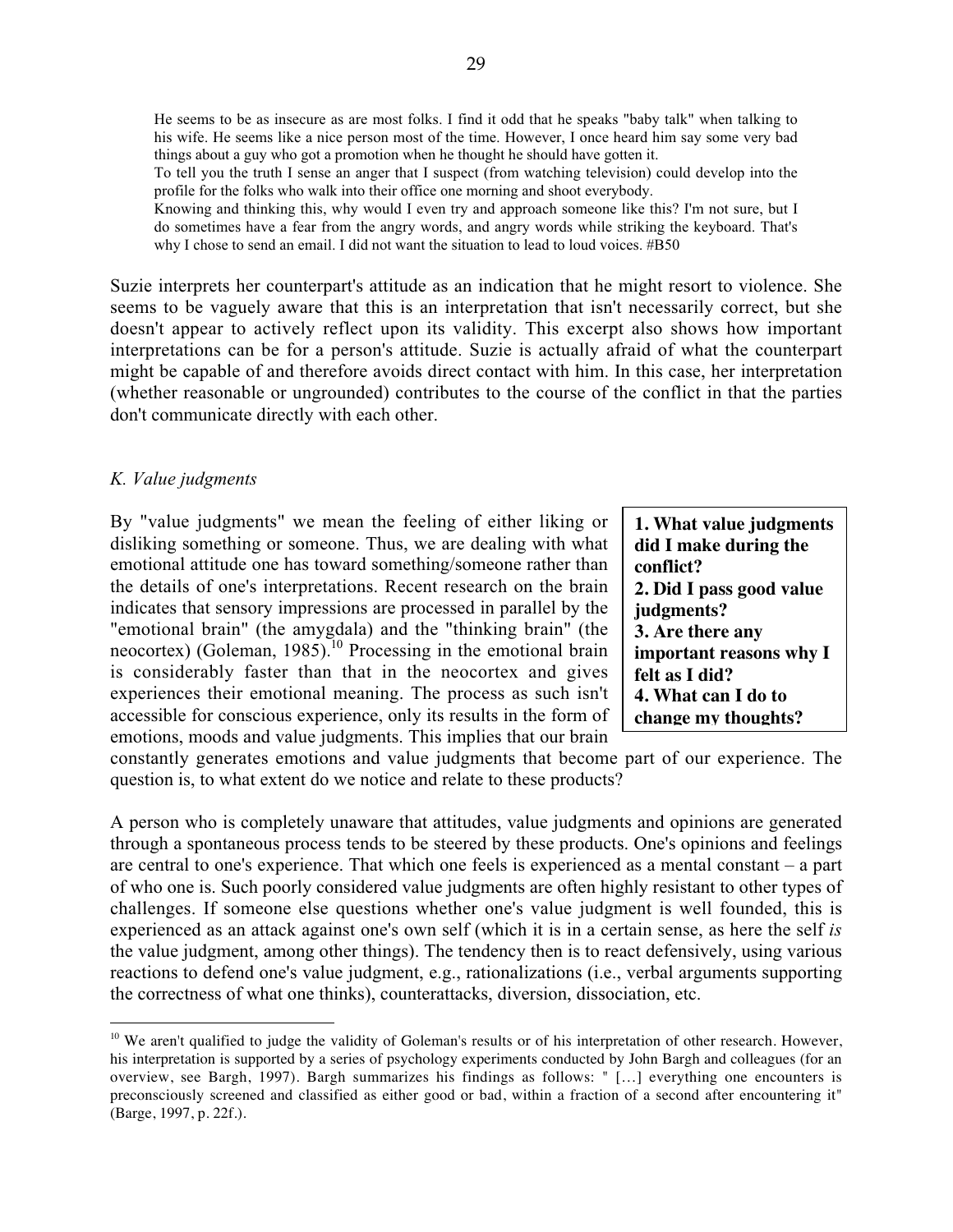The first step in consciously relating to one's own thinking is to notice the value judgments one's brain has produced during the conflict. The question "What value judgments did I make during the conflict?" implies reflection upon what one thought and a more precise examination of what aroused this approval vs. disapproval as well as the more exact qualities of these value judgments. One theme of particular importance is the value judgements placed on oneself as a consequence of the conflict events. For example, an inability to assert one's own needs can lead to strong negative judgements about oneself. Noticing the judgments one passes on oneself is often an important step toward restoring healthy self-esteem:

If I can't get any farther with this then I'll have to try something else, if for no other reason than to satisfy myself that he can't come along and tramp on me. I'm not gonna go around here like a big zero, like something the cat brought in for the rest of my life no I've gotta move on. And it also feels like a, … even if it is a little slap in the face for him, I got a very, very good letter of recommendation from where I was while I was away. And this also shows that the problem wasn't with me. And that's really felt very good, that I can actually do an excellent job at other places. #A30

The second question, "Did I pass good value judgments?," implies an examination of whether the spontaneous thoughts one has had are well founded and whether they are in accord with those values and norms one wishes to live by. Spontaneous dislike, for example, can arise when a certain colleague looks or acts like a schoolteacher one detested. If one discovers mechanisms such as this at work in oneself, one might wish to control these spontaneous thoughts so that one's own peculiarities don't "spoil" relationships with others. Spontaneous thoughts can also be products of intuition, i.e., one has picked up signs and signals through channels that aren't accessible by commonsense or conscious reflection, but that are nonetheless quite accurate. Many of our interviewees reported feeling an inexplicable uneasiness at their very first contact with a new workplace, but could not rationally explain this reaction for themselves. Some of them have later regretted not listening to their intuition and declining the job. Our point here is not that one should disregard all spontaneous thoughts, but that it can be advantageous to actively take a stand on them, either by using common sense or deciding to trust one's intuition.

In order to do something about such reaction patterns, it might be necessary to ask the third question, "Are there any important reasons why I felt as I did?," and thereby look for the sources of one's spontaneous thoughts. If one can find such reasons, it is generally easier to discern those circumstances that one believes aren't involved and to thereby, according to one's own understanding, react more appropriately in relation to others.

The fourth question, "What can I do to change my thoughts?," represents the most advanced capacity in this sub-theme. It involves deciding that one actually doesn't wish to think in a certain way and proceeding by actively managing one's own thoughts so that they can somehow be transformed. A good example of what this can mean in practice is found in the following excerpt:

One coping strategy. I want to like Jane. So I look for something to like about her. Right in the very moment I am so furious. It absolutely works. If I concentrate on her generosity, then in that moment I like her. However, (big HOWEVER) I have never been successful when she is in my face about it. This only works in situations where she is just being generally dense or disruptive. Second coping strategy: try to understand what is going on for her. If I can understand, I relax and find compassion again. It would go something like this. 'Shit she is being obnoxious. Look at how she screeches out over three aisles of desks to ask Barry if he can help her with the thingee there. Why does she do that? [...] I remember she still goes to her ex-husband's house at Christmas and he cooks for her and takes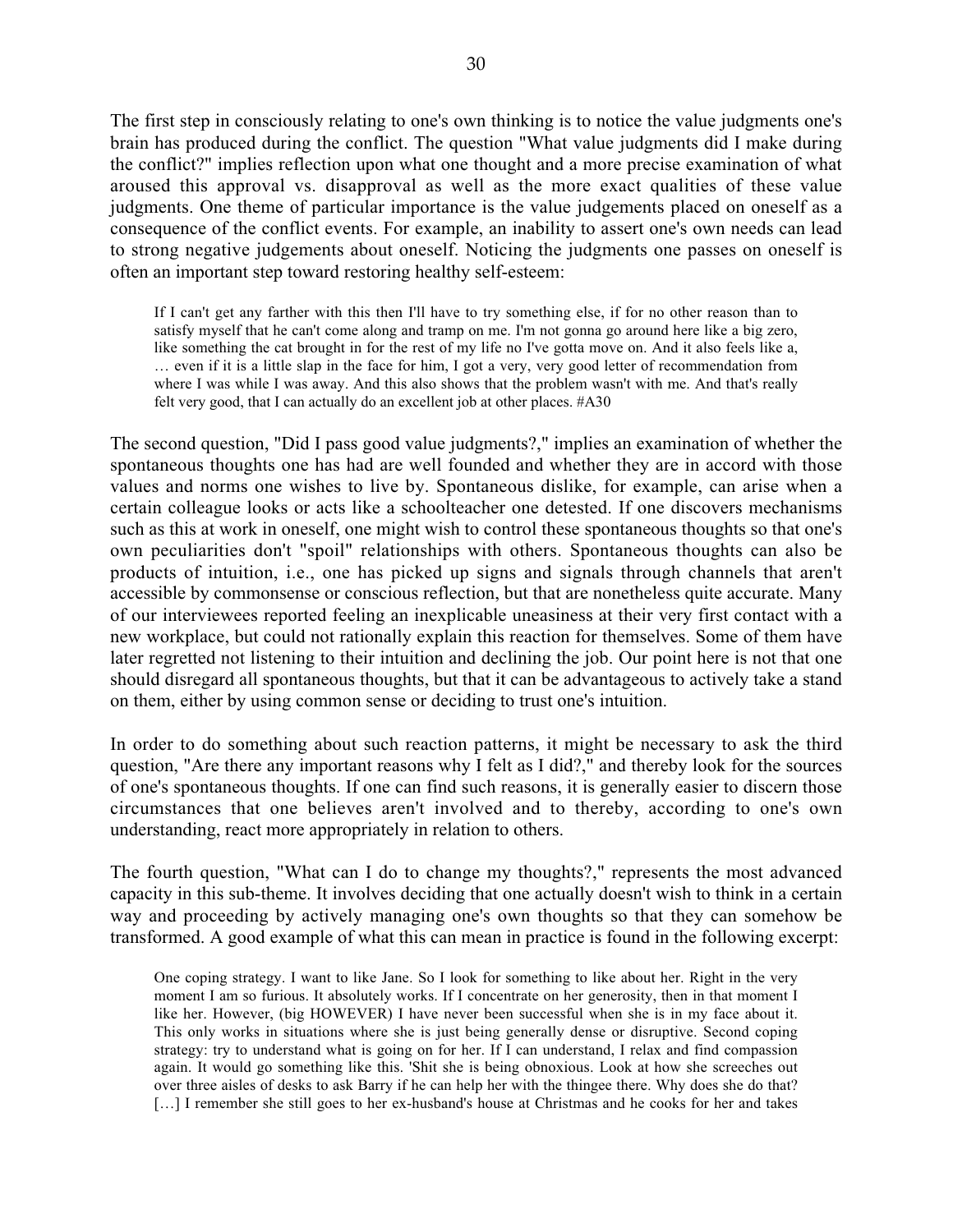care of her. Does she miss that in her life? Is a woman only a real woman who has a man to care for her? How fortunate I am to have one who cares for me. I know how she must feel' And presto. I am out of the antagonism, just like that. It's work and it works. #B58

Such a high degree of self-awareness and ability to change one's own thoughts through direct intervention is, however, extremely uncommon. A more common approach involves increased understanding of the underlying reasons for why the counterpart behaves as he/she does (i.e., themes C3, D3, E3 and F3, dealt with above). One example of this is taken from the interview with Joan:

I guess I also try to hold her in compassion. I'm understanding more and more how she must have come from a very critical and shaming family, perhaps where there was a lot of raging and screaming, and that inside she is very scared and tried to do everything right so she won't be criticized. Sometimes I can grasp what it must be like to be her to live in such a rigid way, to be so driven and perfectionistic and I can have compassion for her, even as I stand and just watch her. And I also surrender her to do her life as she needs to. #B14

#### *L. Values*

This section deals with the general values and norms to which a person feels an obligation. These constitute what is sometimes an almost invisible, though still crucial, foundation for the person's perceptions, interpretations, opinions and actions. If one is completely unaware that one has definite values and norms, then one cannot see them as variables in the conflict, but is instead inclined to judge others without reflection. For example, a person working at a hospital might view good patient care as a highly prioritized value and a conflict might be based on the fact that, according to this person, others don't properly live up to this value.

The first question, "What values and norms played a role for me during the conflict?," deals with clarifying what values/norms have been important for oneself in the context of the conflict. It is a prerequisite of the subsequent questions, since the answer must be established if one is to proceed and examine these values/ norms.

**1. What values and norms played a role for me during the conflict? 2. Do I feel that the values and norms that have guided my actions are really those I wish to stand for? 3. Are there important reasons for my having the norms and values I have? 4. What can I do to develop my system of norms and values?**

The second question, "Do I feel that the values and norms that have guided my actions are really those I wish to stand for?," implies a scrutinizing of the values/norms one has represented in order to determine whether they actually correspond to what one wishes to stand for given one's deepest convictions and feelings. If one examines the half-conscious or unconscious values/norms one has acted on in everyday life in light of a more well-considered life philosophy, it isn't at all certain that one will find them valid and desirable.

The third question, "Are there important reasons for my having the norms and values I have?," is aimed at discovering the underlying reasons for why one has developed a certain system of values and norms. Various aspects of one's personal background – the religious, social and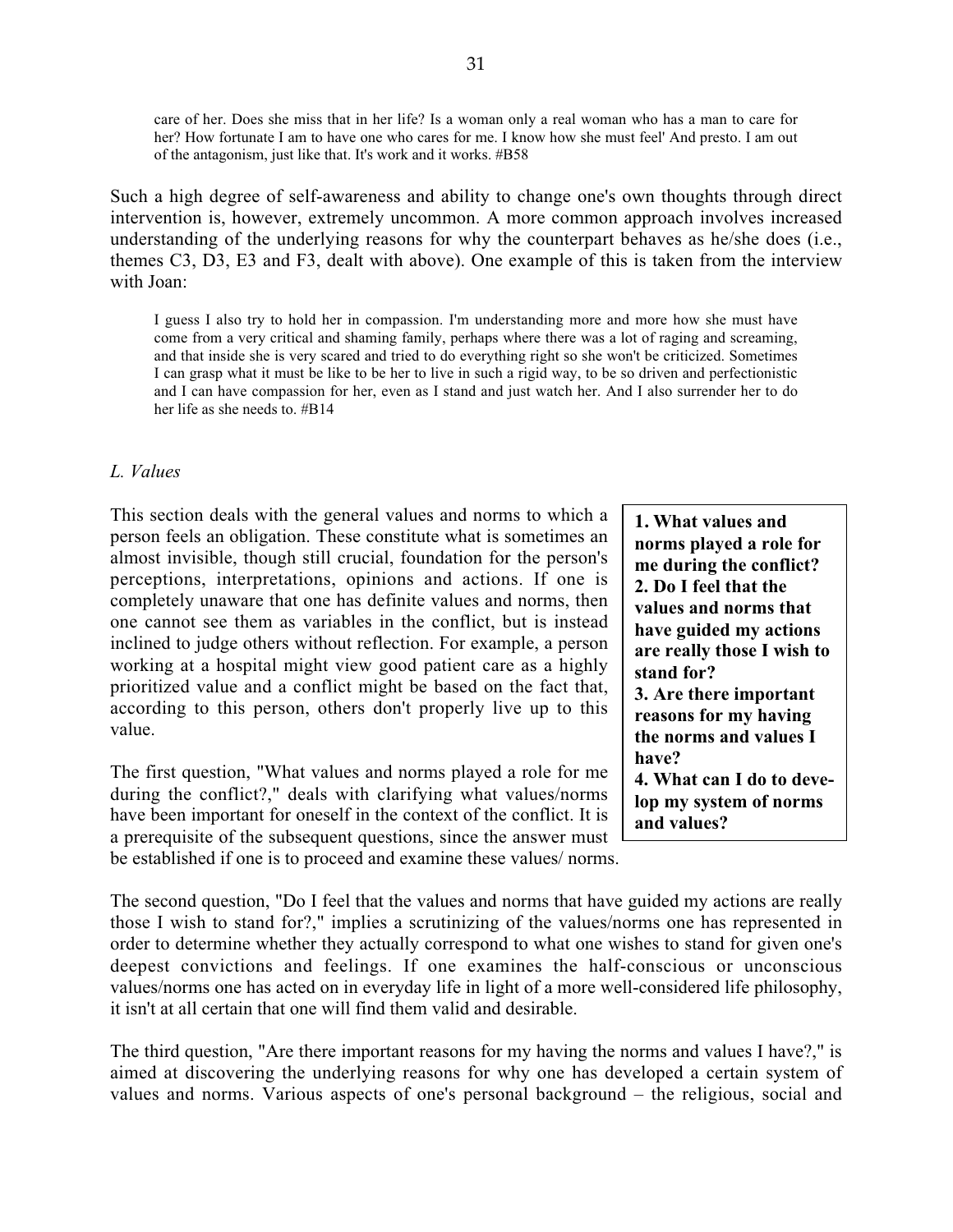cultural environment in which one grew up or experiences from one's education and previous occupations – might have helped to form certain norms and values. Awareness of how one's own background has marked one's system of values and norms can contribute to greater tolerance for the fact that other people have different values/norms. It can also enable one to revise values/norms that one has accepted without close consideration, but that perhaps do not accord with what one actually wishes to stand for.

The fourth question, "What can I do to develop my system of norms and values?," implies that one is taking responsibility for further development of one's own norms/values by reflecting upon how one can tangibly transform them. This can sometimes be as simple as sitting down with pen and paper and writing down things one feels are important, then ranking the items in order of priority:

#### *What, ultimately, makes work meaningful for you?*

Doing something that leads to development, either for an individual, a group of individuals or for the entire organization. But many years ago I did an exercise for myself, to really penetrate things I was good at and things that excited me and then I prioritized them. What turned out topping the list was actually – making people happy. Oh I'm so idealistic! If other people feel good, then I feel good too. Then came all forms of development, writing, developing new ideas, having enriching discussions, writing funny melodies for anniversaries, singing, being with children, with people. #B56

A classic means of trying to change one's own value system is through prayer, which can serve as a regular reminder of fundamental values and of the importance of realizing them in everyday life. If one realizes that one's own system of values and norms is the result of a culture-specific socialization process, a natural conclusion is that it might be a good idea to consciously expose oneself to other systems, compare different values and norms, and in this way form a wider frame of reference for the transformation of one's own values and norms.

### *M. Personality traits*

Conflicts always offer an opportunity to take a good look in the mirror and see oneself as a person. This can be desirable for many reasons. One reason is to reflect upon how one – through one's personality – has contributed to the conflict events, both negatively and positively. Another is that the key to resolution of a frustrating situation isn't always found in the outside world – in a counterpart or external circumstances that should be changed. Instead, the most fruitful and satisfying alternative is sometimes to change oneself. A third reason has nothing to do with the conflict. If personal development is an important goal in a person's life, then conflict experiences provide good opportunities to gain selfinsight and often give the necessary impetus to active efforts for transformation. $^{11}$ 

Relatively few of our interviewees discussed spontaneously how

**<sup>1.</sup> Which of my personality traits are relevant in this context? 2. Are there any aspects of my personality that I would like to change? 3. Are there important reasons for my having the personality traits I have? 4. How can I change the aspects of my personality that I wish to change?**

 $11$  See also Jordan, 1998a.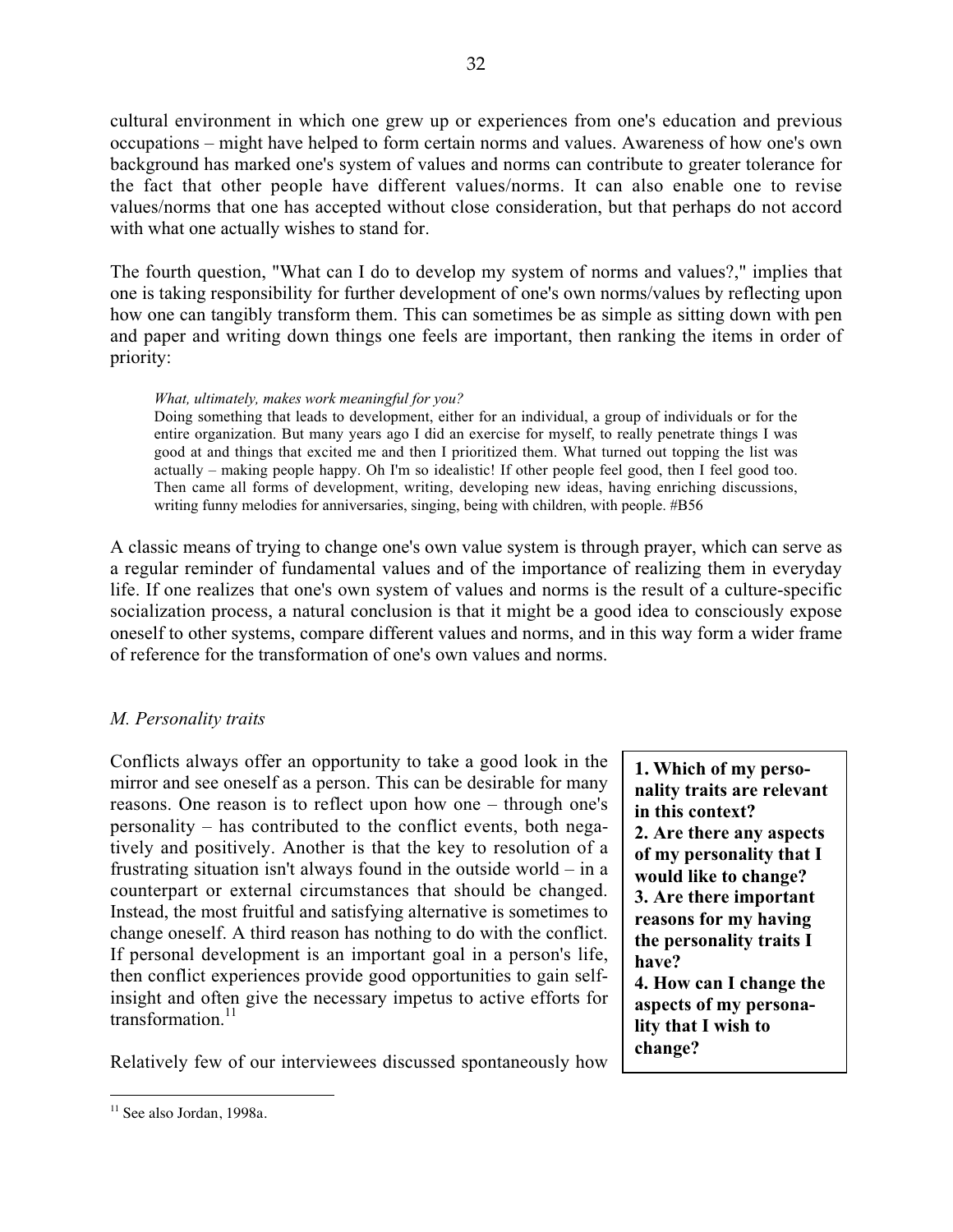their own personality affected the conflict story.

The first question in this sub-theme, "Which of my personality traits are relevant in this context?," deals with formulating for oneself what aspects of one's own personality might have played a role during the conflict. This could involve personality traits that have influenced how one has acted or not acted or traits that one knows cause others to react in various ways. As in the case of Lisa, conflict experiences can also be used to increase self-knowledge:

If anything, I learned I am not easy sometimes to get along with and close off people when I get scared or frustrated. I have always been this way, but never really fully analyzed why and realized that maybe this was why my parents were aggravated with me. In the same respect, I found someone, when I am myself (even when around my parents, who disapproved), who likes me for who I am or being myself, which is my boss Jim. I gained an understanding that I am not what my parents perceived me as; a person with a chip on her shoulder. #B48

The second question, "Are there any aspects of my personality that I would like to change?," implies that one is viewing one's own personality as an object of conscious consideration, i.e., one sees it as a variable toward which people might have different feelings, and as something one can imagine wishing to change. This is hardly a matter of course, as most people probably take the basic aspects of their personalities for granted, and therefore view all criticism of their own personalities traits as attacks on their basic identity.

The third question, "Are there important reasons for my having the personality traits I have?," is aimed at discovering the underlying reason for why one has developed certain personality traits. Naturally, personalities are far too complex to allow final answers to this question, but sometimes the search itself can help one to identify important key experiences, unconscious basic assumptions ("scripts," see, e.g., Berne, 1974), and other factors that can be reinterpreted or transcended in other ways. In the excerpt below, Inge states that he is more inclined than most to react to the informal roles in a work team. He also has ideas as to why this is the case:

I think the whole thing comes down to the fact that I was bullied in school and that makes it… The worst thing with the bullying isn't really the fact of being bullied but that you're not accepted, so a great need to be accepted, have an identity within a group and plus that you don't want to end up on the bottom. [laugh]

*Do you think this makes you extra alert to those kinds of constellations?*

If you've been bullied? Uh … I don't know, it depends on the person who's been bullied and how he or she has chosen to handle the situation. I chose to …well chose … it turned out that I isolated myself and then started to read a lot and then I took on an intellectualizing attitude to it all, plus when you end up outside the group, another way to handle it, that's to question the group right, so that I don't want to be there anyway, "they look sour," said the fox. […] I feel like a great need to define the various people in a group, who is what and like who's a friend and who's an enemy and quickly establish my position so that it's established. #A9

The fourth question, "How can I change the aspects of my personality that I wish to change?," represents the full development of a flexible relation to one's own personality, through actively searching for ways to change traits one wishes to change.

Doris was one of the people we interviewed who had reflected upon how her own personality played a role in the course of the conflict. She had been subjected to severe harassment by her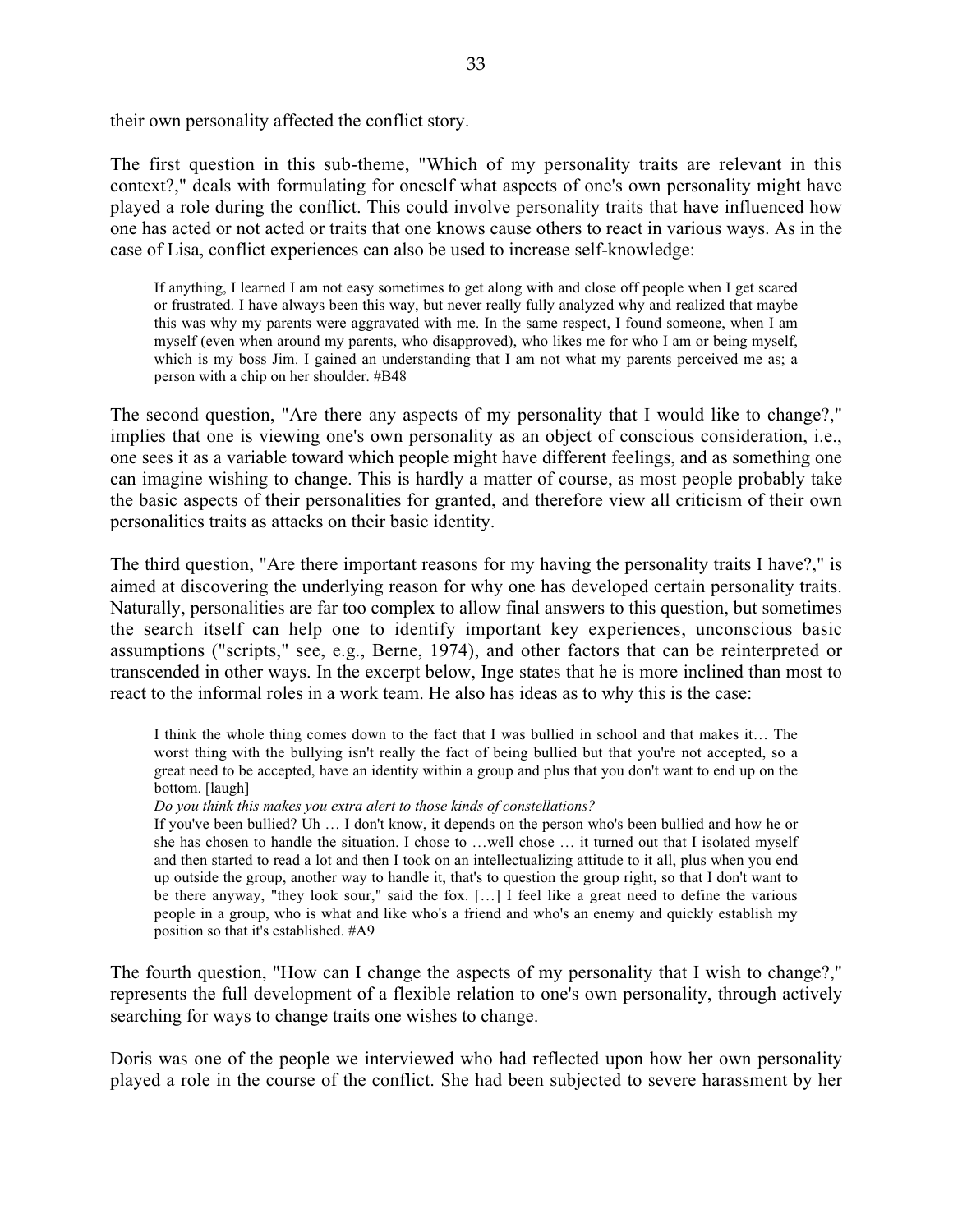immediate supervisor. In the interview, she gives a detailed account of her personal background and how it has affected her. We have chosen a few central excerpts from this story:

I think part of what last year was about was learning to stand up for myself for the first time in my life - to meet conflict regarding myself head on and deal with it. I can deal with conflict with others, but when it comes to my own, I had a difficult time, especially with "authority figures." […] As a small child, my father was in the military. He was abroad for several years, and I didn't even know him. We lived with my grandparents. I had a happy life on a farm. I had a swing set, lots of cousins, lots of farm animals to play with. When my father returned, we started moving all over the place. My father was a military man, and ruled the roost. I was scared of him. […] When I was young, to my sensitive, anxiety prone self, love was withdrawn if I didn't do as was expected - still is but I deal with it better. [...] I have, for the most part, been scared of every person I ever worked for. I would have done anything to have pleased them - scared of withdrawal of love all over again? Perhaps. I succeeded in keeping bosses happy all of these years by figuring out what made them happy and making sure they had it. [...] John has been such a challenge - one that I took personal in the beginning, but have learned from. […] I believe our larger problems started when I was offered the two properties, but the problems actually began prior to that. I didn't stand up to him, and I allowed him to "mess with my head" [John's expression]. I think I may have had "doormat" tattoed across my head - eager to please, willing to stand in 98 degree weather in a business suit and pantyhose because John thought I should. I just look at it now as a learning experience. #B42

Doris certainly doesn't express directly in words that she has strategies for working through her tendency to be too accommodating to others, but her self-insight probably implies that this is a topic of constant interest whenever she is confronted with situations approximating the boundaries of her integrity.

#### *N. Perspective*

One of the most difficult tasks in the search for self-insight is to try to picture the perspectives one uses when perceiving, interpreting and reacting to events and circumstances. With 'perspective' we mean a system of ideas, beliefs, values, patterns of interpretation, concepts, etc. that together create a conception of the world, a discourse or a kind of personal or collective paradigm. All experiences are interpreted with the help of the concepts and structures of meaning supplied by one's own perspective. This implies that a certain perspective makes certain interpretations possible, likely and meaningful, whereas other interpretations are impossible, unlikely or meaningless. Thus, one's personal perspective constitutes an important filter, but also implies an active interpretative process, the result of which varies across individuals even if the information is the same at the outset. An individual's perspective is formed through a number of different processes, including socialization into a certain culture

**1. What kind of perspective do I use when observing the course of the conflict? 2. Do I think the perspective I normally use is appropriate? 3. Why is my perspective as it is? 4. What can I do to develop my own perspective and be more aware of how it shapes my interpretations?**

and language, education within a certain field, life experiences of various kinds, personality type, membership in groups characterized by particular discourses and value systems, etc., etc.

During conflicts, insight into the nature of one's own perspective can be important, since differences in perspective can imply that one person finds certain issues crucial and certain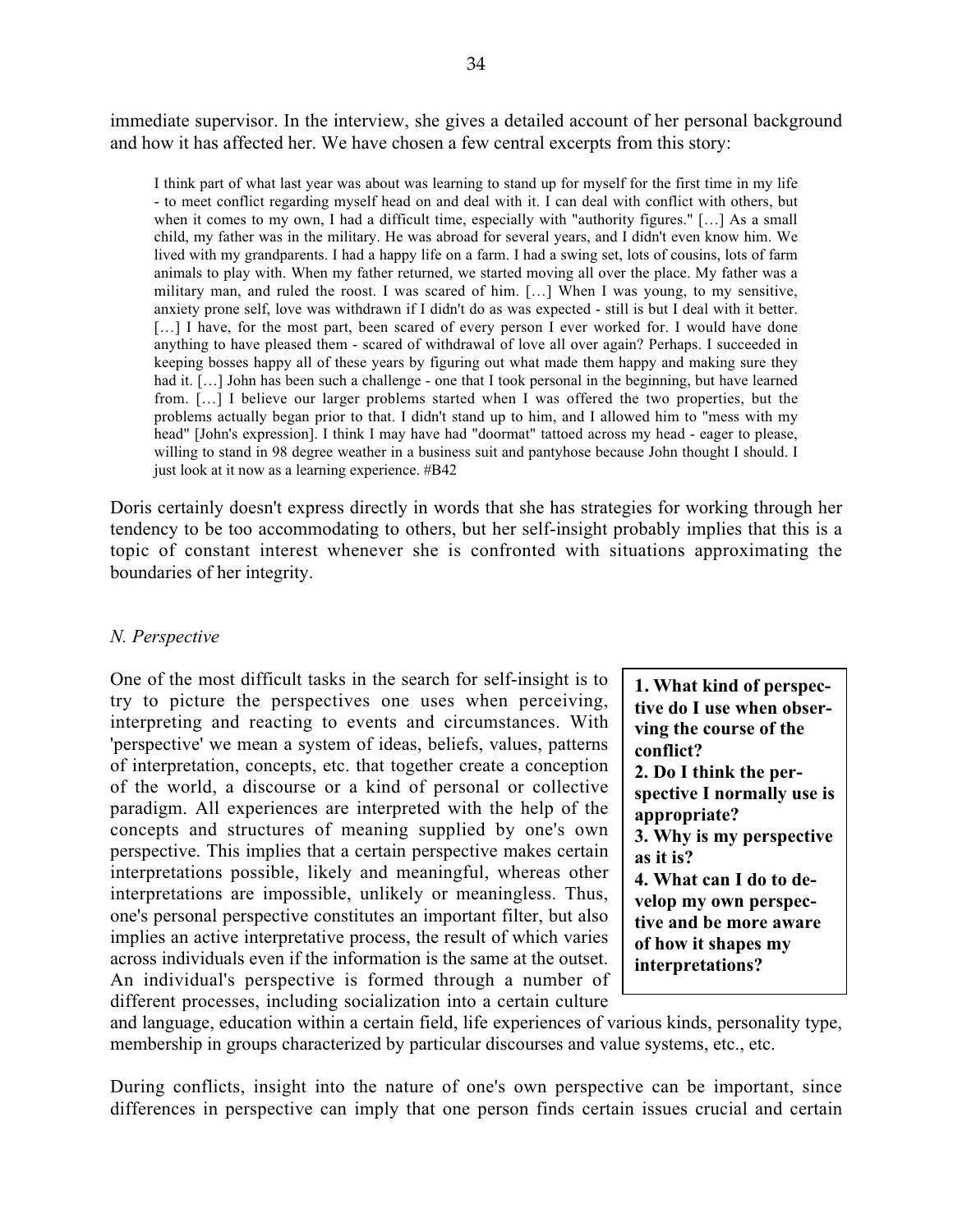behaviors irritating, while another person notices completely different aspects. For example, a person trained in accounting might have an entirely different attitude toward the importance of careful documentation than does an innovative entrepreneur.

The first question in this sub-theme, "What kind of perspective do I use when observing the course of the conflict?," encourages the individual to search for characteristic aspects of his/her own perspective. Very few of our interviewees spontaneously mentioned particular features of their own perspective as an explanation for why they feel that certain issues are more important than others or why they have the feelings they do about certain events. Of course the question is especially important when the parties involved in the conflict have different basic perspectives due to their different, e.g., nationalities, social class affiliations, professions, or personality types.

The second question, "Do I think the perspective I normally use is appropriate?," encourages examination of whether the perspective one habitually uses is appropriate to the situation at hand. In this way, it is possible to realize that one's own perspective represents a limited way of looking at the situation and that completely different interpretations are possible. At this point the idea of considering and comparing the perspectives of others presents itself immediately.

The third question, "Why is my perspective as it is?," implies that one is searching for the roots of one's own perspective in order to gain insight into why one sees things in a particular way. This can lead to greater dissociation from one's own favorite perspective and perhaps to curiosity about and openness to alternative perspectives.

The fourth question, "What can I do to develop my own perspective and be more aware of how it shapes my interpretations?," deals with ways to purposefully transform one's own perspective, or at least heighten one's awareness of how it continuously affects one's interpretations. The simplest, and in many ways most effective, strategy for exposing and changing the feature of one's own perspective is to listen actively to the interpretations and feedback of others. Naturally, more long-range strategies for transforming one's perspective might involve attending training programs and classes that strengthen new areas of knowledge and experience, or changing jobs.

# The Setting

# *O. External circumstances*

Our interview material reveals great differences in how interviewees begin their case stories. As mentioned above, there were many who seemed to have trouble organizing their experiences into a coherent picture of what had happened. Even among those who provided a clear and intelligible picture of the conflict, many plunge straight into the critical incidents without giving any background description of the workplace organization, culture, financial limits, etc. It seems reasonable to conclude that, in many cases, the individuals haven't actively considered whether the conflict is also related to various kinds of external circumstances. The first question, "What external circumstances are of importance in understanding the nature of the conflict?," concerns asking oneself whether there is something in the workplace's organizational structure, history, work strain, financial conditions, etc., that plays a crucial role in the conflict's origin or character.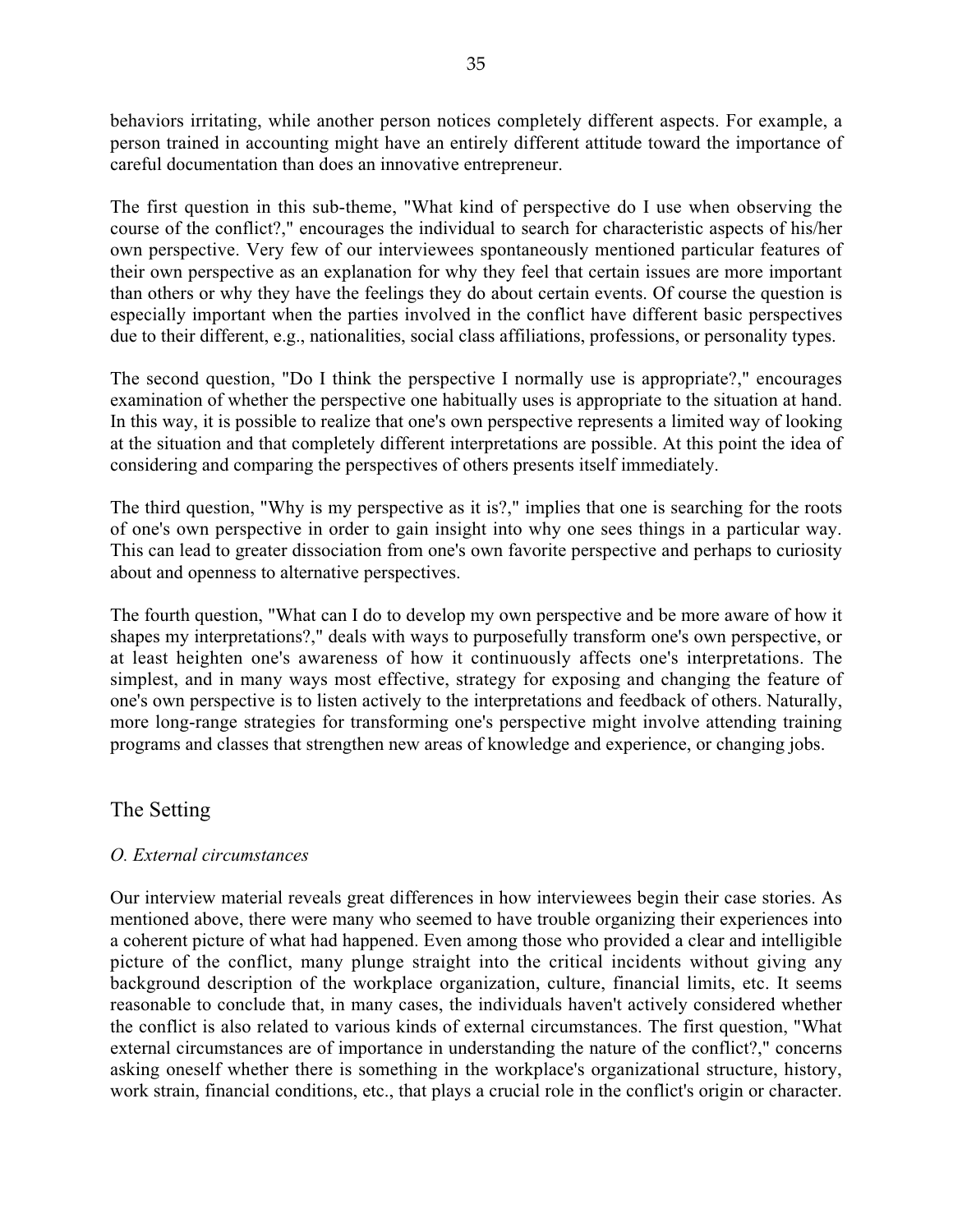If these kinds of factors aren't taken into account when one perceives and reacts to a conflict situation, one is probably more inclined to put the blame for what has happened on the people involved. Below is a simple example of how it can be when a person is aware that external frameworks play a role in the conflict's origin and course. Marianne is employed at the offices of an association:

Well you see the board and its chairperson are appointed at the annual meeting, and people on an elected board like this it's common that there isn't the know-how about being an employer that you might want, and things were fine during the 60s and 70s when the organization had lots of money, but now the money's short and they're afraid, they're afraid they'll be held personally responsible if the organization is running at a loss. Then like in this case they can only see the expenses. #A34

**1. What external circumstances are of importance in understanding the nature of the conflict? 2. Are there any circumstances I feel are undesirable? 3. Are there any reasons why the external circumstances are as they are? 4. What can I do to influence the external circumstances?**

Marianne has a difficult relationship with her boss, but she doesn't see these problems only in terms of her boss' personality. Instead she sees that both the type of organization and its history are factors that have helped the conflict to emerge. It's not certain that this insight makes it easier for Marianne to find solutions to concrete conflict issues, but it probably affects the degree of personal responsibility she attributes to her boss. This can, in turn, be important both for Marianne's attitude toward her boss and for her feelings about her conflict experiences.

The second question, "Are there any circumstances I feel are undesirable?," implies that one has begun to view the external conditions as variables, in the sense of evaluating and forming opinions on factors such as organizational structure, distribution of responsibility, work strain and budget limits. Here one is searching for a connection between the external structure and the process, on the one hand, and the individual conflict incidents, on the other. By considering what one actually thinks about the framework of the workplace, one positions oneself more as a subject than as a cog in the machinery.

The third question, "Are there any reasons why the external circumstances are as they are?," implies that one is going beyond statements of fact and wondering whether there are important underlying causes worth considering. Here, for example, we might find crucial changes in the relationship between the organization and the surrounding world that also imply necessary changes in the workplace itself. Such situations can have significant conflict potential, especially when people fail to see the necessity of the changes. External circumstances can also be dictated by factors that are no longer relevant, which can mean that tradition alone stands in the way of change. Reflection upon the reasons for the current circumstances can, in any case, lead to greater chances of identifying key factors for constructive change.

The fourth question, "What can I do to influence the external circumstances?," implies that one is actively searching for strategies to mold these circumstances, e.g., by striving toward organizational change, a redefinition of managerial principals and criteria, or an examination of the organization's history and traditions. In cases where workplace conflicts have their roots in organizational circumstances rather than in personal behavior and attitudes, this is sometimes the only possible solution.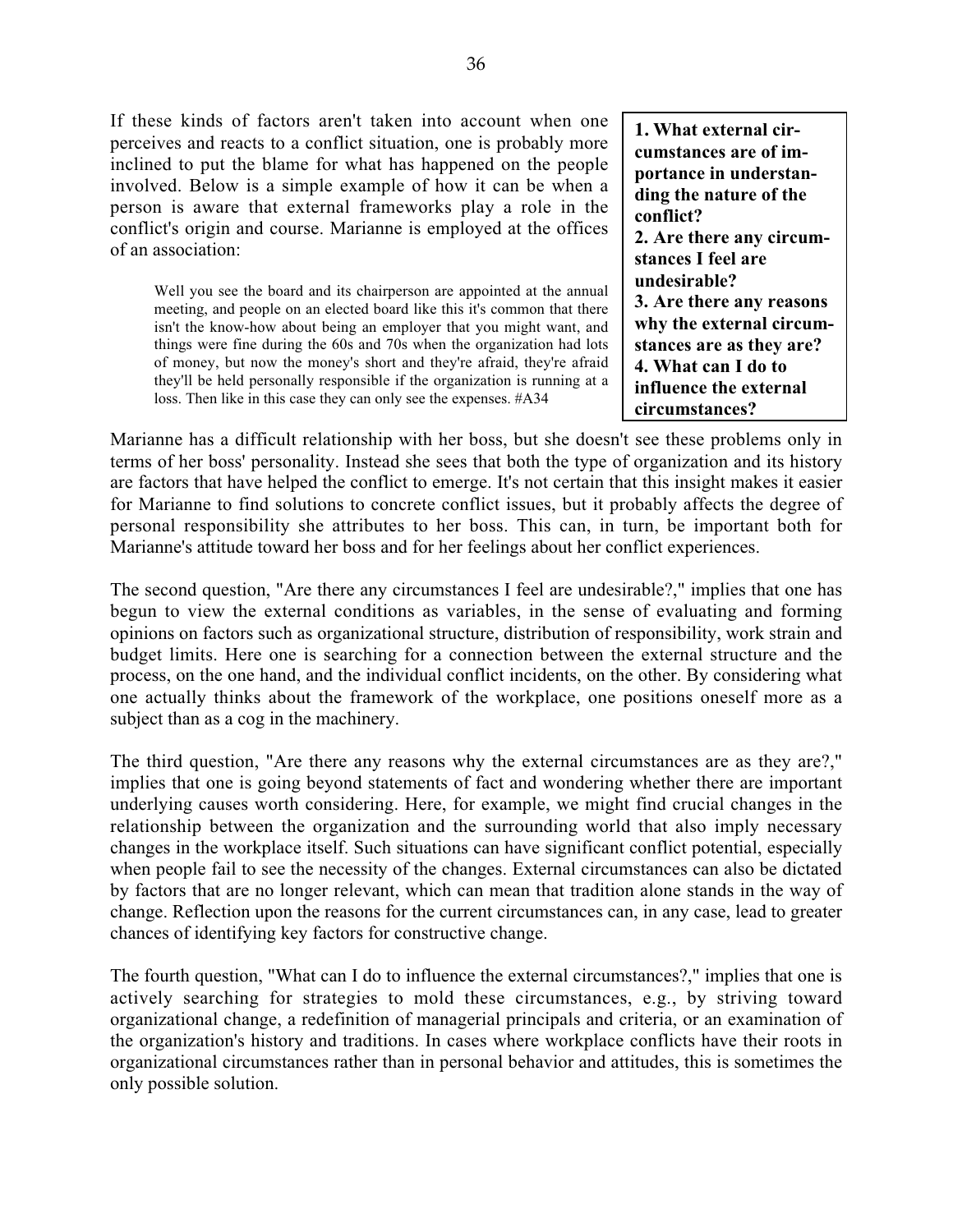The interview presented in Chapter 6 provides good examples of the theme "External circumstances."

### *P. Informal roles*

This section highlights the informal role structure often found at workplaces, especially when formal roles are unclear or when an individual doesn't fulfil his/her formal role in a satisfactory manner. Perhaps most common is the presence of an informal leader to whom all or most people turn for direction and advice, but there are other types of informal roles as well. The scapegoat is naturally an extremely negative form of informal role. Other roles can be, e.g., the secretary who has worked at the company from time immemorial, and who serves as so strict a guard of things being run "correctly" that even the boss is afraid of her/him. Most of our interviewees do not seem to have considered the state of informal roles and the importance such roles have for how their workplace functions. For others, unsound informal roles

**1. Are there any informal roles at my workplace? 2. Are there any informal roles that I find unsound? 3. What are the reasons for the present informal role structure? 4. What can I do to change these unsound informal roles?**

are at the center of attention, and the heart of the conflict comprises a struggle to change the allocation of roles.

The first question, "Are there any informal roles at my workplace?," implies consideration of whether informal roles have any significance for how the workplace functions. It isn't certain that such roles are important for the conflict, especially when the formal role structure is clear and explicit. Informal roles are of most significance in work teams with several members and unclear formal roles, or with members who don't live up to their formal roles. A person who has noticed the informal role structure can express him-/herself as follows:

There was a great deal of uneasiness in the group, worry and deep anxiety, you noticed at meetings, the men sat there and strutted their stuff, somebody could say some rigmarole with big words, and then somebody else would return the same at once. And the guy who ignored newcomers he was the informal boss so you had to take what he said, but when the man who was a bit bullied, when he said things that were pretty smart they just disappeared, they were waved aside. I wasn't the only one who was vulnerable. Others were too. #A10

The step to the second question, "Are there any informal roles that I find unsound?," is relatively short, since perception of the existence of informal roles often almost automatically leads to opinions on them. It can be important, however, to clarify for oneself the reasons why one dislikes the informal roles observed as well as to reflect upon what a sound role structure might be like.

The third question, "What are the reasons for the present informal role structure?," encourages one to consider the reason for the emergence of informal roles. Perhaps the explanation lies in an unclear organizational structure, in weak leadership among management, or in the personal ambitions and character traits of individuals.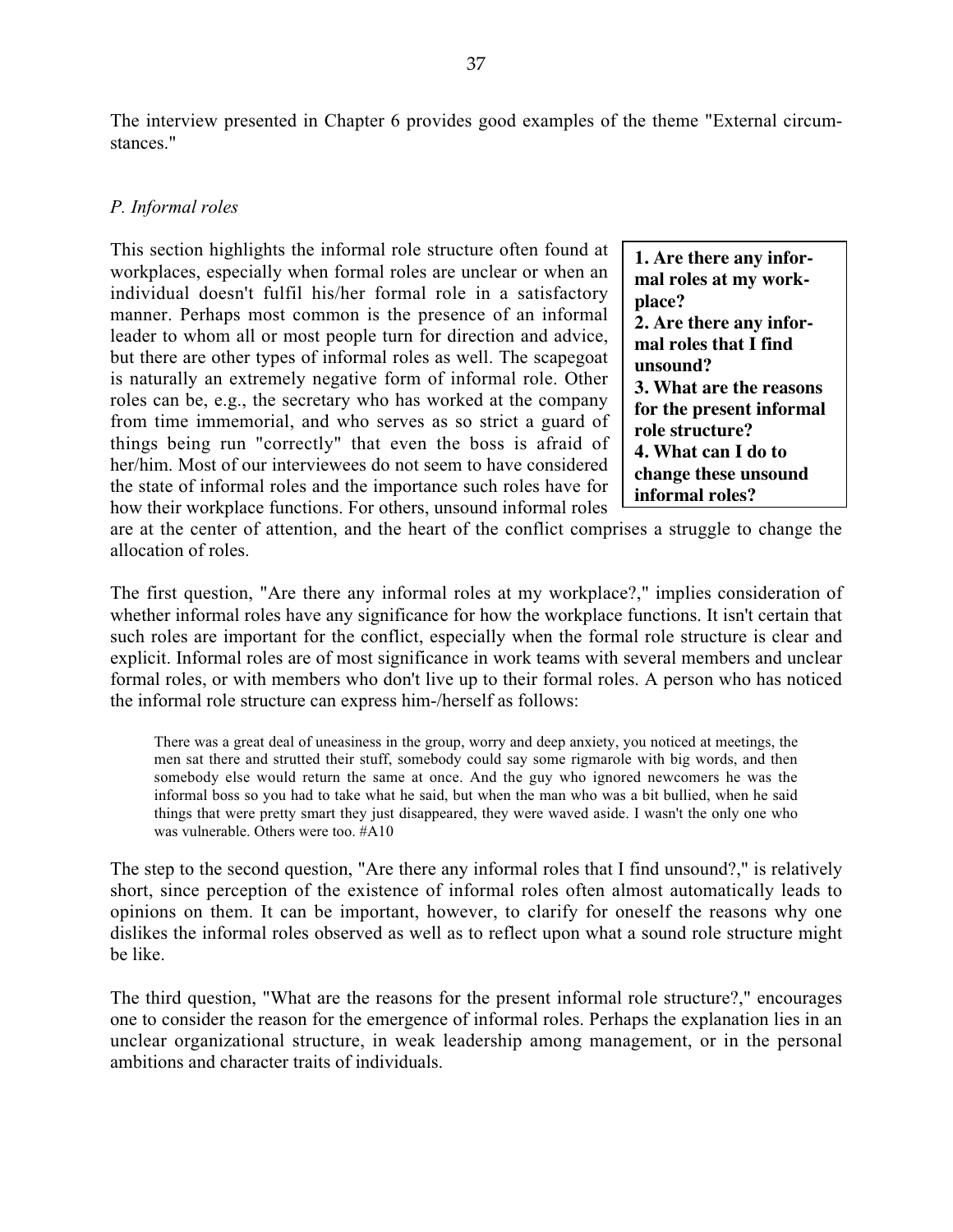**1. What is the nature of the relationships I have with my colleagues? 2. What do I feel about the present state of my relationships with my**

**3. Why do certain relationships have the quali-**

**4. What can I do to improve my relationships with my colleagues?**

**colleagues?**

**ties they have?**

## *Q. Relationships*

Under this heading we take up a relatively subtle phenomenon, namely perceiving interpersonal relationships as gestalts *per se*, with their own qualities that cannot be reduced to individuals and their behavior. A relationship can be warm or cold, frustrating, marked by distrust or confidence, relaxed or tense, close or distant, etc., etc. Unspoken rules are developed in every relationship, as are role allocations and feelings that, once developed, have a certain permanence and stability. Many interviewees' conflict stories focus on what the counterpart has said and done, but don't deal with what is characteristic of the relationship between the counterpart and the interviewee.

The first question, "What is the nature of the relationships I have with my colleagues?," implies that one perceives one's relation-

ships to others involved in the conflict as just that – relationships. Here we find the counterpart with his/her traits and behavior, oneself with one's own traits and behavior, and well as the nature of the relationship that has developed between the counterpart and oneself. Thinking about relationships in this way can open new opportunities for change by allowing the individual to realize that the relationship has perhaps developed in an unfortunate, though not given, direction.

A short excerpt can provide an illustration:

I feel like I've never been treated like an adult who is capable and knowledgeable but it's always the parent who's talking, and then I've responded just like an obstinate child, but then I've tried to work on myself. #A34

For Marianne, the problematic relationship she has with her boss isn't just a question of her own or the counterpart's personality traits. Marianne perceives the special relationship that has developed between them as a separate phenomenon with its own characteristics. The nature of the relationship affects how she reacts and acts. By seeing this, she has a chance to examine how the relationship functions and perhaps to see what could be done to change the present dynamics.

The second question, "What do I feel about the present state of my relationships with my colleagues?," implies that one is actively examining one's own feelings about the fact that the relationship is as it is. Perhaps one appreciates certain aspects of the relationship, while others are perceived as extremely frustrating. By observing the various dimensions of the relationship and clarifying for oneself in a more nuanced way what one feels about them, it is possible to keep in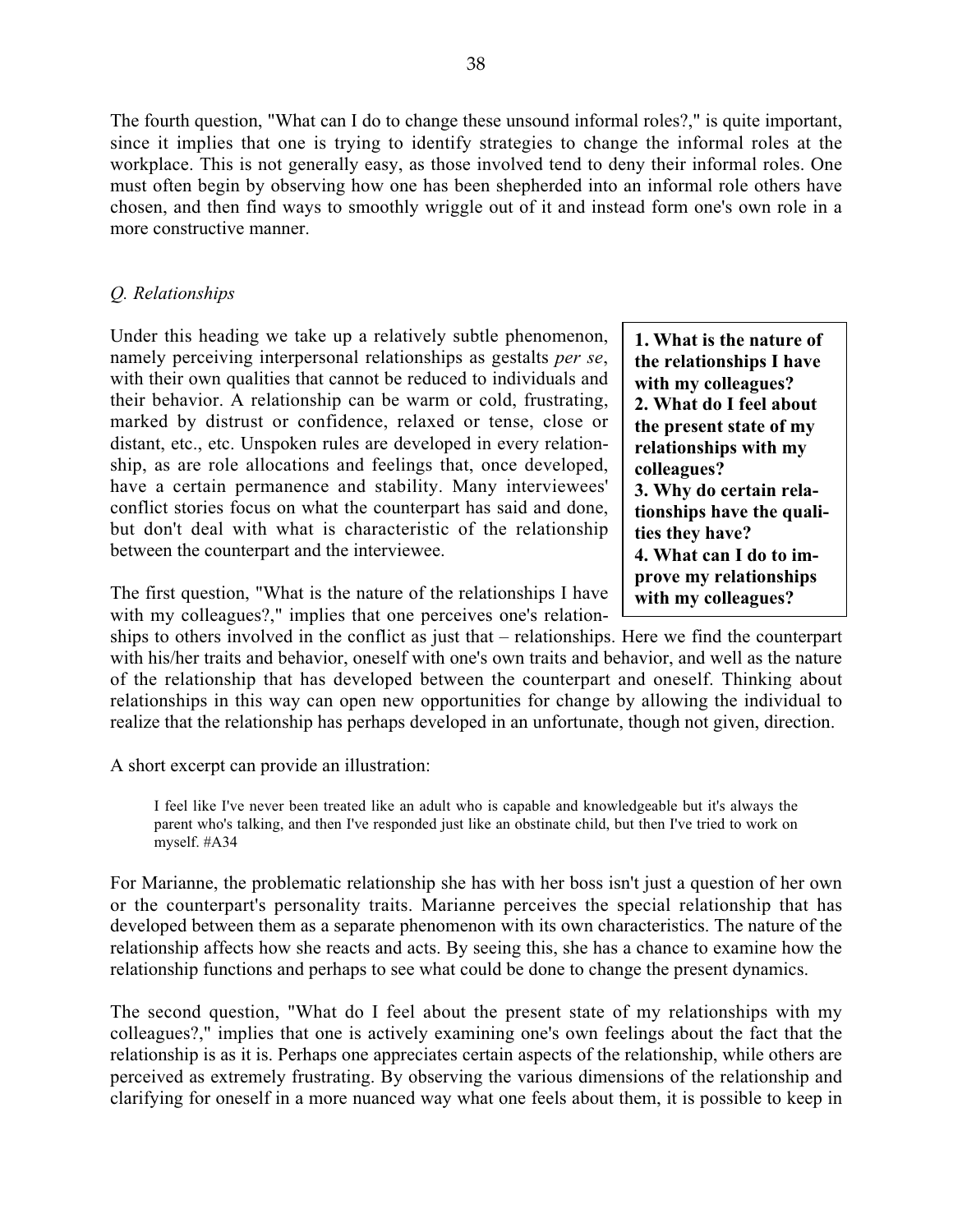mind the positive and try to change the negative. In this case, the focus is more on how the relationship is constituted and less on individuals' personality traits and behavior.

The third question, "Why do certain relationships have the qualities they have?," implies that one is considering the underlying reasons for the form a relationship has taken. Perhaps through such reflection one can more exactly identify past events that have created a certain atmosphere or a certain picture of the other; or perhaps one can see that the organizational positions held by those involved entail a strain on the relationship that isn't primarily related to the individuals. One can also look for explanations in one's own or others' perspectives, personalities, preferences or other factors. Such an examination can reveal leverage points allowing one to constructively change extant patterns.

The excerpt below shows how a person can express his/her thoughts on why a relationship has special features:

I believe in the psychological model that says that our different parts fit into one another… for example that she also likes me because she's from the upper middle class and I'm from the working class, so I don't threaten her, but still I had certain parts too, I think I had certain parts in common with her, that we had certain traits that she saw, I really think so. I think she was a very lonely person, had a real hard time making both men and women friends, so that she had difficulty with relationships in general, you see, it seems to me. […] I think she made everybody break down and cry and run away except me. But then she broke down and started to cry in front of me. And I've thought about this afterwards that it wasn't just by chance, like. #A58

The fourth question, "What can I do to improve my relationships with my colleagues?," involves actively searching for ways to transform one's relationships. This often requires a preparedness to take an initiative that one knows will be met with resistance. Below we present a longer excerpt from the interview with Joan as an illustration of how a relationship can be transformed through active intervention.

So after a sleepless night I went in for a confrontation with her. She had written me up for disciplinary action in preparation to fire me. She had been utterly baffled by my refusal of her order and thus had reacted in an authoritarian way. But I had done my homework. I asked her what her feelings were about me and she told me that when I got angry at her she got scared. then she cried! I told her that the way she gave me feedback made me feel like a bad little girl and I wanted to be on an equal footing with her.

I asked her if she would be willing to tell me immediately when she came in in the morning if she needed to talk to me, give me negative feedback, and then we would go in her office, close the door and discuss it like adults. I actually demonstrated all this to her including the tone of voice I wanted to use. She listened! Then I asked if she would be willing to withdraw the disciplinary action if I set up an inservice on the equipment for the entire staff to attend.

The upshot of this was extraordinary: I set up the inservice, everyone came, it went great. But more than that, she lived up to the agreement about giving feedback more respectfully and I did too(no more verbal explosions from me). Ever since then our relationship has been one of mutual respect and collaborative. She is my biggest fan and gives me virtually anything I want on that unit, not playing favorites, but because she respects me. It was one of the scariest things I ever did but one of the best. #B14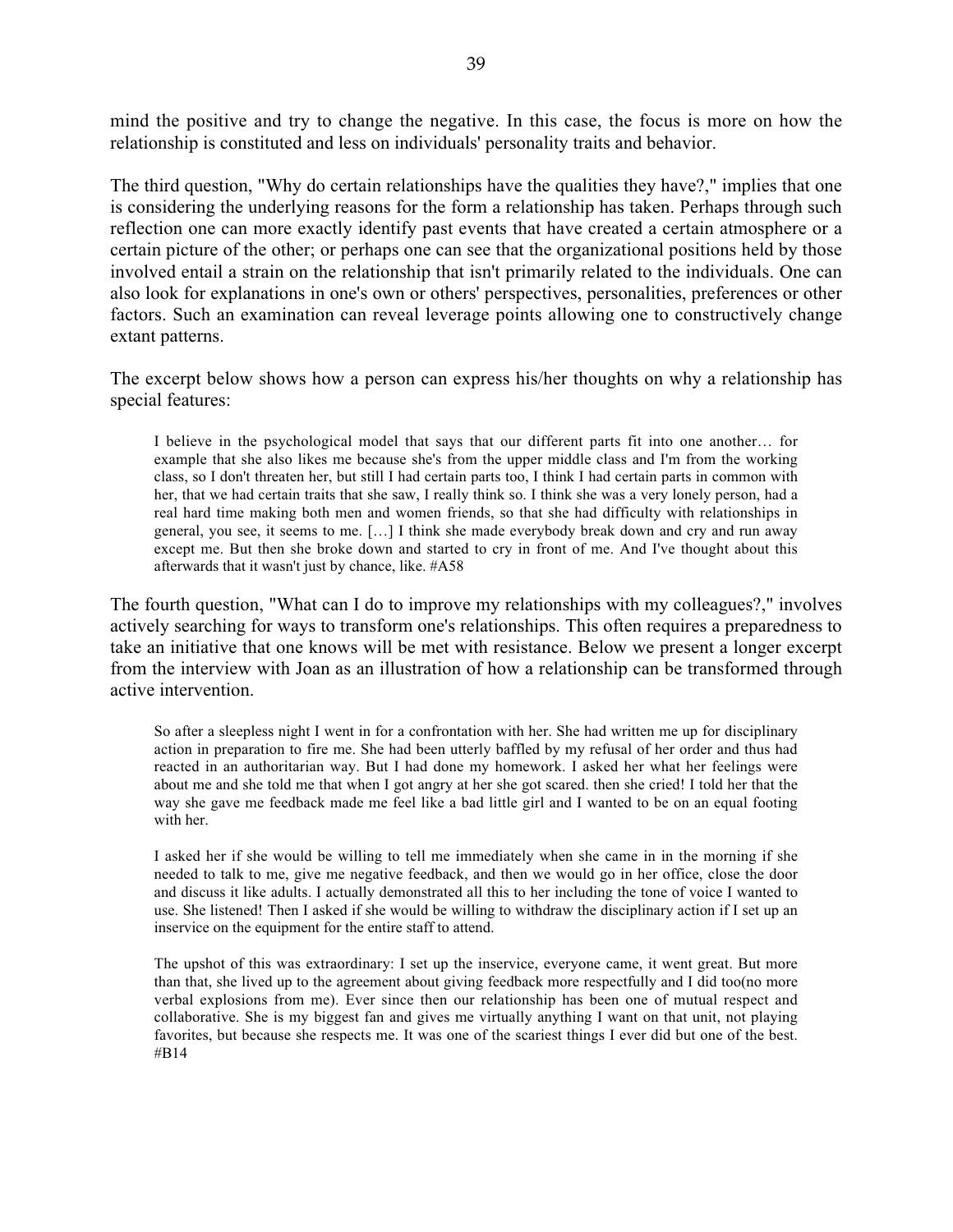It is, of course, unusual that a single open conversation should have such radical effects on a relationship, even if one is as clever as Joan. It is more common that relationships are transformed through purposeful and persistent work – work in which one avoids living up to the counterpart's negative pictures of oneself and uses one's insight into the counterpart's personality to mold one's own attitude so that the other no longer *wants* to maintain negative patterns of interaction.

### *R. The work team*

This sub-theme deals with observing how well the workplace functions as a system intended to produce certain results in an efficient and qualitatively satisfactory way. If one is unaware of this dimension, one can hardly consider how a certain organizational structure helps to create problems nor can one search for solutions in the form of organizational change. Instead one tends to focus on what individuals do and don't do as well as what they should do. In this case, the larger context is not a variable contributing to the course of events, but rather something that is taken for granted. In the meantime, the blame is put on specific individuals and incidents.

The first question, "How does the work team function as a whole, in relation to our work assignments?," encourages the individual to look beyond particulars, e.g., frustration with a person's atti-

**team function as a whole, in relation to our work assignments? 2. What do I feel about the way the work team functions? 3. Are there important reasons why the work team functions as it does? 4. What can I do to help the work team function better as a whole?**

**1. How does the work**

tude, and instead see the workplace as a whole. This, of course, requires that one have an idea of what the work team's function is and that one compare how the team actually works with how one thinks it should work.

The second question, "What do I feel about the way the work team functions?," implies that one is forming an opinion on the state of things. This requires that an individual have his/her own set of values and norms that can be used as landmarks against which he/she can evaluate how the work team functions.

The third question, "Are there important reasons why the work team functions as it does?," is aimed at finding underlying causes for possible shortfalls in how the work team functions. Posing this question is often quite important, since one otherwise tends to place the entire blame for the poor conditions on specific individuals. Problems are sometimes generated by insufficient organization, poor allocation of resources in relation to work assignments, or lack of necessary competence. Reflection upon this question can lead to a more modulated picture of the reasons for concrete conflicts, which can, in turn, bring about a shift in attention toward problems more relevant than those one might focus on spontaneously.

The fourth question, "What can I do to help the work team function better as a whole?," brings up the topic of personal responsibility for the whole, and requires that one abandon the position as a victim of external circumstances and instead seek ways to become a force for change. This isn't always possible, but conscious consideration of the opportunities for and obstacles to change can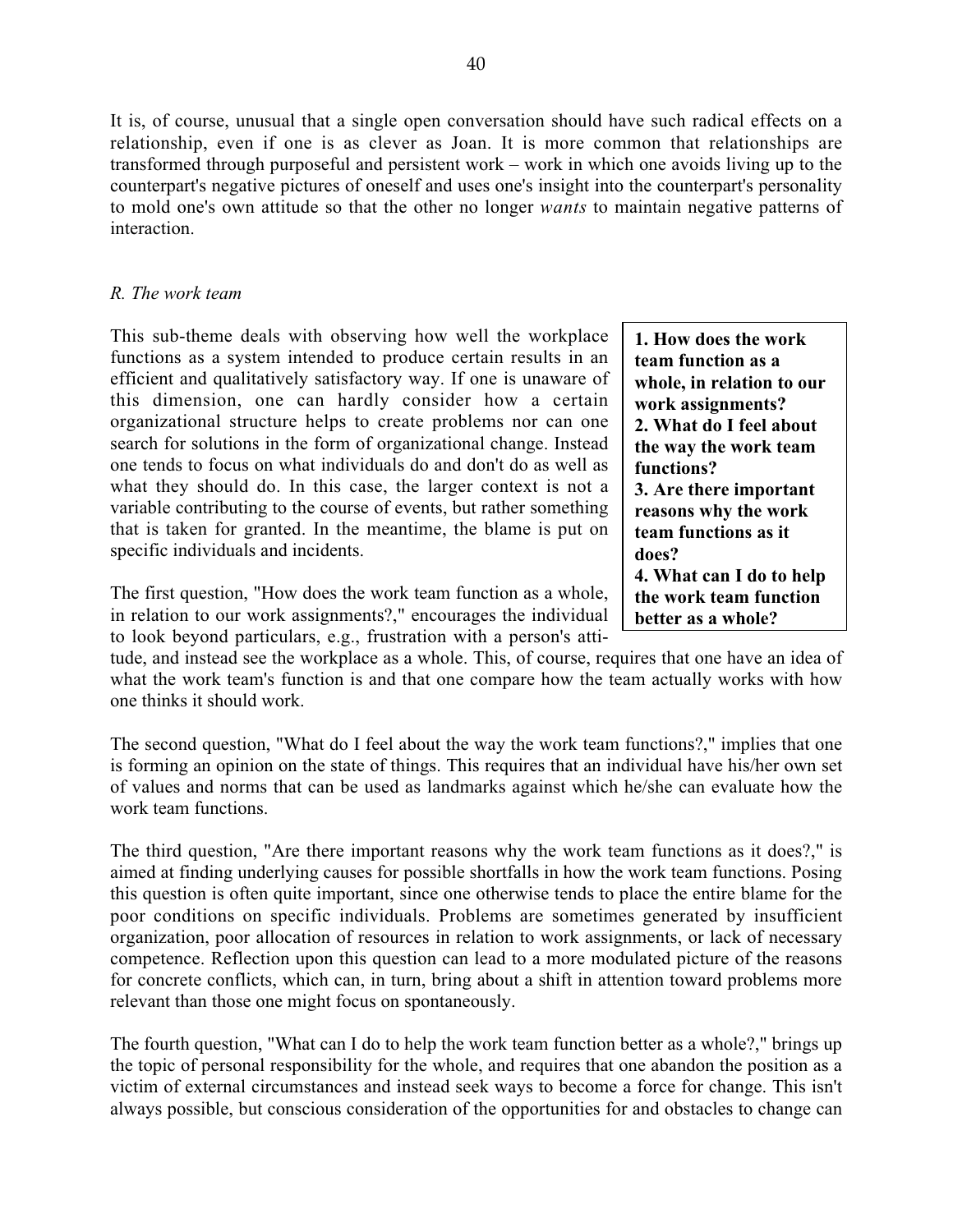still pave the way for one to take active responsibility for one's own choices in difficult situations. It is possible to take the initiative to improve the quality of the work being done without posing this question, but in this case efforts are often focused on details rather than on the work team as a system. If the organization isn't appropriate to the work to be accomplished, then the problems cannot be solved merely by getting individuals to change their attitudes.

### *S. Organizational culture*

The previous sub-theme focused on the workplace as a system in relation to the purpose the work team should serve. This subtheme focuses on the organizational culture, i.e., the atmosphere, style and implicit norms characterizing how people interrelate at the workplace. The organizational culture might be cold and impersonal, rough, hostile, warm, open, tolerant, intolerant, formal, etc. It might also be marked by various kinds of informal groupings, e.g., men vs. women, manual vs. white-collar workers, locals vs. newcomers, Swedes vs. immigrants, or simply those who are suited to the prevailing style vs. those who are not.

The first question, "What organizational culture dominates my workplace?," involves making the organizational culture a conscious object of reflection by simply working out for oneself the characteristics of the social style.

**1. What organizational culture dominates my workplace? 2. What do I feel about our organizational culture? 3. Are there important reasons why the organizational culture has become what it is? 4. What can I do to improve the current organizational culture?**

The second question, "What do I feel about our organizational culture?," implies that one is taking a position on the predominant social style, perhaps by clarifying for oneself which concrete components of the work atmosphere, jargon and attitude one finds destructive and unacceptable.

In the following excerpt, Gun reveals her observations on the informal culture that pervades her new workplace and she takes a position on it:

So after only two weeks had gone by I'd managed to break two unspoken codes and they are: You shall not protest, especially not if you're going to pursue it. If you do it should be coffee-break talk with the rest of us, so criticism doesn't pay, that's pretty much the system and I thought it was a terrible period really. #A8

Here is another example of a person who sees the organizational culture as an important factor:

Well, the worst part, that was probably the lack of comradeship there. [...] And I guess the worst was that as soon as somebody got up and left the lunchroom or coffee-room then the crap started to fly, I think that was the worst part. #A12

The third question, "Are there important reasons why the organizational culture has become what it is?," can be important in understanding the motives for or background of the current social style. It could be that a negative atmosphere serves an important purpose in that it creates group cohesiveness among those who share a negative attitude toward others, or in that it constitutes a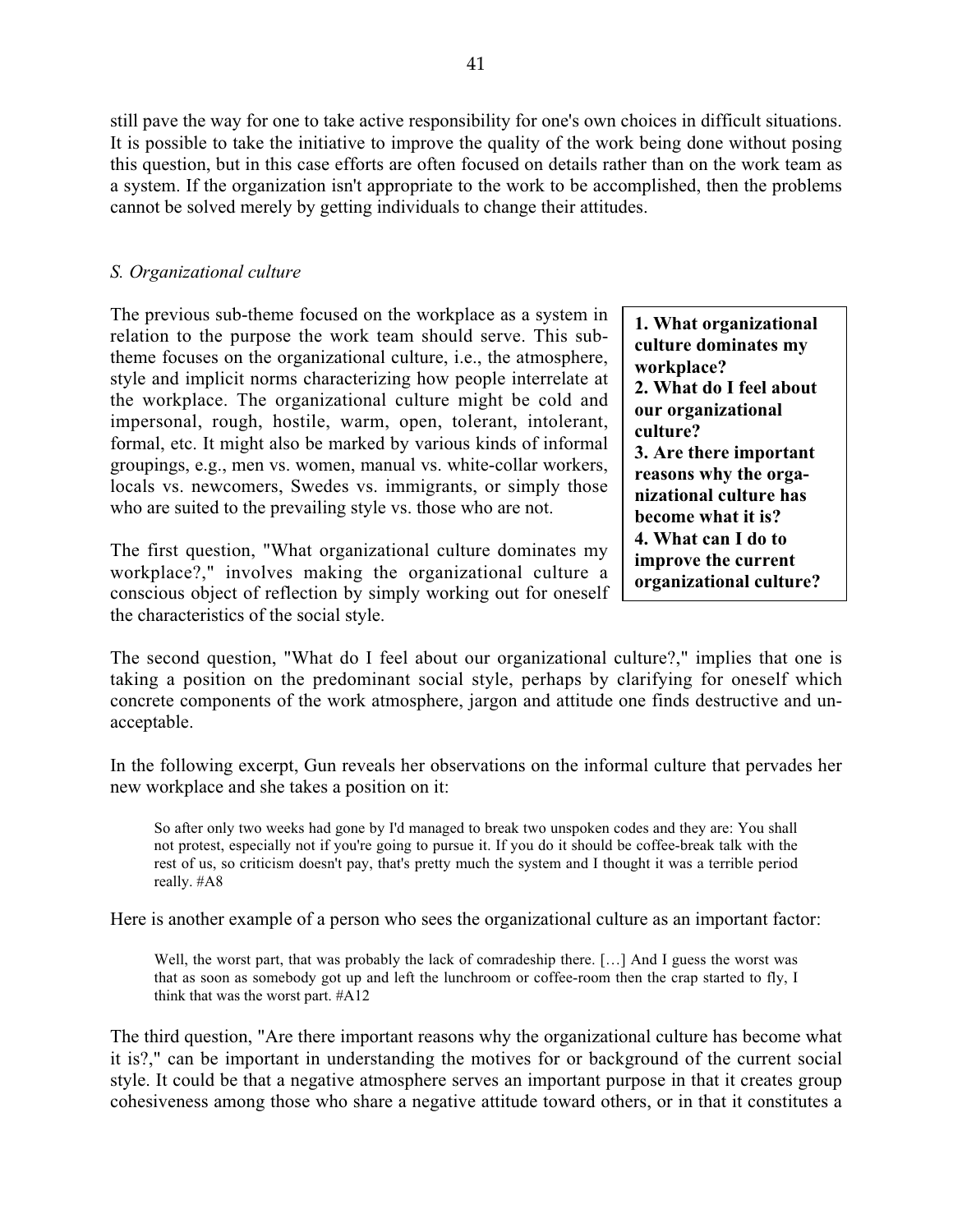kind of support for the group members' self-esteem. Insight into such underlying contexts can provide greater chances to work toward a constructive change by developing alternative ways to satisfy those needs that are currently satisfied in a destructive fashion.

The fourth question, "What can I do to improve the current organizational culture?," implies that one is considering the possibility of making an effort to influence this culture. If this seems impossible, one can still reflect upon how to behave in order to avoid both playing along in a game one doesn't wish to be a part of and being excluded and bullied because one openly challenges the dominant style.

From the interview with Jane (presented in its entirety in Chapter 6), we have found an excerpt illustrating an active attempt to influence a company's organizational culture:

On one occasion, I asked the group to be cautious and thoughtful about jokes they mailed around the group. Some very inappropriate things were being mailed around, for example, a photograph of a naked man on top of a fat naked woman. On multiple other occasions, lunch table conversation centered around which woman in the office would look best naked mud wrestling. Other times, the discussion was about, if we were on a deserted island, who would we kill and eat first. In their defense, Michael actually initiated most of these discussions. I said, "We are part of a larger, more conservative company, and I would like you to consider what jokes and conversations you take part in. I don't want you to get into trouble." #B30

In this case, however, Jane's attempt didn't have a great impact since her boss, Michael, was one of the driving forces behind the jargon that pervaded the workplace.

### *T. Goals and functions*

Conceptions of the overall goals and purposes served by the workplace can vary greatly even within a given workplace. For example, one might see the workplace's purpose primarily in terms of generating one's own monthly salary, in terms of profitability or meeting certain quantitative results with an acceptable level of quality, or in terms of producing goods or services important to the buyers' well-being. Since there are so many different ways to construe the meaning of the workplace in a larger context, it can be important to consider one's own opinions.

The first question, "What overall goals and purposes are served by my workplace?" deals with articulating one's conception of the specific goals and purposes of one's own workplace. Many people have never posed this question directly, but have instead taken their concrete work assignments for granted, trying to complete

**1. What overall goals and purposes are served by my workplace? 2. Do I think these are good goals? 3. Are there important reasons for formulating the goals in this way and for possible shortcomings in reaching them? 4. What can I do to help develop the goals and improve our ability to reach them?**

them as best they can. However, a conception of the overall purpose of the workplace is an important prerequisite for developing and changing specific routines and other circumstances so that the workplace can function well and in a goal-oriented way. The roots of workplace conflicts are not infrequently found when certain individuals have ideas about how goals can better be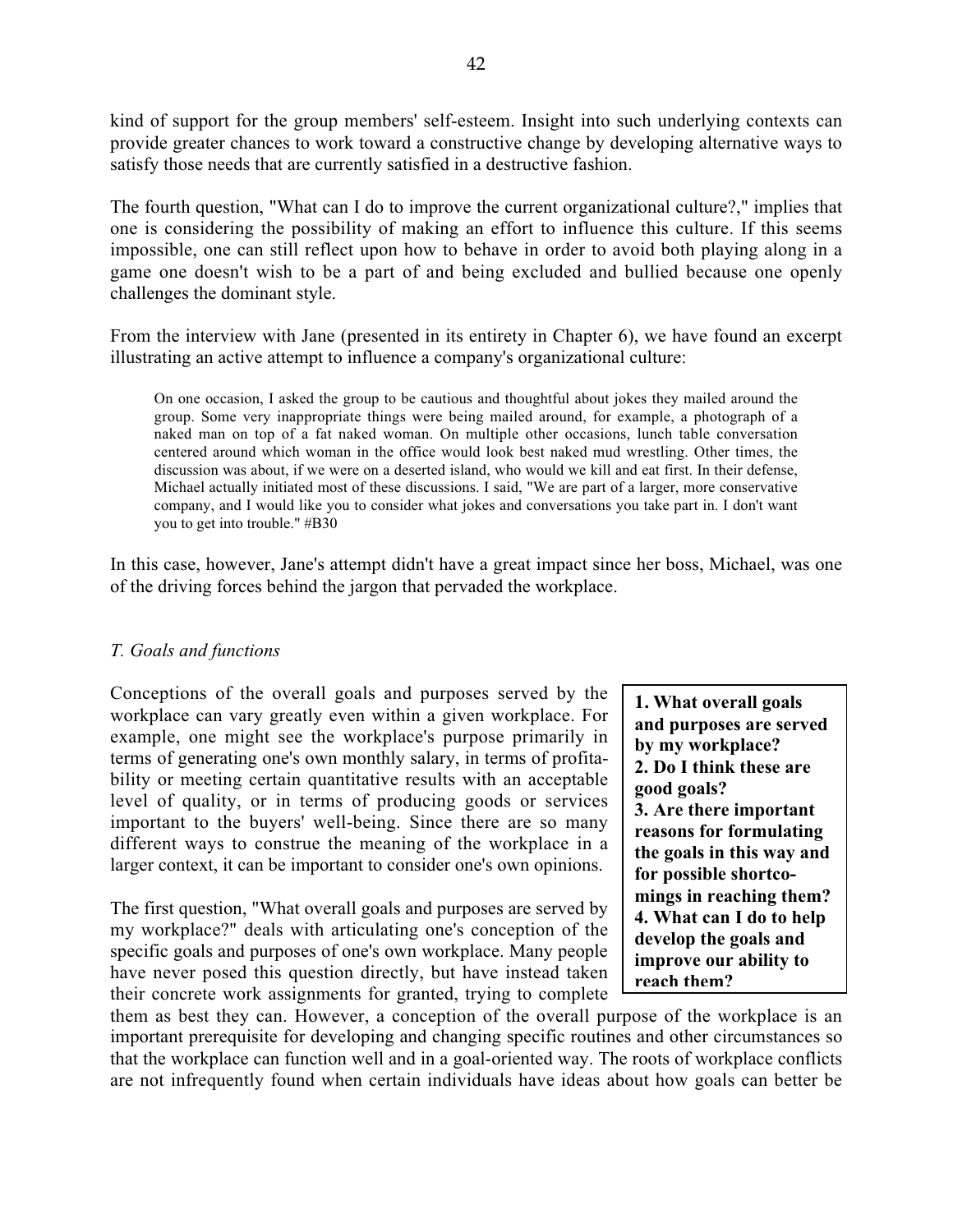reached while others either have another picture of what the goal is/should be or lack any picture of a higher purpose, but instead safeguard stability and tradition.

The second question, "Do I think these are good goals?," encourages the individual to compare routine-like conceptions of the workplace's goals with his/her own conception of what is meaningful and worth working toward (see the introduction to the interview with Jane, in Chapter 6). This question can result in clarifying for oneself which values and goals one wishes to set one's inner compass on, which can, in turn, lead to deeper feelings of meaningfulness in one's work. A clear conception of goals and values also provides better terms for making choices during a conflict, e.g., by knowing more clearly which values one is prepared to fight for and which aren't worth a confrontation.

The third question is "Are there important reasons for formulating the goals in this way and for possible shortcomings in reaching them?" Perhaps there are evident circumstances obstructing development of the organization's goals, e.g., lack of time for considering and continually evaluating the goals and the relation between them and daily work activities.

The fourth question, "What can I do to help develop the goals and improve our ability to reach them?," encourages the individual to take responsibility for doing his/her part to work toward the goals and values he/she finds important.

# Final comments

## *The development of awareness during conflicts*

The common pattern in all of the themes dealt with above is the following: first, straightforward experiences are organized into clear perceptual gestalts, which then are gradually transformed from constants to variables that one can influence in various ways. Before becoming actively aware of certain elements of one's experience, one can neither turn them over in one's thoughts nor decide to try to influence them. This increased awareness – described here as the posing of more and more questions – brings with it a gradually increasing number of instruments with which one can exert an influence on one's surrounding and oneself. This is an important component in what is called "empowerment," i.e., individuals and groups acquiring an increased ability to take their destiny in their own hands.

Naturally, increased awareness doesn't automatically mean that one can change external circumstances – something that becomes clear in many of our interviews (see, e.g., the chapter on Jane). This increased awareness, however, does imply improved access to tools for active change. It also implies more opportunities to actively choose how one wishes to manage frustrating situations. Increased awareness of oneself and one's inner processes implies, in particular, greater chances to constructively meet with deadlocked external situations, in that one's own feelings and patterns of interpretation are transformed from given experiential constants to variables that can be changed – or at least reevaluated.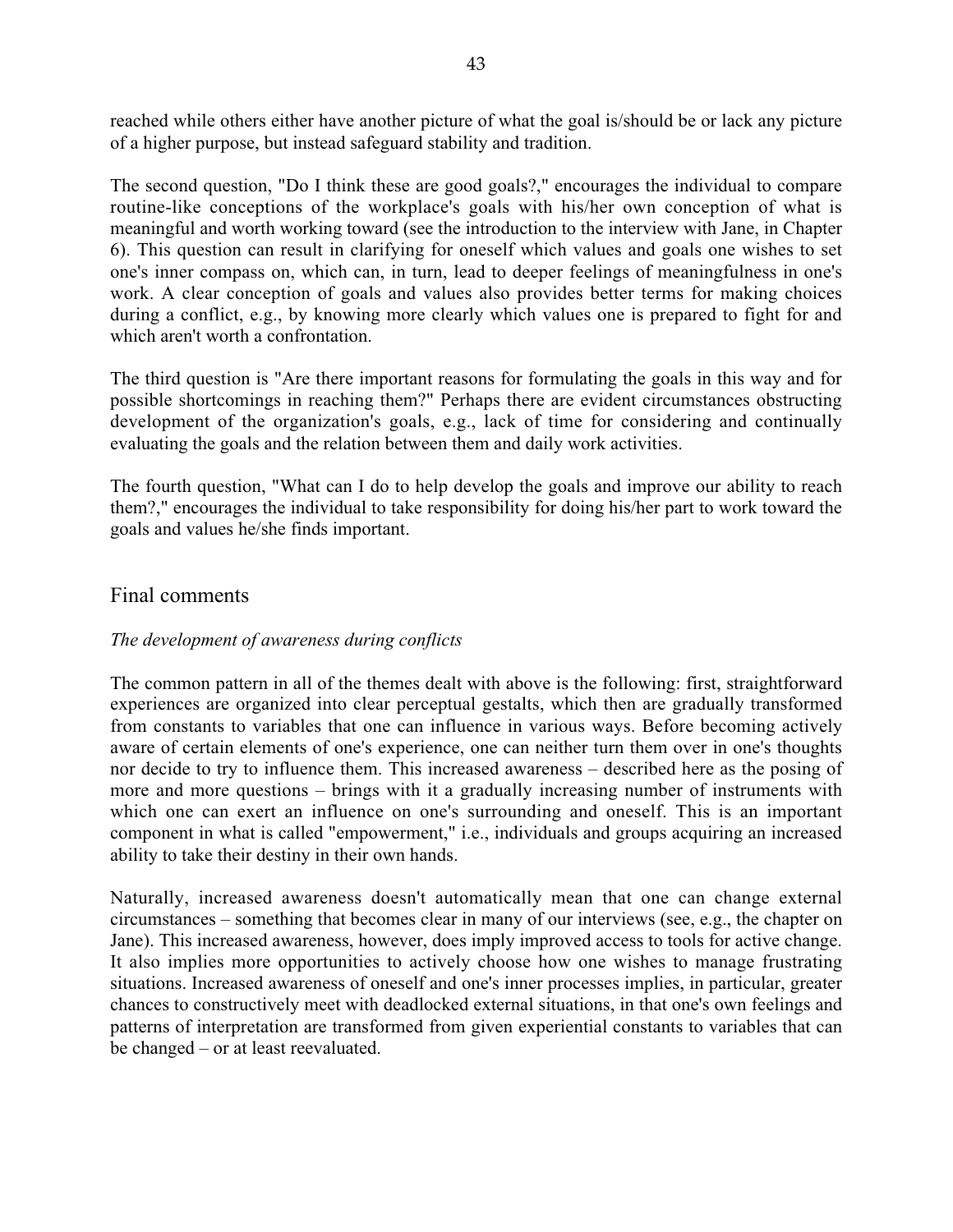#### *Is it realistic to expect that everyone can become so "extremely aware"?*

When the reader has come this far, perhaps he or she will heave a sigh of exhaustion, wondering whether the authors actually mean that normal people should *think* so much and so deeply about everyday events. This exposition, however, wasn't intended to define the goals for what every individual should consider during a conflict situation. Instead, we wish to illustrate the potential of using conscious reflection as an instrument for handling conflict experiences. It is then, of course, up to each individual to decide what is reasonable, meaningful and possible in a given situation. In dealing with their conflicts, the majority of our interviewees used active reflection only to a limited extent. Of the eighty questions for self-consideration described here, only a relatively small number are usually spontaneously posed by those involved in a conflict. In many situations, however, a large proportion of the questions are irrelevant. But we still believe that our model can be a stimulating starting point for working with increased awareness. By becoming familiar with the questions one *can* pose to oneself during daily life, one has better chances of actively choosing the kinds of questions one wishes to consider more often – questions that one feels might improve life in various ways.

Many people lack interest in, and perhaps the individual prerequisites of, developing their ability to reflect in the sense that reflection is outlined here. This is also an important fact to be aware of.

In the next chapter – which is short – we present an instrument intended to give a better overview of various dimensions of awareness during conflicts – a "conflict mandala."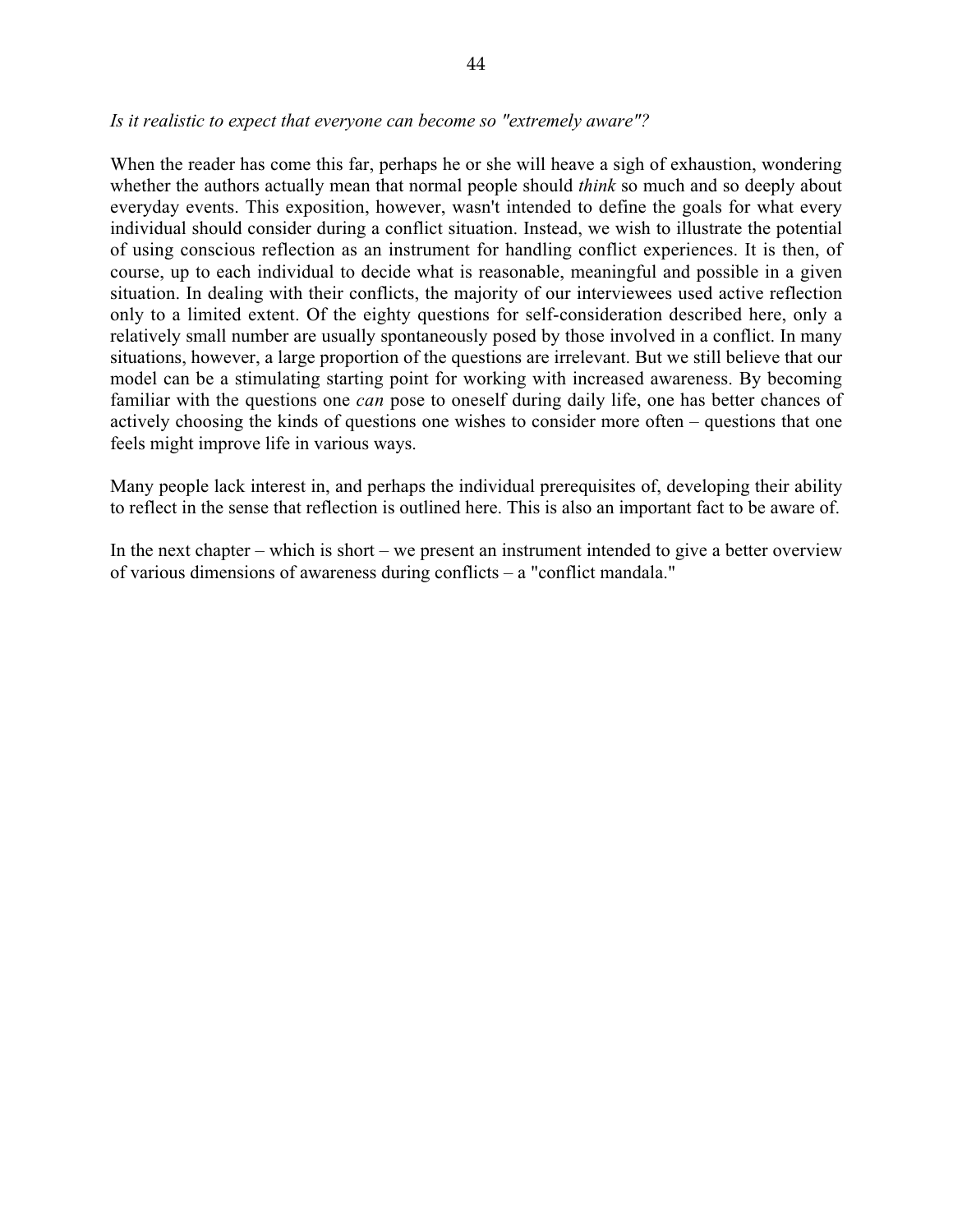# 3. The conflict awareness mandala – Mapping consciousness in conflicts

### A map of awareness in workplace conflicts

In chapter 2 we presented in considerable detail the specific questions an individual may reflect on during a workplace conflict. Since the typology involves many different issues and levels we have looked for a way to present a graphical overview that summarizes all the particular items of the typology. In figure 3.1 we present an instrument that can be used to represent an individual's level of consciousness in relation to conflict experiences. We call this chart the "conflict awareness mandala." The chart is composed of five concentric circles, divided into 20 sectors. Each sector corresponds to one of the subthemes of table 2.1. The innermost circle represents the direct experiences that are always present in the awareness of a waking person. The four rings outside the hub corresponds to the four types of questions that can be asked for each subtheme. The simplest type of questions are placed in the first ring, while the more sophisticated questions are placed further out. Each cell in the mandala corresponds accordingly to one of the questions in table 2.1. The sectors/ subthemes are grouped into the four main themes in table 2.1: *The Conflict, The Other, The Self* and *The Setting*. These main themes are demarcated in the chart by thicker lines. *The Self* and *The Other* have been placed opposing each other, whereas *The Conflict*and *The Setting* have been placed in-between them. As has been explained in chapter 2 we have chosen to discern more subthemes in *The Self* than in *The Other* because the individual potentially has greater access to the finer details of his or her own interior than to the inner experience of other people. The specific order of the subthemes within the main themes does not follow any particular principle.

The mandala can be used to give a general outline of the scope of an individual's consciousness in a conflict situation. This is done by colouring the cells that correspond to questions the individual spontaneously and actively reflects on. In figure 3.2 and 3.3 we give two examples of charts mapping the elements that play a role in two rather different persons' reflections about their workplace conflict experiences. The first person reflects on very few aspects of the conflict, the other persons involved, the workplace and his self, whereas the second reflects on many different questions, in particular regarding the course of events, the counterpart and the workplace setting.

As we have mentioned in chapter 2, there are many individuals who do not actively use reflection as an instrument of orientation in daily life. These persons handle daily events as they transpire, reacting spontaneously without really thinking about what happens and why. However, even persons who do reflect on the meaning of their experience can differ widely in their depth of awareness. This is mirrored in the four rings. Ring 1 represents perception, i.e. the act of becoming aware of various themes and perceiving that specific phenomena have a meaning. The individual who *only* asks the types of questions in ring 1 does not *do* anything with that which has been observed. For example, a person can be aware that the vague role assignments in a firm contributes to the emergence of conflicts, but this is only an insight that flickers briefly in the person's mind without leading to any further consequences in terms of forming opinions,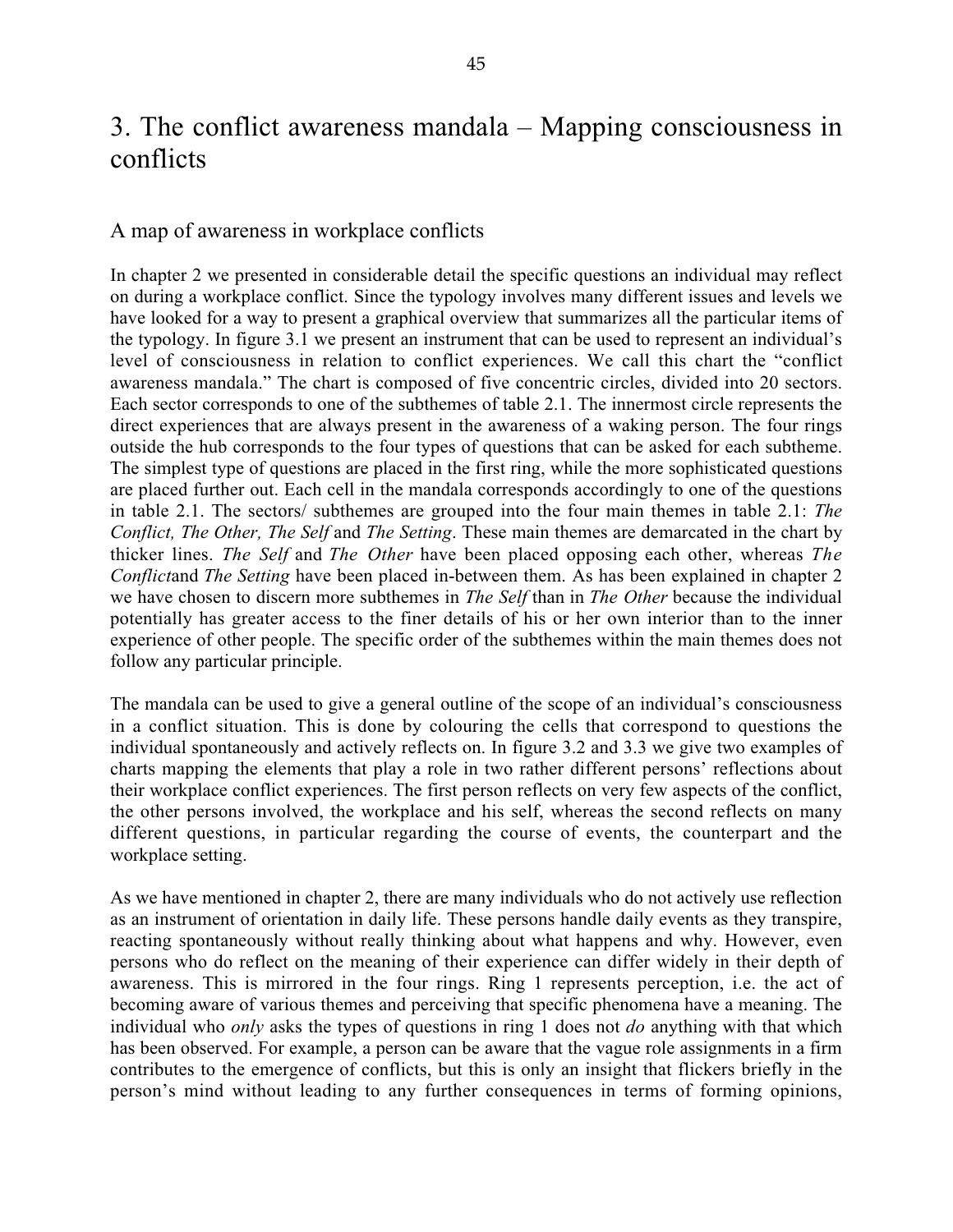inquirying for further insight or taking action. In ring 2, the questions penetrate further into the development of distinct opinions about the appropriateness of the role distribution, in ring 3 one inquires into underlying reasons behind the vague role definitions, and in ring 4 one searches for ways of actively influencing the way the roles are defined. Many individuals mainly dwell at ring 1, with a few excursions into ring 2. These persons are aware of the significance of many circumstances and factors that contribute to the nature of the workplace conflict, but these insights do not develop beyond being rather superficial observations, with little consequence for how the individual feels, thinks and acts in relation to the conflict.



**THE CONFLICT**

Ring I: Questions of "What?" Ring II: Questions of "What do I feel about it?" Ring III: Questions of "Why?" Ring IV: Questions of "What can I do?"

*Figure 3.1 The conflict awareness mandala*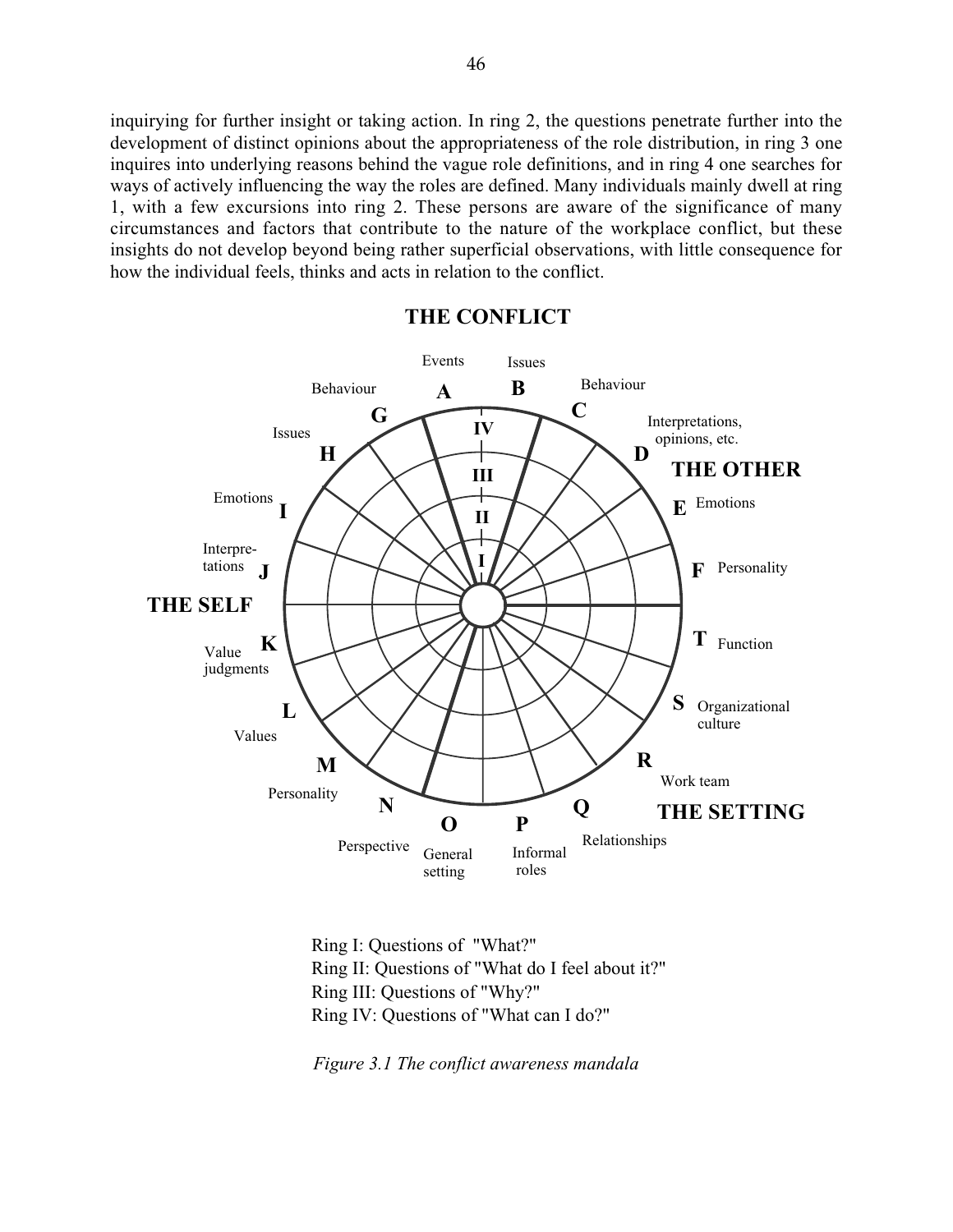

The mandala can also be used for discerning differences in individual orientation. A person who is oriented towards relationships will probably have many coloured cells in the "northeast" parts of the mandala, but maybe fewer in the "west" and "southeast" parts (see figure 3.4). The characteristics of an extraverted and structurally oriented individual may show up as an emphasis on the "southeast" and "north" parts of the mandala (figure 3.5). An actively introverted person might have many coloured cells in the "west" parts of the mandala, but maybe not as many in the "northeast" and "southeast" parts.

The purpose of the mandala is primarily to visualize the basic principle involved: that the levels of consciousness of individuals may vary significantly. The conflict awareness mandala can be a starting point for increased self-knowledge and personal development, since it can be used for visualizing characteristic patterns of awareness. We do not intend the mandala to be an instrument for measuring and categorizing individuals. In practice this is seldom desirable, and can be ethically dubious. It is also difficult to formulate precise criteria for how to judge if a particular formulation in an interview is proof that an individual normally reflects on a particular question. However, we believe that the conflict awareness mandala can be used as a pedagogical instrument for visualizing the great potential for development that each of us have in terms of expanded consciousness in relation to the external and interior worlds. An expanded consciousness can lead to both an increased ability to deal constructively with conflicts, and to a reduced propensity to get caught in negative emotions as a consequence of conflict experiences.12

 $12$  The general principle of the conflict awareness mandala can be adapted to other fields of experience by replacing some of the themes and questions in our version with those relevant for the particular field one has in mind. Some examples might be spouse relationsships, the relationship of the teacher to his class, the relationship of healthcare professionals to their clients, political activists, management in organizations, negotiators or international diplomacy. The choice of themes to include would have to be adapted in each case, but the basic principles of the mandala can be retained.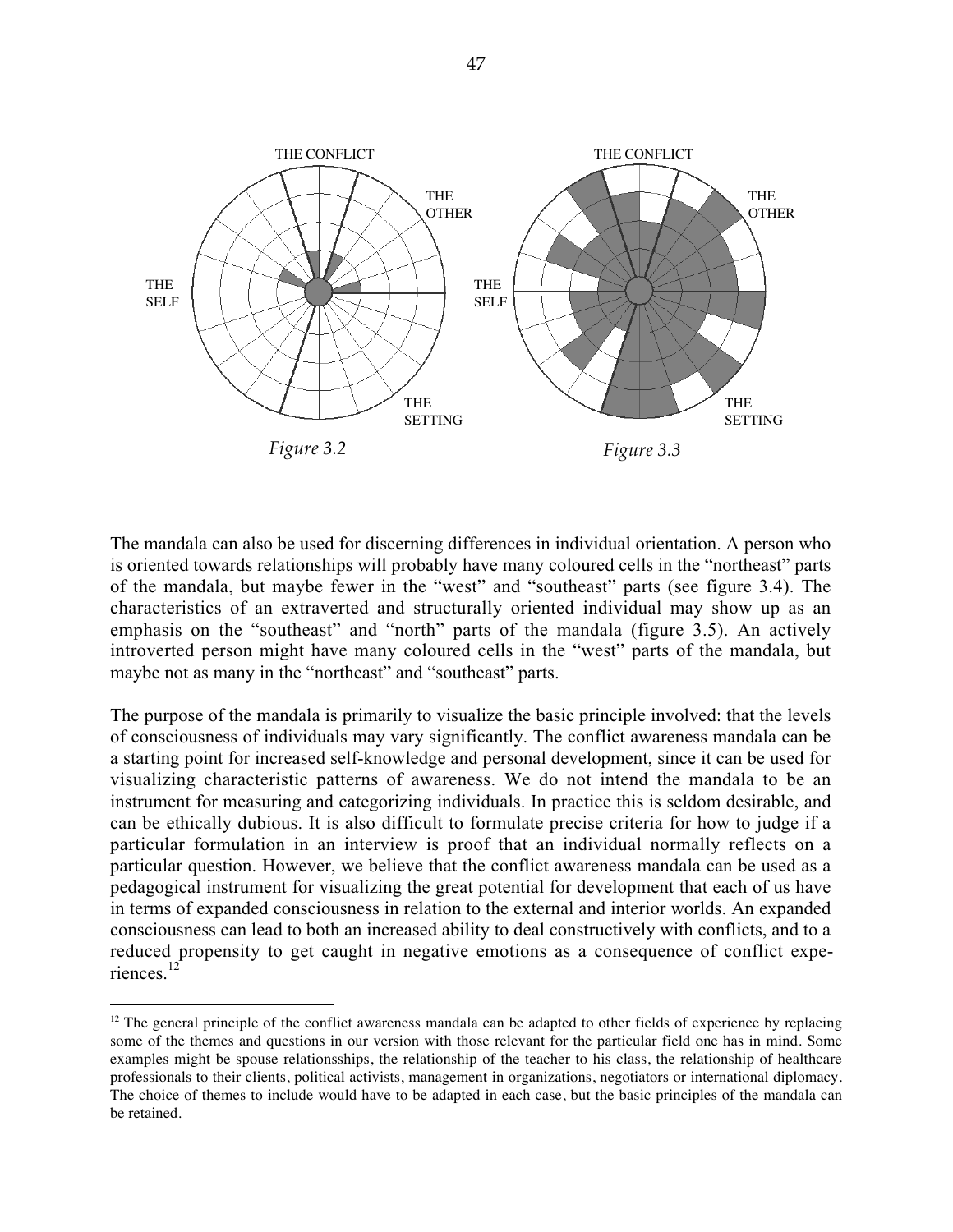This mandala shows a person who reflects a lot on how other people think, feel and perceive things, and who also actively adapts her own behaviour on the basis of her understanding of the other. However, she is not as conscious of her own internal processes, or of how the structures of the workplace contributes to form the conflict events.



THE OTHER

**SETTING** 



This mandala shows a person who has a very well developed ability to reflect on how the workplace functions. She also intervenes actively in order to influence the development of the workplace in a constructive direction. However, she does not reflect very much about why she and others experience the situation in a particular way.





*Figure 3.6*

This mandala shows a person who is very much aware of what is going on within herself. She actively works on herself in order to further her own development as a person. However, she directs less attention to the structures of the workplace and to the inner experience of other people.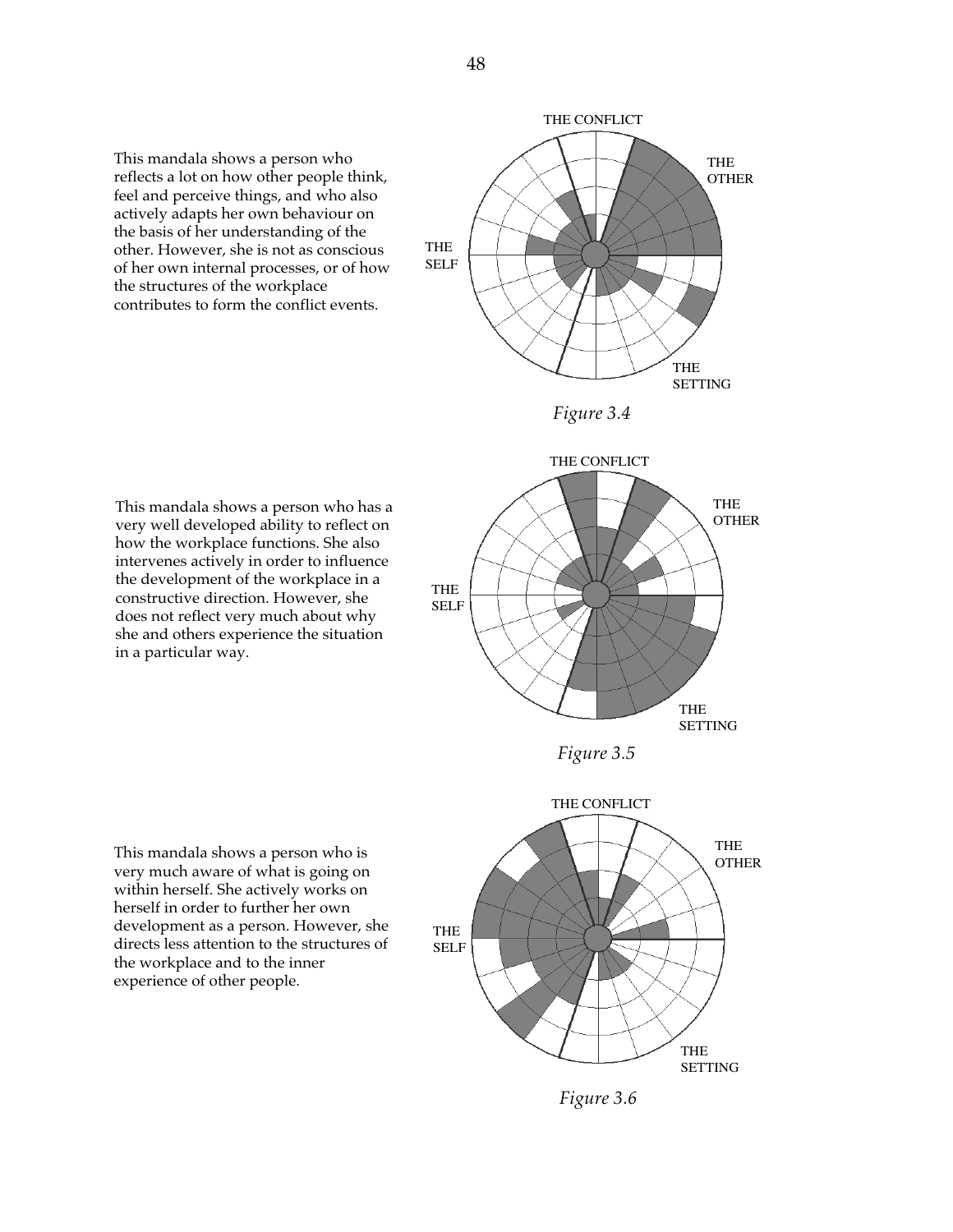In chapter 5 we present a number of stylized portraits of how persons with different levels of awareness perceive, interpret and handle workplace conflicts. In these portraits we use the conflict awareness mandala as a device for illustrating the scope of a person's field of vision in workplace conflicts.

# The conflict awareness mandala as a self-diagnostic instrument

The use of the conflict awareness mandala to illustrate different persons' scope of awareness in conflicts in chapters 5 and 6 is based on analyses of transcribed interviews (see further next section). However, the mandala can also be used for self-diagnostic purposes, i.e. in order to inquire into one's own scope of awareness in conflict situations. In order to do this, one need to review a particular experience with a conflict in one's own recent past. The exercise is, of course, only meaningful to the extent that one is determined to be sincere in one's assessments of oneself. In Appendix VII you will find a version of the conflict awareness mandala that can be printed or photocopied in order to make a self-portrait. We suggest that the reader who wants to try this out engages another person as an assistant and proceeds in the following way: First take some time to reflect on the conflict experience you have had. Ask then your assistant to read aloud all the questions in table 2.1, one at a time. For each item you review the experience you had at the time and ask yourself if this was a question you really reflected on in the course of your conflict experience. Depending on the result of your review, you answer "yes" or "no" to your assistant. When your response is "yes," your assistant colors the corresponding cell in the conflict awareness mandala with a colored pencil.

This procedure does, of course, not yield results that are comparable between different individuals, since the self-assessment is not based on any controllable criteria. We believe, however, that the exercise can be useful in providing a valuable opportunity to reflect on one's own way of perceiving, interpreting and handling conflict experiences. The procedure as such is probably more valuable than the resulting chart, but the colored mandala can also be used as a starting-point for further meditations.

# The conflict awareness mandala as a coding instrument

As has been pointed out earlier, the purpose of the conflict awareness mandala is pedagogical rather than scientific.The mandala conveys the principle that there is a broad range of variance in the extent to which a person reflects on the different aspects of a conflict experience. It can also illustrate variations in the orientation of the perceptions and the interpretations. However, with the observation of some caveats, the typology underlying the mandala can also be used as a coding system for analyzing interviews. In the framework of the research project reported here, we have experimented with such analyses with a limited number of interviews. We have not incorporated a regular coding of a larger number of interviews for two reasons: 1. our purpose was not to analyze in detail single individuals, but rather to develop a general typology capable of representing the scope of variations; 2. it is not possible to develop the coding procedure so that an acceptable level of validity is reached. Interrater reliability would inevitably be rather low because of the difficulties in standardizing the coding criteria. The main difficulty is to judge how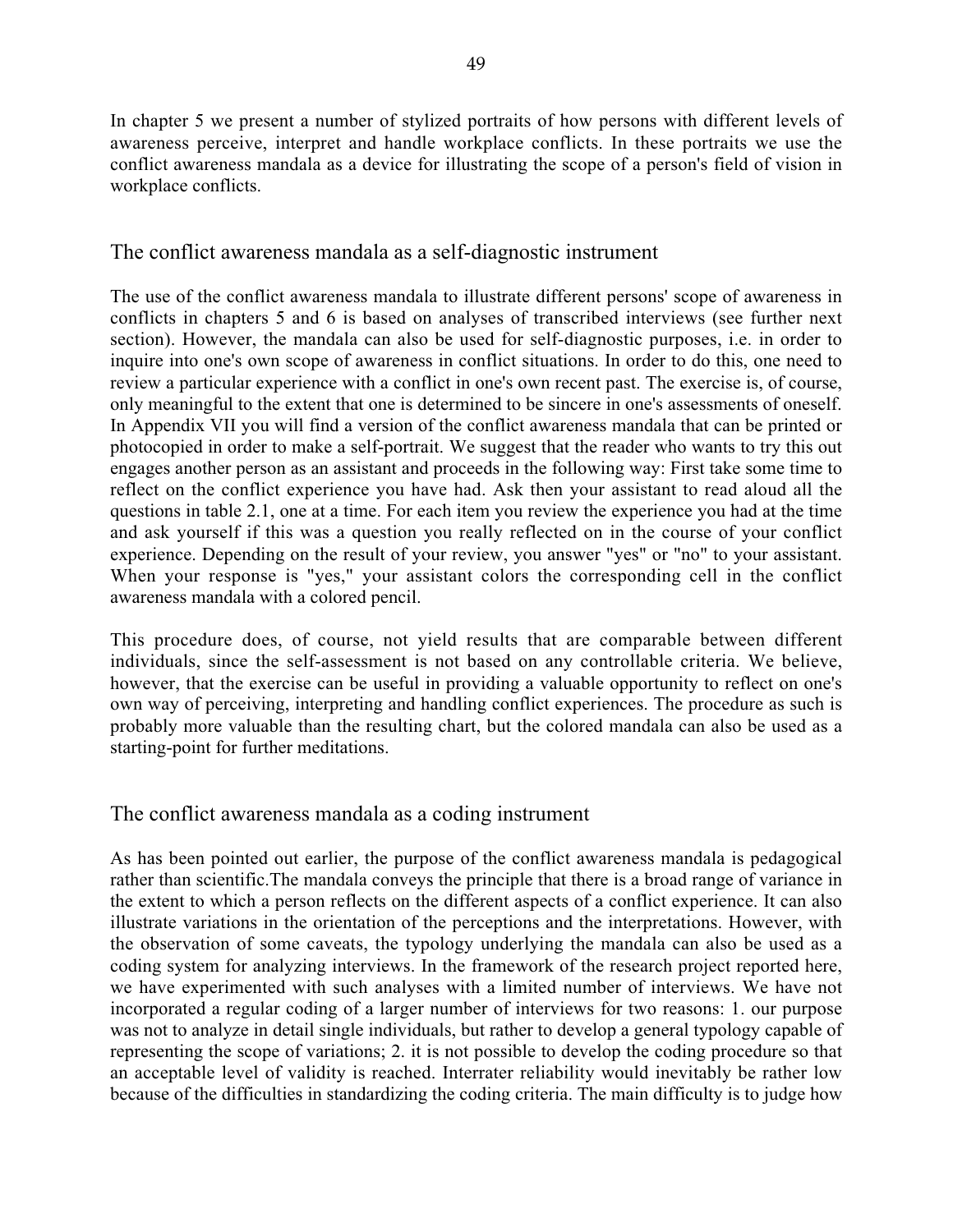precise and detailed statements are needed in order to conclude that a person has demonstrated that he or she reflects on a certain type of questions.

Let us take an example, a brief interview excerpt, in order to illustrate the coding procedure and its problems. We use letters for themes and numbers for depth:

And at first I like didn't understand what was happening. 'Cause when you get a mental punch from someone you actually like a lot you're really so surprised at first [**I1**]. And then you get angry, and then it got to be that I couldn't be in the same room, as soon as she came near I got completely, well, my whole body started shaking and tingling, awfully unpleasant [**I1**]. And I think that others sitting in the same room as us could like feel the atmosphere, how it changed when we were in the same room [**S1**]. And it certainly wasn't easy for her either [**E1, E2**], 'cause I didn't know how I should act, so one moment I would bite first like before I got bitten, and the other I'd be like a puppy wagging its tail just to get patted [**G1**]. So she probably didn't know how she should act either [**D1**]. #A34

The first two codings are rather straightforward, Marianne articulates clearly what she felt during a particular phase of the conflict. The third coding, S1, is more doubtful. The theme S, Workplace culture, is meant to refer to the general interaction culture in the workplace. Marianne is here commenting on the atmosphere in a particular situation. The fourth coding, E1, refers to a formulation where Marianne says something about the inner experience of the counterpart. Judging from this brief statement, we cannot know to what extent Marianne really reflects on what it is like to be her counterpart. We also do not know if her awareness that it probably was difficult for her counterpart to deal with these situations actually influenced how Marianne felt, thought and acted. A person can make a statement like "it was probably not easy for her" more because she wants to appear like a reasonable person than because she actually cared for the feelings of the counterpart. The fifth coding, E2, is very doubtful, and should perhaps not be made. Marianne's statement can be interpreted as meaning that she deplores that "it wasn't easy " for her counterpart. The sixth coding, G1, is on the other hand very clear, as is the seventh, D1 where Marianne imagines the confusion he counterpart probably felt in relation to Marianne's demeanour.

This example illustrates that the conflict awareness mandala can be used for coding interview transcriptions, but also that there is a large measure of arbitrariness in the actual coding assessments in single instances. The coding might be a useful instrument for identifying themes in the text, but the results cannot be summarized into a "test result" with reasonable requirements for validity and reliability.

In chapter 6 we present a whole interview from out interview series. In presenting and analyzing this interview we have, on a trial basis, used the questions in table 2.1 as a coding typology for scoring single elements in the interview.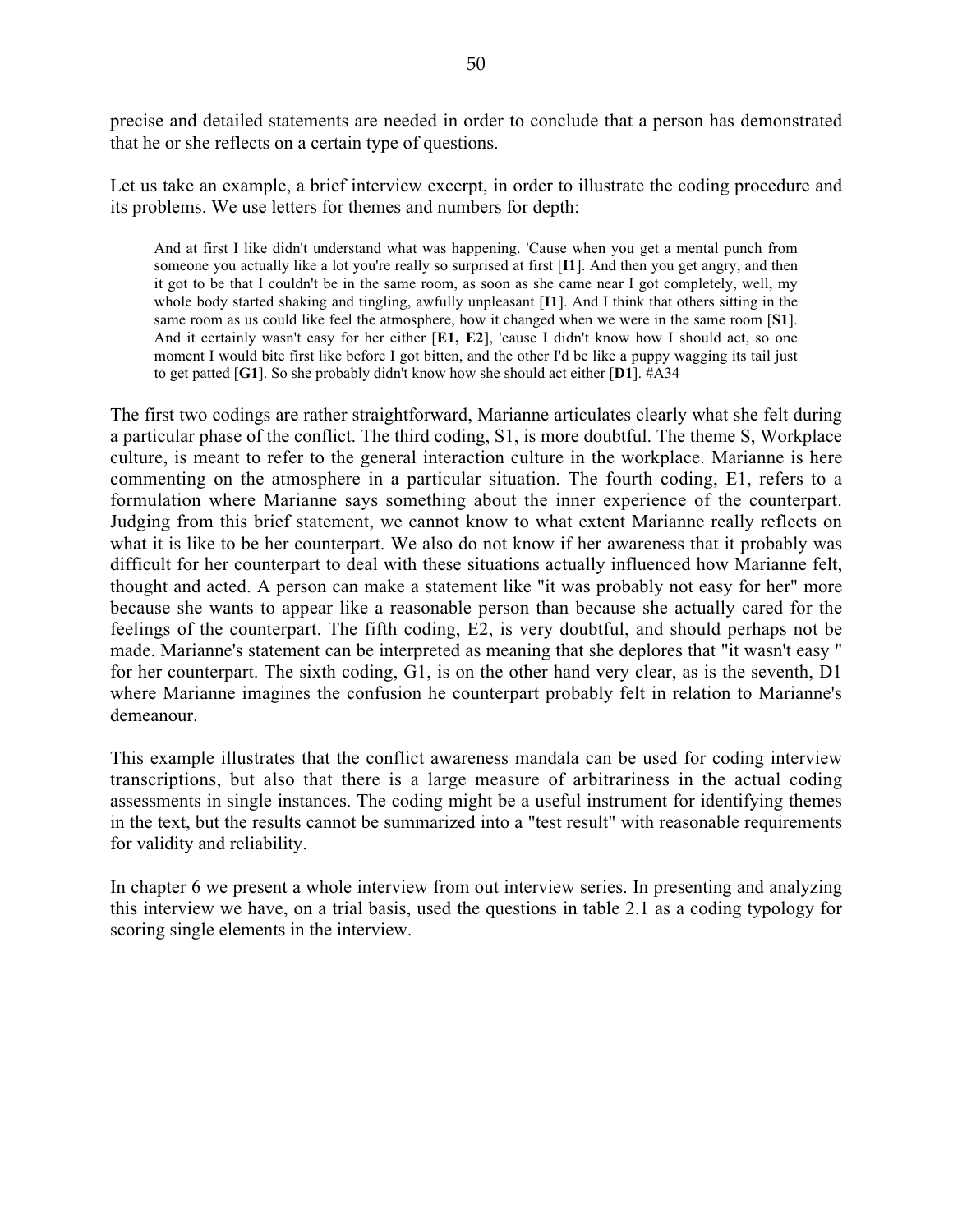# 4. The depth of reflection

### The scope and depth of the visual field

In the two previous chapters, we presented a model that can provide an overview of what aspects of a conflict are apparent vs. invisible to an individual. The Conflict Awareness Mandala gives an image of the individual's potential visual field, showing what is visible at a certain point in time for a specific individual. We might say that the Conflict Awareness Mandala provides an image of the *scope* of a person's visual field. Using more theoretical terms, one could say that the various cells of the Conflict Awareness Mandala represent aspects of a workplace conflict that the individual has available for conscious reflection. The Conflict Awareness Mandala, however, is not sufficient to give a penetrating image of all relevant aspects of a person's perception and interpretation of conflicts. We also need to discuss the visual field's *depth*, i.e., not simply ask what themes are visible, but also look at the way in which the individual understands these themes. Again, using more theoretical terms, this deals with how those objects appearing in consciousness are construed by the individual. The third ring of the Conflict Awareness Mandala (the "Why" questions) represents a first step in elucidating the depth of the conceptions, but the Conflict Awareness Mandala is too blunt an instrument to allow us to penetrate this issue further. In this chapter we will more closely analyze differences in: (1) how different individuals conceive of other people, (2) the types of goals and concerns different individuals view as relevant to their working life, as well as (3) what types of learning and development – through conflict experiences – can be discerned in the material.<sup>13</sup>

#### The image of the counterpart

One of the most important components of how individuals perceive, interpret and manage workplace conflicts is the type of conceptions they have of other people, especially of counterparts in the conflict (see themes C-F of the Conflict Awareness Mandala). In more scholarly terms, we might say that individuals can construct other people (i.e., counterparts, others involved, and even themselves) in a number of ways.

In our interviews, the interviewee's image of what type of person the counterpart is often appears indirectly. Relatively few spontaneously paint a portrait of the counterpart. At some point in the interview, we have usually asked the interviewee to describe what kind of person the counterpart is. Answers to this question are quite variable in terms of scope, depth and character. Some give very short answers, while others provide comprehensive and exhaustive descriptions. Based both on the responses to this direct question and on the stories as a whole, it is obvious that the range of variation is quite large concerning the extent to which individuals think about the counterpart as a person and how thoroughly they have reflected upon the counterpart's personality, motives and experiences.

 $13$  In a subsequent revision of this preliminary report, we also hope to discuss differences both in how individuals construct causal relations and in the nature of the initiatives taken to influence the course of the conflict.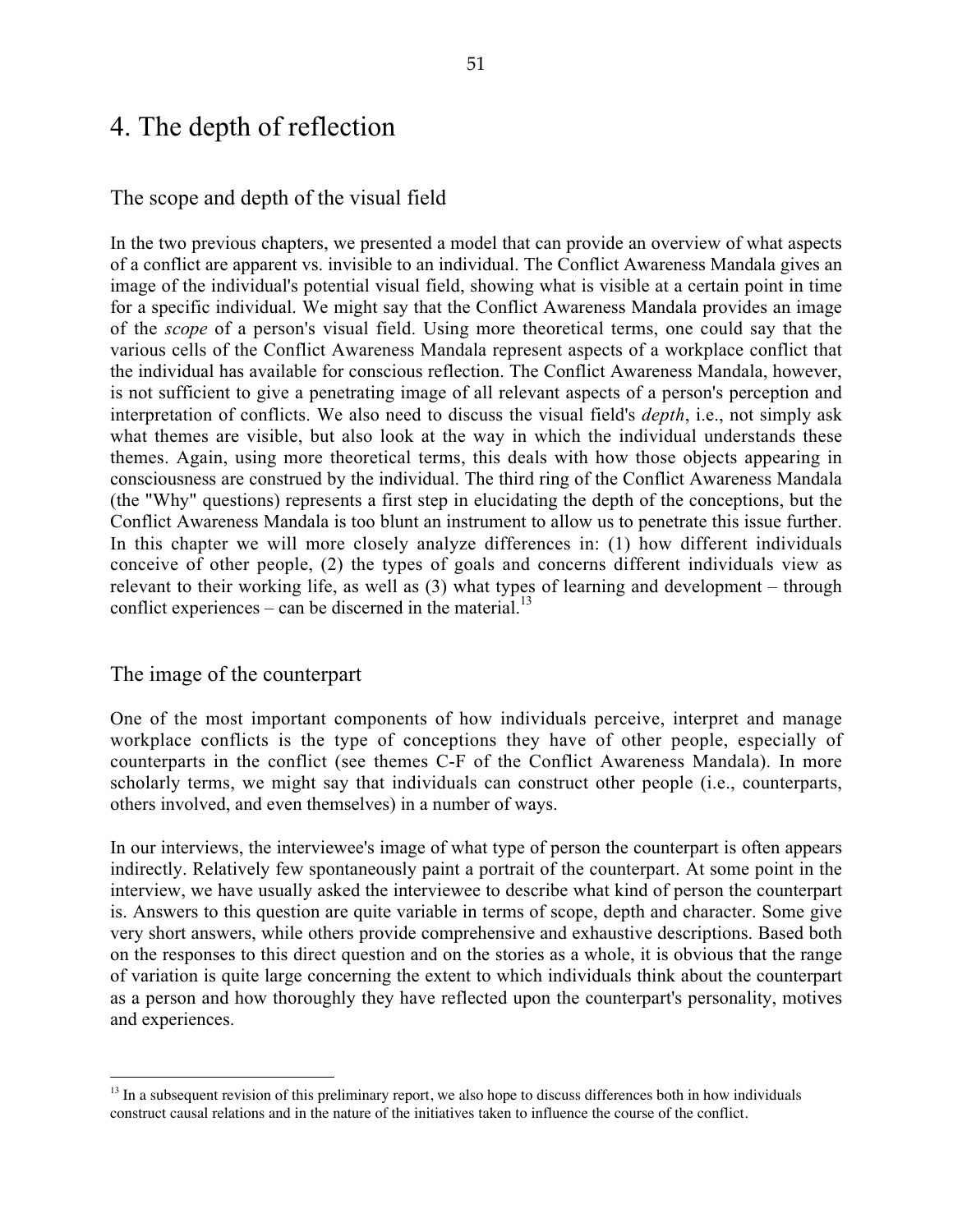As our analysis work progressed, we found it fruitful to group the images of the counterpart into three different main types, depending on the perspective from which the interviewee viewed the counterpart. We call these main types *the first-person perspective*, *the second-person perspective*, and *the third-person perspective*.<sup>14</sup> In the following sections, we will explain what we mean when using these designations and provide different examples from the interviews. Then we will discuss the consequences of these perspectives for how an individual manages conflict experiences.

### *The first-person perspective*

A first-person perspective on the counterpart implies starting from one's own subjective impressions and opinions when forming an image of the other person. Thus, the image of the counterpart is based on how one is affected by the other and on one's feelings and thoughts in response to this. The first-person perspective makes no effort to go beyond one's own subjective viewpoint, but is instead based on how the other seems in one's own experience or selfperspective.

The descriptions are sometimes strongly colored by the interviewee's own opinions, as in the following excerpts:

Benny: Great guy. A creator, in the true Nietzschean sense. Builder and the supporter of teams, guided through enthusiasm. John: Reasonably competent as an associate director, but lacking the vision to be a director. Alpha male type, player of games. Liar. Carl: Hatchet man. Skulking nebbish politician type. Big liar. #B11 *This other woman who worked in the cafeteria, can you describe her?*

… Yes, I can, I don't know what to say about her … She wasn't human, she came from an entirely different planet, she's the most awful person, I'm not the only one who thinks so. *In what way is she so awful?* It's like well, I can't explain, but as soon as she sees somebody then her mouth is up here and says one thing to your face and another behind your back and no, ugh! #A26

We wish to point out in particular the consequences of not perceiving value judgements on others as one's own, but instead experiencing them as fixed characteristics inherent in the other. An individual with such a perspective might feel that another person (or an entire group, e.g., Jews, the upper classes, Turks, communists, etc.) *is* awful, evil, false, lazy, etc. When one attributes such fixed characteristics – which are actually value judgements – to others, the logical consequence is that these people should be condemned, rejected and kept under control or as far away as possible. Thus, one common behavior during conflicts – breaking contact with the counterpart – can originate, at least partly, from the nature of the images one has construed of others.

The first-person images, however, are usually not so strongly permeated by personal opinions, but instead give an impression of being very superficial, and consist primarily of isolated

<sup>&</sup>lt;sup>14</sup> Naturally, these designations originate from grammatical terminology, where the first person is "I/we," the second person "you," and the third person "he/she/it/they."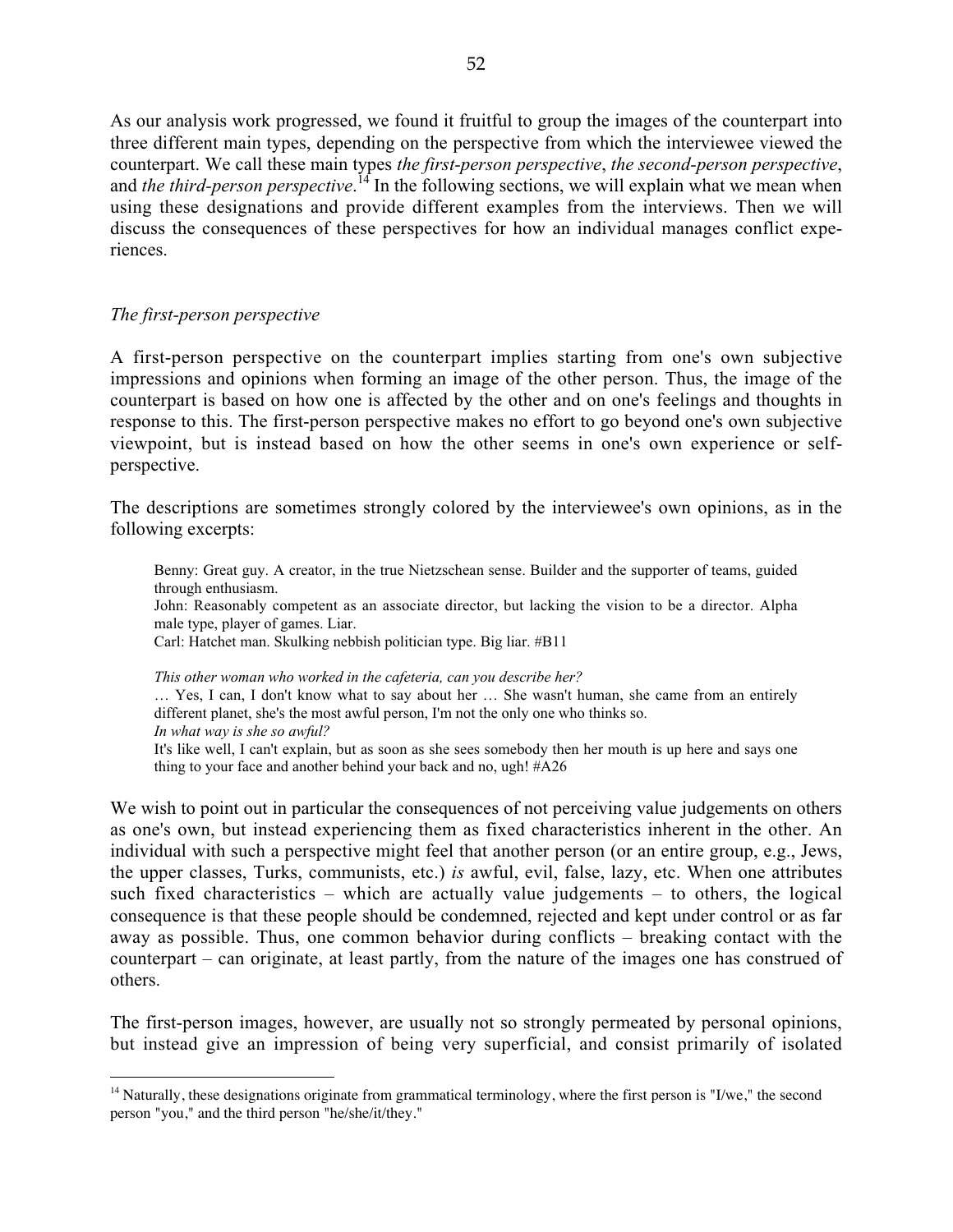adjectives and nouns characterizing the counterpart's typical behavior and basic personality traits. No efforts are made to look for underlying motives, mechanisms, personality systems, etc. Below are several different examples of this type of counterpart description:

*Would you like to describe the main characters involved to me? What kind of persons are they?* Charles: demanding, chauvinist, womanizer, inflexible. Mary: wanted to be a boss, two-faced, demanding. Eve: flirt, lazy, too many personal phone calls (and nobody complained), thin, petite, claimed she was a doctor (yeah and I am a shrink). Amy: Nurse, set her own hours, moody, busy body, negative. #B6

#### *Could you describe Lucy?*

Lucy is a back stabbing crack whore from hell. She is self serving and self centered. She will play the friendly co worker but spread lies about others or divulge things said in confidence. She works hard and is a good waitress when my mother is around, but she is lazy and rude when my mother is not ... Lucy has never done anything but waitress, she never finished high school and has no other training. She has acts superior to others and also lacks communication skills. #B52

#### *Could you describe him a bit more? What kind of person is he?*

I describe him as being a "momma's boy" and probably still lives with his mother, however I do not know about his mother's health and this may be necessary. He is somewhat effeminate. He is controlling, manipulative and immature. (FYI-I don't believe that my assessment is projection or transference.) #B5

#### *Could you also describe X in the same way?*

Ugly was what I first thought mostly but then you get used to people's looks. Tries to get under people's skin with psychobabble. Speaks openly about sex and other problems. I don't know if you can have a lower-than-normal IQ in certain areas but sometimes I think she's slow. #B28

Characteristic of the first-person perspective is that the individual stops at superficial descriptions of others' attitudes – as in the excerpt below, taken from a description of what the interviewee's boss is like as a person:

> >The third is her disposition to divide the world into superior,

> > peer, subordinate and to interact differently with each group.

*> Could you tell me a bit more about the differences in the way she related*

*> to these three categories?*

Cindy acts endearingly towards superiors. She finds subversive way to attack peers. She openly belittles and yells as subordinates. #B15

In the interview, this person had very few thoughts about the underlying motives for Cindy's behavior.

One reason for our choosing to use the concepts first-person and third-person perspective is that we wish to find words for a hard-to-capture quality of people's experiences of social interactions. It seems as though one group of people live their entire lives in the first-person position, while others are able to step outside their own viewpoint and observe what is happening without the resultant perception being entirely steered by their own interests, feelings and opinions. For those familiar with computer games, perhaps an analogy comparing "first person shooters" to a certain type of strategic game would be illustrative. In the first type of game, the player moves about in a virtual world, solving problems and defending him-/herself from attacking monsters. The player sees everything from his/her own viewpoint and is obliged to react quickly to things appearing in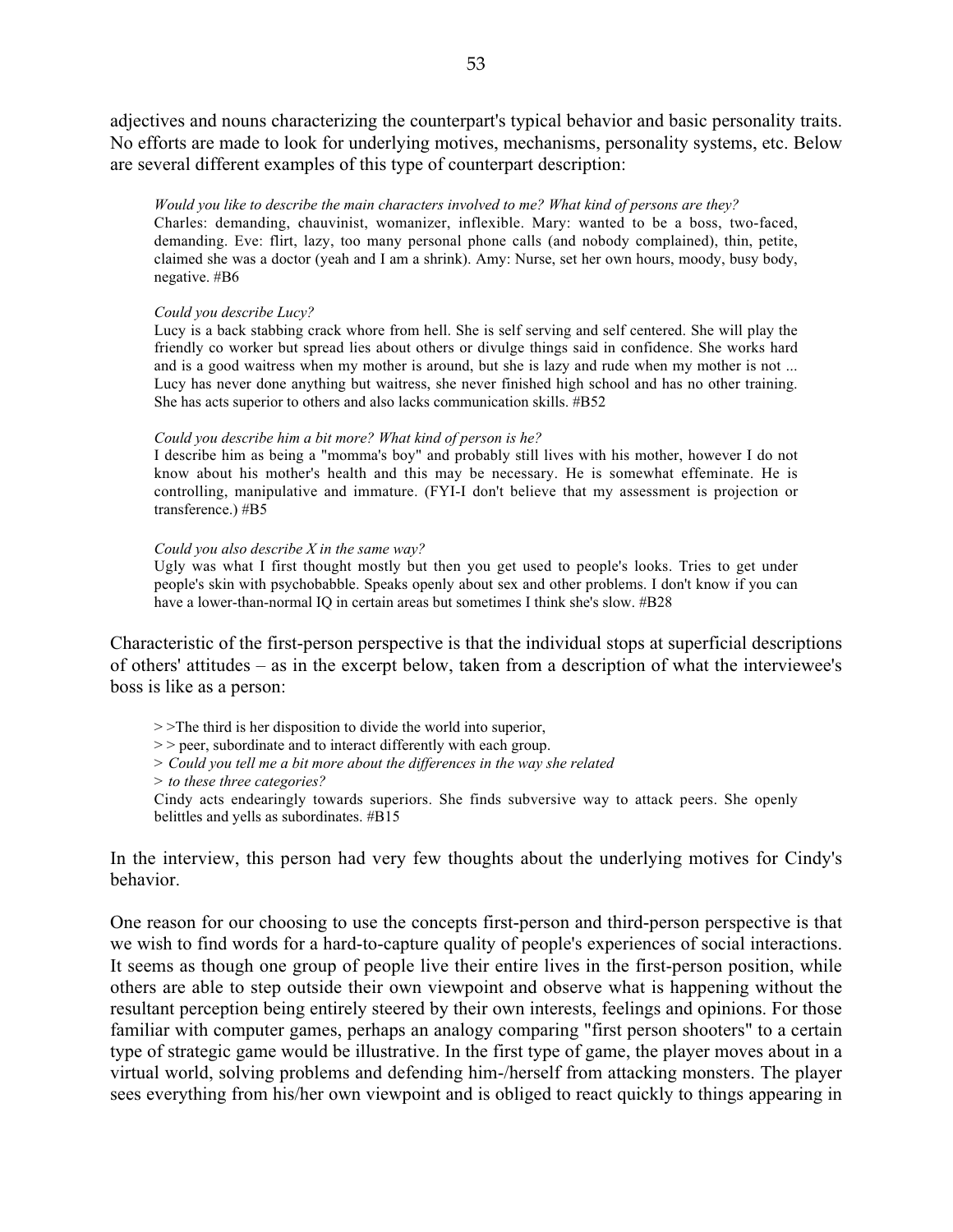the visual field. Enemies pop up suddenly and attack and the player must be on guard. In the other type of computer game, the player sees much of the virtual world from above, including a figure that represents the player him-/herself. The person in front of the computer screen can see him-/herself in the game, see his/her position in relation to others, and even survey a larger area than the game figure can. A similar difference in perspectives can be found in real life. Those living with a first-person perspective have few and vague conceptions of what underlies concrete and visible phenomena in the surrounding world. All attention is focused on what is happening in one's immediate environment – especially on the actions of others. Factors such as why others do what they do and how the playing board looks as a whole are not included in this conceptual world. Such people do not shift perspectives and see things through the eyes of others, or from above, nor are they aware that such an ability is possible and desirable. Instead, their attention is filled with their own goals and these goals are affected by surrounding events. The goals of such a person might well be unselfish, e.g., helping others, but only the immediately visible is relevant to how he/she chooses to proceed in relation to them.

#### *The second-person perspective*

The second-person perspective implies trying to imagine how the counterpart feels, thinks and interprets things, i.e., trying to come as close as possible to the counterpart's own experience. In everyday language we call this the power of insight or ability to walk in someone else's shoes. To form a realistic image of the counterpart's experience, one must (for the moment) disregard one's own emotional reactions and opinions in relation to the other, and instead try to imagine how it would feel to be that person in a certain situation or in general. Such images can, of course, be variously sophisticated. A simple variant is to imagine how one would feel if placed in the other's position. A more sophisticated version of the second-person perspective involves entering into that person's typical way of interpreting, thinking and feeling – based on a sort of internal model of his/her overall functioning.<sup>15</sup>

A few of the interviewees spontaneously related how they believed the counterpart understood the situation. We posed direct questions to the remainder. It was obvious in many cases that the interviewee had never considered how the counterpart might experience things. In some of these cases, despite the direct question, the interviewees could not provide a clear answer:

*Why do you think she yelled at you?* I wish I knew, she was very two-faced (moody). #B6

*Your colleague, X, does she have any idea you're on the verge of quitting? If she does, what does she think about it?*

I told her. Not that it affects her much. She can't help it if she slipped in on a banana peel. #B28

For others, though they might not have expressed their image of the other's experience in words, it was not difficult to do so in response to a question. Naturally, we don't know how great a role an intuitive understanding of the counterpart's experience has played in the individual's reactions and interpretations. It is probably the case, however, that a general ability to take the secondperson perspective implies at least a basic awareness that other people's different interpretations,

 $15$  This internal model needn't be analytic in nature, i.e., describable in words, but is more frequently intuitive.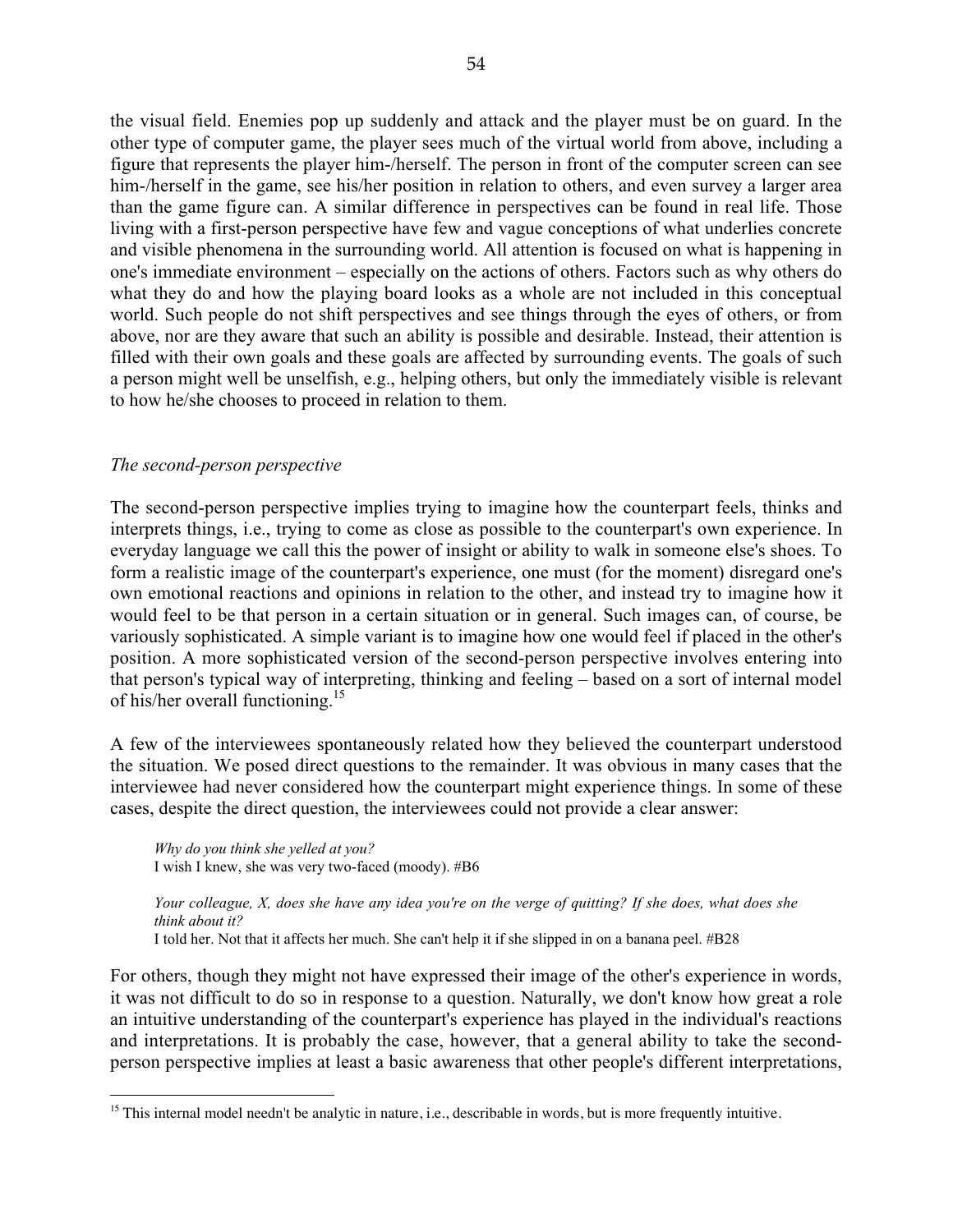priorities and emotions can be of importance in the course of a conflict. A good example is provided by these two excerpts, taken from different parts of the same interview:

#### *What do you think is important to Karen, in life and in her job?*

I really don't know. People definitely are not important. I would think her family are important. Survival is also important to her. Staying on top. I also think that money is important. I realise that she is separated and so would think that carving a career is important for the financial element. *If I had been interviewing Karen, how do you think she would have described her actions and reasons?* Good question, firstly I think that she would be surprised that anything was awry. This is the normal way she handles things. She perhaps would just dismiss the whole thing as a joke. Secondly, if she did recognise that there was a problem, she would probably have perceived me as awkward to work with and this is how she dealt with it. #B20

The following excerpt provides a good example of a quite everyday expression of a secondperson perspective – but one that, on the whole, is probably important for the conflict experience:

*How do you think the situation looked from Lena's side, and the others', when they stopped talking to you?*

I think it was a mixture: that they felt "finally something's happening," at the same time as they probably felt I was a real source of irritation in an environment that was already stressful. #B12

In the following, somewhat longer excerpt, the interviewee uses a second-person perspective even though the person she is speaking about treated her in a very hurtful manner. Despite her own dissociation from the counterpart's behavior, she sees that there must be some internal logic in his way of experiencing the situation and herself that explains his attitude.

*How do you think he felt? Can you imagine his, how he viewed the situation in relation to you three?* Well, I really think that if I felt so sick, and if I was having anxiety attacks then his situation was a thousand times worse. That he lives with that anxiety every day, and how that feels is something I can't even imagine. It's something early, I mean this is psychology, some early horrors during his childhood or something that … […] The fact that I couldn't understand his behavior at all, so I think he's been feeling real bad the whole time, he even talked about it sometimes. His worst time was summer, 'cause then he didn't have any place to spread this anxiety he has so he used to say that vacations were hell. *How do you think he viewed you as colleagues then? Were you his enemies in this process, or how do you think he saw you?*

[...] as long as you can like use people to your own end then it's okay, but then when you don't need them any more you can cast them aside and there are always new ones who …

[...] I also know that he sees himself as a great leader and patron of the arts and promoter of cultural diversity, that's like his view of himself, that he's really a thoroughbred with high-minded motives and all. But what he does, that's usually the exact opposite of these kinds of ideals. #A22

When the second-person perspective is well developed and an integrated part of a person's way of thinking about and interpreting things in everyday life, the consequence is that other people's conceptions and systems of interpretation become obvious factors for understanding problems that arise among people. In this way, we also see a shift in how the reasons for problems are conceptualized – from seeing other people's negative traits as causes to seeing the heart of the problem as people's disparate viewpoints and interpretations.<sup>16</sup> Kathy provides an example of this in an excerpt from her interview:

*Do you feel that Anne's opinions about you are entirely unfounded?*

<sup>&</sup>lt;sup>16</sup> See Chapter 6, where this is illustrated with an entire interview.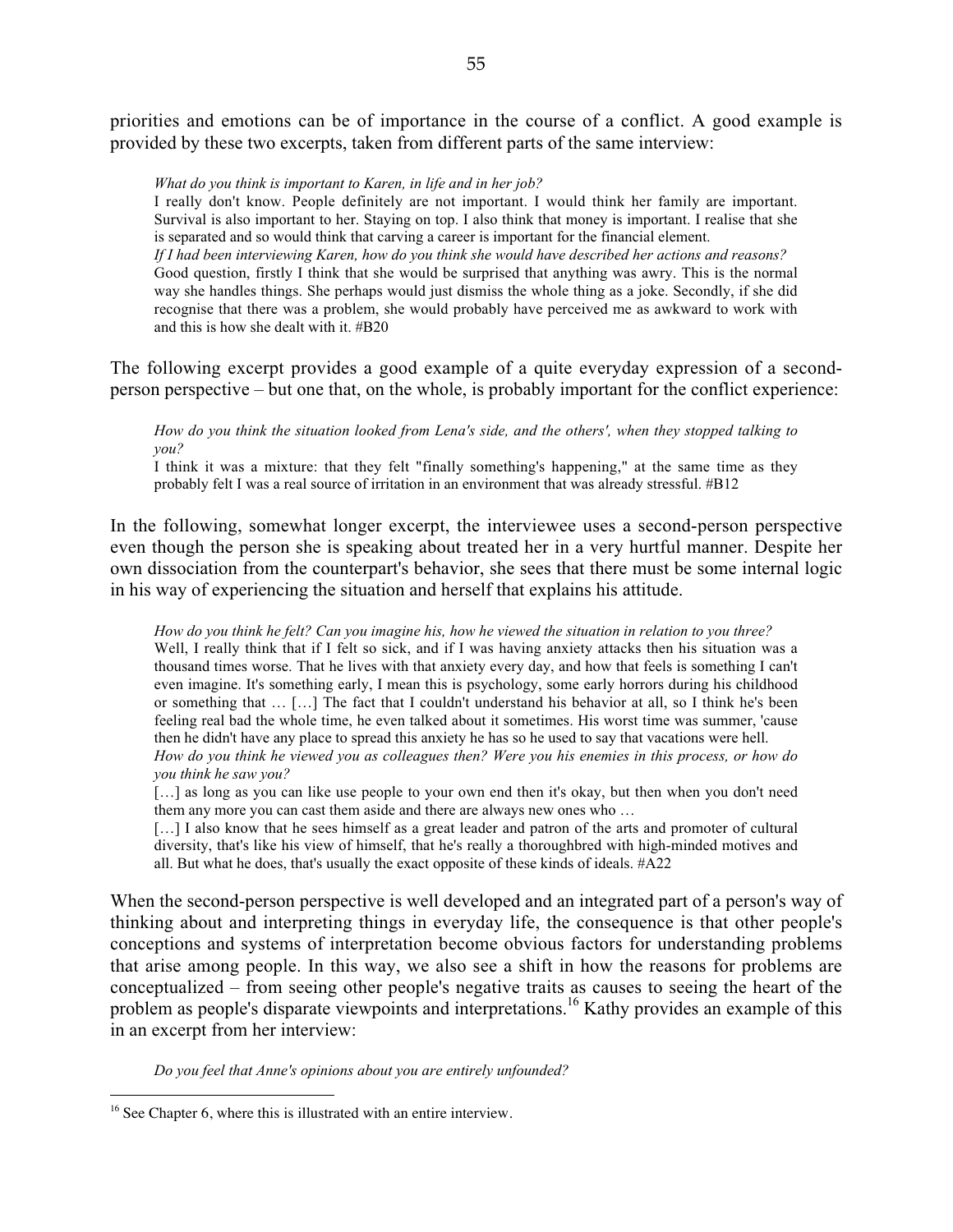I never feel any opinion is entirely unfounded. There is no doubt something in my behaviour which clicks with something in her beliefs that generates this. And vice versa, certainly. Something in her behaviour clicks with something in my beliefs to create this too. However, I think the error occurs when either of us imposes our beliefs on the other one. I see her as ineffectual, she may see herself as friendly. I see her as un-supportive, she may see herself as providing challenges. She sees me as rude and inconsiderate when I look at my watch in meetings, I see myself as punctual. #B58

#### *The third-person perspective*

Like the second-person perspective, the third-person perspective implies an attempt to conceptualize the other without allowing this conception to become overly influenced by one's own emotions and opinions.<sup>17</sup> In contrast to the second-person perspective, however, the thirdperson perspective implies seeing the other from the outside and trying to form an image of how he/she functions as a person. Thus, whether the counterpart would agree with this description is less crucial, instead this perspective represents an attempt to characterize the counterpart's personality, motives, attitude, etc. as well as possible based on one's own understanding of how he/she functions.

People who form third-person images of others in a marked manner usually do so because they realize that it is in their own interest to understand the counterpart as well as possible. They also realize that their understanding of the counterpart can become distorted if they allow their own antipathy to color their image of him/her to too great an extent.

A consequence of the third-person perspective is that the images of the counterpart are often quite complex, as the individual also wants to see the counterpart's positive sides. Constructing a complex image of a person whose attitude is perceived as very frustrating requires that one is not subject to one's own opinions, i.e., being unaware that one's opinions are one's own value judgements. Thus, one must be able to perceive one's own feelings for another person as subjective, thereby distinguishing one's opinions of the person from one's image of his/her personality as such. The boundaries between a pure third-person perspective and the first-person perspective are not always so clear, but the distinction allows us to more easily discern various nuances, as in the following example:

Yes, and then this woman came back and it turned out that she was a very colorful woman and very special in her way and quite competent too, but she was really very frustrated 'cause she hadn't achieved what she wanted, that is to be the boss, and in her youth she really wanted to be an actress and she socialized with those types of people in Stockholm, and her life hadn't really turned out as she'd thought, so she just had to take her frustration out on others. And this was a real despotic person so she made notes about people, she really had them pegged and everybody was afraid of her, from the boss on down. #A60

There is, of course, nothing stopping the simultaneous use of the second- and third-person perspectives. Below is a simple example of this:

>>When the night-shift came

<sup>&</sup>gt;>they seemed to be treated like some sort of pest – the nurses

 $17$  In psychology this is called "decentering," i.e., taking a perspective for which one's own subjective experience is not the center but seeing the other from the outside.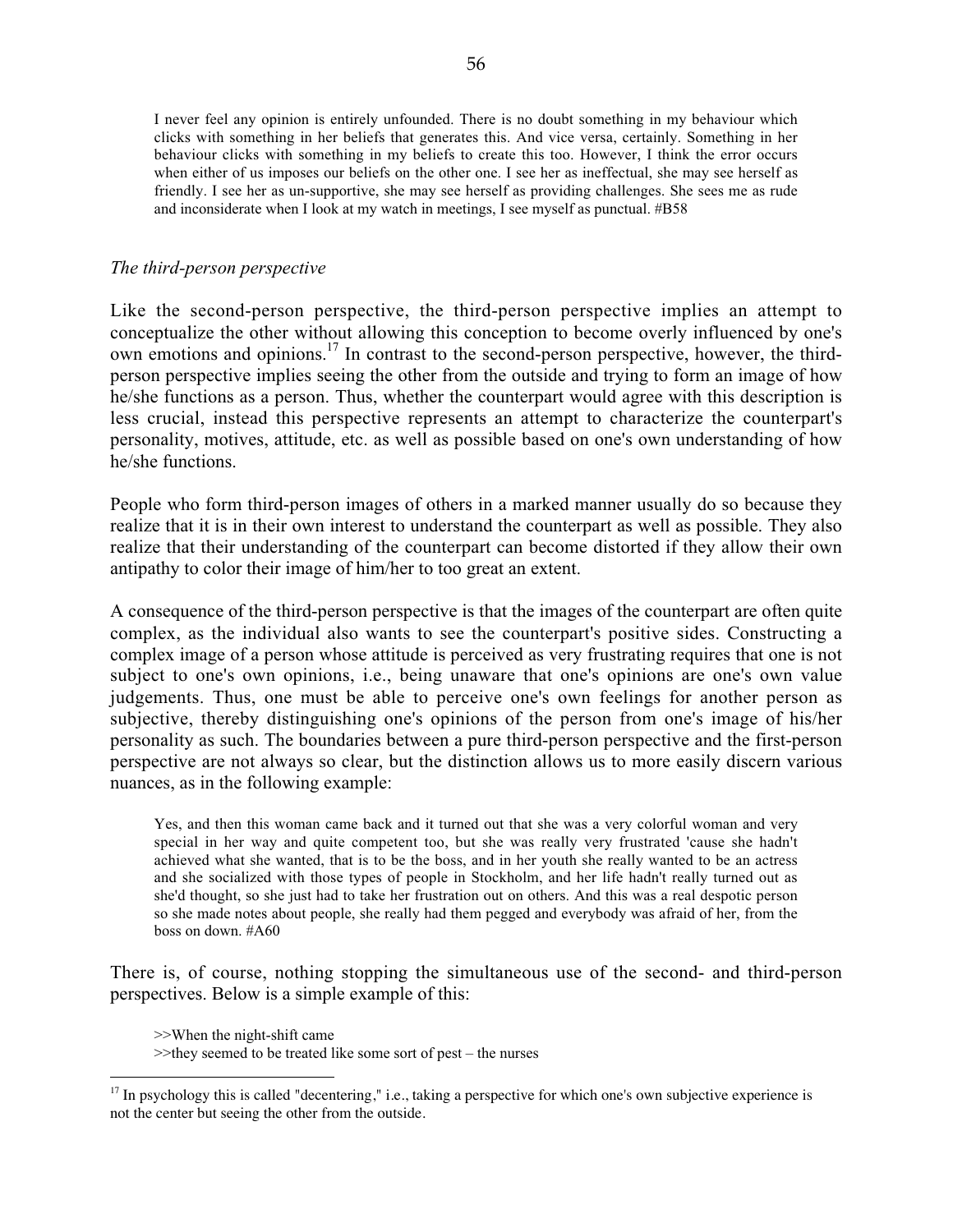>>gave the impression of being very warm and kind. You weren't

- >>supposed to talk with them, I noticed that clearly in the looks my work-
- >>mates exchanged when these nurses talked with each other.
- >*Was there anything concrete about the nurses that irritated your co-workers? Like something >they did that your co-workers thought was out of line?*

They were informative and instructive and tried to tell a little about a certain person's condition and why he or she should, for example, have a certain ointment, why you should stop a certain nightmedication and so. I think my co-workers thought they knew the "old folks" like the back of their hands and didn't need any information at all. I think it was actually a matter of them feeling inferior to the nurses. #B12

This interviewee was trying both to imagine how her colleagues experienced a certain situation and to provide an explanation for this experience using arguments of psychological causality.

A second-person perspective can also be used without using a third-person perspective. In the example below, we see a kind of intermediate level between a first- and second-person perspective, as well as a stated disinterest in using a third-person perspective:

*What would you say is her main aspirations and goals in life and at work? What concerns are important to her?*

Money, money, money and attention. She always seemed very concerned about making people think that she was a happy friendly person. I could see through it, I knew what she portrayed to other people was not the way she truly was -even before I began to have troubles with her. [...]

*Have you asked yourself what makes her tick? Why she is this way?*

To be honest, I was never that interested in her to try to find out. I just quickly realized what kind of person she was. #B34

#### *The depth of the image of the counterpart*

In this section, we will explore more closely how the image of the counterpart is constructed. The previous section intimated that images of the counterpart formed from a first-person perspective are often more superficial than those based on a second- or third-person perspective. This, however, isn't always the case, since the depth – or complexity – of the images can vary considerably within a given type of perspective. We believe we have identified three main types of constructions. The first implies that individuals are seen in terms of a number of fixed traits. Examples of such traits are: demanding, professional, manipulative, arrogant, lazy, unpredictable, honest, false, stubborn, irrational, self-centered, stingy, loud, perfectionistic, etc. Of course, anyone can use adjectives such as these to describe another person, but there is a relatively large group whose (verbalized) images of other people don't extend beyond attributing traits of this kind to them. For this group, further questions concerning the counterpart as a person don't add depth to the characterizations, only more examples of how these personality traits are expressed in concrete situations. The two interview excerpts (B11 and B6) presented at the beginning of this chapter are of this type. These could, however, be seen as extremes. Images of the counterpart that are based on a collection of fixed traits can sound quite different:

Well, the problem with M. as a leader is that he doesn't know what he should think, he can't manage it, he agrees with the last person he talked to. The one who said something smart last. He's very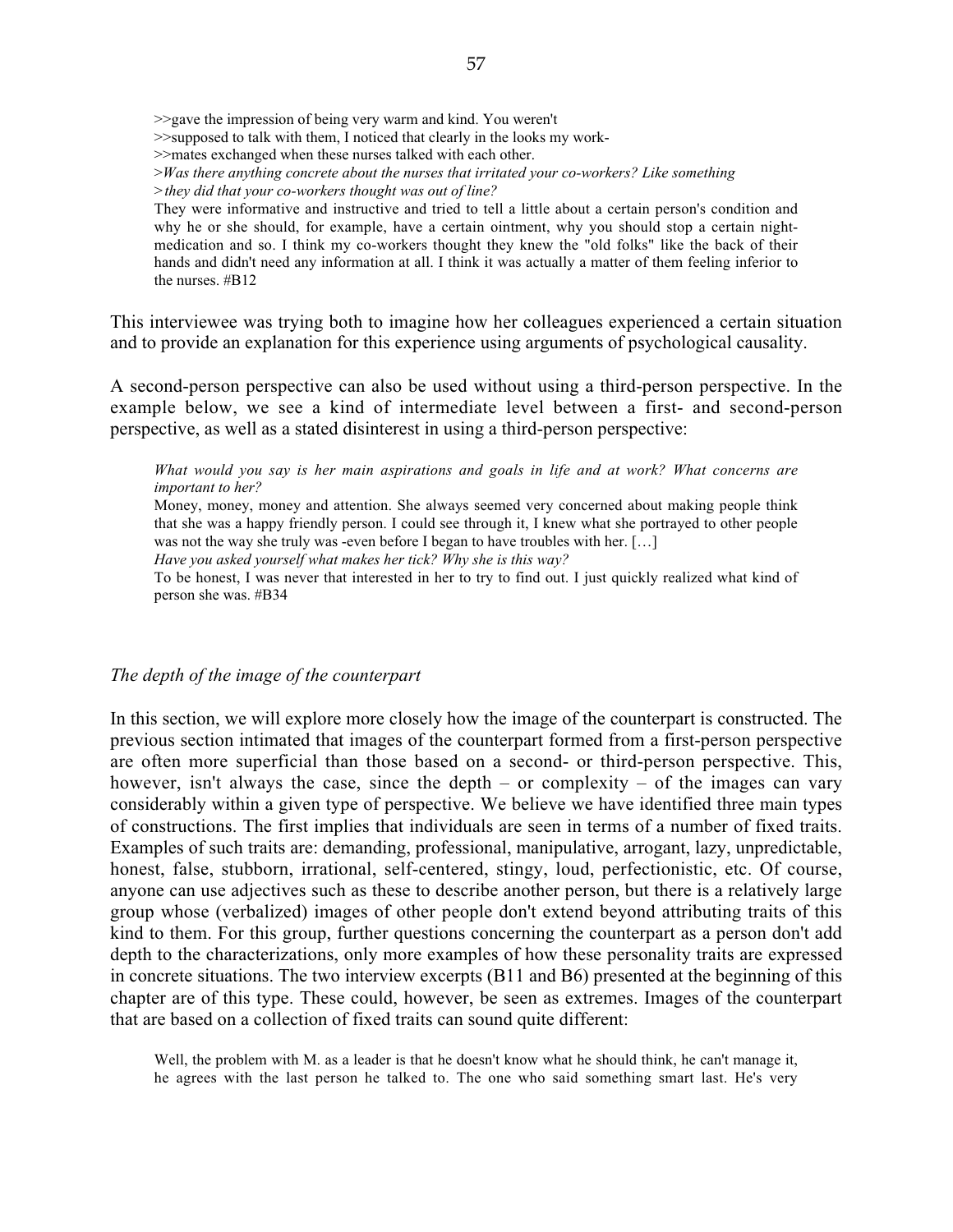ambivalent, and he's very emotional by nature. He's one of those in the organization who has a lot of alternatives for action and a hard time making decisions, you know. Do you know what I mean? #A11

Naturally, we all use the notion of traits when creating images of other people, and based on single utterances it is impossible to judge whether an individual sees others *only* in terms of a collection of fixed traits. This is not a question of particular features of how a counterpart is described, but deals with the underlying and fundamental way in which others are construed. We believe that differences in this regard have sweeping consequences for how one relates to conflicts.

The second type of image of the counterpart contains relatively simple ideas about underlying connections. We call this "linear psychology causality," which means that the interviewee has explained some aspect of the counterpart's typical attitude or personality in terms of a single underlying factor. In its most basic form, this can sound as follows:

#### *What do you think this is due to?*

Well now, imagine if I knew that, I don't think he dared to make his own decisions. He was afraid of making decisions I think. #A4

Most men, or most bosses with no inner strength, they're afraid of competition, they're afraid they'll fail, end up in the backwater. #A60

#### *If you try to make a summary of what you think are the main causes that this conflict arose, what would have to be mentioned?*

Probably the fact that Cathrine felt somehow threatened by me. Possibly she thought I had manipulated Ken into giving me that job. Maybe she thought I wanted her out of there and that by me being so close to Ken I could do it. I really don't know. #B34

The third type of image of the counterpart – complex psychological causality – is based on what, in cognitive development theory, is called "systematic thought" (see, e.g., Richards & Commons, 1984). People whose images of the counterpart make use of complex psychological causality have an idea that specific attitudes and behaviors are generated by a personality system, a value system, a conceptual world or something similar. Thus, this is not a question of a single causeeffect relation, but a more complex causal relation, rooted in a comprehensive image of a personality system. Having such an image of another person often leads to feelings of deeper understanding for how this person acts and functions, even if the behavior *per se* causes frustration. Below we provide two examples, one short and one quite long.

And so I think she has some kind of inferiority-, in her environment, 'cause she's from the upper middle class and lots of her relatives have done well while she hasn't and hasn't really wanted to I don't think, but she's had the same demands on her, that's what I think. #A58

Maria's explanation is that her counterpart is marked by a background that has caused her to place certain demands on herself. The second excerpt is from the interview with Jane (which is presented in its entirety in Chapter 6). We include this long excerpt here to show how it can be when someone truly reflects upon how other people are constituted. Jane sees many different dimensions and elements as important in creating an image of Becky: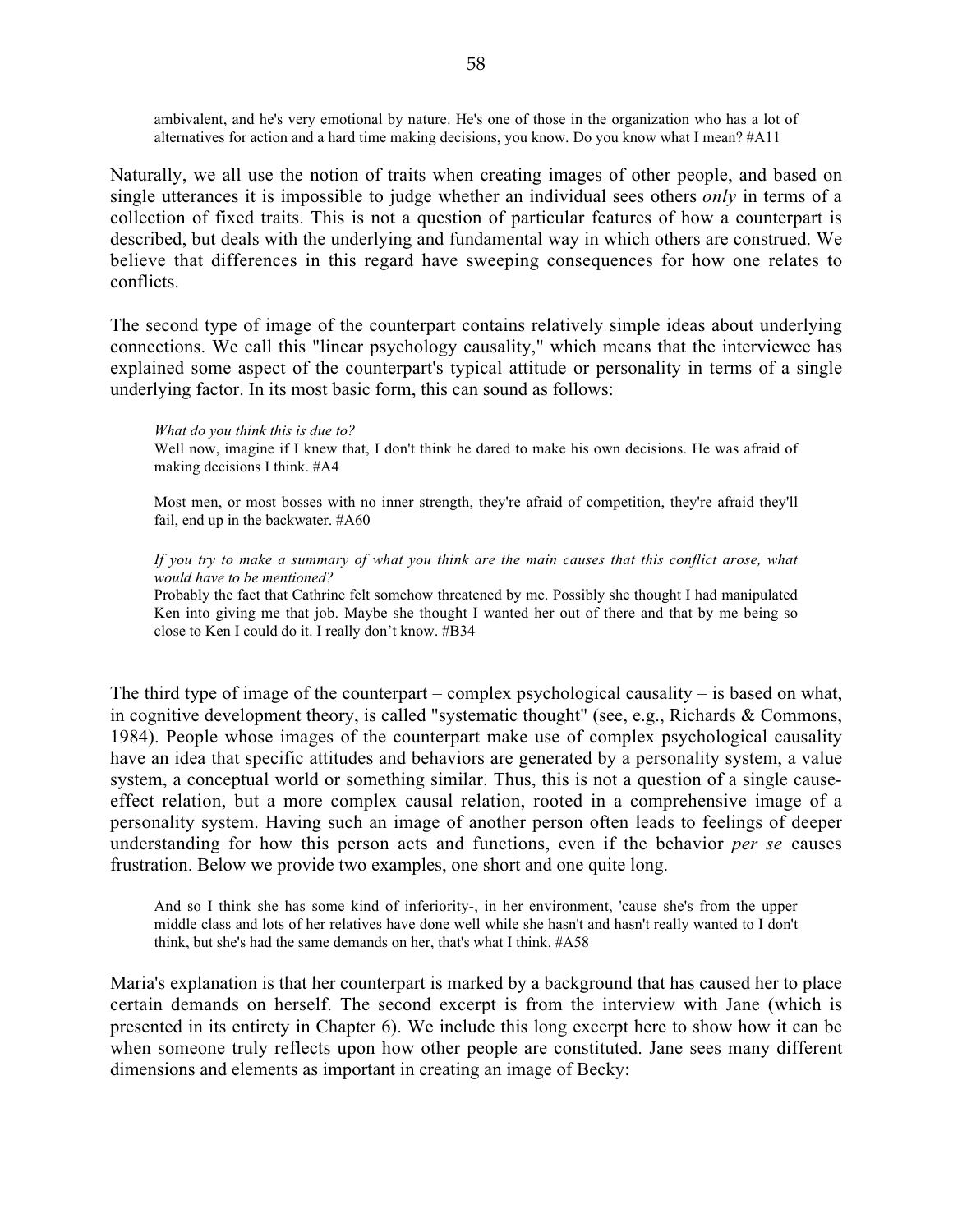Describe Becky. What a complex question. Becky is a very petite, energetic woman, who attended and graduated from Cal Tech before too many women went to school there. If you have any familiarity with Cal Tech or any US Ivy League college, you understand that the atmosphere is very competitive, and it becomes a sink or swim environment. Although she majored in architecture, it did not take her long to move into the this industry, where she has worked happily for many years.

She is incredibly bright in a dual-hemisphere way, as I like to say. This means she can pull and use either side of her brain equally well. She may not be as good as someone more focused in artistic or mathematical endeavors, but I never saw such a weakness.

Becky has one child who is moving towards four years old, and another on the way in approximately five months. She is the second wife to her husband, who travels regularly. They seem happy together. I would not be happy in the same situation.

Someone else once described her as a "soft manager who is more focused on making everyone happy on the surface than solving the problem." I think this is pretty appropriate. She once described herself as the most non-confrontational person she knows, aside from K. (who I believe I mentioned earlier in my story). She once told me she'd rather do anything than confront, but was willing to do so if necessary.

(As an interesting side note here, Becky was not present when Michael and I discussed my leaving nor have I heard from her since or at all.)

I think it is very important to Becky to be very needed in her job. She is one of the original employees and so is very knowledgeable about the company and its products. She likes to do and be many things at once. Becky is very focused on adding value and being a team player, as well as trying to encourage an open, group atmosphere. She once said the most important thing to her was upholding the company's values. She regularly takes work home, works much more than eight hours a day, never takes a lunch break, is one of the first in the office in the morning (although generally left promptly at 5:00 to pick up her child from day care), and even comes in sick, or at least works from home when sick.

Becky likes everything to be all-right.

Feel free to ask for more details here, but I didn't want to tire you on the first question. I've spent a great deal of time analyzing Becky -- mostly to try to figure out how and why things happened as they did over the course of our working together, but also to try to figure out how to interact with her. #B30

In addition to the complexity and richness of this image, it is also apparent that Jane is eager to create an image of Becky that is a fair as possible, i.e., she doesn't allow her own irritation to color the image of Becky to any great extent.

#### *Further consequences of the image of the counterpart*

One very important conclusion from our research project is that the nature of the image an individual creates of the counterpart seems to have a great influence on the individual's emotions, with respect both to his/her attitude toward the counterpart and to how his/her own emotional state is affected by the conflict experiences. Simply put, the more ideas one has about the underlying reasons for the counterpart's attitude, the less the degree of antagonistic attitudes on one's own part. A great proportion of people never ask themselves why the counterpart acts as he/she does, but are content with labeling behavior, often in highly subjective and negative terms.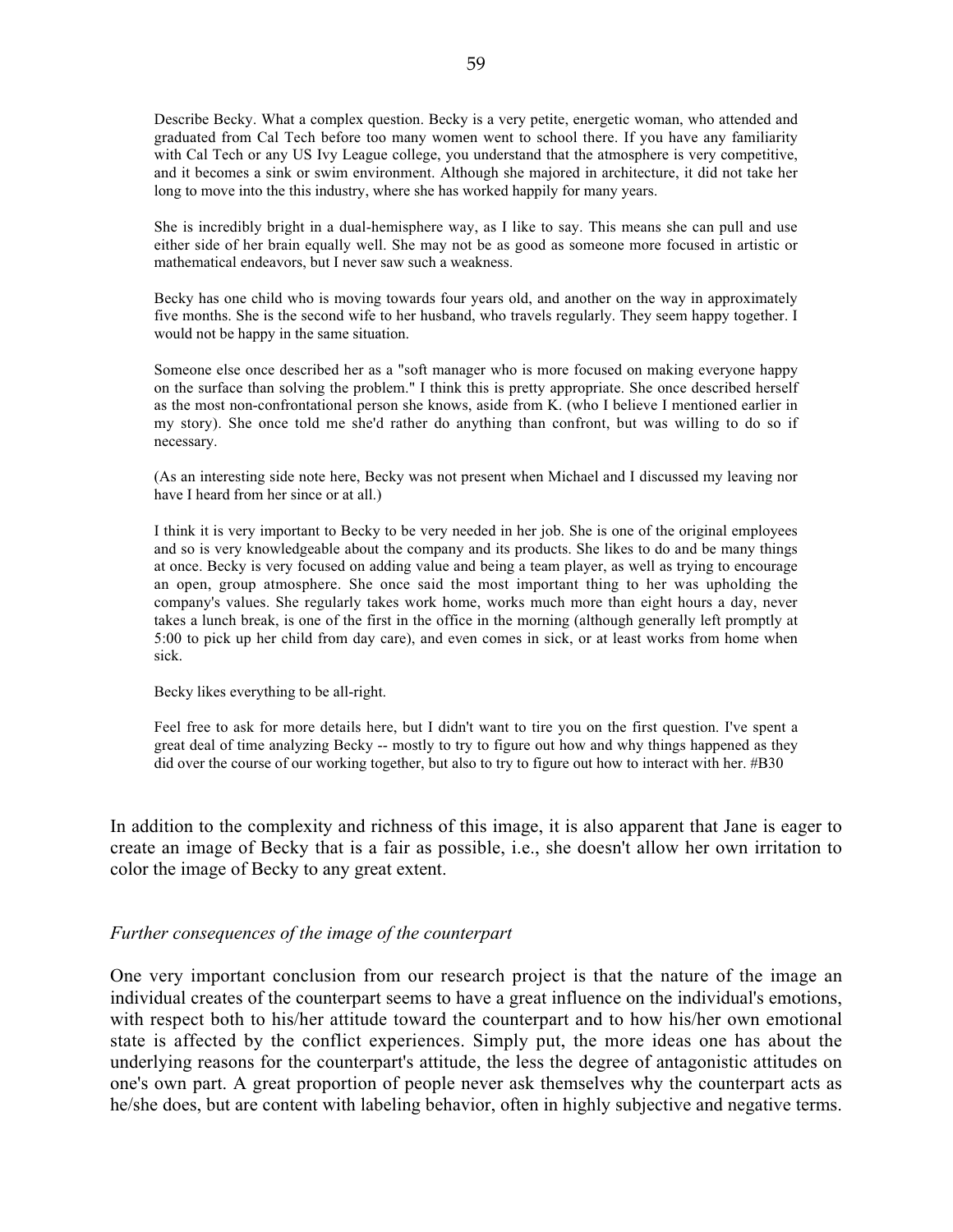When no consideration is given to the possible reasons why the counterpart behaves in a certain way (reasons related to external circumstances or internal structures and processes), one is more inclined to place the blame on the person as such. The frustration felt as a consequence of the conflict's blockages and unbearable situations is directly converted to hostility toward the counterpart, without being tempered by an understanding that the counterpart is also a victim of circumstances that limit his/her chances to be "good." One might say that people in this group orient themselves using their spontaneous opinions rather than through consideration of causal relations. Consequently, their value judgements take a prominent position in their perception, interpretation and management of conflict situations. On the other hand, an individual with a

detailed conception of *why* the counterpart behaves in a certain way (e.g., an understanding that the counterpart's behavior is affected by weak self-esteem, a value system formed by a certain family background and a vulnerable position as a middle-level executive during difficult financial times) cannot place the entire blame on The other. "The blame" for the frustrating conditions is distributed across a whole chain, or a whole network of underlying causes and circumstances. Such a person doesn't necessarily feel less frustration with the negative effects of the conflict, but is less likely to form highly antagonistic attitudes toward the counterpart. To put it more drastically: *People who see underlying reasons for other people's behavior don't have any enemies*. 18 They can even show signs of sympathy for the counterpart, despite the fact that he/she makes life difficult in various ways. Such sympathy, of course, develops gradually, when the worst feelings of frustration and anger have subsided and when there is more mental room for reflection upon the background of the events.

The construction of the counterpart also has great importance for conflict behavior. A person who sees various causes, circumstances and processes behind the counterpart's behavior has – at least in principle – access to a number of different variables useable to achieve a change in the counterpart's attitude. Simply put, there is more hope of changing the frustrating behaviors of the counterpart if one can image that they have a number of underlying causes. By clearing away or mitigating these causes, behavior can also be changed. On the other hand, it is quite likely that a person who construes others primarily in terms of fixed traits will react to a frustrating conflict situation by trying to avoid the counterpart as much as possible or trying to either control or get rid of him/her. One simply can't imagine that the counterpart could possibly change.

### *One example*

When one fails to ask oneself about the counterpart's experiences, the result can be that one's own reactions aggravate the conflict. One relatively clear example is found in the interview with Jonathan. He works for a small company where the caretaker (who is also responsible for computer operation) has subjected him to a long series of passive-aggressive actions. Jonathan reports:

<sup>&</sup>lt;sup>18</sup> The meaningfulness of the figure of the "enemy" is primarily related to the degree to which one views people or collectives as monolithic subjects, fully free to choose their own actions. If they are instead seen as interwoven in a complex network of circumstances and processes, one no longer views them as uniform subjects and the roots of their behavior are associated with the entire network. Thus, one cannot assign to them sole responsibility for their choices and actions, and it is more difficult to blame individuals or collectives.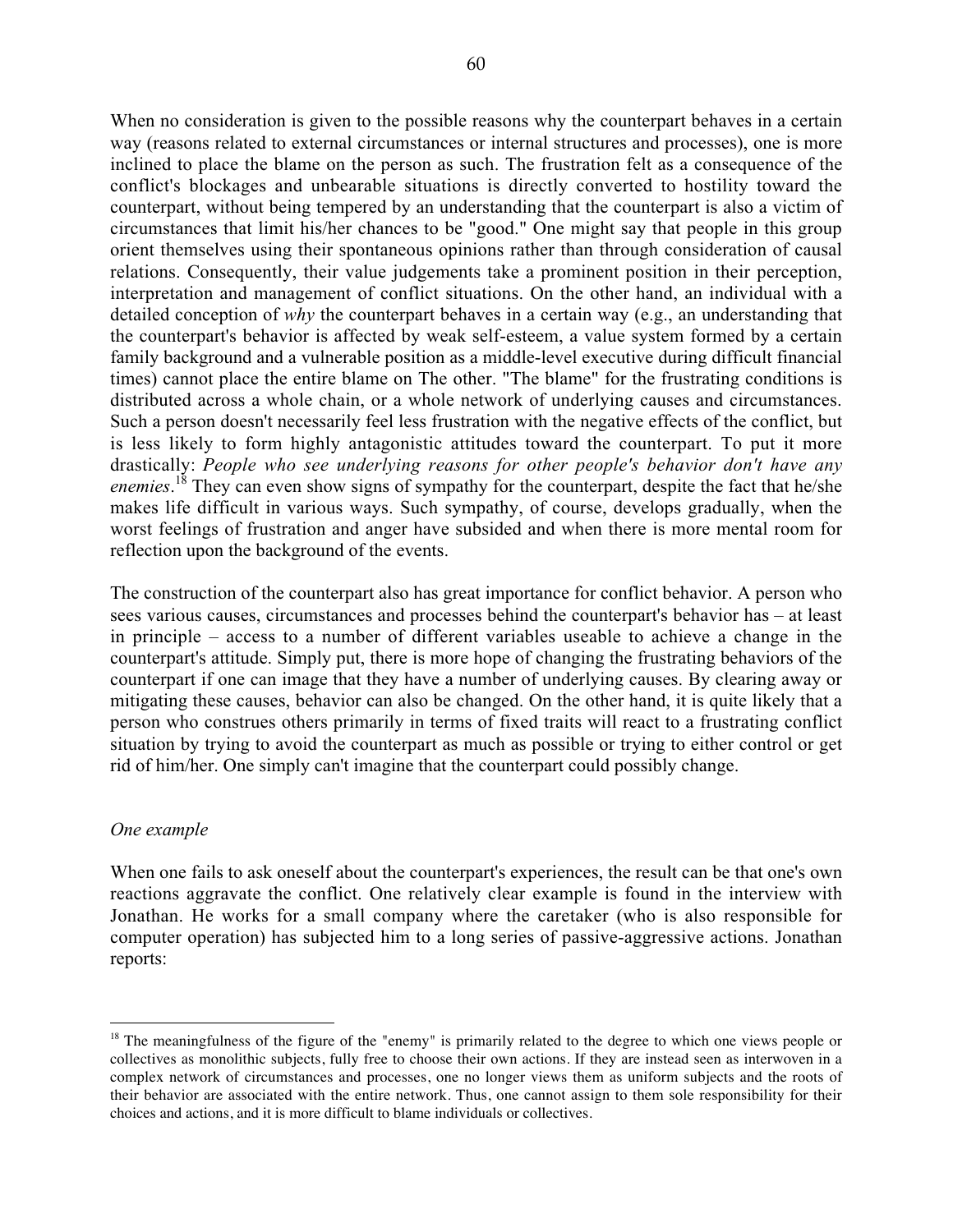On one occasion a client came by the office to pick up a set of plans, what happen is that Greg did not page me in my office as he should have, he just hit the intercom and slammed the telephone down. If I had not seen the client pull up, I would not have known he was here. Note: none of the owners where in the building at the time. I than greeted the client and returned his plans, when he left I turned to Greg and said "Do you ever think that you will get tired of being a pussy and a coward." He said nothing. #B5

Jonathan is understandably furious about Greg's behavior, but he seems to assume that Greg also sees himself as a cowardly little bastard. Jonathan, however, also has some ideas about how Greg functions:

> Greg's behavior toward me includes, no eye contact, refusing to speak.

> There is no indication of team work or cooperation. According to a

> coworker his agenda is to "run me off."

*Do you have any thoughts about why he wants to "run you off"?*

I believe that Greg is threatened by my computer literacy. He is a big fish in a little pond. He actively needs to manipulate and control those around him to some degree. Getting rid of me would make him "Undisputed Lord of the Computers." btw, I don't want his job. #B5

Jonathan's image of Greg exemplifies the use of linear psychological causality (Greg is threatened by Jonathan's computer skills) from a first-person perspective, i.e., he doesn't try to create an overall image of Greg's personality, but merely seeks a plausible explanation for Greg's irritating behavior toward him. Nor does Jonathan take advantage of his insight that Greg perhaps feels threatened by, e.g., directly or indirectly showing respect for Greg's role as computer expert. Several passages of the interview indicate that Jonathan's idea of a solution to the conflict is that Greg should admit to being exactly the "cowardly little bastard" Jonathan thinks he is, apologize and promise to stop:

 *What would be a good or ideal way (i.e. procedure) to resolve, or at least handle, the conflict?* An explanation from Greg on what he hopes to accomplish with this behavior. *What would be an ideal outcome of such a process?* An apology and lets get back to business. #B5

Greg's image of himself, Jonathan and the situation is probably quite different. Thus, Jonathan's comments to him will only strengthen the conflict, not result in a solution.

#### *The emotional consequences of images of the counterpart*

An additional – interesting and important – consequence of a more intricate conception of the counterpart as a person is that individuals with such conceptions don't feel as offended by the treatment to which they've been subjected. By seeing the underlying reasons for the counterpart's attitude and actions, one is simply less inclined to be affected by his/her disparaging behavior. We can see one line of such a discussion in the following excerpt:

What she did to me, I don't think it was probably ever meant to be personal. No I think she'd worked so much and so intensively for so many years and then she got these problems with her head or whatever it was and she was afraid and nervous about it, she didn't know what it was. And sometimes she'd just be sitting there and fall asleep when she was driving and sometimes talked about tumors and so of course she was worried.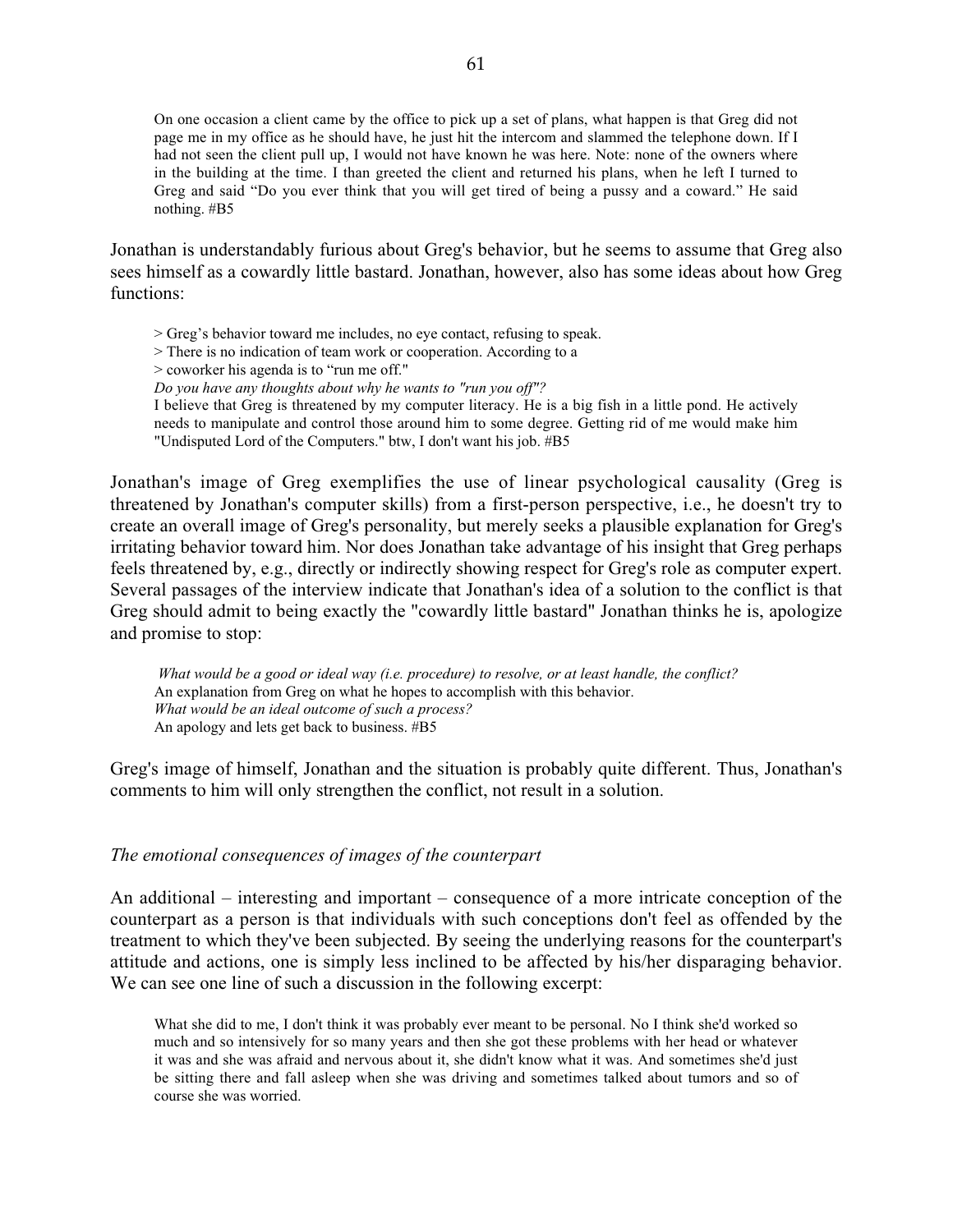And then it was like she was going to work off, so to speak, some anxiety and take on more work assignments and to get even more she had to take things from us and then we started, I, like I did, and then she could lay, project all her shit onto me, that's how it was I think. #A20

Many of the interviewees who had long felt poorly as a consequence of conflict experiences belonged to the group who hadn't used reflection to develop a thorough understanding of the underlying reasons for other people's actions. We feel that this is an important observation – one that should be investigated further.

### Constructions of what is important

This section deals with differences in what are experienced as important topics in a conflict situation. The subject is broad and complex, for several reasons, and here we will only address a few general aspects. There are three important angles on this theme. The first concerns what the individual generally experiences as important to feeling satisfied with his/her working life. Such goals and values often play crucial roles in causing the conflict, e.g., when an individual is for some reason kept from realizing them. The second angle concerns what the individual experiences as being at stake in the acute conflict situation, i.e., his/her own interests, goals and values. As we will see below, these can be construed in very different ways, all with unique consequences for the course of the conflict. The third angle concerns the fact that frustrating relationships and events during a conflict can take up so much of the visual field that there is little room for considering one's goals, values and interests, as in the following excerpt:

*What did you feel was the conflict in this situation?*

The conflict was naturally that she always had that, what should I say, you felt this power over you, something pushing down all the time, you had no free rein. You were always in somebody else's hands more or less.

*Did you have your own goals you wanted to push through?*

Well, what should I say, because the situation was so difficult, you never thought like that, you just thought about getting out, that's how it was. No room was allowed for anything else. #A60

It turned out to be difficult to construct a simple typology of what individuals consider important in their working lives. One aspect of differences in conceptions is the breadth of individuals' frames of reference. Some people think primarily that their own everyday situation should be tolerable, while others feel it's important that the work they do be meaningful in a broader perspective. Let's listen to a few different voices and look more closely at the differences in the conceptions expressed.

The first example contains two short excerpts from the same interview:

*What's important to you in your work? How would you like things to be so you could feel satisfied?* One wish would be to reverse time and find a girl to work with other than X, one with the right qualifications. I want a job where you have time for work assignments intended for one person not for at least two. This is intolerable.

 $\lceil$ ...]

*If you think about the ideal job for you, what would it contain? For you to feel satisfied with what you're doing, what aspect of such a job would be most important?*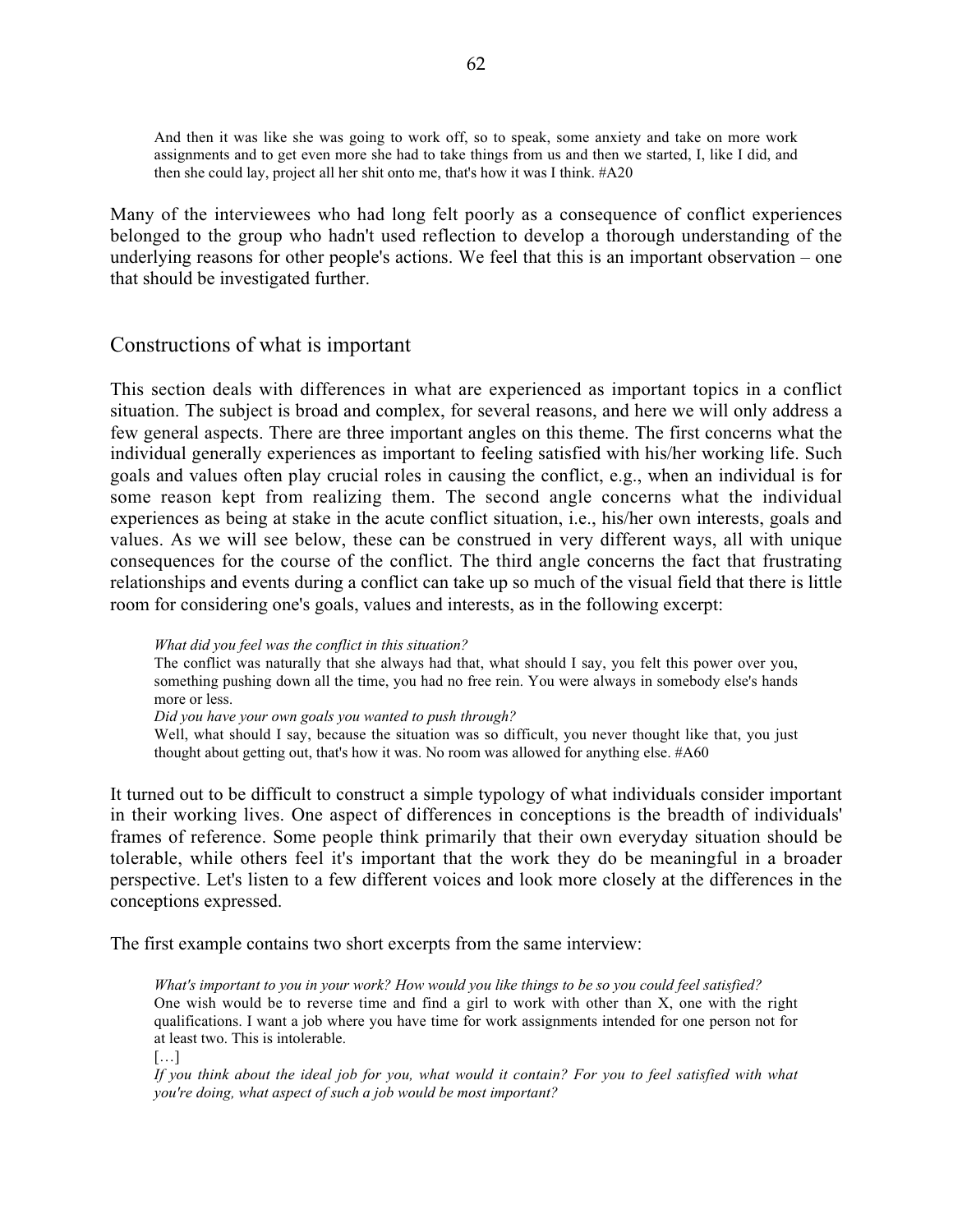I'd like to do something similar to what I'm doing today. I like having responsibility but not for things I can't control. #B28

In this response, Lena's own concrete work situation is in focus. Her ideal job is one in which she has just the right amount of responsibility and work assignments. The fact that she brings this up is partly a consequence of an extended frustrating work situation including a far too great workload. But she doesn't express any further ideas about what is important. Denise's answer is, in some respects, similar to Lena's:

*Can you also say something about what is generally important to you in your work in order to feel satisfied?*

The feeling that I can be trusted and also having good relationships with your co-workers. #B34

Like Lena, Denise thinks primarily about her own everyday work situation, in this case about having a positive atmosphere among herself and her colleagues.

Many express, in various ways, the importance of feeling they are doing a good job – a job that others appreciate:

*I can think of several different reasons why one wants to do a job well. How would you formulate \*why\* it was important for you to do your job well?* Because I always put the patient in first place and it was important to always ensure their satisfaction. #B6

*Could you also say something about what is generally important to you in a workplace? What kinds of experiences would make you feel satisfied with your job?* I want to feel that my work has value and I want others to appreciate what I am doing or trying to do. #B52

In all of these excerpts, the interviewees themselves seem to be the center of conceptions of what is important, i.e., that they themselves do a good job, in their own and others' eyes. In the next excerpt we see a small shift in perspective:

*What concerns are important to yourself in your present situation? Which are your most important goals?*

My most important goal is to keep the department viable and productive. *Could you say something about what you think is generally important for you to be satisfied in your*

*workplace?*

I think general satisfaction for anybody in any job (and I am no different) is to be treated fairly and be appreciated. #B38

Lydia's orientation is to help see to it that things run as they should at the workplace as a whole. Thus, her goals don't only refer to her own concrete work situation, but also to ensuring that the entire work team performs and serves its purpose. From the rest of her answer, however, we see that she, like the previous interviewees cited, views the feeling of doing a good job – as mirrored in the respect and appreciation of others – as the primary source of satisfaction. Note also that she believes this is true of all people.

Another interesting theme concerns the extent to which an individual is greatly dependent on the judgements of others for feeling satisfaction, or whether satisfaction arises when one has lived up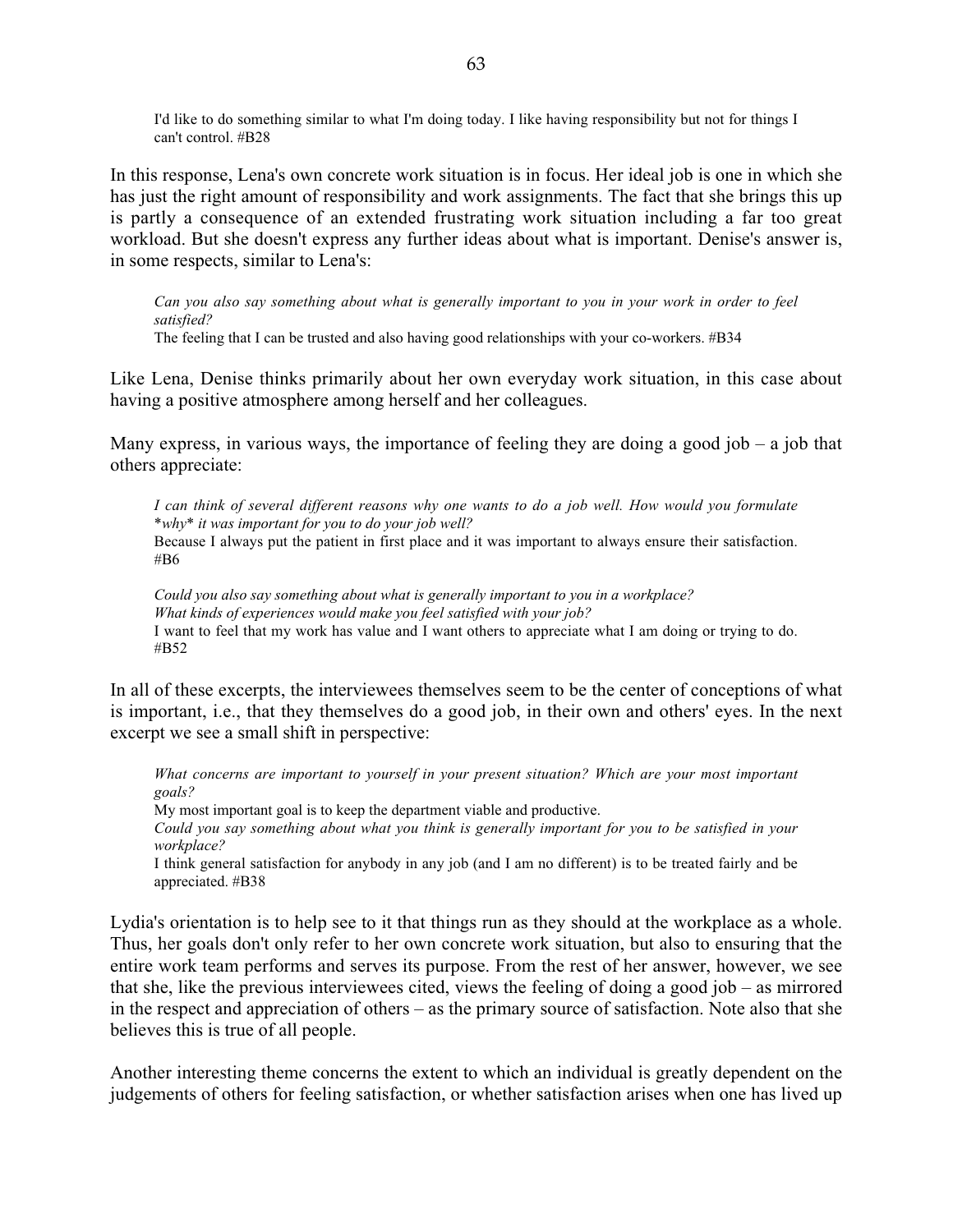to one's own values and norms regarding what is a good work effort. In the excerpt below, Suzie seems to vacillate a bit between just these positions:

*What is in general most important to you in your job, in order to feel satisfied?*

To feel satisfied in my job ... I am going to have to give this some additional thought to refine this first answer. Because on one level, I'd like my boss to say I did a good job and here the extra money to prove it! But on another level, I just want to know that I've done the right things or made the right decision to complete a task. This company and this position requires that everybody does multiple task (approx. 5 + ) per day. It's a lot of pressure. I don't always do or say the "right" thing, but I do put forth the effort. Sometimes I feel satisfied sometimes I don't. #B50

In the excerpts above, that which is "valuable" is very concrete and immediate – something one can see directly in daily work. Others have a similar attitude, but what they value is more abstract:

*What was/is important for you in your work?*

I want to do something that matters to people, that improves people's lives, that gives them power. For a time, science was it. Now it isn't. #B11

It is not readily apparent in this isolated excerpt, but rather in the interview as a whole, that Ed is primarily focused on his own work situation, even if he construes his work as serving mankind. Mikael, cited below, instead stresses the importance of living up to fundamental standards:

And what this is ultimately about, is that I want a workplace marked by insight into what we're there for, that we have, at least professionally, as I see it, sound ethical and moral values and that we have respect for people. Why do I say "at least professionally," well because people can think what they want at home, I can't do anything about that. #A5

There is also a group of people who construe their goals primarily in terms of their own situation, but who assign their concrete work situation secondary importance in relation to more existential concerns:

*What concerns have been most important to you in relation to the frictions with T.?* My own growth. It would have been easy to sit and pity myself (which I did for a while, believe me) and stay there. But I didn't and the decision to move on has reflected itself throughout my personal life. I have shed a lot of stuff that I didn't need. #B20

Jill has a kind of overall goal – to develop as a person. It is important that her work allow her to learn, acquire new skills and grow. Given this starting point, even a calm workplace can be perceived as extremely frustrating, as everyday routines don't offer challenges.

Joan, cited below, believes that what is important is putting the welfare of others in focus. Her satisfaction lies primarily in helping others to develop and gain self-insight. Despite her involvement in a conflict, the tone of her statement is marked by a sense of appreciation of and joy at being able to give to others.

What is generally important to me at work? The most important thing to me at work is to share what I know about eating disorders and help the patients to grow, to transform. I enjoy that so much, when I can challenge them to really think, to go deep inside and when they grab ahold of the idea of transformation it is so exciting. I also like to have fun there. I enjoy teaching and sharing anything I've learned with the staff as well as patients. #B14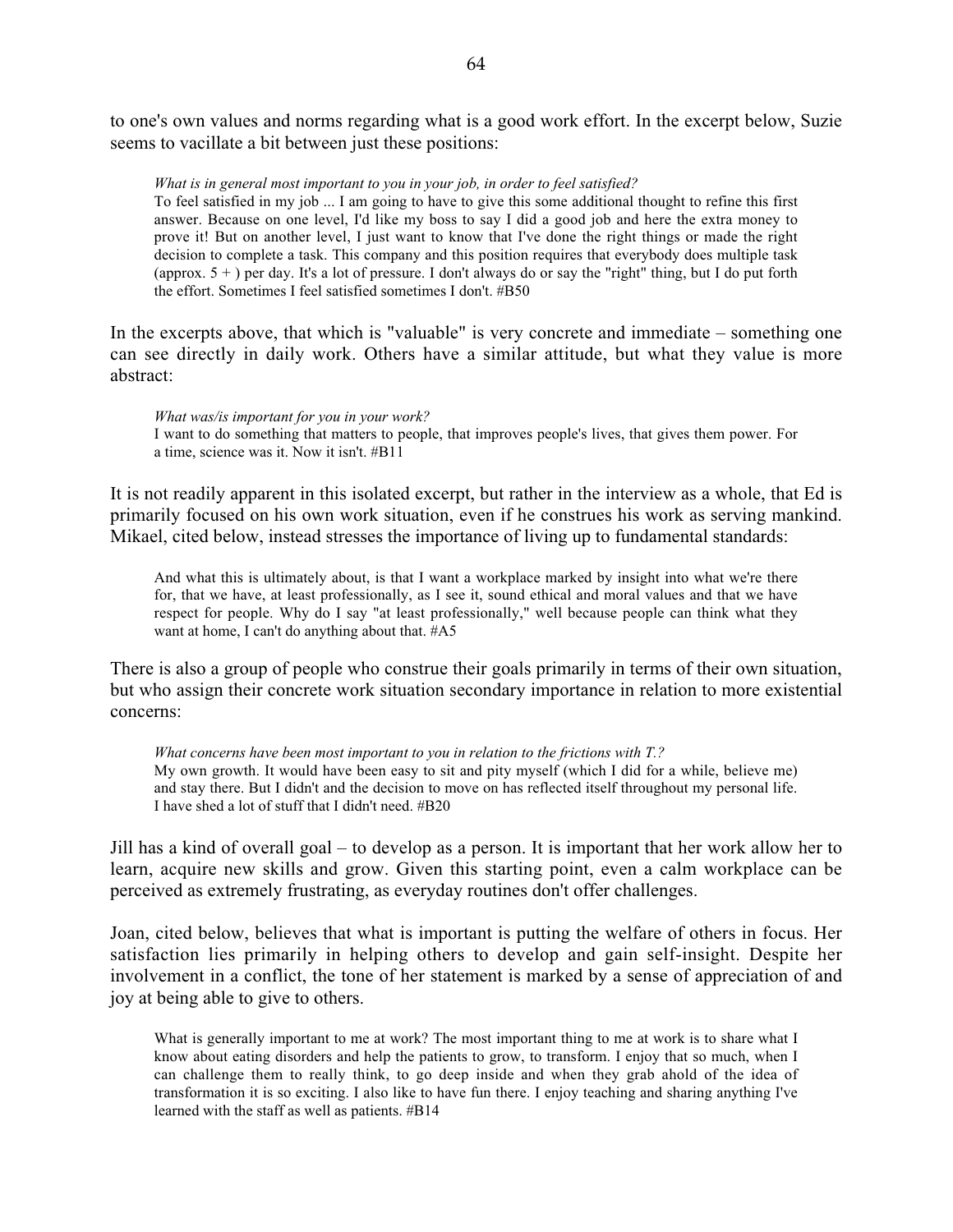Most of the people we've cited thus far don't seem to have given too much thought to working out for themselves what is important to their feelings of satisfaction with the work situation. Only a few of our interviewees have actively and carefully considered what they actually think is important. Unsurprisingly, these people can convey a full and varied image of what is important to them. Below are two examples of this:

*What do you think is of overall importance to your feeling content with your job, and feeling deeper satisfaction?*

That I get to do something meaningful, that there's a challenge there that arouses my curiosity, that I can influence my own work situation, that I can see the results of my work, that I have positive contact with the people I work with, that things around me are in order, someone at work who gives me constructive feedback, and if I work in an organization – that there are clear concrete goals to work after, good leadership to be responsible for the whole and a good spirit of community. […]

If you dig down a layer, what does "doing something meaningful" mean? What, ultimately, makes work meaningful for you?

Doing something that leads to development, either for an individual, a group of individuals or for the entire organization. But many years ago I did an exercise for myself, to really penetrate things I was good at and things that excited me and then I prioritized them. What turned out topping the list was actually – making people happy. Oh I'm so idealistic! If other people feel good, then I feel good too. Then came all forms of development, writing, developing new ideas, having enriching discussions, writing funny melodies for people who are celebrating something, singing, being with children, with people. #B56

*What issues are involved for you in this conflict? What kinds of concerns have a place in your awareness when you think about how to deal with the situation? You have already mentioned a number of concerns, but could you just make a list, summarizing the concerns you feel belong to such a list?*

My physical health and how I am affected by stress at work Sleep patterns Energy remaining when I get home from work Financial security for me and mine, both in present and in retirement Self-fulfillment. If I cannot find it here, do I at least have enough (energy/time/inclination) left over to find it elsewhere Homesickeness. Is it increased or alleviated by having Americans around Religious beliefs around right livelihood and compassion Years of my life that are left and how I want to use them Number of hours pent commuting per day and whether I can 'use' this time Whether Ben goes to work out of the house full time Whether we can have a second dog Holidays Whether I get support and recognition from people other than Jane Whether work is fun enough My physical work environment. #B58

Naturally, general conceptions about what is important in work have great significance for the way in which one becomes involved in conflicts. Some experience a conflict because their working conditions don't allow them to do a good job and thereby receive the appreciation of others and the self-respect they need to feel good. Others have life goals that demand a workplace with the capacity to offer the challenges and free rein necessary for them to realize their own potential. We could say that the former group simply want to be left alone to do their job in the best way they can, while the latter group frequently want to change the functioning of the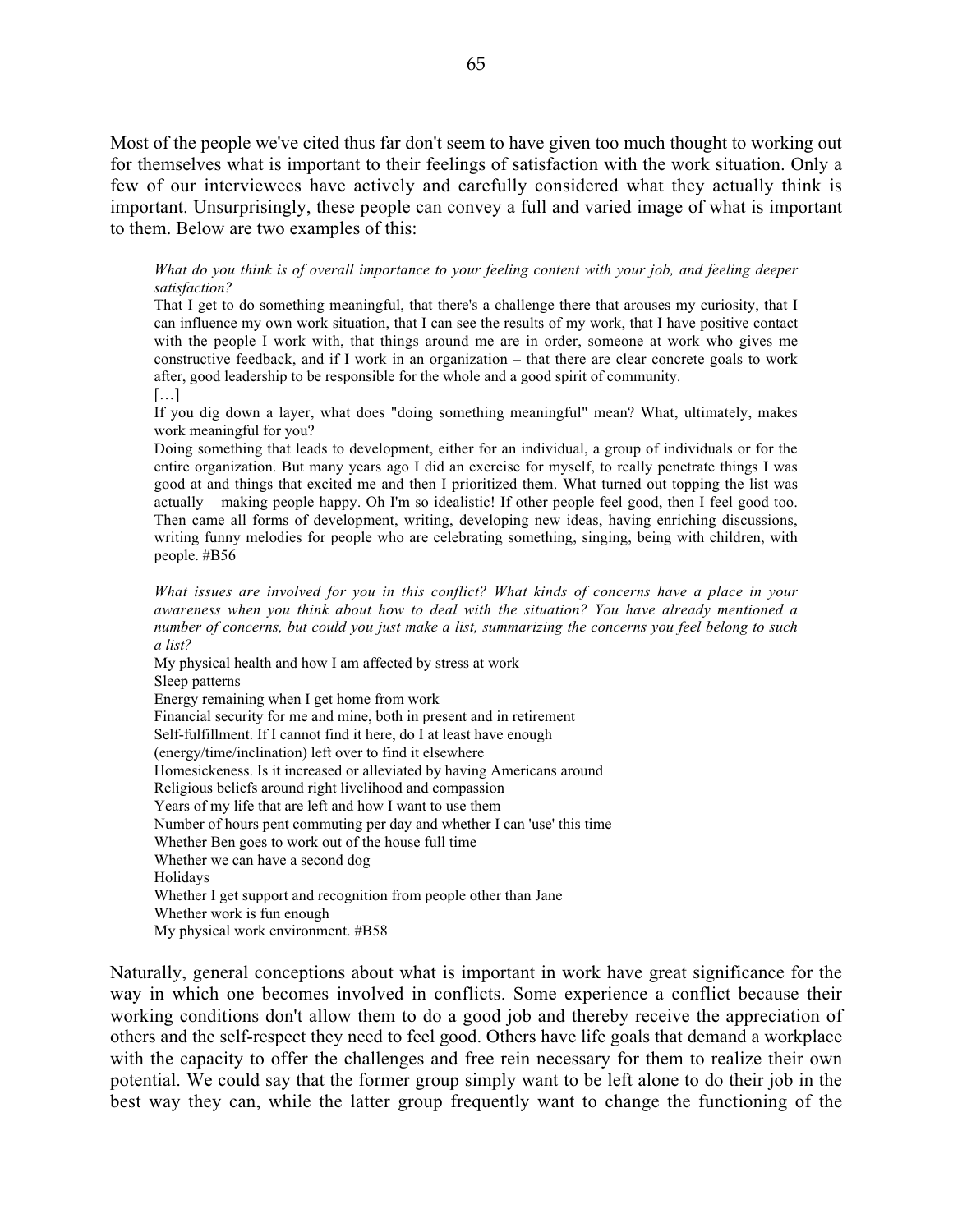workplace, thereby meeting with resistance.<sup>19</sup> It is not uncommon that conflicts arise just when these two kinds of mentalities meet.

# Types of learning during conflicts

The ability to learn and develop through conflict experiences is a central topic in our study. We might say that learning during and after conflict experiences is subject to very different conditions depending on the breadth and depth of a person's visual field, as described in the Conflict Awareness Mandala. The Conflict Awareness Mandala provides an image of the aspects of a workplace conflict that are visible to the individual. That which is visible, i.e., part of the individual's perception and interpretation, should arguably be of great importance to the type of learning and development possible and likely for that individual. The more conflict dimensions visible to the individual, and the more questions he/she poses in connection with the conflict, the greater the potential for learning and development. Thus, it is particularly interesting to observe the degree to which participants feel that they have learned something through their conflict experiences and to identify the nature of the learning and development in question. Some of the interviewees introduced the subject spontaneously, and to the others we posed direct questions. In many of the interviews, the question was worded approximately as follows: "Is there anything about the conflict that you feel has been positive?" An analysis of the responses shows that different types of learning are associated with conflict experiences. To simplify things, we can say that the four main themes dealt with in Table 2.1 and in the Conflict Awareness Mandala are also four possible areas of learning and skill development:

1. Learning about what happens/can happen during conflicts and how one can manage the situation;

- 2. Learning about other people and how one can deal with them;
- 3. Learning about how organizations function and how one can change them;
- 4. Learning about oneself, how one functions and can develop.

These four areas can, in turn, be collapsed into two groups representing directions: Learning about the external world and how one can deal with it, and learning about the interior world.

Analysis of the differences represented in the interview responses shows, among other things, that it is frequently more interesting to consider the types of learning *not* appearing in an individual's reflections than to focus on describing and characterizing those reflections that are articulated. It is not surprising that people who are used to considerable reflection upon, e.g., organizational structures, informal roles, others' interpretations and their own personality traits also mention these dimensions when discussing what they have learned from the conflict. But what is the situation for those who normally don't consider more than a very few of the dimensions and questions brought up in the Conflict Awareness Mandala? What do they say when asked about what they've learned from their conflict experiences?

In the next section, we will discuss several common forms of learning, illustrate them using characteristic examples, and consider the meaning and origin of the differences.

<sup>&</sup>lt;sup>19</sup> See the portrait in Chapter 5 as well.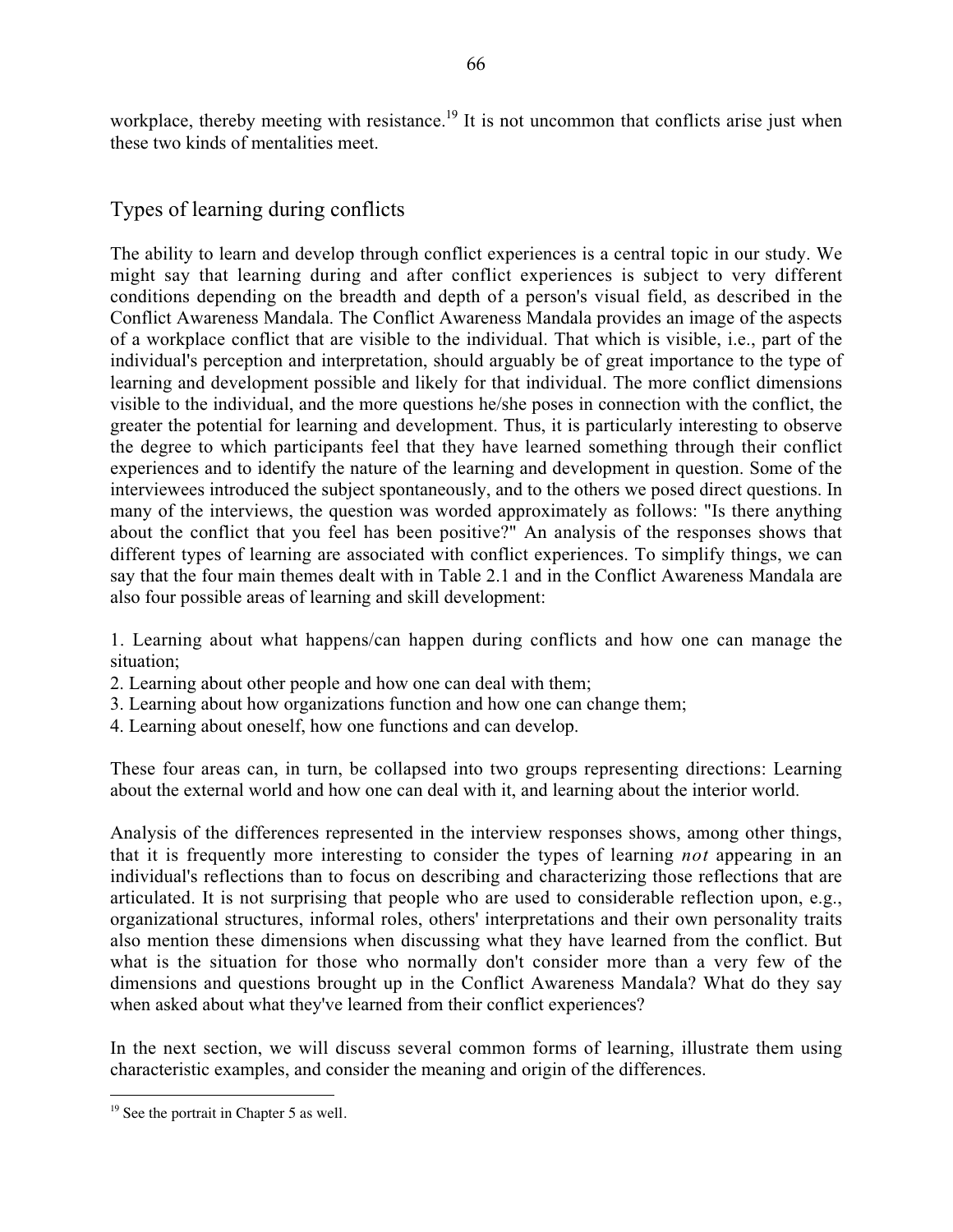#### *No learning*

One type of answer implies directly or indirectly that the interviewee has not reported any learning. Some reply that they can't see anything positive about the conflict itself, which we interpret as meaning that they don't feel they've learned anything of importance from their conflict experiences:

*Is there \*anything\* about this conflict you could say has been positive?* No, nothing positive...just more conflicts. #B52

*Has anything positive come out of this conflict, do you feel you've learned anything during these events or something similar?*

No I guess I can't say I've learned anything, if anything what's happened is that things have been confirmed, that's what's happened, you see. And I think it's a shame that you meet so many cowards. #A36

#### *Has anything good come out of this as far as you're concerned?*

Well I got to meet you! [laughs] Well.... No, nothing good's come out of it yet, but for me it's turned out that I like where I am and the people on top like me a lot, that's the main thing. Otherwise nothing good's come out of it, nothing. #A5

For others, we can infer more indirectly that they don't see learning as part of their experience, as their responses take entirely different directions:

*I'm fully aware of how painful these experiences have been for you, but I'd nevertheless like to ask if you can see any kind of positive aspects for yourself of having been through this conflict?* It is said that which does not kill you strengthens you. I am sorely tested by the conflict and my wounds have yet to fully heal. There will be scars. #B15

*Because I'm thinking if there was something, if your boss could've acted differently for example, or if you feel you could've done something another way. If you've had thoughts like this afterwards?* Yeah… I guess I've had them… I've well thought about that maybe I've really been at the same job too long. You shouldn't wear yourself out you know. And you shouldn't … it's good to try new employers, or maybe something completely different […], so you don't burn out. That's what I want to say. #A38

#### *What do you think you've learned?*

Well, I've learned, I'll tell you, that machines and things it's not so scary to work with them. I was really non-technical, I've never known anything about it, but I've learned that it's not such a big deal to grab a screwdriver and tinker a little, that's how I've learned a bit. #A12

There were also people who, when asked whether the conflict had positive sides, only mentioned concrete consequences of the course of the conflict, e.g., that they changed to a new job they liked better (see the excerpt from interview #A5, above). Bertil, in the following excerpt, had been relieved of his normal work assignments:

*Do you think that, in spite of your blood pressure, there's been anything positive about being in this situation? Have you like, can you tell me anything?*

Positive? Well, what's positive is that nobody else decides my work hours or vacation time, that's really a lot of freedom. And well I have freedom that not many can say they have, I guess that's the only thing really … #A13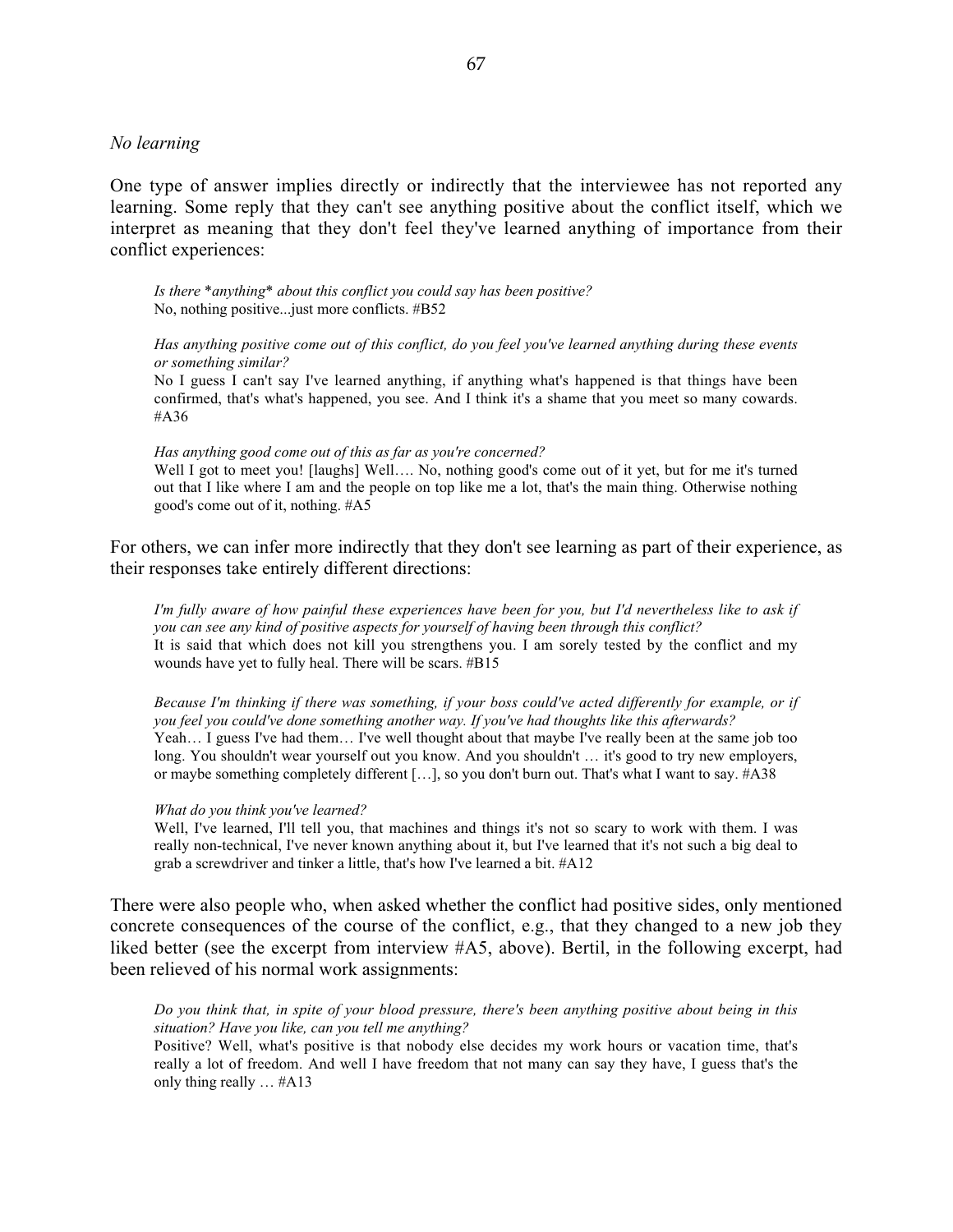### *Disillusionment*

Another group reported learning from their conflict experiences, but learning was described only in negative, disillusioned, sometimes cynical terms. These people related that the conflict had taught them that the world isn't as good as they had thought. Some experienced this disillusionment as positive, i.e., it gave them a more realistic image of what can be expected of working life and fellow human beings. The following excerpts are examples of this:

*Is there any thing about this experience (the conflict) you can say is positive for you?*

Yes. I am harder, more bitter, and more cynical than before it occurred. I am less willing to trust. Although I still find office politics to be extremely distasteful, I will henceforth play them, and I will play them to win. I will give people the benefit of the doubt at first and will not initiate games, but if a game is imposed upon me, I will fight as fiercely as I can. Except for fairly easy and simple matters (such as participating in your research, for example) I will not do anything unless the primary motivation is purely selfish gain. All of these are positve directions of personal growth. *Did you learn anything from it, e.g. about yourself?*

Yes, that I was a sucker and a fool, and I resolve to be otherwise. #B11

Is there something about this conflict that I can say has been positive? No. Did I learn something about myself through these experiences? Yes. I have an outdated, false sense and expectation of genuine goodness in people and a false belief of integrity among people in positions of power and authority. #B24

*Is there \*anything\* about this conflict you could say has been positive?* It has given me the insight to not take for granted well run organization with people who walk the walk and talk the talk. *Could you say that you have learnt anything about yourself through this experience?* Never trust the smiling face in front of you. I used to give trust until there was reason to doubt. Now it has to be earned. #B38

This kind of disillusionment is embedded in a resigned and defensive attitude: one no longer has the basic expectation that it is normally possible to create something positive in collaboration with colleagues. The conflict is experienced as instructive in that one has now, finally, seen through to the reality of working life and thereby ridded oneself of false notions. We believe that the foundation of this type of learning is a construction of the surrounding world in which people and groups are assigned fixed traits. Thus, one fails to think in terms of underlying processes, conceptual worlds and other circumstances. This kind of learning is mostly about avoiding problems by being a realist and not about increasing one's ability to work constructively with others.

But, of course, disillusionment can also play a different role in a person's life, as in the case of Gudrun:

It's been very hard, it's been like being in mourning, but much deeper really so I lost hope, what does it matter, why am I alive just about, it ran so deep. […] As far as hope's concerned I've … maybe in this way you go so deep or you're forced to take such a journey that you learn to live for the moment, so you really cling to very small things, that I've had to learn and I'm pretty resigned when it comes to society and justice and things like that so it's ... [...] How should I put it my illusions about a fair and just society they disappeared and okay, that may be too, but I … there are so many interesting issues,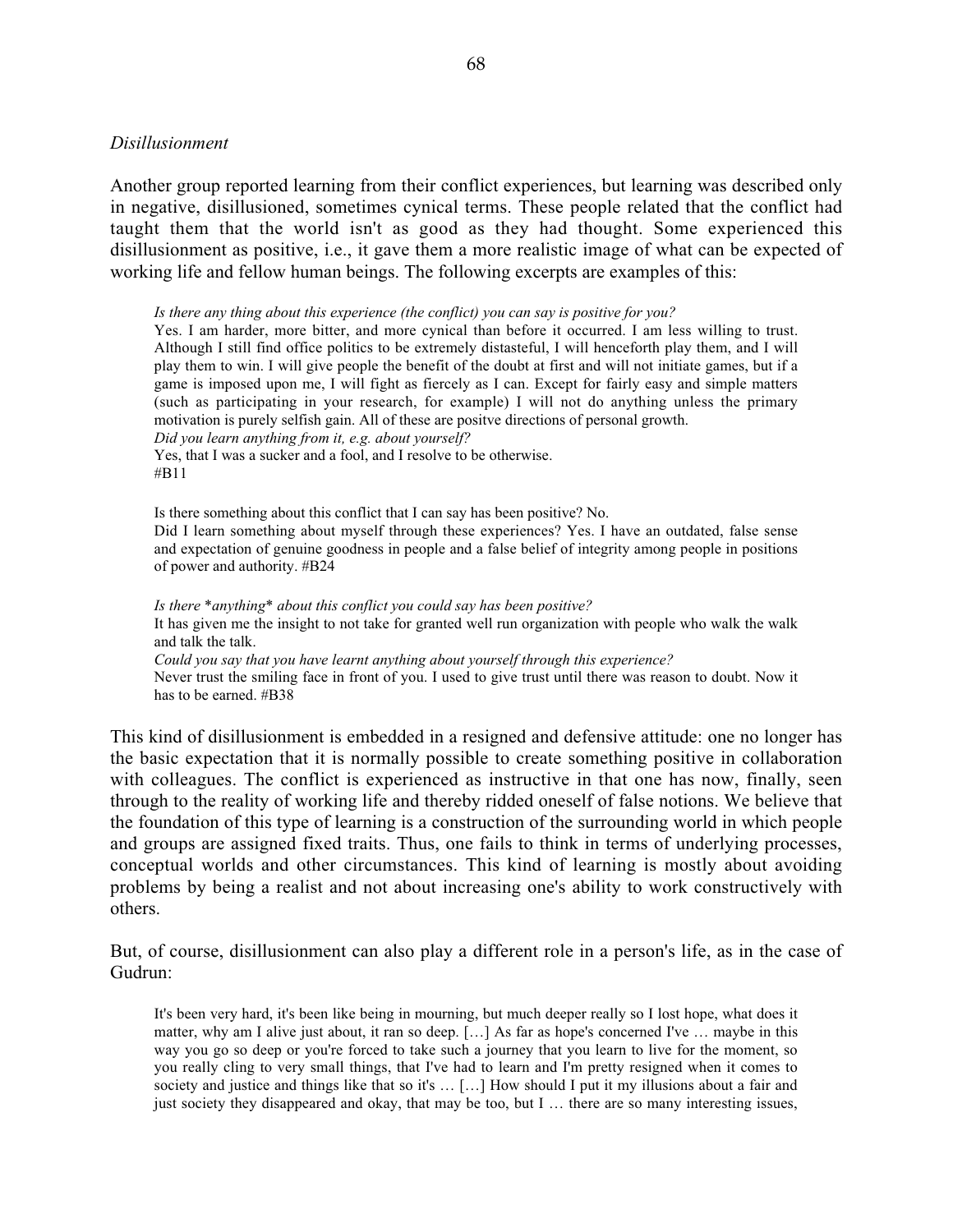like is there such a thing as group learning, can individuals learn, can groups learn? One research question after the other has emerged for me from this conflict.  $[\dots]$ 

I've learned a lot about myself and about how other people and I behave and are together. […] I ended up in a sort of vacuum or you might say in the margins, where I still am in some ways, partly, it's a problem for me, but it's brought me to my studies, and this that I…This about understanding what's happening to you, then you have to look at yourself, so I started therapy, conversational therapy for four years and took a kind of journey with myself, and everything from that … How did I end up here? Everything from that to ... what was my role in the conflict and ... and then of course also these thoughts about what would have been needed for another outcome. #A22

Gudrun's conflict experience also meant quite profound disappointment that affected her entire fundamental attitude toward life and society. This disillusionment, however, didn't lead to cynicism, but instead, because she worked through her crises, to new issues and lines of development in her life.

We believe that increased cynicism following conflict experiences is more likely in people who don't reflect upon the underlying reasons for the behavior of others. Such people are more inclined to react with dissociation and disillusionment, as they view frustrating experiences as lessons in how others are and in the realities of working life. By not considering the circumstances and processes behind frustrating experiences, many variables for potential change become invisible to them.

# *Unarticulated learning*

There were also those who felt they had learned a great deal through the conflict, but who had difficulty expressing these insights in words. They simply felt that they had gained experience that would be useful later in life, but were somehow unable to articulate any specific conclusions or lessons.

Uh, hard to say anything straight away, concrete, I think we keep learning our whole lives hopefully and … I think I deal differently with conflicts today. #A9

*Is there, this might seem like a strange question, but do you think, has anything constructive come out of this conflict for you? Has anything good happened? Is there anything about this conflict that's been positive?*

Uh ... Well, in a way I think that ... it's hard ... hard to know. #A6

*Do you think you've learned anything positive, has anything good come out of your experience with this situation?*

… I've really learned a lot and I guess it's from my … some thoughts kept me up, what can I learn from this? But then it's been, these are hard lessons or you know difficult situations, but …

*If you found yourself in something similar today would you react differently?*

… Something similar, it depends, 'cause here I was responsible but couldn't take responsibility … I don't know … but I can see sort of this with getting in good with someone for example I guess there I've gotten a little more … can play the game better. I guess I've learned … I mean of course I've learned, but I have a hard time saying, it's hard to say what, well, express it concretely, but I really feel I've learned something, that I've gotten through while, well, it ended last summer. #A44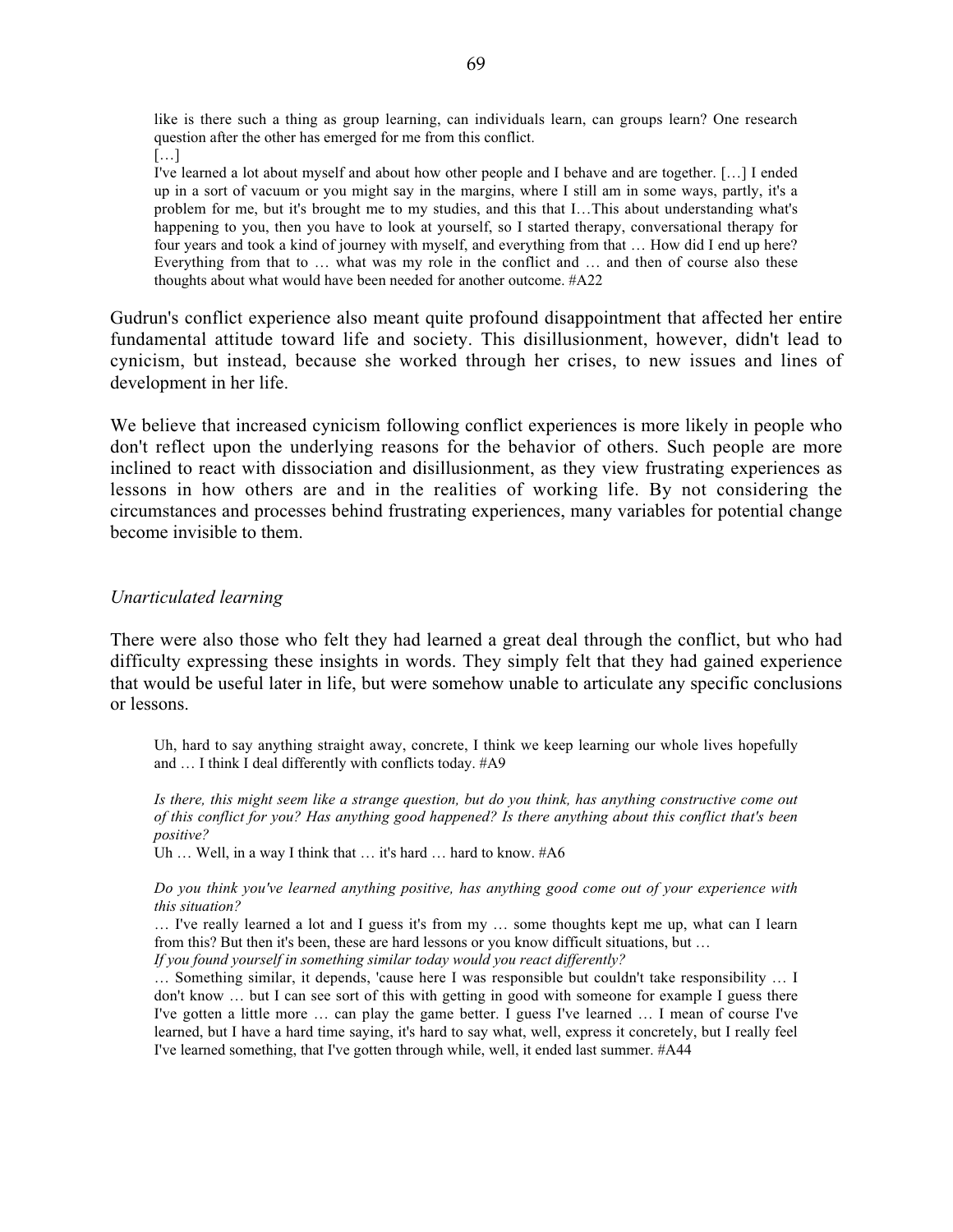This sort of learning can certainly be quite meaningful, but it isn't accessible to conscious reflection and thereby doesn't contribute (at least not directly) to an increased ability to choose, in a well-considered manner, how one wishes to manage conflict situations.

### *Morals of the story*

Some of the interviewees related what they had learned from their conflict experiences in the form of what we might call "morals of the story." It seems as though these individuals believe that there are a number of sensible rules of conduct, which can be expressed briefly and are universally valid. These individuals can make statements such as the following:

*Did you learn something from this disagreeable job experience which you could have use for later?* Never work for owners who have family working with them, and don't just be a boss be a leader. Treat everyone fairly. #B6

Sometimes others have to make their own mistakes, and take the consequences, because they don't learn any other way, but I don't want to be there taking the consequences with them because of their incompetence. ( I am usually the one who has to do the explaining to the auditiors) I really like the saying "Lack of planning on your part does not consitute an emergency on my part", but just the opposite seems to be true in my work setting. #B3

*Could you say that you have learnt anything about yourself through this conflict experience?* Well, upon reflection yes. It's worth having a fight when matters count, the difficulty is that you're often unsure of what counts. I've learned something from this interview too, though I'm not too sure I've got it in words just yet. #B7

*Is there anything in this experience you can say was positive for you?* I learned the importance of keeping in touch with my superiors. One should visit his superiors and get to know them as well as he can, even if one must create a reason for the visits. #B9

*Would you say you've learned anything from this?* Well yes, I've learned it's just as well to be real straight from the outset. *Uh huh. But then don't you risk being difficult?* Yes, that's the thing, what to do? Maybe you should change jobs every six months and avoid getting too involved, I don't know … #A20

*Can I ask you a strange question? For your part, has anything good come out of this conflict? Have you learned anything?*

If you're sitting at home then you've learned a lot, but when you're in the middle of the situation then it's hopeless.

*But I mean now, today? Can you see anything that's been constructive?*

No, well yes, there has been, I believe that every person is made of flesh and blood, that you shouldn't hurt someone because they acted in a certain way for some reason, that's what I've learned. #A4

We feel that this type of learning, i.e., collecting a growing set of rules for how one should behave in order to manage well in life, is a common consequence of limited consideration of the questions in rings III and IV of the Conflict Awareness Mandala. These questions elucidate underlying reasons for the events as well as one's own opportunities to change them. When underlying processes are invisible, i.e., not apparent gestalts in the visual field, one is likely to see the surrounding world as being full of people and occurrences with certain typical (and fixed)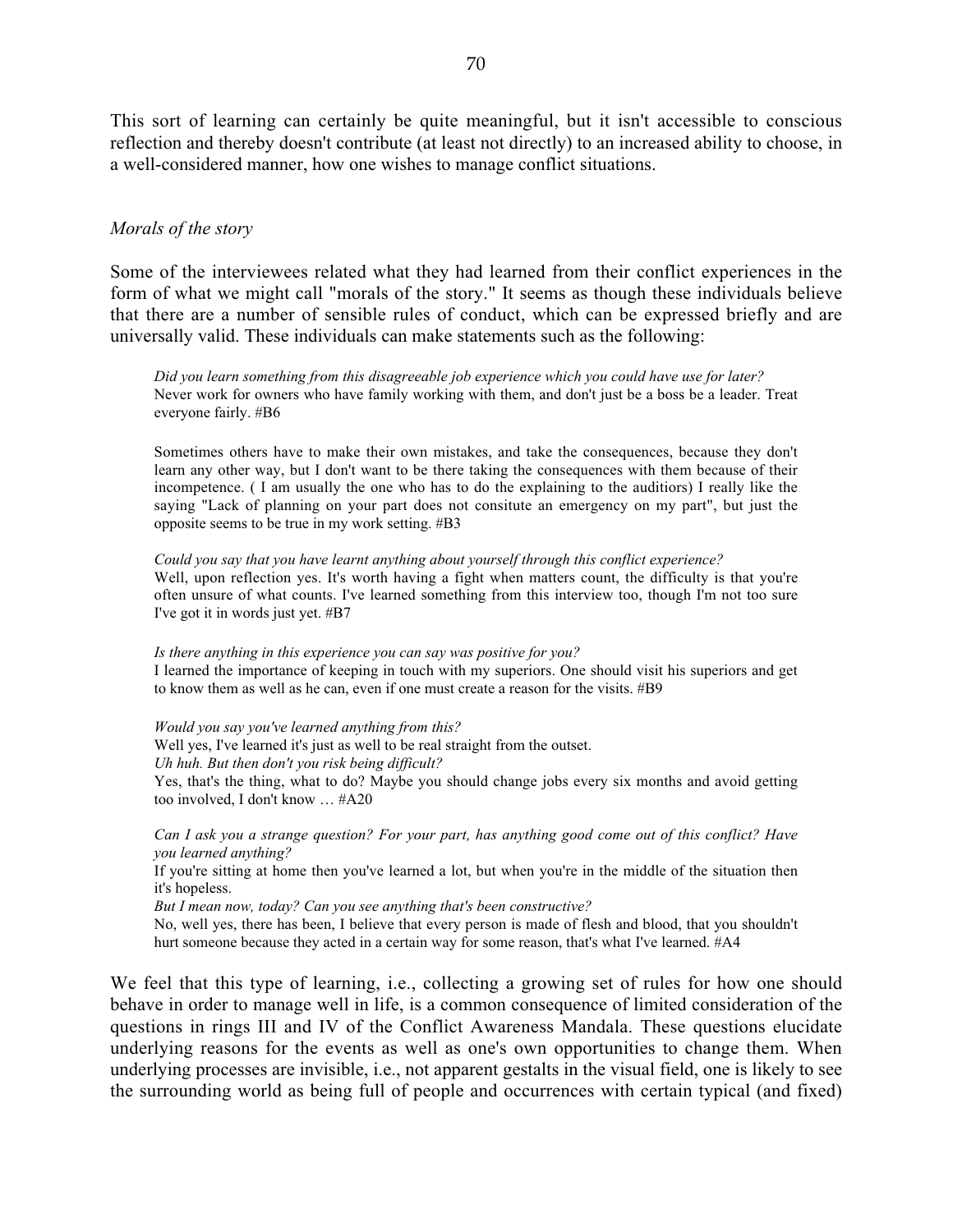characteristics that one must learn to deal with as well as possible. The "morals of the story" used as means to this end are often sensible and useful, but in their simplest form are only standard recipes that don't contribute to an improved ability to actually intervene constructively in social processes. Because the causal relations themselves are invisible, the cognitive tools are lacking for adapting one's attitudes to the current situation's specific circumstances, and one relies instead on tried and true rules of conduct.

# *Improved ability to adequately manage situations*

Some interviewees reported that conflict experiences somehow gave them insights into better ways to deal with social situations as well as practice in social competence:

*Is there anything about this conflict that you feel has been positive?* I think it made me tone myself down a bit and not come on so strong with my ideas and opinions. It made me listen more to the people around me.

*Has this experience taught you anything about yourself?*

Just go half way even if you think you're right. Ulla thought she was right and so did I. Without the will to make up we'd still be enemies. What I wrote before about not joking in situations with people you don't know. My ambition has always been to try and lighten things up but I understand that that can irritate people even if that's not my intention. #B23

*Is there anything positive you can say about having had this experience with Peter?* I feel I'm learning to use skills, interpersonal and introspective, that I want to become better at by having to confront issues a bit outside of my usual comfort zone. Some are the very skills I've avoided in the past.

*Do you think you've learned, has anything good come out of this conflict do you think, have you learned anything new, is there anything positive here?*

Well not really, other than realizing how people act sometimes and that you can be attacked through no fault of your own or deceit or the like. I guess I think a little more about what I say and such when I want to express my opinion. #A7

This can also involve better insight into one's own needs and thus improved ability to handle oneself in conflict situations:

*Could you say you have learned something about yourself through the experience with Daniel?* Yes, I cannot hold everything; I must vent or go crazy (or have a panic attack). I've learned my "limits" of what I can and cannot do and what I will and will not do. #B36

# *Gaining strength through a conflict*

A number of the interviewees mention that their conflict experiences have given them strength in various respects. Asserting one's own integrity or interests in relation to others often leads to diminished fear of confrontation and increased trust in one's own ability to handle conflicts and other awkward social situations. The result is improved self-esteem, which is perhaps better placed under the heading "development" than under "learning." The following are a few examples of this: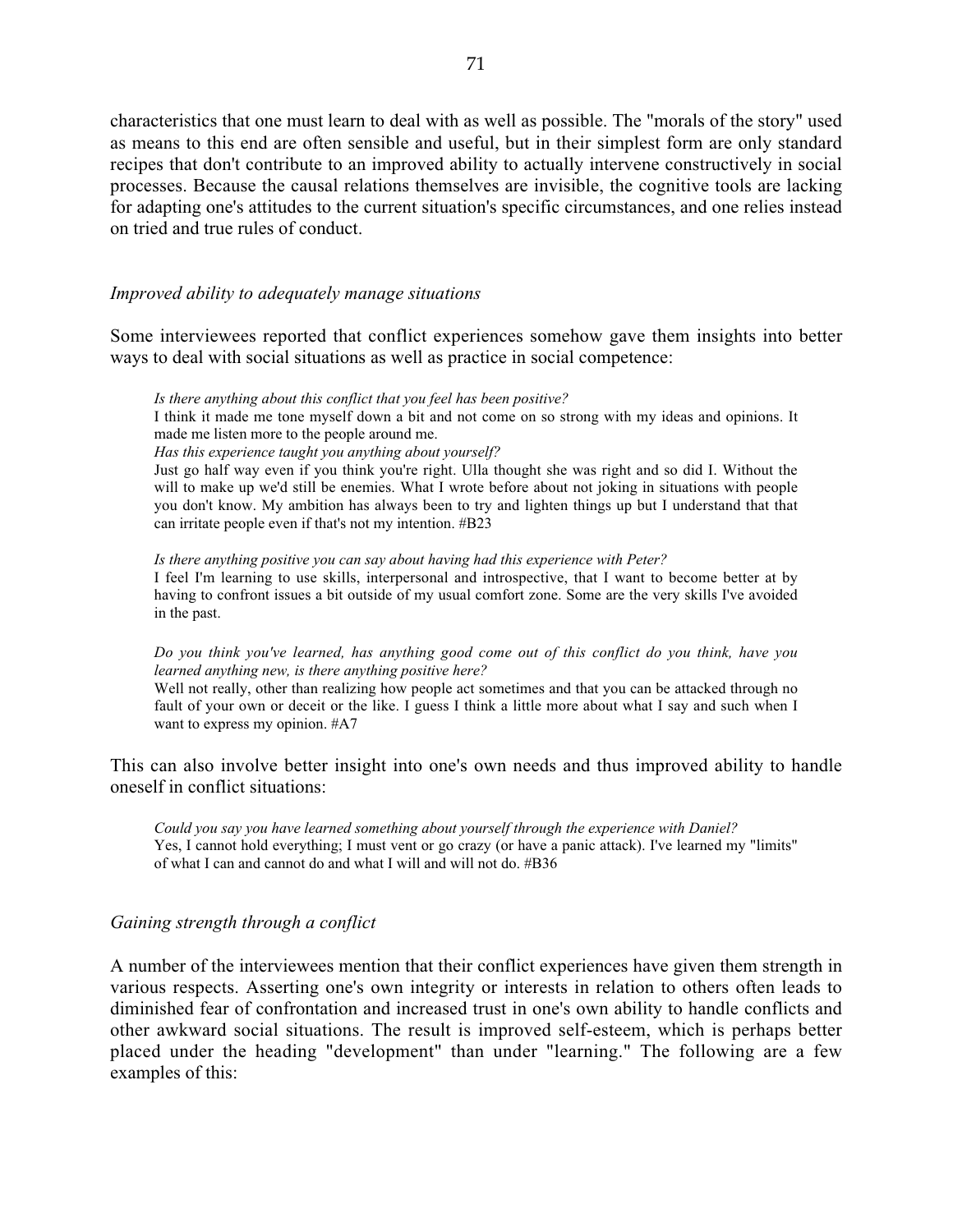### *Is there something in this conflict experience you can say has been positive for you?*

Yes, it has caused me to examine my value system, examine my priorities, and consider what other choices I have. Knowing that I have been able to be successful in several different occupations, gives me a sense of freedom, and things are sometimes less stressful, when one realizes at any point, they can choose to end the conflict, by choosing to end the contact. I have made some independent decisions during this that have helped me to become more confident in myself. #B16

*From your answers above, I Guess that this conflict has also had some positive aspects for you. Would you care to summarize them?*

Yes, gaining courage was possibly the top of the list. #B20

### *If you think a bit into the future, do you think you'll feel that there was anything positive about your conflict experience, anything you learned?*

I've noticed the past week/weeks that I actually do have something to say and that I actually can and dare to. But now I feel indifferent about what'll happen at work, like today when the boss came in to me and said that all the rooms are refurnished now except yours and X's so it's your turn next time. I don't need new furniture, it's okay like it is. #B28

#### *Have you learned anything positive from this?*

Sure I have, anyway when I look at it like that, I wouldn't want to have missed it, see. *That experience?*

Yeah, I wouldn't want to change it. I've become stronger and clearer. I wasn't afraid before either, I'm not the type to be afraid, but I'm even less so now, you know. I dare to stand up even more for what I believe, I've become a stronger person. #A42

### *Increased self-knowledge*

For some people the workplace conflict served as a mirror, giving them new insights into their own personalities. Enduring the tough challenges of the conflict made it clearer and more visible for some how they function, which resulted in a more differentiated and realistic self-image. This, in turn, can imply adaptation of one's attitude to that which one knows one can manage. Here are two examples of people who have gained new insights into themselves through their conflict experiences:

#### *Did you learn anything about yourself through this experience?*

I learned that I wasn't as emotionally strong as I had thought I was. I also learned that you really shouldn't worry so much about what other people think. What's important is what you know about yourself and those that know you and care about you will be there and the rest really don't matter. #B34

*Is there \*anything\* in this conflict you can say was positive, or had positive consequences?* Yes I have been able to stay in place and not leave. Very unusual for me. *Did you learn anything about yourself through this experience?* Yes, what I think other people think about me affects me greatly and worse than that is not being able to comprehend other peoples motivations when you have to work with them. #B19

### *Learning about how people function*

The conflict can also be used as an opportunity to learn more about how other people and groups do and can function. Such insights can, in turn, be used toward better orientation, e.g., noticing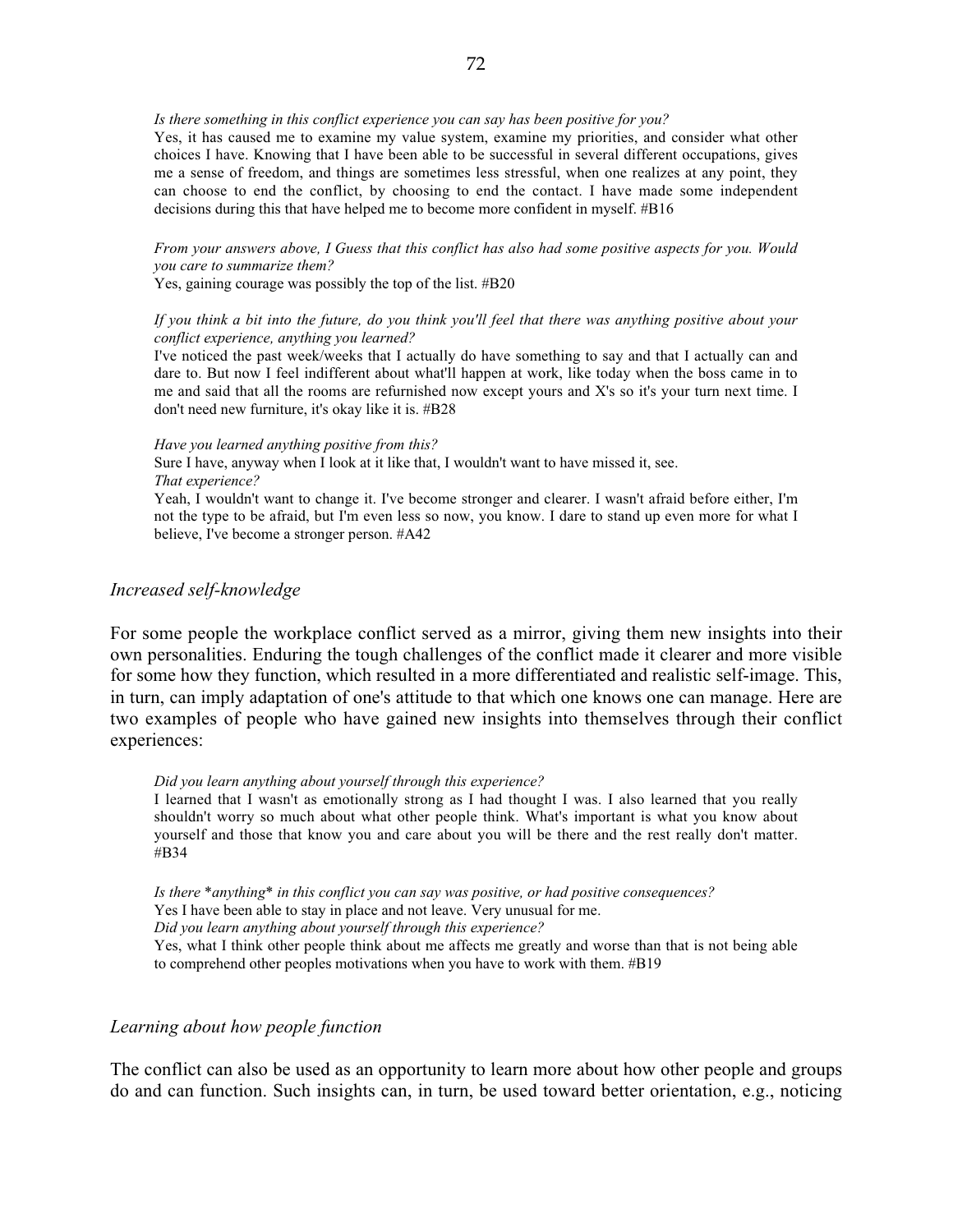destructive patterns earlier in the game and thereby having better chances to avoid ending up in unwanted situations:

#### *If you wound up in a similar situation now, would you act differently?*

Yes I think so, I'm not so sure, if I wound up in something similar then I guess I'd back out, actually, because I also think it's real difficult to change, people change very slowly and all. For example if I was after a job and I noticed that type there, I hope I'd see it earlier, 'cause I somehow felt this early on and if I'd had … it's just like being butted over and over again … But now I think I'd get out earlier, I think so. Just realizing that if there's a boss who's like that then there's not much you can do about it, yeah that's what I think, see. #A58

What I learned here was that not giving up can be worthwhile, showing that you care and want to uphold the relationship. I also learned to understand that other people have other ways of behaving during conflicts, Kerstin was actually my exact opposite and that's probably what was so hard. Kerstin wanted to escape and I wanted to fight. We were far apart on that scale. #B56

### *Transformative learning*

All of the forms of learning we have discussed thus far can be termed "horizontal learning," i.e., a question of conclusions and insights about the state of things, both external and internal. Through horizontal learning one becomes more knowledgeable, cleverer and more capable of orienting oneself in life in a conscious manner. There is, however, also a kind of learning we might call "transformative," in that is leads to more profound change in a person. This type of learning – or perhaps more appropriately, this type of development – implies not simply adding new insights and capacities to those one already has, but that the essence of one's personality is transformed. This can involve one's self-image, goal in life, basic attitude toward others, etc. Transformative learning can take many different forms, and below we give examples of some of them.

Stina doesn't specify exactly what her transformation is about, but it is obvious that the change is profound:

*You said, looking back, that it was good you weren't allowed to continue on the job.* Yes, I'm able to say that now.

*In what way was it good?*

Because the life I've had after that period, when I so to speak emerged from my sick-leave and started looking at myself and have used the time to work on myself it's been absolutely the most valuable period in my life. And thanks to all this stuff they stirred up in me I've started to be able to see myself and look at what I need to change in how I relate to other people. What do I need to see, what do I need to repair and heal with the people closest to me and what is my part in all this. #A14

Through her conflict experience, Susanne, cited in the example below, has confronted and overcome her fear of making mistakes, which means that she can now be more straightforward and open than previously.

*Would you say you've learning something on a personal level from this situation, has it given, has it helped you in any way?*

Yes, I've definitely become straighter … I have … I understand now that I can be wrong sometimes too. That obscurity breeds lots of fantasies, that's why I'm more careful today and ask "have I understood you correctly" you see I'm even more careful, not to let ideas and suspicions take over, I've become more concrete. I'm not at all afraid of failure. I think I could subject myself to things that are at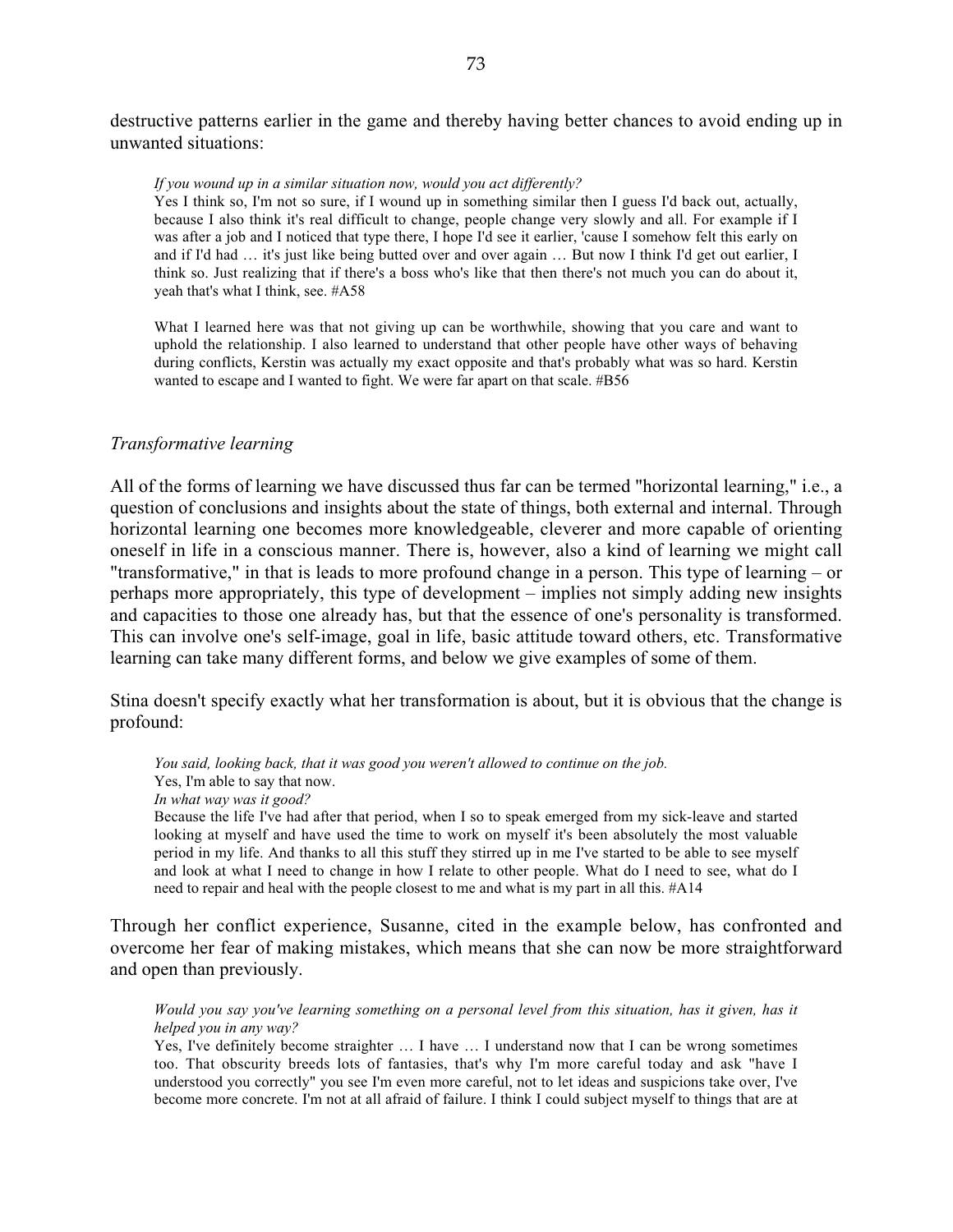least as scary, if they seemed meaningful and creative, I'm not afraid of … what should I say … I don't have a face to lose anymore, I've realized that things like that aren't important. I guess I've gained a lot of freedom. #A16

In Doris' case, the conflict showed her clearly her tendency to allow others to treat her like a "doormat". Her conflict experiences helped her to understand that she can actually choose not to enter the role of the victim: $^{20}$ 

*Can you summarize what you have learned about yourself through this conflict experience?* [...] I guess I could sum it up with another well used phrase - life is what you make it. I can continue to be the victim, whether in my personal life, or my professional life, but I no longer choose to play that role. I intend to be the person I was intended to be. I am very good advice giver to others, so I think I'll start taking my own advice! The day I stop learning and changing and growing will hopefully be the date that is put on a marker that I have passed on in this lifetime. #B42

Lisa, who had previously been very tentative in her relationships to colleagues, has experienced through the trails of the conflict that trusting relationships can endure strains:

So far I've been having a hard time coping, but have slowly been learning how to deal with certain people and feel I have grown alot.

*I always ask my interviewees if there is something about the conflict they can say has been positive. Could you say in what way you have grown?*

I have grown by allowing myself to trust another manager, getting close to someone or developing a deep friendship with someone, learning how I've reacted wrong in situations #B48

Through her conflict experience, Inger has developed her ability to stay in touch with herself and not be swept up in the emotional storms of the conflict escalation:

*Is there anything about this conflict that's been positive for you?* I recognize cowardice and insecurity and fear when I see them. But I don't forget that it's basically about people and human behavior. *Do you feel that the conflict has helped you learn something about yourself?* I've learned that in a situation like this, you can stand on the sidelines and let everybody else turn red

in the face from anger, but you can still stand there and observe the whole scenario and return to the security you have inside you.

*Do you mean that you have a certain degree of indulgence with people's inability to handle their interpersonal relationships in a positive manner?*

Absolutely! We all have such different backgrounds and different factors that have affected us. #B12

It is characteristic of people whose visual field includes much of the Conflict Awareness Mandala that their learning and development can involve both the external and the internal, and not least the very connection between who one is and the features of the current surrounding situation. Sally, for example, uses her frustrating conflict about the management of an organization both to deepen her insights into how organizations function and to look at her own behavior in various situations. We present rather extensive excerpts from different parts of the interview:

*Is there anything about this conflict you can say has been positive?*

Whew! This is probably not a good day to answer that one! Well, it has given me the most irreplaceable first-hand experience with transformation issues in an organizational context. This is a keen interest of mine, the evolutionary context of all things. […] It's teaching me that there must be a

 <sup>20</sup> See as well the excerpt from the same interview in Chapter 2, section *M. Personality traits*.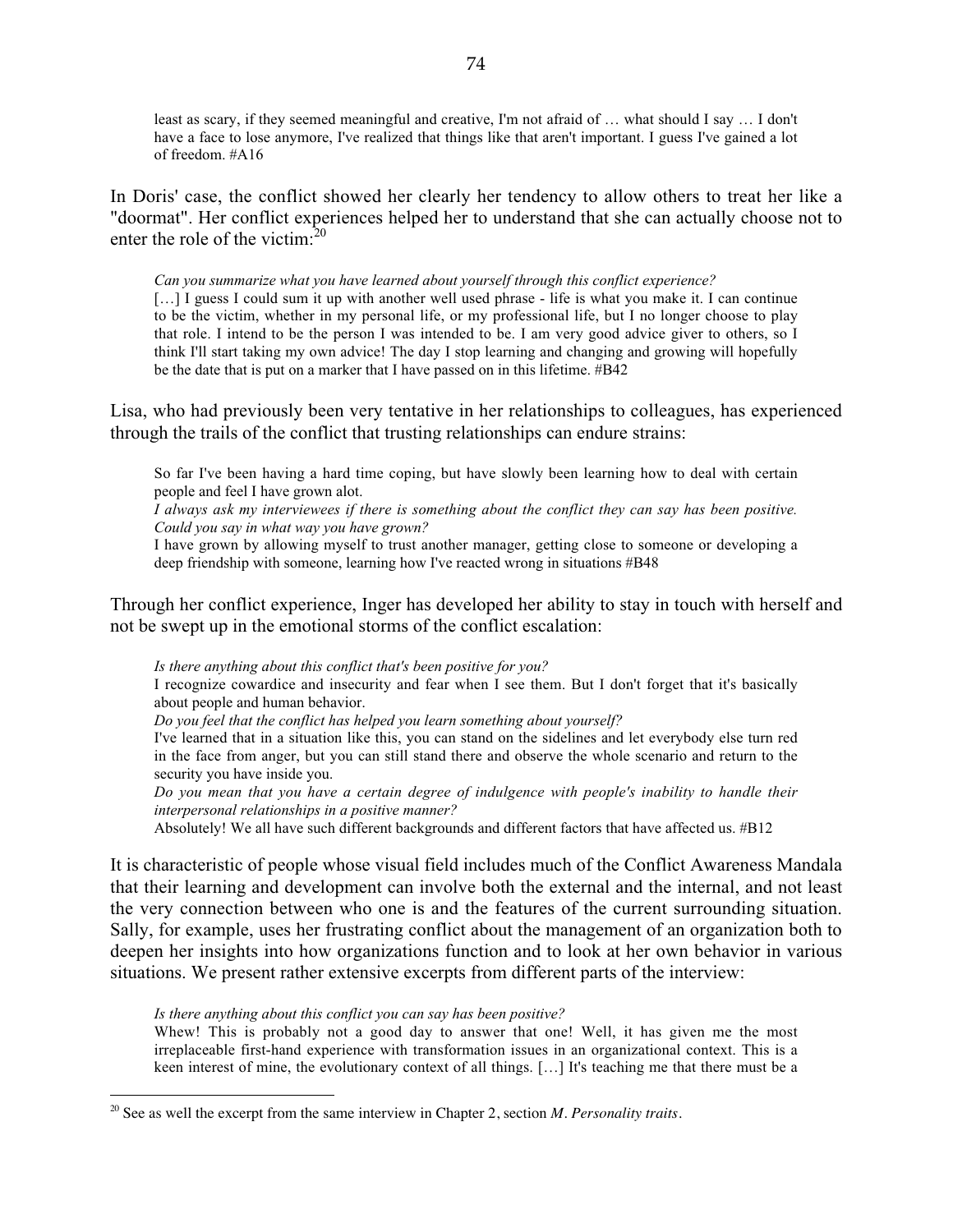point at which I will, in the future I suppose, be able to recognize earlier on when things are 'stuck' and likely to be unable to resolve. It's teaching me how threatening I can be to others, perhaps. It's teaching me patience and perseverance. It's teaching me that there can be points reached when opting out is the best resolution - or at least keeping that option in mind. I haven't quite reached that point here, yet. May be pretty close, after today.

 $[...]$ 

I've become tremendously adept at examining for projections, and it serves me well over and over. So in this situation, I've examined where 'my stuff' might be projecting, I haven't found that to be the case, so this next lesson seems to be about "know when to invest, know when to divest." It's my own attitude about what I'm encountering that needs to change.

 $[...]$ 

I guess I'm fortunate that my background has prepared me well for what life's been teaching in increasingly challenging arenas, re Ignatian 'indifference' or detachment. It's funny how the lessons are shifting focus. About a, well, maybe going on two years now, I had this kind of lesson in re one of the spiritual direction ministry training programs I was helping create and staff - unbelievable sick group dynamics within the team - it was the first lesson of its kind with knowing when to withdraw from a group effort, amazing, unexpected, unresolvable, and sad. Now these local civic efforts are teaching me how to detach, witness it, but not withdraw. #B54

Sally is setting about to find a balance – which works for her – between a number of different factors: her own visions and ambitions, her own personality and competence, and the understanding that there are sometimes many small opportunities to achieve positive changes in the midst of a frustrating situation. The latter insight doesn't lead to cynicism, but to the question of how and where she should focus her energy so that it will do some good.

### *Activating learning*

With respect to learning, perhaps the most important conclusion we can draw after analyzing our interviews is that most answers and comments are very brief and fragmented. This implies that most of our interviewees – and probably most people in general – take advantage of only a small fraction of the learning and development potential inherent in conflict experiences. Using instruments such as our Conflict Awareness Mandala, as well as the concepts and distinctions we have presented in this chapter, we feel that it should be possible to activate and intensify the potential for learning and personal development in individuals involved in conflicts. This naturally requires motivation on the individual's part to direct attention toward this potential as well as access to appropriate instruments and prompting. Our study material is primarily aimed at people who work professionally with conflicts (in the broadest sense) as well as at readers with considerable motivation and relatively good grounding in the area. During the next few years, however, we plan to develop more easily accessible instruments for supporting learning and processes of development, and we hope to receive help in this effort from interested consultants, teachers and therapists.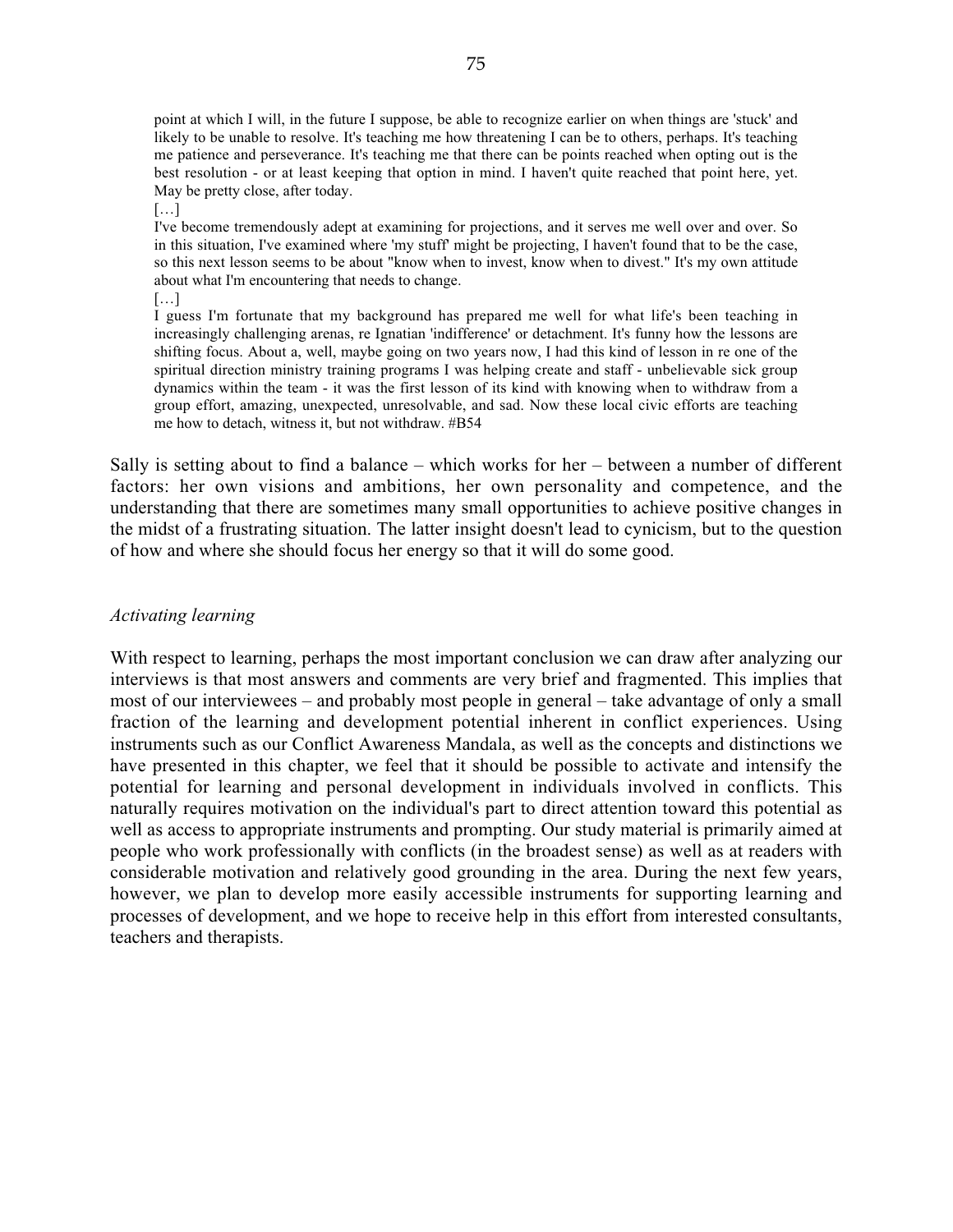# 5. Perceiving, interpreting and handling workplace conflicts: Six portraits

# Introduction

In earlier chapters we have one by one described the elements that may be parts of a person's reflections in relation to a workplace conflict. In this chapter we will approach a more holistic image of how individuals can handle conflict experiences by presenting portraits of persons who perceive, interpret and handle workplace conflicts differently. These portraits are based on selected interviews but the characterizations have been stylized in order to be representative for common ways of handling conflict situations.<sup>21</sup> The portraits are intended to illustrate differences in how individuals perceive, interpret and handle workplace conflicts, which means that the portraits should be compared to each other. We have tried to eliminate as much as possible of the specific circumstances of the conflicts described in the interviews. Instead, we have emphasized the characteristic patterns of the individual's experience, reactions, reflections and behavior. We remind the reader that the portraits in this chapter are based on our interview series, which means that all the narratives we draw on were told by persons who perceived themselves as being in a disadvantaged position in the conflict. We have no interviews with people who have harassed others or with people who did not agree that there was a conflict even though other people would describe the situation as an intensive conflict.

Human beings are alike and different in so many ways that it is impossible to construct a typology that is representative of the spectrum of human possibilities. What we do here is presenting portraits that illustrate the kinds of differences that may exist between individuals. Each individual is unique, but there are also certain patterns that are relatively common. One purpose with the approach we present in this study is to offer concepts and perspectives that may help making characteristic forms of perception, interpretation and behavior more visible. This can be useful on an individual level, i.e. for the reader's own self-inquiry and development. It can also be helpful for achieving more insight into the modes of operation of other people. We hope that the reader will use each portrait as a starting-point for self-reflection as well as reflection on persons in the reader's social environment. One may ask oneself questions like: "In what ways am I similar and dissimilar to the person described here?"

Below, we present six portraits representing people with different degrees of awareness of the different dimensions of the conflict experience. The portraits are presented in order of an increasing scope of awareness. The first person is someone who scarcely reflects at all, whereas the last person is someone with an unusually high level of awareness. Each portrait is illustrated by a conflict awareness mandala which offers an approximate image of the scope of the person's awareness. We remind the reader once more that the conflict awareness mandala only depicts what kinds of questions a person reflects on. Many other aspects of how an individual makes sense of a conflict experience cannot be illustrated using the conflict awareness mandala, but must be described in other ways. The first two portraits demonstrate this. The persons described

<sup>&</sup>lt;sup>21</sup> However, the first portrait is not based on an interview, but on persons that occur in the stories told to us in several interviews.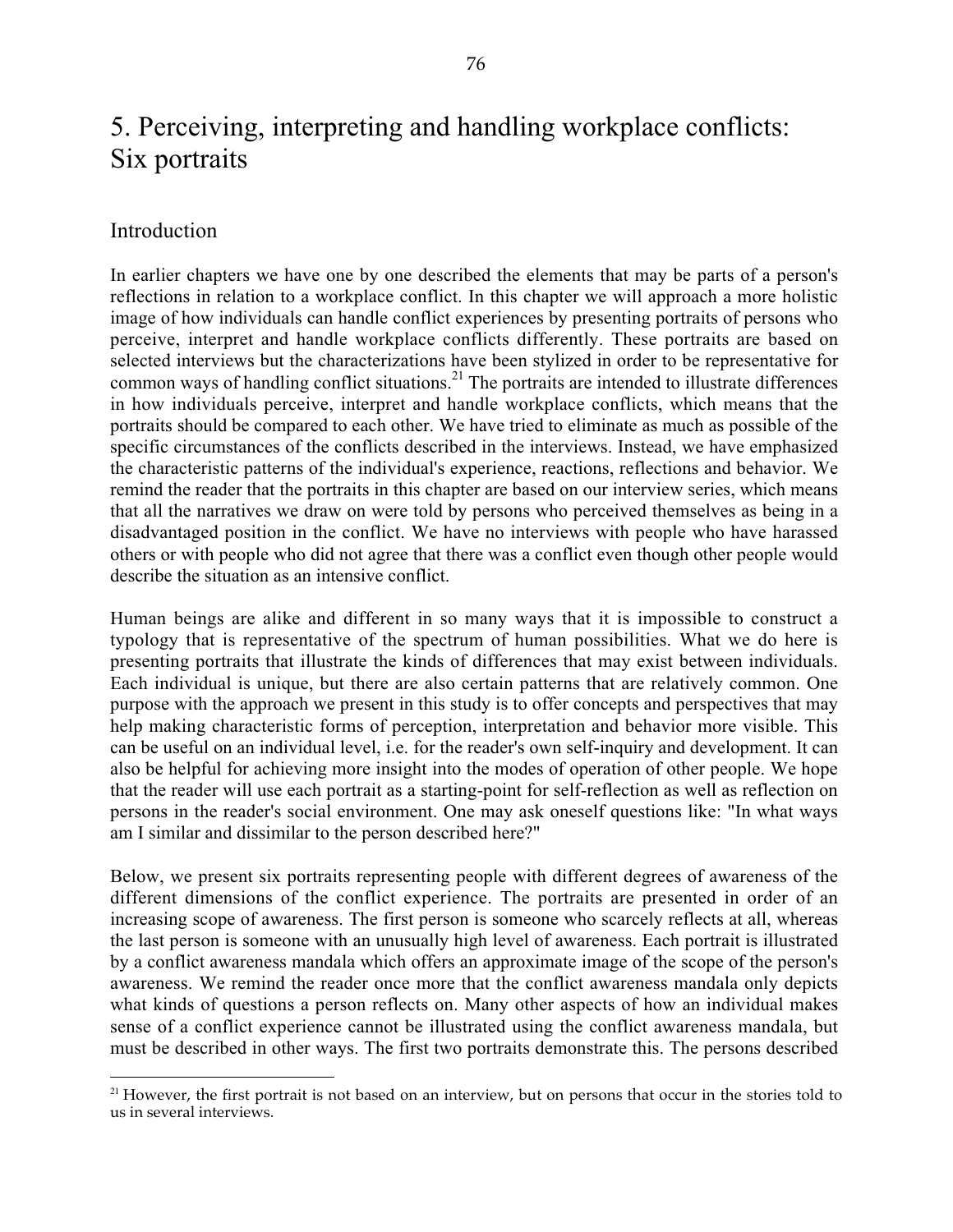are very different individuals, but both have conflict awareness mandalas that show them as not reflecting at all.

# John

John is primarily a doer. Talking and doing things is central to his experience rather than reflecting. He orients himself to a high degree through his immediate feeling: what feels good and pleasant or what feels annoying, boring or unpleasant. He has a short time horizon and does not organize his life in order to attain distant goals. His attention is captured by concrete, visible events and things. He never directs his attention to truly reflect on the feelings, opinions, thoughts and desires he has, he *is* what he spontaneously feels, thinks and wants. His image of what happens in his lifeworld is strongly formed by how the events impacts himself and his wants. He does not narrate his experience into coherent stories, but relates to each event in a piecemeal fashion. His way of talking about the conflict he has been involved in is therefore fragmented and consists of very brief statements where opinions about others are prominent ingredients. He does not like to, and sees little point in, talking about what has transpired. The conflict is acted out, not dealt with through talking or reflecting.

His way of leading his life is not influenced by any well-articulated beliefs about how one ought to live or be. His reactions are immediate and often opportunistic, i.e. functions of what is advantageous to himself. His attitudes towards other people are more governed by his direct likes and dislikes than by norms and rules that apply equal to everyone. He solves problems as they come up, does not plan much in advance and tries to avoid trouble. He is often impulsive and may be unreliable if he is not very keen on entertaining good relationships to certain persons. A central tenet of his morality is "Don't get caught." He does not care overly much what others think of him as long as their opinions don't affect his chances of getting what he wants.

His images of other people are undifferentiated and poorly articulated. He perceives people mostly through his likes and dislikes. If he at all characterizes other people, his describes them in terms of fixed traits or simply reports the opinion he has of them. He does not normally think about how others might perceive a situation. He is not even really aware that one *can* think about how others perceive a situation, what they feel and which wishes they might have.

When John gets involved in a conflict, his reactions are not tempered by any clear ideas about how a decent person ought to behave towards others. He acts out what he feels, except when he realizes that certain actions might have undesirable consequences for himself. He is unaware of the subjective nature of interpretations and therefore takes his own impression of events as the truth. If others call his version of the events in question, he might perceive them as liars. He does not examine his own assumptions about what has happened, and may therefore be fully convinced that someone is a thief and refuse to listen to any counterarguments. He seldom thinks about *why* things happen but is preoccupied with having opinions about them. When problems emerge, he is prone to blame others. His condemnations are often sweeping and simplistic.

Since his conceptions of other people's interiors are poorly developed, concern for their wellbeing is not a major issue for him. He can be quite manipulative, i.e. use others for his own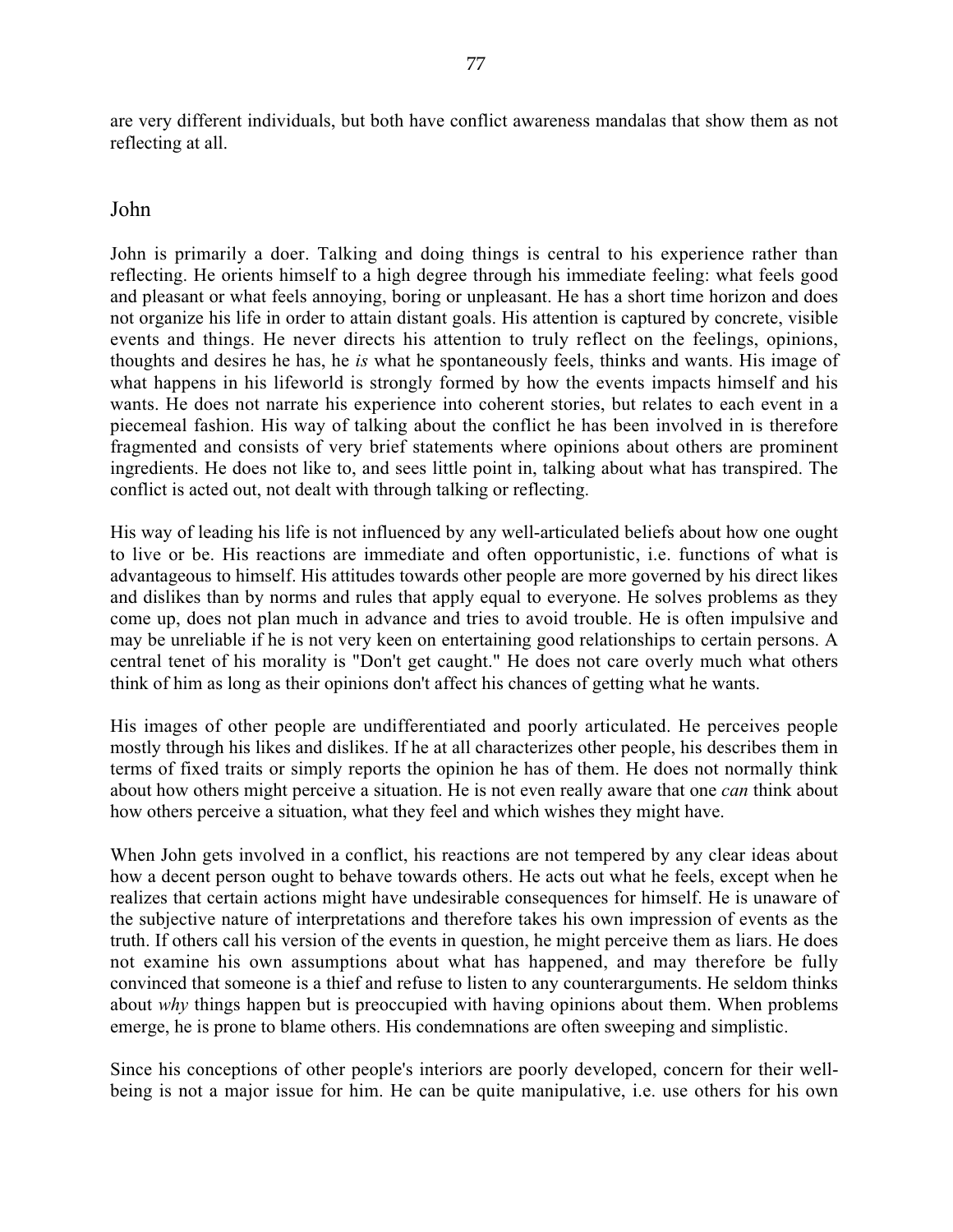purposes. When acting, he does not calculate with the emotional consequences for others. These become apparent to him only through other people's visible reactions. Because others' interiors are almost invisible to him, he has few inhibitions about telling other people what he thinks about them. He may be brutal and abusive without considering the long-term consequences this might have on people and relationships.

When he is criticized he gets upset and angry and usually retaliates in kind. However, such incidents are mostly forgotten relatively quickly.

As a conflict party he is not easy to deal with, because he doesn't see the point in talking about the problems. He has his own opinion about who is to blame and what is to be done and feels that any further talk is just an effort to evade the truth.

John functions best in a workplace where he has concrete, well-defined tasks that can be resolved within a limited time frame. He needs either a clearcut reward system or a boss who actively oversees that the work is done properly. The organization should have distinct norms that regulate how the work is to be done and there should be mechanisms that guarantee that the norms are respected. John does not adapt his own behaviour to conform to abstract goals or to the optimal functioning of the workplace as a complex system. In order to function efficiently at workplaces that require mutual adaptation and coordination, John therefore needs an active manager.

When conflicts develop, John is poorly equipped to coordinate his own standpoints with those of others. He therefore needs a boss who intervenes, who gives clear directions about how the conflicts should be handled and who backs up his decisions with robust sanctions.



*Figure 5.1 Conflict Awareness Mandala for John*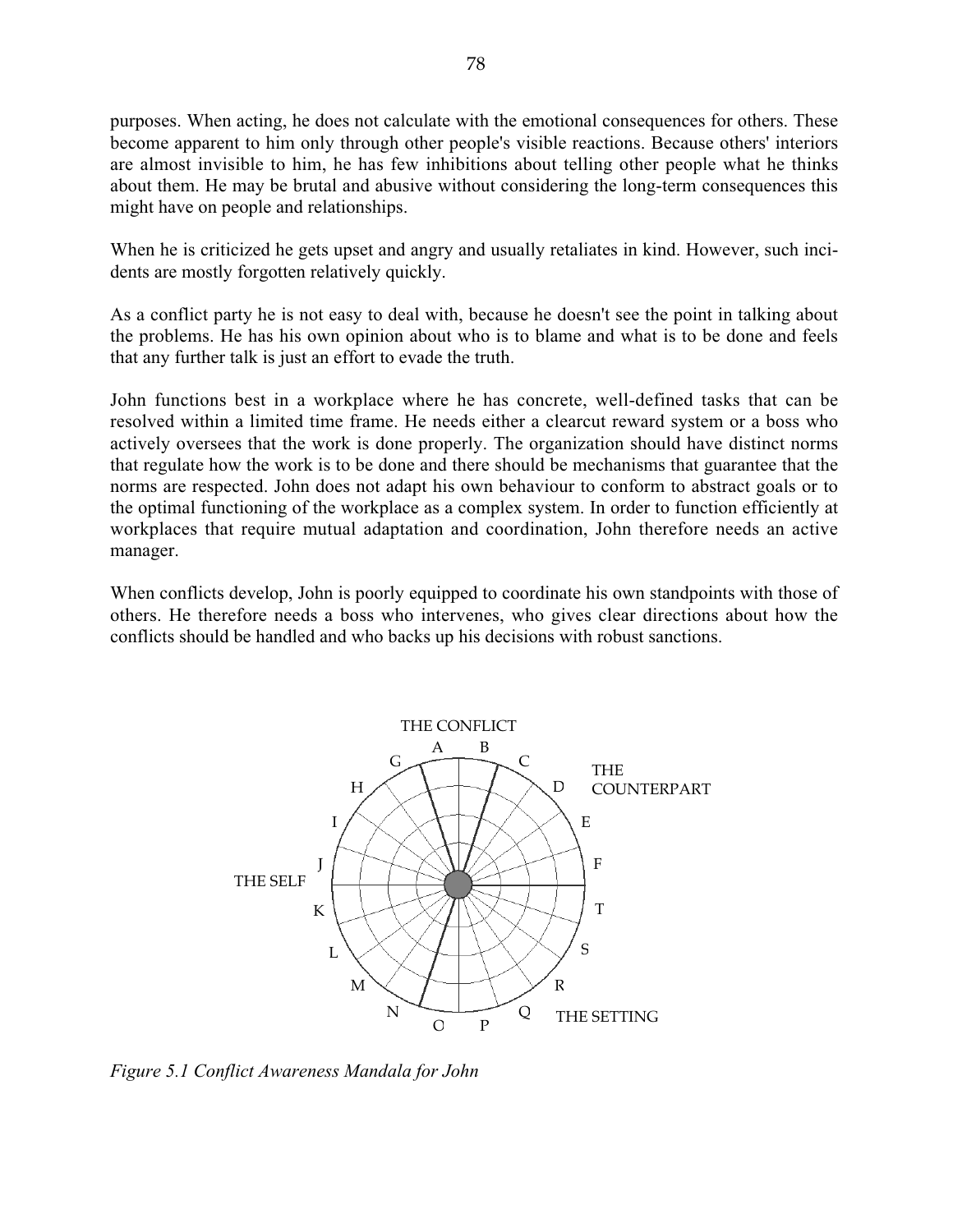# Helen

Helen's image of the conflict is not articulated into a coherent narrative. Her conflict experience is made up of fragments of events, feelings, assumptions and opinions which she cannot really express in words. When she is asked to describe what has happened she has great difficulties knowing where to start and what to say. Her statements are brief and vague. This is not only a difficulty in telling others what she has experienced, but reflects her inner lack of overview of the events, how the events related to each other and why they occurred. Her experiences are weakly articulated fragments that float around chaotically in her mind and cannot be reviewed, interpreted and worked through because they are not distinct gestalts.

Helen does not look for reasons behind the events. She has no distinct ideas about how the general conditions of her workplace has contributed to the emergence of the conflict, why others acted as they did or what the conflict really was about. Her attention is drawn to isolated incidents, but she cannot sort out clearly who said or did what when. Her main preoccupation is that it feels bad. She also has difficulties naming her own emotions. If she at all mentions her feelings, it is mostly in very vague terms, such as "it was tough." During the course of the conflict others have behaved in a way she felt hurt by and she has reacted by getting upset, getting problems with her sleep and by crying.

Her main focus in life is to arrange a tolerable and decent existence for herself and her closest family. She does not have any long-term goals, but has distinct ideas about what a daily existence should look like in terms of work and home in order to be satisfying.

Her images of her counterpart are fragmented and strongly dominated by her feelings and opinions about the other. She has not put together a distinct conception of what kind of person the other is in terms of personality traits. When asked to describe the counterpart, her answers are evasive and unsystematic. She associates somewhat randomly and may mix a description of the other's physical looks, details of the other's educational background or family circumstances, and negative opinions, such as "she is mean." It is evident that she has not spent any time trying to make up an image of what kind of persons others are and why they behave as they do.

Helen is almost completely unaware that her interpretations and opinions are subjective. Her condemnations of others are not tempered by the insight that things may look very different from another point of view. She has very strong and fixed ideas about what is right and wrong and a low level of tolerance for deviations in style or behaviour. People with an unconventional look, unconventional values or an unconventional life style are almost per definition morally dubious people.

Helen is consequently often unrestrained in her sayings and doings in relation to others. She can be very brusque when she finds that others are acting stupidly. On the other hand, she may easily feel helpless because she lacks instruments for handling difficult situations and strained relationships.

One of Helen's most important values is that people ought to do a decent job in order to deserve respect.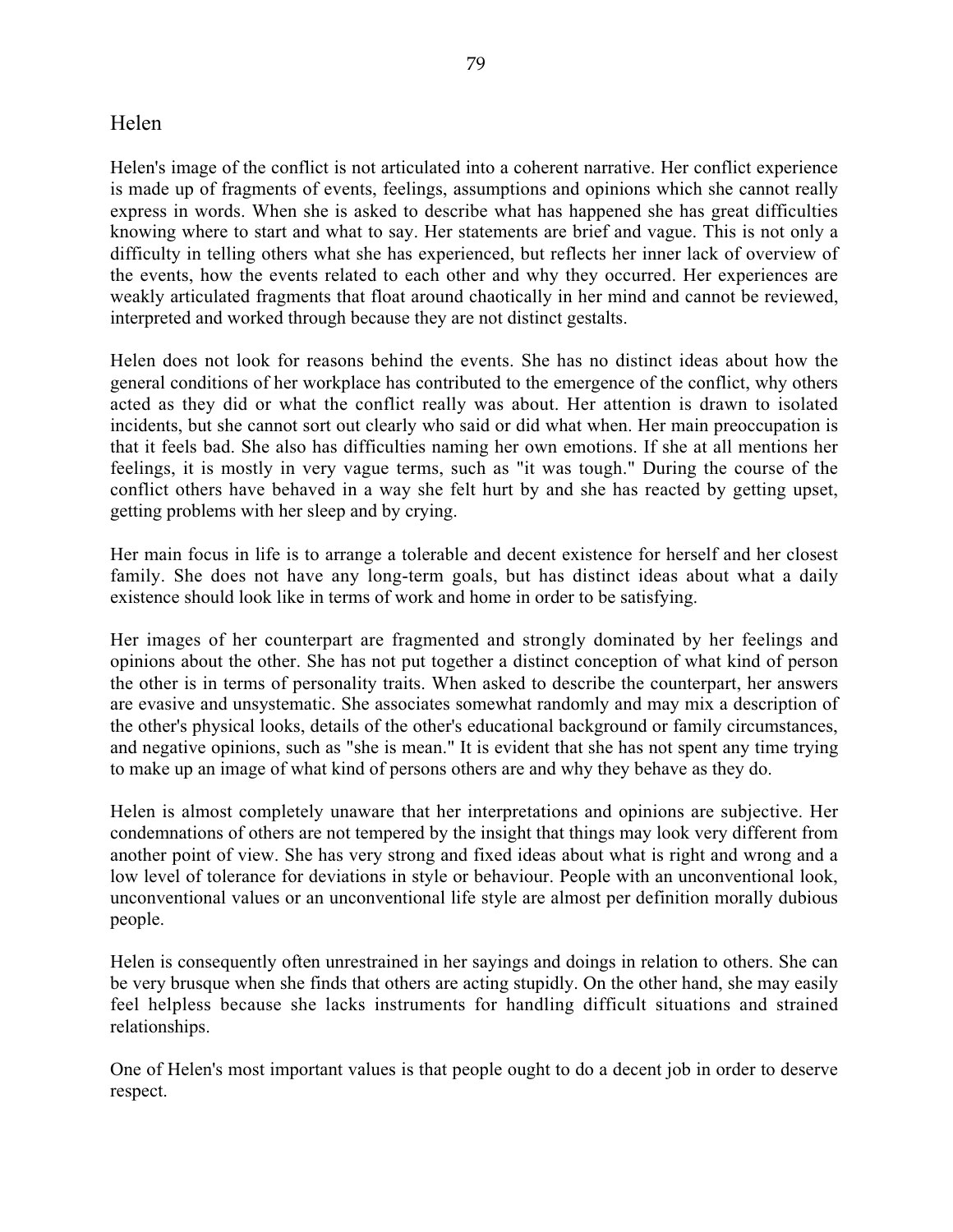In a conflict Helen needs assistance from other to review how events fit together. She does not automatically reflect on what impact her own behaviour has on others and how she contributes to the problems. She needs an ordered role distribution with clearly defined tasks and a boss who can intervene in order to ensure a smooth functioning of the team she is a part of.



*Figure 5.2 Conflict Awareness Mandala for Helen*

# Andrew

Andrew's image of the conflict is mainly made up of concrete events and his own reactions to these events. His experiences are relatively well organized into a chronological and coherent narrative. He has a good overview of what has happened, and he can formulate what different persons have done and not done with many details. However, he does not include in his story such aspects as the workplace's general setting, organizational structure, culture and roles. His field of awareness is filled up by the concrete events, and there is little room for underlying preconditions and structures. He does not provide his story with a background and a context for the actual conflict, but dives straight into particular incidents.

Even though Andrew's narrative of the conflict events is wordy and detailed, it is also strongly subjective. Andrew is not really aware that his own interpretations and opinions permeate his image of what has happened. He is therefore not actively aware of the possibility that his own images of the other persons involved and the meaning of the events might prove to be incomplete or even false.

Andrew's foremost aspiration is to be able to do a good job. He thinks of himself as someone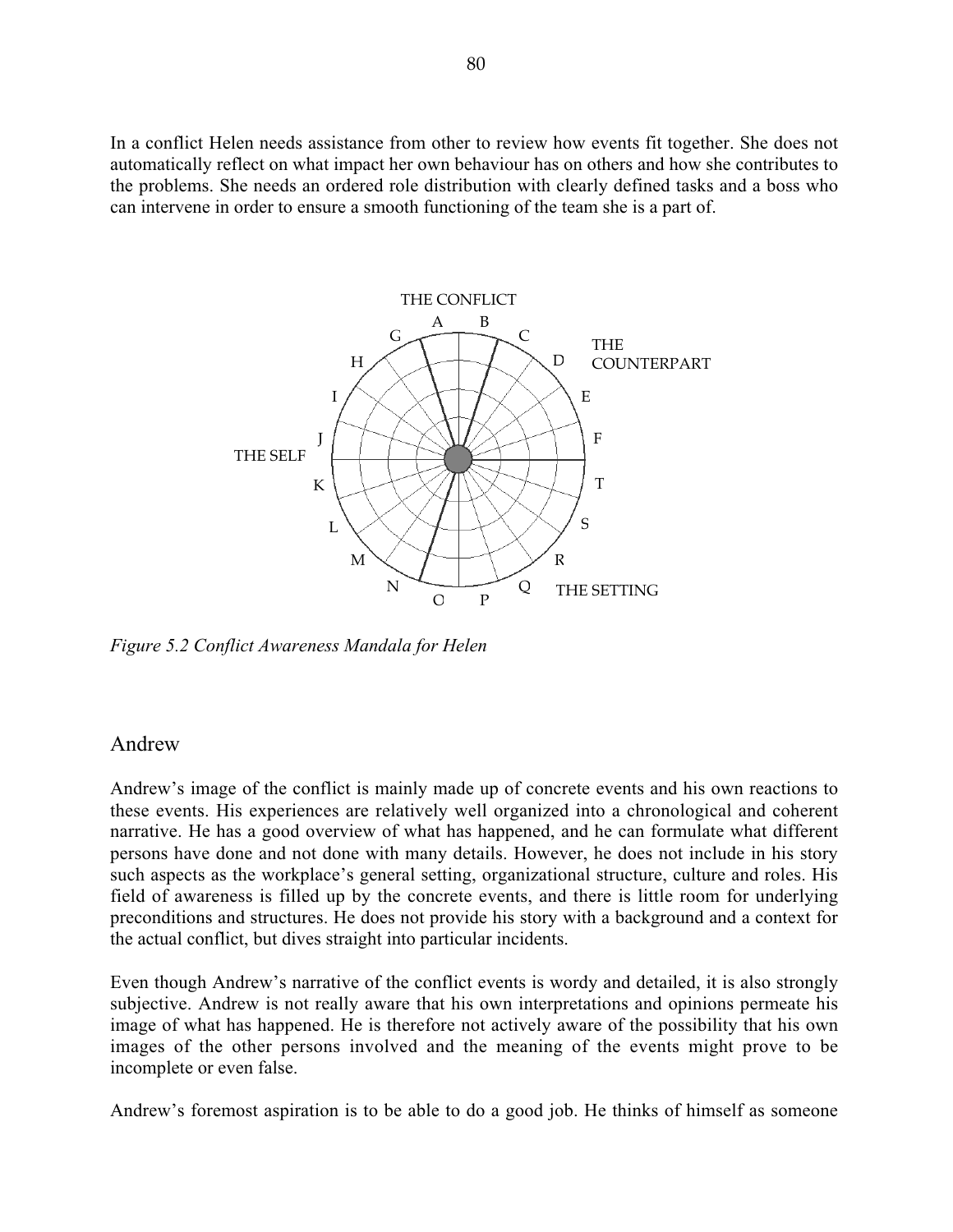with certain skills and personality traits, and he wants to have a job where he has the freedom to do what he is good at. His scope of attention does not extend far beyond what is part of his daily work.

Andrew's images of his counterparts mostly consist of how they have behaved and of rather superficial descriptions of their personality traits. He perceives others mainly from a first person perspective. Because of the lack of consideration of such aspects as management structures, role distribution, the nature of others' perspectives, and others' personalities, Andrew tends to blame individuals for frustrating experiences. In other words, he seeks the causes of problems in the behaviour of the persons involved, rather than in more abstract structures and processes. He makes no genuine efforts to imagine how other persons have perceived the situation or himself, nor does he reflect on the motivation, goals and general perspective of his counterparts. The absence of efforts to look at events and circumstances from others' perspectives, and the lack of an ambition to keep his own feelings and opinions separated from his interpretations mean that the images he has are strongly subjective. His narrative is not necessarily outright false in its details, but it is very selective and permeated by value judgments and assumptions which have not been reviewed for accuracy. The proportions that particular aspects of the conflict events have in Andrew's experience are not tempered by other people's versions. His own version of the events would therefore scarcely be regarded as an acceptable description of the conflict by the other persons who were involved. This often leads to major communication problems between the parties, in particular when other people involved are as strongly embedded in their own subjective images as Andrew is. The images different persons have of the conflict are so diverging that they don't have a common frame of reference for starting to talk about how to handle the situation.

Andrew's one-dimensional image of his counterpart means that he does not routinely reflect on how he can express himself or behave in order to influence the other's attitudes and interpretations. He does not reflect on the nature of the relationships between himself and others, how these relationhips came to be what they are, and how they might be transformed for the better. Andrew doesn't even *want* to spend effort trying to understand his counterpart better, because he is busy disliking him or her. As a consequence, he usually does not take any initiatives to talk about what has gone wrong and why. He might minimize his contact with the counterpart, show his dislike in various ways and try to pursue his own interests using various concrete means of exerting pressure. In contrast to Helen, he is to some extent aware that his value judgments are his own subjective opinions. He therefore does not express them in the same unrestrained way, unless he really feels his negative opinions are well-founded. However, since he is not really conscious of how subjective his interpretations of events and others' motivations are, it happens rather often that he feels that his opinions are justified.

Since Andrew is prone to blame individuals for frustrating events, he often feels hurt and treated unjustly. He does not have a distinctly articulated conception of his own values and his own personality and he is therefore rather vulnerable to negative feedback from others. If others directly or indirectly convey to him that he has made errors or that his competence is inadequate, it hits him hard. He does not have a well grounded and distinct image of himself that gives him a steady foothold when faced with others' criticism. Since he does not take his own emotions as an object for reflection, he is to a great extent a captive of them. Often, the only way he can see for getting out of his negative emotions is to be rehabilitated by getting those who have treated him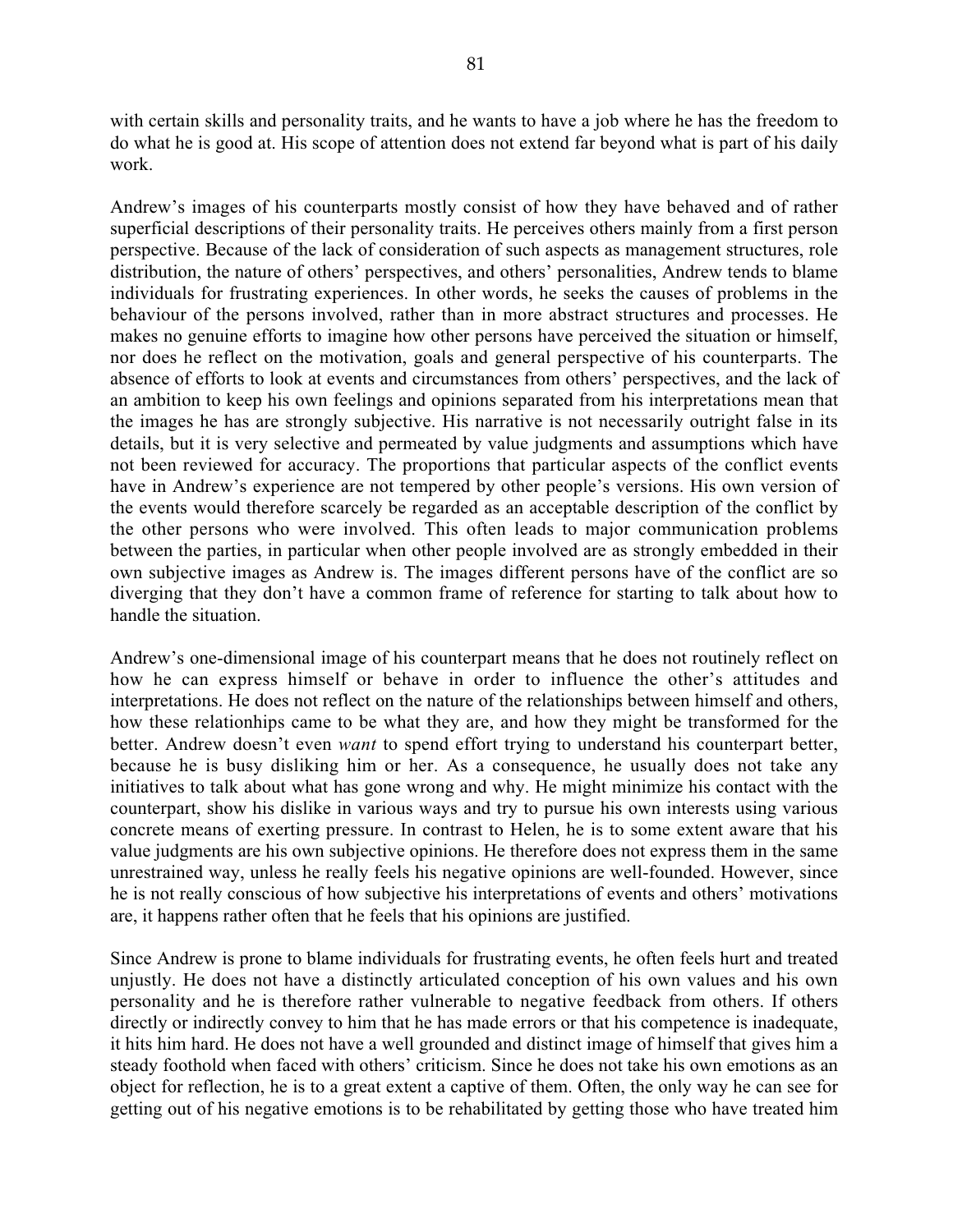badly to admit their wrongdoing, make apologies and give him recompensation for his sufferings.

For Andrew it is important to have a well functioning workplace where he can exercize his professional skills as well as possible, without undue interference from others. He likes being able to solve problems and to do a good job. He wants to have a boss who can make decisions, but who is also capable of listening. He may get upset by injustices and malfunctioning organizations, but he does not formulate what is important to him in terms of principled values, his own development as an individual or the function of his organization in relation to the surrounding society.

Andrew is only in a very limited way capable of drawing on his conflict experiences for his own development as a human being. He scarcely reflects on himself, how he feels, how he thinks, what kind of person he is. Since he does not actively ask himself how others perceive him, he lacks an important instrument for gaining some measure of distance to himself and his own role in social interactions.

When Andrew gets involved in a serious conflict, he needs access to a conflict management procedure where a process leader helps him listen to other parties' image of the conflict, and guarantees that Andrew may feel that his counterparts listen to his issues and respect him. If he suffers emotionally from the conflict, he may benefit from counselling with someone who can help him articulate the feelings he has, and help him see the interpretations that generate enduring negative feelings. He might thereby learn to take his emotions as objects of conscious attention, which enables him to work through his feelings and constructively conclude his negative experiences.



*Figure 5.3 Conflict Awareness Mandala for Andrew*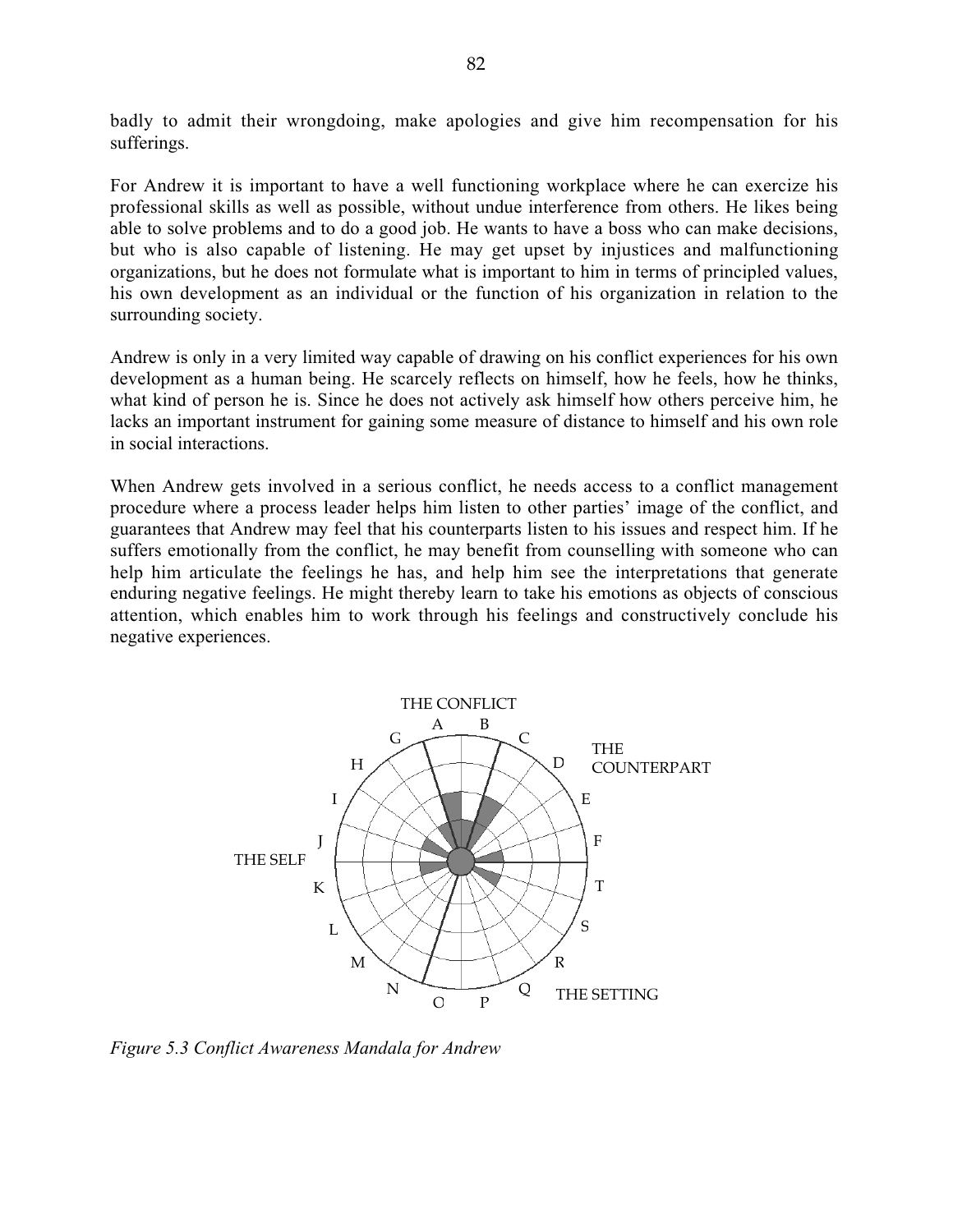On a general level, the most important items on Andrew's developmental agenda are to increase his awareness of the role his own interpretations play in his experience; to become aware of the importance of getting acquainted with other peoples' perspectives; to start reflecting on the role of organizational structures and cultures as causal factors; and to start taking his own emotions, interpretations and opinions as objects of conscious inquiry.

# Karen

Karen takes for granted that a conflict must be understood in terms of its wider context, such as the type of workplace, the working conditions, the management structure and the leadership style of her bosses. She also includes her own background as an important variable: her education, what she has worked with before, the reasons and manner in which she came to her workplace. She regards these circumstances as important because they constitute a frame for the conflict, a frame that at least partly explains why the conflict developed and why she became a party to it. Karen consequently has an inner map which allows her an overview of the conditions and a means of orienting herself in the course of events. When she tells the story of her conflict, she starts by describing the workplace and how it came that she started working there. Her way of telling her story shows that she has a good ability to take the role of other people: she knows that it is important for the listener to have some general knowledge of the workplace in order to be able to follow the narrative of the conflict events. Her story is well structured and gives many details about the salient events. She also interweaves the story with comments about how she interpreted various incidents and circumstances. She has a clear and well articulated image of how she would like the workplace to function and she continually compares the actual state of affairs with her vision of what the workplace ought to be like. Roles and role distributions are important themes in her reflections. She makes a clear difference between the roles in the workplace on the one hand and the individuals that are supposed to live up to the roles on the other hand. She believes that it is important that the roles are clearly defined and she reflects on how different individuals relate to the roles they are assigned to. This means that she does not exclusively blame individuals for the problems that emerge. Problems may also have their sources in impersonal conditions, such as unclear role distributions, poorly functioning communication and the fit between individuals and their roles. Since she perceives some problems to be related to organizational forms, she is likely to take intitiatives to change problematic conditions. She may suggest changes in job descriptions, improvements in the communication patterns or clarifications of role distributions. However, her approach to thinking about role distributions is rather concrete, such as who should be assigned to specific work tasks. She does not think about roles in a more psychological sense, e.g. who has a hold on someone else, who has a higher informal rank, etc.

Karen takes pains to describe the conflict events in an objective way. She clearly separates her own sujective feelings and opinions from her image of the conflict and the persons involved. She consequently does not perceive the conflict from a first person perspective (see chapter 4). However, she also does not go very deep in her reflections about other persons. She notices that others behave in certain ways that are problematic for herself and other colleagues. While she makes up images of other people's personalities as wholes, she does not spend much time reflecting on why they behave as they do. In the cases when she speculates about the inner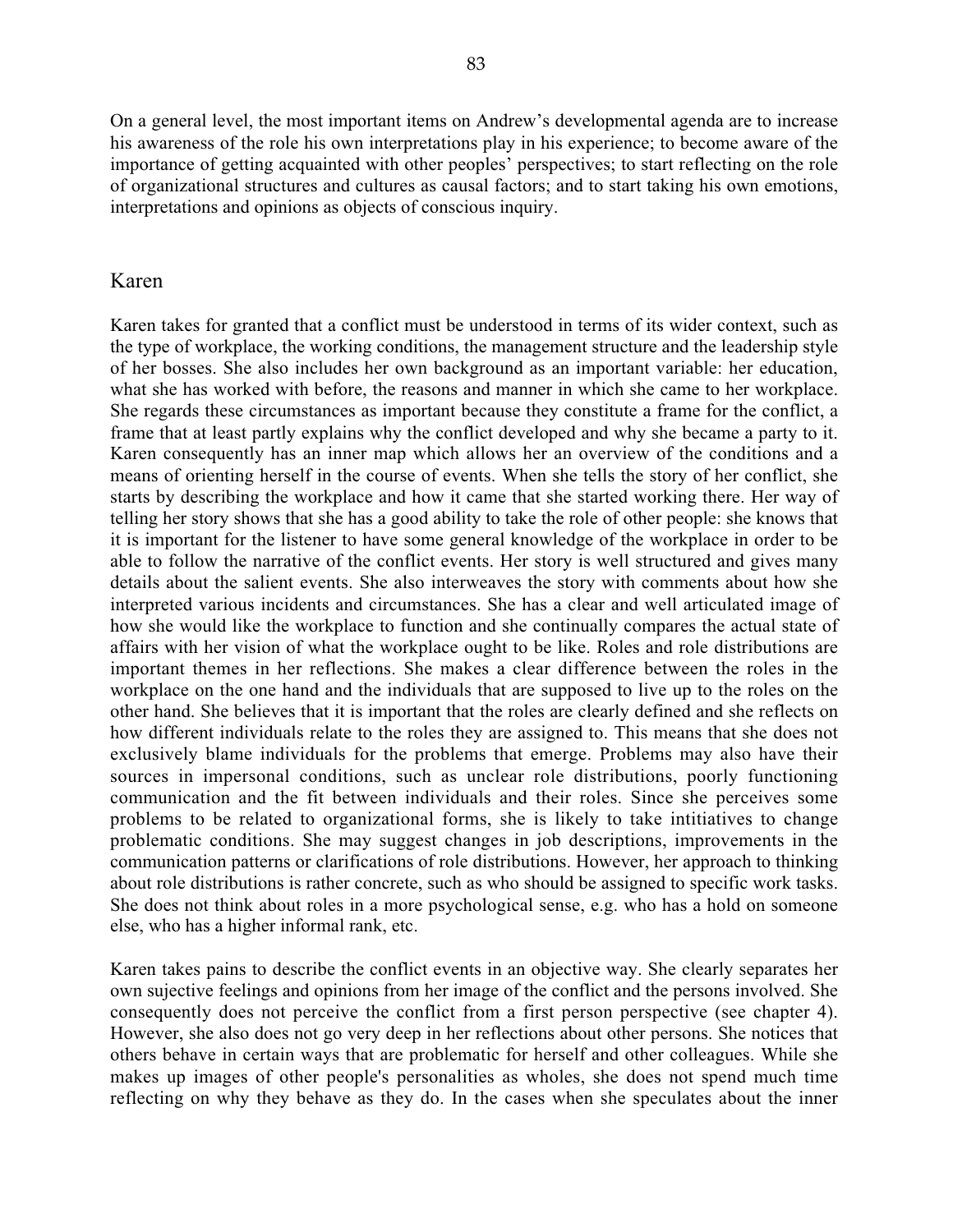workings of others she is aware that her ideas are subjective and should not be treated as the final truth. Her basic philosophy is that individuals are different. Some people are more difficult to cope with than others, but that is simply a fact of life. She wants to believe in other people's goodness and she wants to be able to respect them. She is not prone to blame individuals, but thinks that a good organization should be able to deal with the existence of individuals who are not as agreeable and adaptable as others.

Her second person perspective is primarily related to concrete situations: she is aware of how other people feel in certain situations and understands, for example, how their attitudes and behavior was influenced by the stress they were subjected to. However, she does not reflect very much on what it means to be the other person, taking the whole personality system into account.

When Karen gets involved in a conflict with others she feels a lot of strain and frustration. She notices what she feels and what she needs in order to feel well. She has distinct notions about the boundaries of acceptable behaviour. When the situation becomes too strained she takes responsibility for herself by looking for support from colleagues or professionals. She knows when it is time to report ill or to give up her job because she continuously monitors her own emotional and health state. Her frustration does not turn into a heavy antagonism since she does not put all the blame for the problems on individuals. Other people cannot be made responsible for all the limitations they have. When she is made the target of criticism and depreciatory comments she is not very badly hurt. She has her own internal norms as guidelines for evaluating if she has done a good job or not. The criticism of others can feel tough and constitute a negative environment that she would like to be rid of, but it has no major impact on her self-esteem. She can consequently take notice of the intense dislike someone else has for her without feeling the need to launch a counterattack or mobilize a vehement defense of her self-respect.

Karen's awareness of her own interior does not go very deep. She notices what she feels (including intuitive hunches), she has a clear idea of what she wants her worklife to be like and she has a disctinct sense about what is important to her. She can also to a certain extent look back and reflect on how she felt and reacted in a certain situation and notice that she was not really aware at the time of the background to her feelings. She may, for example, in retrospect know that she let herself be persuaded to take a job because she was flattered by the offer.

A prominent value in Karen's workrelated value set is to achieve a high level of quality for the products and services produced, resulting in a contribution to the life quality of the consumers or clients. Her main goals are consequently of a more principled nature than Andrew's.

Karen realizes that each experience is an occasion for learning, but since she does not have a particularly differentiated conception of her own interior, her learning is rather vague. She accumulates experiences about life and therefore she becomes more experienced and more skilled over time. However, she does not have a distinct conception of how she can develop and change as an individual. Her learning is only accidentally transformative.

In order to feel well at her workplace Karen needs to feel that her work is meaningful in a larger perspective. She wants to be able to communicate constructively with colleagues and managers about how to organize the work. When she gets involved in conflicts she needs access to persons who may take on the function of being dialogue partners in a common quest for constructive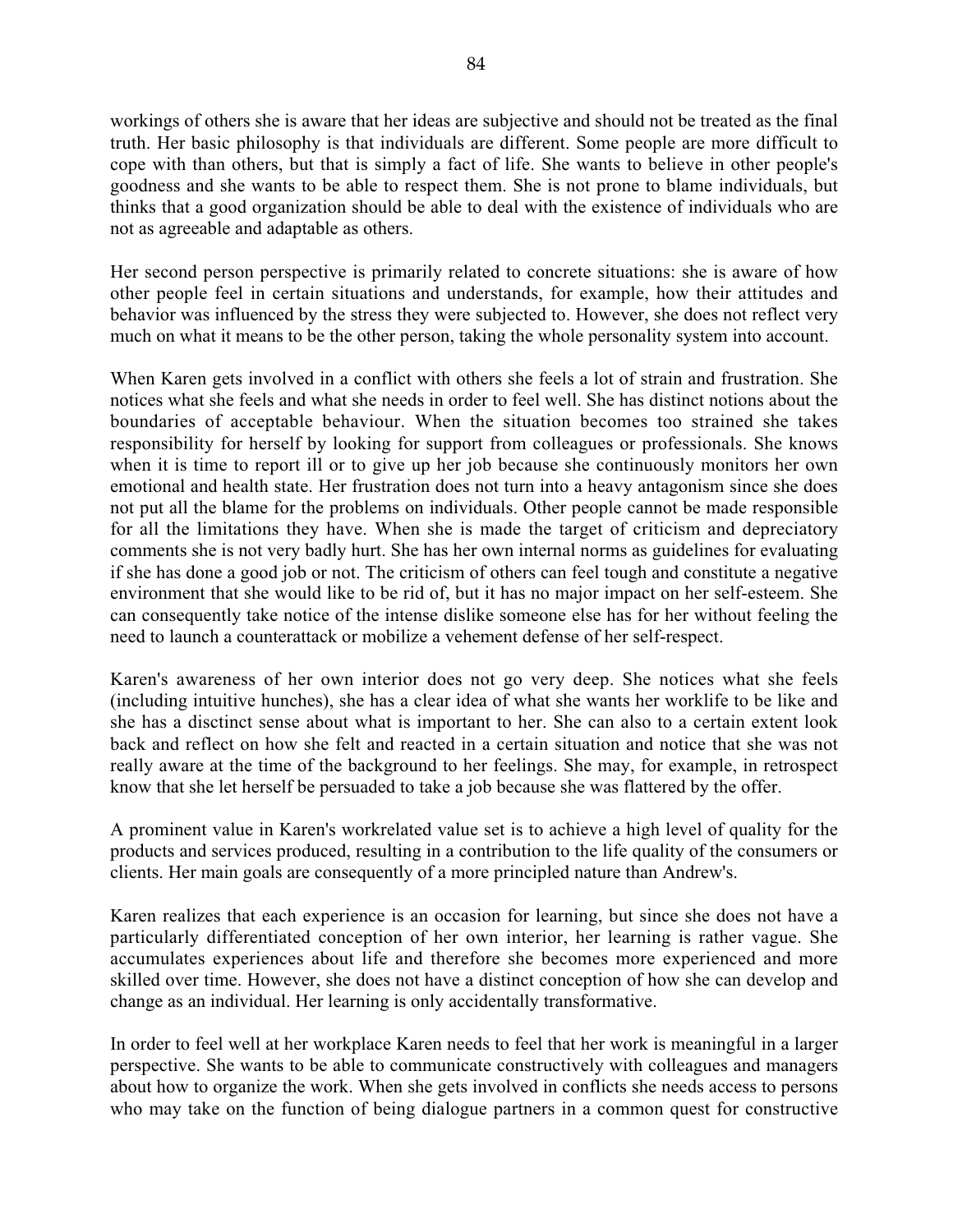solutions.

As a person, Karen may benefit from devoting more attention to learning about how other people function. Such an understanding of the inner workings of other people may allow her to relate to individuals in ways that have good chances to function well in the particular circumstances.



*Figure 5.4 Conflict Awareness Mandala for Karen*

# Michael

In Michael's story about the conflict the informal roles and the relationships between the parties is a prominent theme. While Karen thinks about roles primarily in terms of who is responsible for what, Michael is keenly aware of how individuals try to position themselves in the informal web of relations in the team. Like Andrew and Karen, Michael describes the concrete events that make up the conflict, but he conceives these as expressions of an underlying process. His image of the counterpart may, for example, include an idea about the other having a weak sense of selfesteem and trying to compensate for this by achieving a powerful position in the workplace. Michael consequently believes that the annoying behaviour of the counterpart can be explained by the internal psychological processes of which the counterpart may not be aware. The actions of the counterpart are interpreted in terms of the functions those actions have for creating and maintaining a certain ranking order among the parties. Michael is aware of non-verbal messages, such as the significance of body language, tone of voice, veiled hints and indirect meanings of specific behaviors. He interprets these messages as expressions of other people's feelings, attitudes and efforts to attain a certain position for themselves.

Michael's own personality is an everpresent distinct gestalt in his field of vision. He reflects on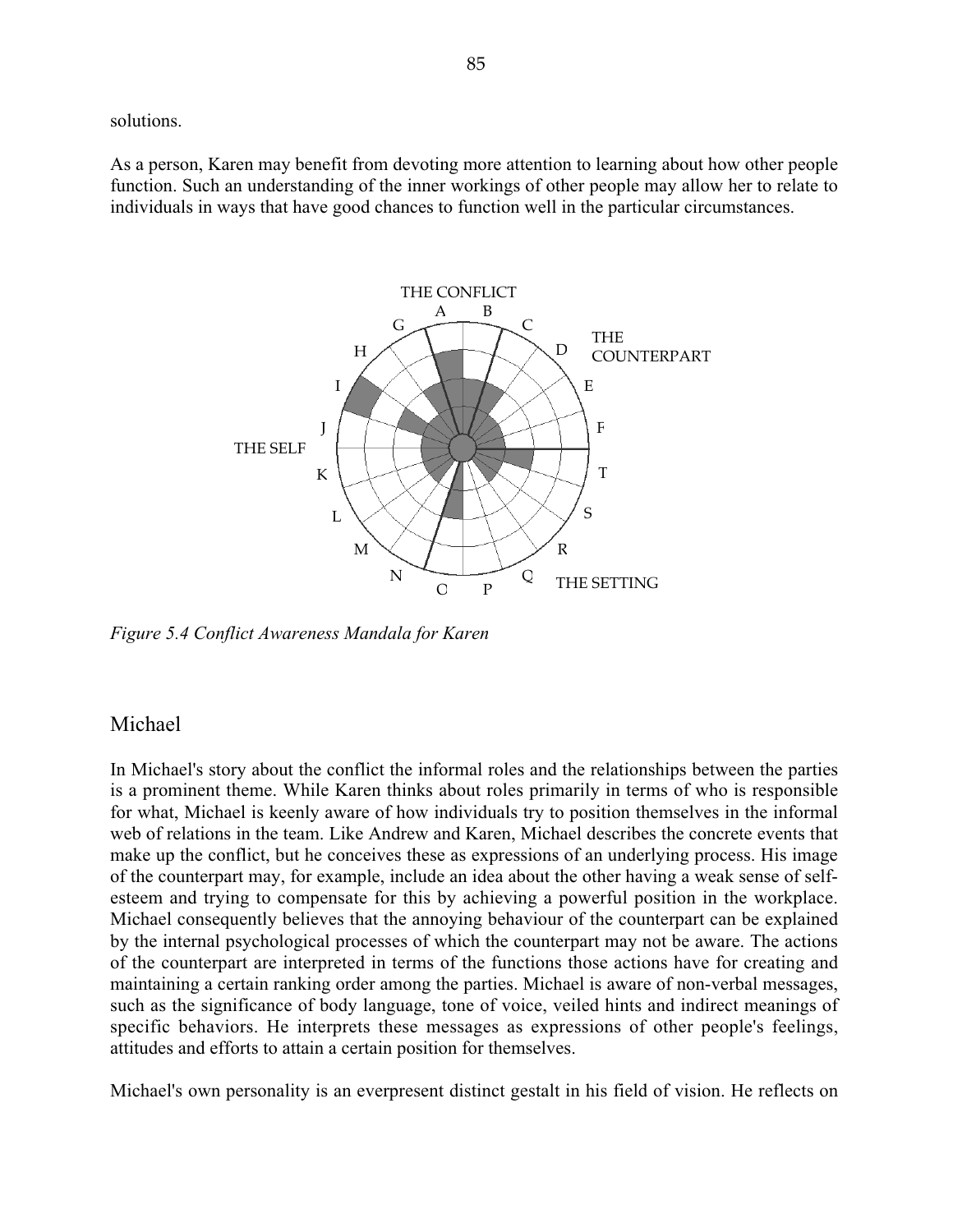his own behaviour and its reasons and he has some ideas about how his own biographical background has conditioned him to react strongly to certain things. Michael consequently perceives himself as an active part in the shaping of the conflict events. Furthermore, he uses the events as a mirror for getting a clearer image of himself. He knows that his own interpretations may be incomplete or erroneous and he knows that there is a possibility that he may have a misguided self-image. He is aware of how his own strong emotions may cloud his ability to reason clearly in critical situations. This awareness means that he may decide to try to curb his own immediate impulses in hot moments. If this does not succeed, he reflects afterwards on what was going on in himself. He is interested in seeking out other people and asking them to give

him their sincere opinion about what is going on. He is keen to attain a more accurate image both of himself and of the counterpart. In Michael's perception, the conflict has many variables: a situation which is stuck can become unstuck not only through changes on the part of other people, but also by his own shifts in feelings and stance through new insights.

Michael has a mental model of how his counterpart functions and can to some extent predict how she will react in different situations. This understanding is spontaneously used by Michael to fashion strategies for bypassing the most annoying aspects of the situation. He may nurture the counterpart's needs to some extent in order to influence the course of events in a constructive direction. Michael also perceives the character of the relationship between himself and other people as a distinct gestalt. This means that he can actively reflect on the quality of the relationship in the present as well as on what might be done to change the character of the relationship in a desired direction. A further advantage of his clear perception of the relationship as such is that he can voice his perceptions of what is going on between himself and the counterpart in discussions. He can point out to the other what kind of relationship they have now and initiate a discussion about how the character of the relationship could be changed for the better. His mental model of the counterpart gives him some lead in assessing whether such discussions are meaningful or not. If it doesn't seem meaningful to take up a conversation about the character of the relationship, Michael tries to find other ways to handle the interactions.

Michael's habit of reflecting on his own and other people's ways of functioning and the social skills he has developed by drawing on this habit means that Michael feels that he is a rather competent person. He has a high degree of self-acceptance and a strong sense of self-esteem.

The themes of personal development, learning and realizing his own individuality are prominent in Michael's field of vision in his worklife. He has a keen sense of his own uniqueness and a long time horizon. When many others only perceive the concrete aspects of various events during the workday, Michael makes sense of them as expressions of universal existential themes. He can therefore make connections between different situations that somehow share some rather subtle quality or dilemma, using experiences and learnings from one situation for elucidating and handling another. When he gets involved in a conflict, he does not only regard it as an annoying situation that he has to sort out. Conflicts are a part of life, and it is one of the tasks in the life of a human being to learn to deal with them. A conflict might therefore be an enriching experience. Through the conflict experience, one may get to know one's own reaction patterns and one might learn things like asserting oneself in constructive ways or emotionally handling one's own frustrations.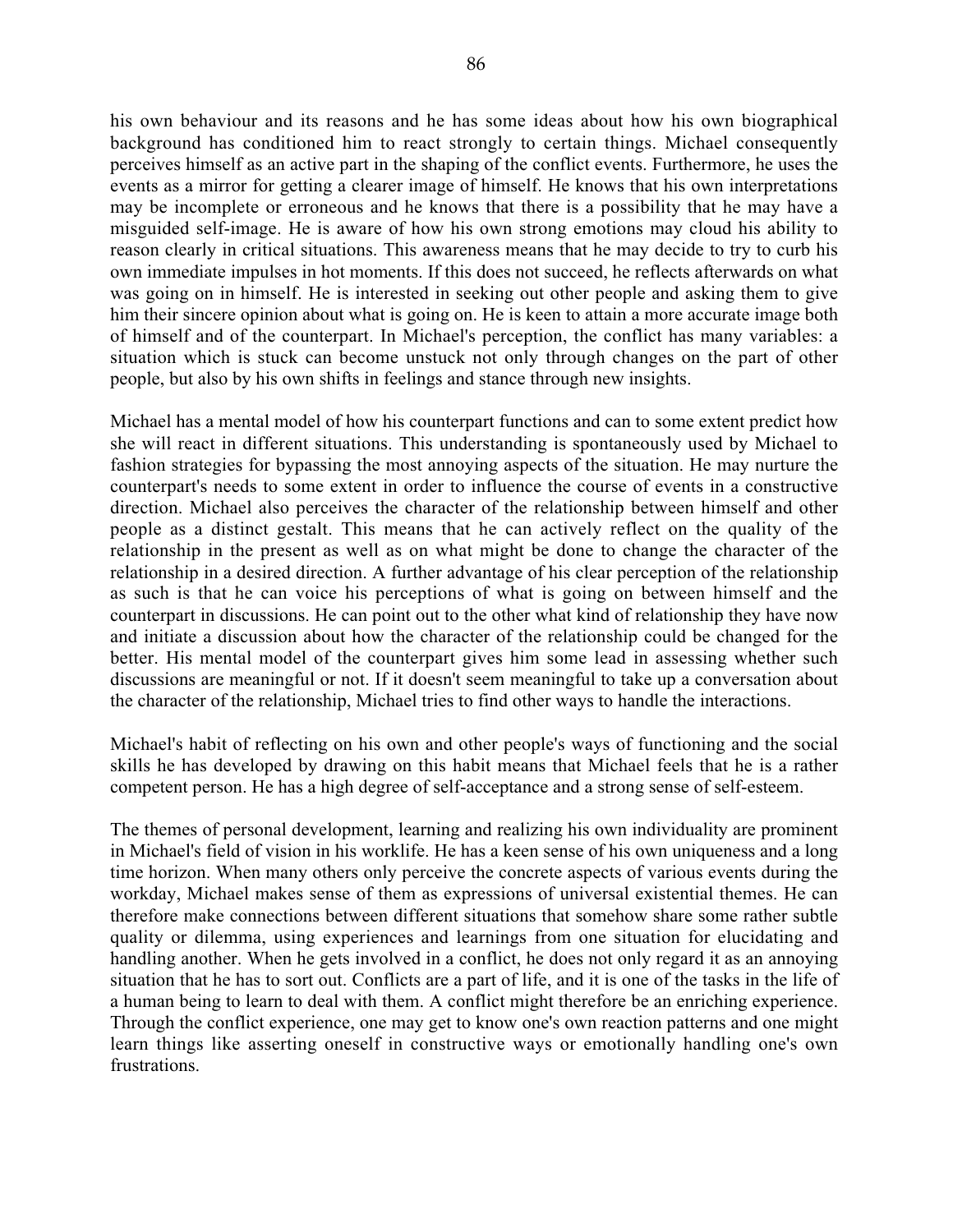

*Figure 5.5 Conflict Awareness Mandala för Michael*

# Elisabeth

When people like Elisabeth gets involved in conflicts, the reason is often that they have their own ideas about how their workplace ought to be organized in order to function optimally with regard to the function their organization has in a larger societal context. Elisabeth is keenly aware of the problem of designing systems and processes. She wants them to create an environment where the employees can feel satisfied and where it is possible to attain high quality standards for the products and services produced. Her image of the conflict is very complex. She considers a wide spectrum of preconditions, such as organizational structures, changes in the organization's environment, traditions, organizational cultures, role distributions and the personality patterns and meaning-making perspectives of individuals. She takes for granted that a conflict and a workplace can be seen from many different perspectives. She moves with ease between these perspectives without becoming disoriented. She can look at the events as they appear to the CEO, to the team leader, from a technical point of view, from her personal point of view and from a moral perspective and she can integrate the insights she derives from this into a comprehensive understanding of the situation. Continual and active reflection over a wide range of phenomena is a prominent ingredient of Elisabeth's meaning-making. She reflects on how other people think and experience various situations, on how large-scale societal changes necessitate changes in procedures and goals in her own organization and on her own actions, reactions, goals and intentions. She finds it important to continually test and reevaluate her own interpretations, goals and values. She expects and welcomes that she herself will change.

Elisabeth's sense of identity is grounded in an intimate self-knowledge. She has a high degree of acceptance for herself as she is. She is therefore not very vulnerable to or dependent on others' opinions about her. This means, among other things, that she can act in a way that is completely free of prestige concerns. She can take on a leading role when necessary, but also retreat into the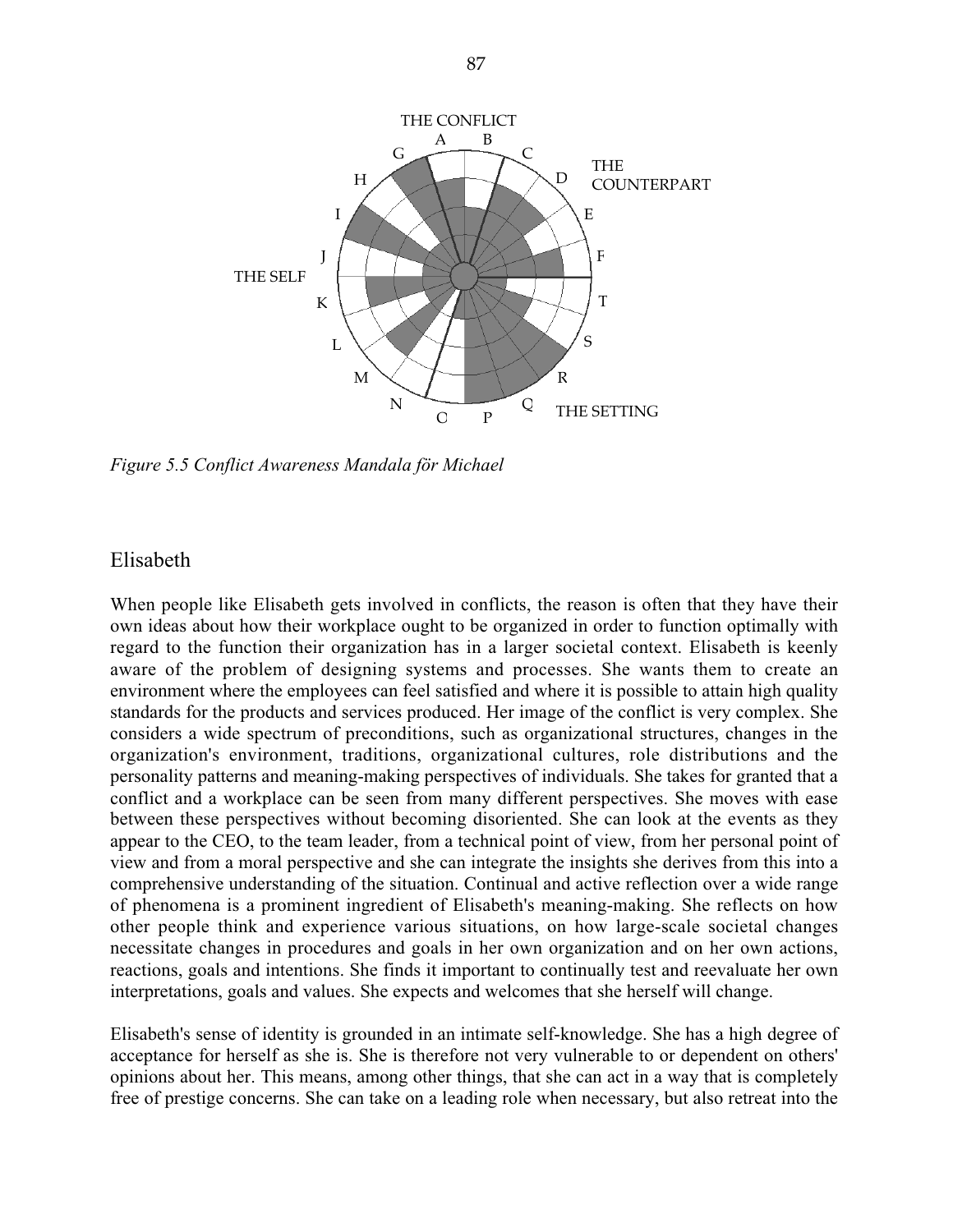background if that serves the cause she is committed to.

When Elisabeth gets involved in a conflict, she reflects on how her counterpart functions in order to adapt her own behaviour to make it easy for the counterpart to be constructive. She takes many and diverse initiatives in the conflict in order to address the problems. She is not afraid to raise the problems in plain language with anyone of the involved. She expects and wants all people, regardless of their position in the organizational hierarchy, to be able to meet each other as adult, mature human beings. Her greatest frustration is when this is impossible, for example because some people refuse to communicate about problems Elisabeth regards as shared concerns.

Elisabeth needs an environment where it is possible for her to exercise her ability to think strategically and implement creative solutions. She needs to be able to communicate with her colleagues and bosses in an open and openended way. She wants to be respected as a competent and unique individual regardless of titles and rank. She does not feel well in places where there are rigid traditions and restricted possibilities to change things. When she gets involved in a conflict she may need access to a person who can listen to her concerns and who can help her achieve some distance to the inertia she is frustrated by. She may also need support for leaving jobs which have no chances of giving her the action space she needs to realize her potential and act in alignment with her values.



*Figure 5.6 Conflict Awareness Mandala for Elisabeth*

One of the things Elisabeth needs to learn is to accept that many individuals and groups are so strongly embedded in certain thinking patterns and traditions that they are incapable of change. Elisabeth may find it difficult to let go of her ideals about how people ought to relate to each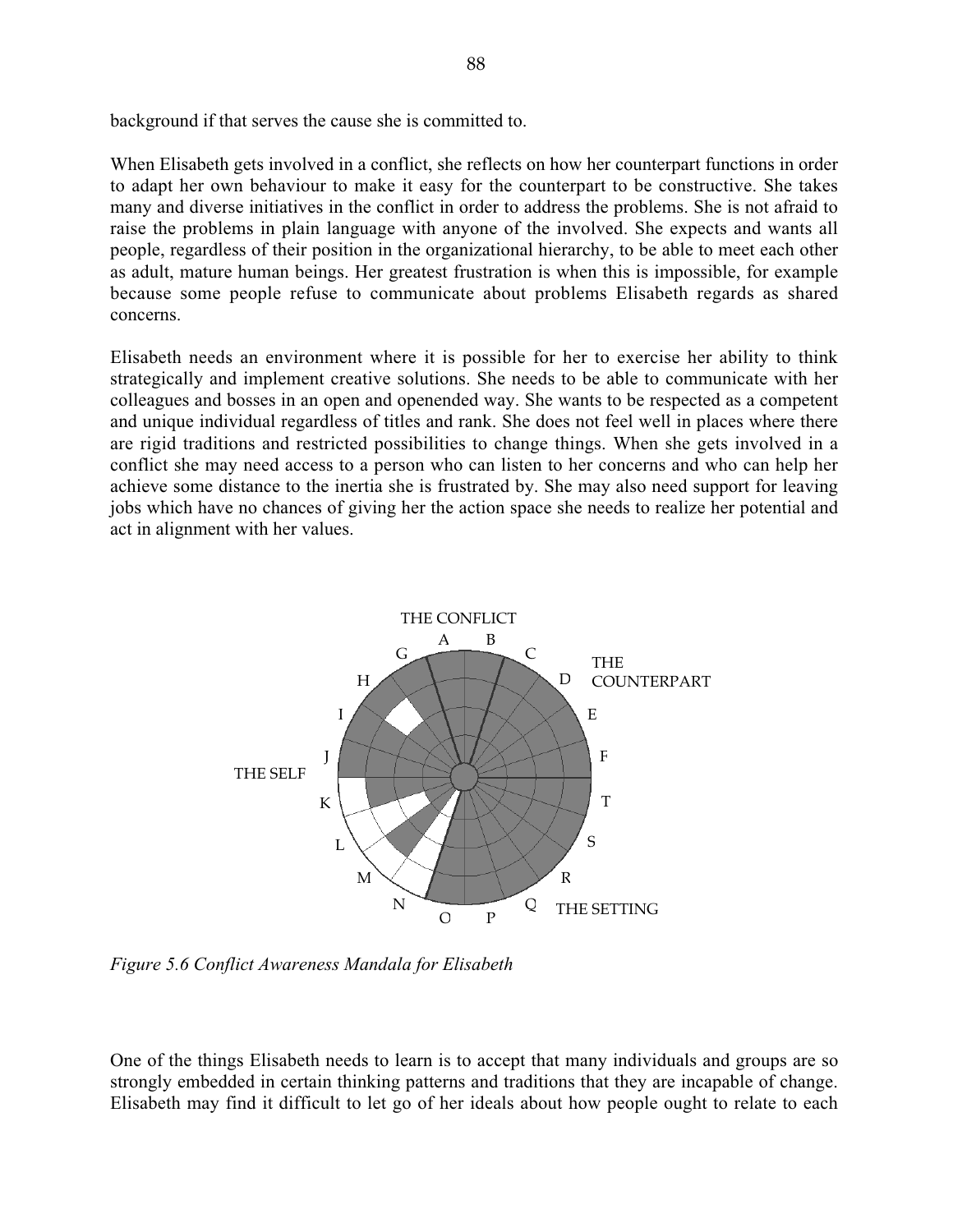other and about how organizations should function. By learning to recognize improductive situations early on she can focus her energies where the circumstances allow her to be an efficient creator of valuable services.

# Individuals and workplaces

We are convinced that the characteristic differences that become apparent when comparing the portraits above are relevant and important in order to understand how individuals and groups function in workplaces. However, more empirical research is needed in order to develop and validate this preliminary formulation of our perspective. We have focussed on individuals in this study. It would probably be interesting to explore the workplace cultures that develop in workplaces where the majority of the employees are similar to John, Helen, Andrew or one of the others. In some of the interviews we have made, we believe we can discern workplaces which have developed cultures that reflect certain meaning-making patterns. Several of the conflict cases we have studied appear to involve situations where people who are similar to Elisabeth or Michael come to a workplace dominated by people like Helen and/or Andrew. We hope to be able to explore the dialectic between workplace cultures and individual meaningmaking patterns more systematically during the coming years.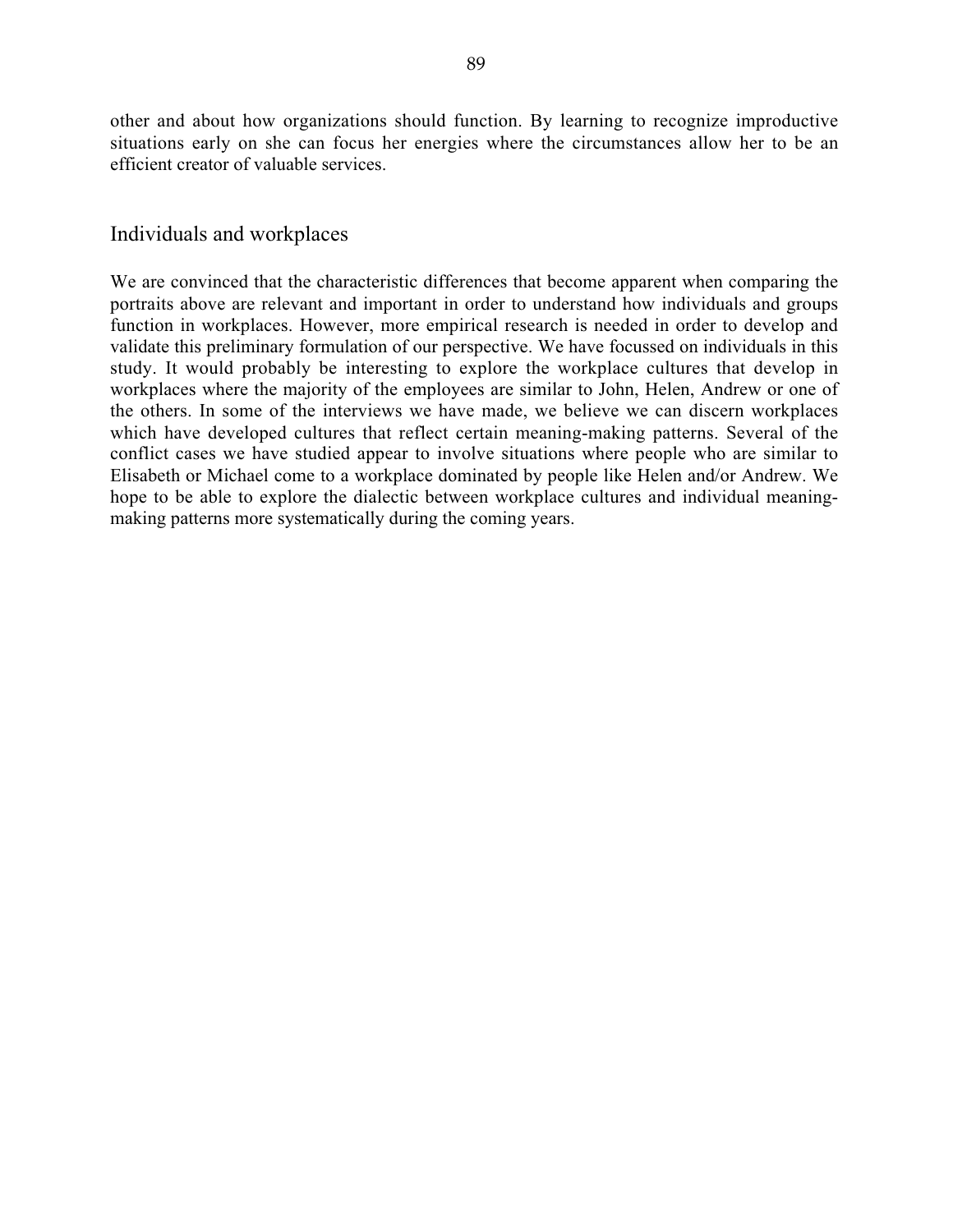# 6. Jane gets fired

# Introduction

This entire chapter is devoted to the interview with "Jane." We have chosen to discuss this interview in depth for two reasons. The first is that Jane is, in our opinion, exceptional in terms of her inclination toward reflection and her ability to handle situations involving other people. Because Jane also tells at length and in detail about her experiences, the interview provides many illustrations of different types of sophisticated competencies. The other reason for using this interview is that it so clearly reveals the limits of what individual conflict management skills can accomplish at a workplace where most people do not wish to work through conflicts. Jane, despite her sophisticated skills, was fired.

We hope that the interview with Jane will give the reader a vivid insight into how an unusually aware person thinks, feels and reacts in the face of frustrating working-life situations. At best, Jane's reflections can cause the reader to look at him-/herself, thereby gaining insight into how he/she functions at present and seeing possibilities for functioning in another, perhaps more satisfying way.

Jane's was the longest of all the e-mail interviews we conducted. The printout comprises almost 40 pages of text. Jane told of her experiences in *great* depth, and although the interview was the longest conducted, only four rounds of questions and answers were used, as compared to the usual five to seven. We report almost the entire interview, a few sections at a time, and largely in the order in which they were originally written. We provide comments following every excerpt, meaning that we point out those aspects of the interview we find relevant to our questions, in order of appearance. We have also inserted bracketed code designations into the text (e.g., [C4]). These codes refer to the table of questions presented in Chapter 2. The purpose of this is to point out characteristic features of Jane's way of telling as well as to use the interview as an additional illustration of what the various questions involve in practice. At the end of the chapter we also present Jane's Conflict Awareness Mandala.

The interview has been edited slightly, partly to conceal the identities of those involved and partly to eliminate the few digressions that are not relevant here. We have, naturally, obtained "Jane's" consent to use her entire interview as a case study in this report.

# Interview Round #1

We plunge right into Jane's story, just as she wrote about it in her introductory case description:

1 There are a number of conflicts I went through at my last job. I believe that my primary conflict was with my boss, Becky. I think that this conflict gave rise to other, secondary conflicts. Both ultimately led to my leaving my job. I'll tell you a couple of sample conflicts, but, first, I'll try to put it in context.

2 My part of the company is in charge of product development. The company goal is to "work fast and produce a lot." My personal goal is to "work efficiently and well and produce quality work" [**L1,**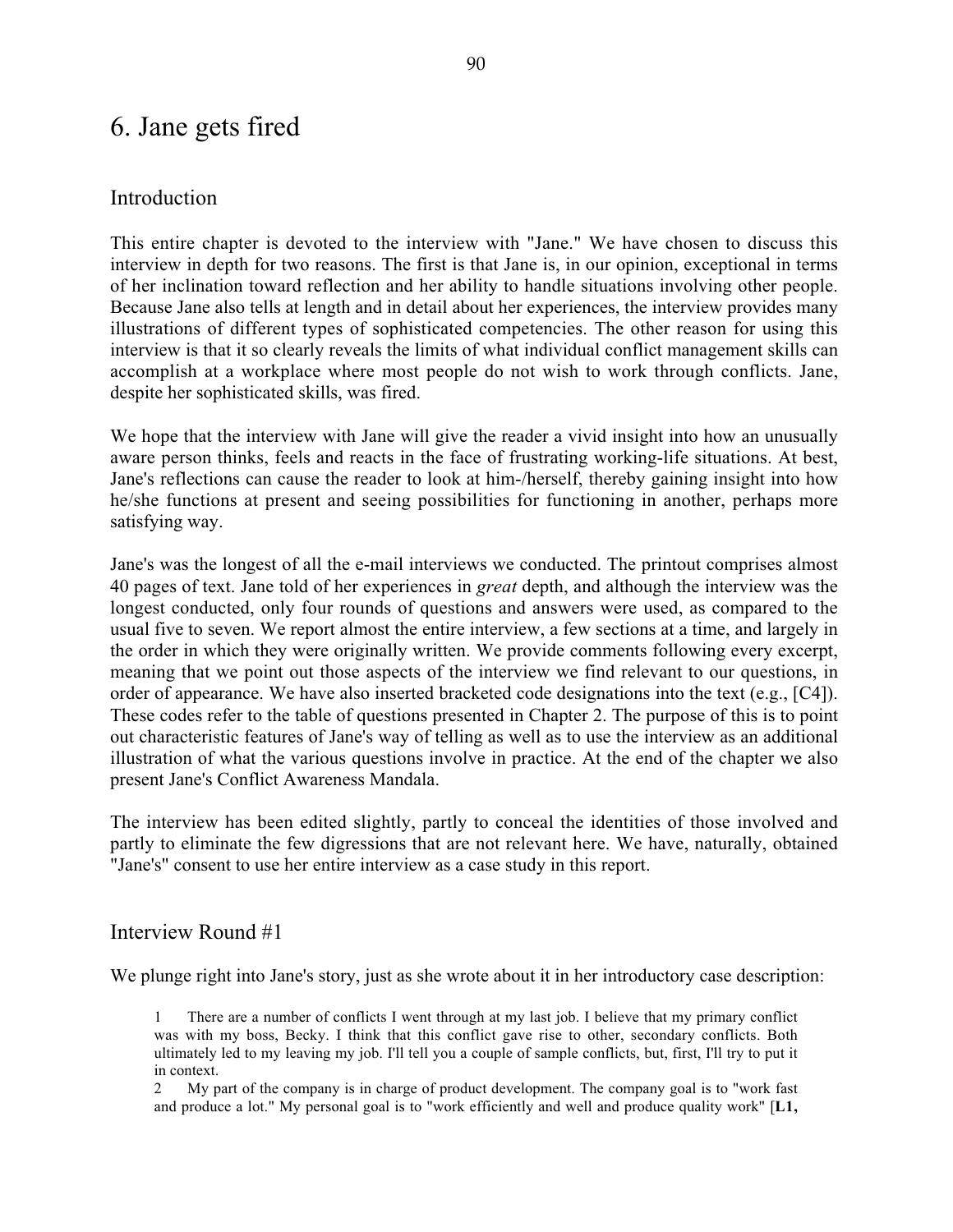**T2**]. I was hired to be a project manager, and was the first employee on my team. I hired and built the team, therefore, my position was Team Lead. I was responsible for work assignments, scheduling, as well as some product development. I also did other work for other groups as needed. Eventually, it was my responsibility to act as the representative from our branch to the corporate product development team. [**O1**]

3 Within a week of my joining, our small company announced a merger with a large corporation based in another part of the country. Within a six months, I was no longer able to allow my team or myself the freedom to make all of our own decisions about things like styles, templates, tools to work with, etc. We had to work within a larger structure. I saw the need to conform to the larger corporate structure; there was a mandate to do so [**L1, T4**]. My boss felt that we could continue to operate as we wished; until someone forced us to do otherwise I suppose [**D1**].

We see already in the first paragraph that Jane has thought quite a bit about her conflict experiences and that she has ideas about what constitutes the most fundamental problem as well as its side effects. When beginning to tell, she puts herself in the reader's perspective and is careful to provide a clear background to the story. What she finds essential to this background are the organization's character and superordinate values ("work fast"), her own role and function, and the company's organizational context (changed ownership structure, and the consequences of this). Jane already intimates one of the underlying causes of the conflict, namely that the company's ideology and her own notion of goals are at odds. She expresses this in neutral terms, i.e., without passing judgment on the prevailing attitude in the company, but it is nevertheless clear that her own attitude is different. Owing to this, she appears to be safe and secure in her own world – she does not seem to need to defend her own diverging attitude, e.g., by belittling that of the company.

Paragraph 2 also shows that it is natural for Jane to think in terms of the role one has in an organization, i.e., the tasks associated with her position in the company. In paragraph 3, Jane shows evidence of her broad strategic perspective: she believes that the merger with a larger group of companies will, in the long run, require harmonization of certain aspects of work to those conventions applying to the group as a whole. She wanted to begin this harmonization process at an early stage, whereas her boss did not seem to see the necessity of this.

4 Within a year of my joining, my reporting had changed so that while I still reported to my same immediate supervisor, Becky, I also "dotted line" reported to a new Director in the corporate office. I asked Becky to investigate what this meant and how it affected us and our budget. I gave her very specific questions. I never received a reply. [**P4**]

Jane's keen awareness of the importance of clear roles is expressed here. By turning to her boss, she tries to elucidate the uncertainty she immediately perceives.

5 Within a year and a half, my team had grown from one person to four and our responsibilities from three products to twelve. The deadlines were constant, and the stress was affecting everyone. [**O1**]

6 By September, I was very stressed and unhappy with my job [**I1**]. I felt like Becky was no longer available to help me because she had too many other responsibilities [**H1**]. Our weekly meeting with the Leads had decreased to none at all or only very occasionally. I was questioning her ability to let go of work and let me handle situations. I felt abandoned and like I lacked power to do my job [**I1**]. Regularly she would take such an active interest that she would handle situations or do work rather than refer it to me. I often found out information after the fact or too late or not at all [**C1**]. I would try to broach her with these issues, and was often "dismissed" or invalidated [**A4**].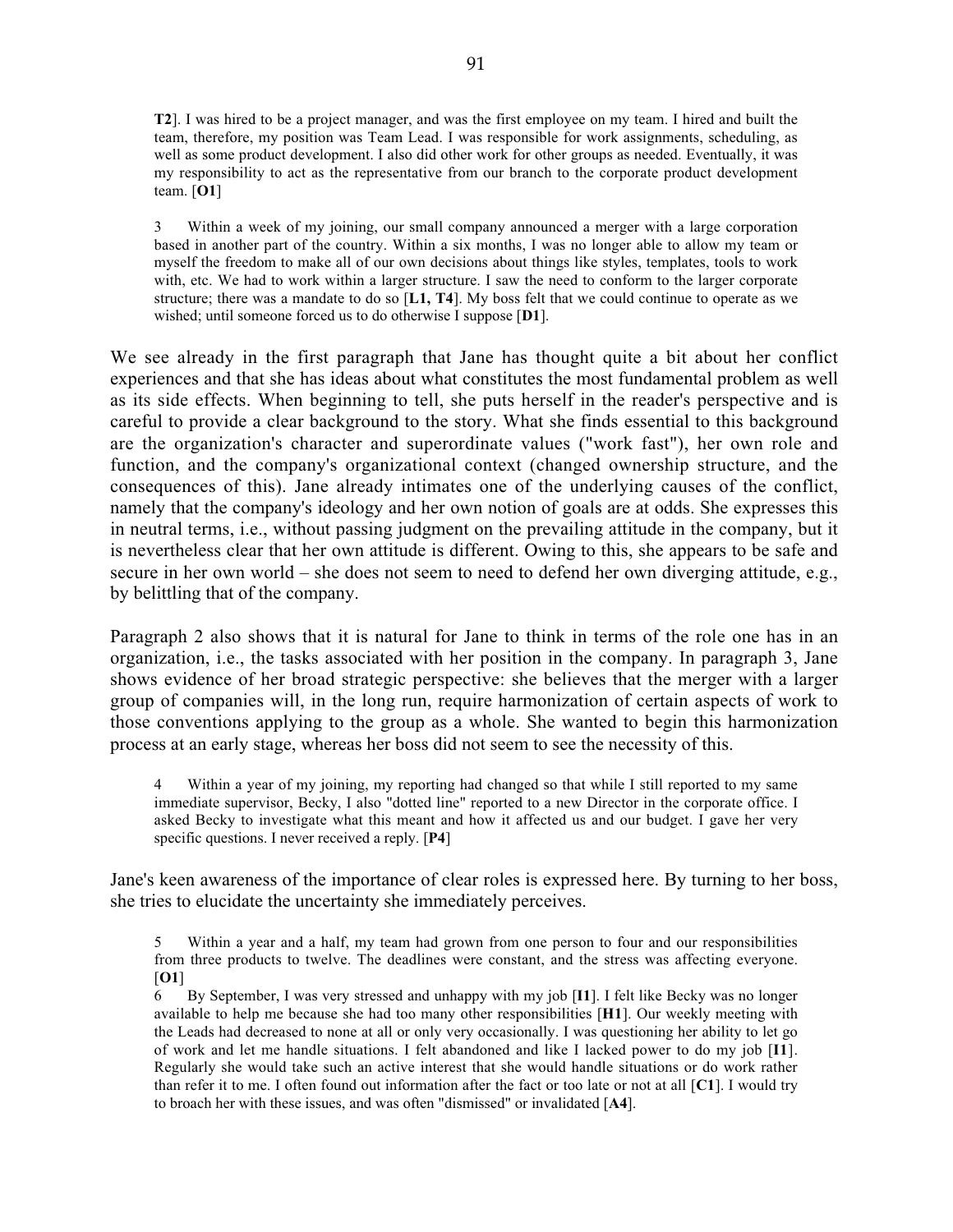7 For example, I asked to reconsider work load so that I and my team each had more time to learn and become experts in the products [**R4**]. I feel that research that leads to knowledge is a requirement for any engineer to successfully create a user manual that will best assist and support the end-users [**T4**]. She said it was unnecessary. I felt that either she was misunderstanding me or I was misunderstanding her, both in this case and in many other cases. I regularly asked her verbally or through e-mail to discuss clarification if I sensed or noted that she disagreed with my methods [**D4**]. I believe that in general, I initiated all contact.

When Jane arrives at the period when she begins to feel real frustration with the situation, her description interweaves three circumstances (tight deadlines, increased work assignments, her boss' reduced availability due to work pressure), Becky's behavior and her own feelings about what is happening. Jane desires the authority and information she needs to function within her own role as boss, but she feels that Becky often prefers to do things herself instead of delegating responsibility to Jane. Once again, she notes that the role distribution is not in place and functioning, and again she tries to discuss the issue with her boss, but to no avail. She also actively seeks critical feedback from her boss so as to, early on, clarify differences of opinion on how she should work.

8 First conflict example:

In September, however, she initiated contact. She sent me message that requested that we meet to discuss the direction of my team and to talk about ways to improve how we worked [**C1**]. There was no context, but I suspected it came from somewhere. I went to meet her. She began talking about how we need to keep all of our options open and encourage people to come up with ideas. I said I agreed, but where did all of this come from? She said that someone (Donald) from my team had come to her to discuss how he was unhappy with the way things were. The other two from my team (Bill and Carlos) also spoke, but to say they were concerned that Donald might quit. Each team member wanted more independence [**B1**]. We discussed that both of us felt discomfort with this based on past performance and lack of experience [**B2**] (Donald had less than two years of experience and had only had one previous job which he was the sole engineer at and had no immediate supervisor. This was Carlos's first job out of college. Bill had about five years of experience.)

9 I asked her if she had suggested that they come talk to me first [**A4**]. She said she had, but that Donald indicated discomfort in doing this. I said, well, to resolve it, I need to know the problem and need to be able to deal with him. She said that she didn't see any problem in her handling the situation. I felt frustrated by this [**I1**]. I regularly felt like I didn't get the opportunity to handle things the way I thought I needed to, and felt like she overinserted herself into my work [**C4**].

In this description of an important incident, we see that Jane asks herself what the background might be to Becky's statements, and she does not hesitate to confront Becky with questions as to this background. In this way, the discussion is quickly focussed onto the concrete problems that have arisen. Besides discussing these, however, Jane sees that there is an additional level to the problem, namely how one should fundamentally approach dealing with this type of question. Becky obviously does not feel this is an important topic to discuss – perhaps she is more inclined to think in terms of concrete problems that should be solved quickly. Again, Jane reports how she felt in the situation as well as the interpretation of the situation that gave rise to her feelings.

10 I spoke with each team member and offered this solution: I would hand over ownership to the team and take on a guidance role [**E4**]. They would handle their own schedules and could write up how they wanted the team to work and how they thought that could happen. I asked for status reports and team meeting for updates and information exchange each week. I told them to tell me how they wanted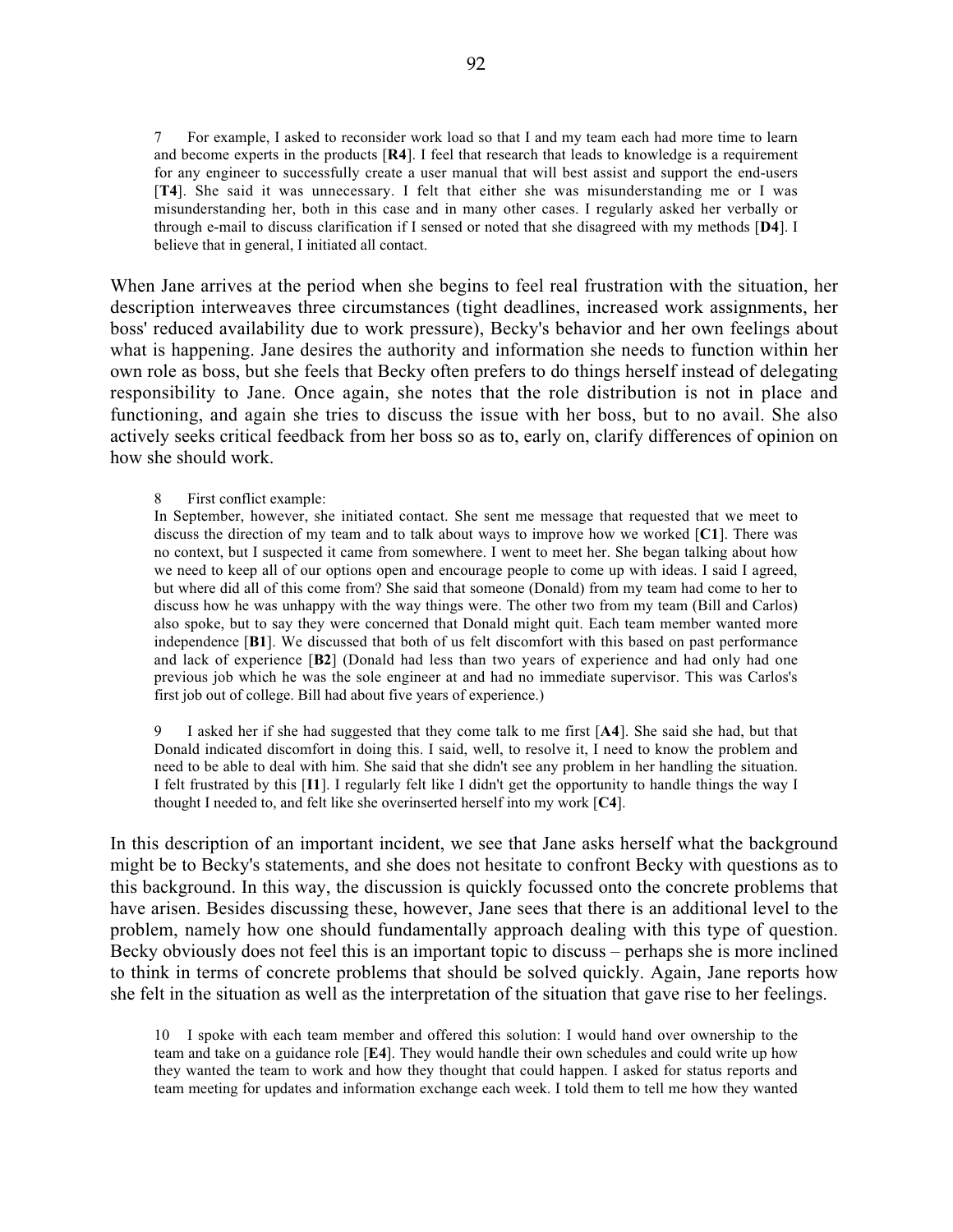to do this [**R4**]. (In the past, they had been very resistant about the reports and meetings. I had to remind them every week.)

In this situation, Jane's idea of being a good boss is to allow her team members to take more independent responsibility for how the experienced problem should be managed. She is prepared to take a step back from her role as boss, but asks of her team members that they should clearly formulate what the role distribution should be and how work coordination will be accomplished. Jane feels it is necessary that she, as team leader, have information on how work is proceeding, but since she knows from experience that the team members have been reluctant in this regard, she asks them to propose an appropriate way of handling this function. She wishes to engage the entire team in an open process for developing a method of working that satisfies the goals and needs of everyone involved.

11 My discussion with Donald went badly. He felt he had no obligation or responsibility to come to me (which I think Becky regularly reinforced) and did not think he could work things out with me [**D1**]. I asked what I could do and he said nothing. From that point forward, he communicated very little with me [**C1**]. Prior to this, he had indicated no problem to me. Anytime I asked how things were, he said okay. In our annual review, he marked me as an excellent manager. When I asked about this, he said, well, he just hadn't felt comfortable with the truth.

12 In fact, even in this discussion, he admitted he really liked me and knew I always tried to help the team out and that he knew I always tried to give him projects that he would like and then let him have a lot of freedom on it [**E1, D1**]. I was really confused [**I1**]. His anger seemed to be focused on, and Becky agreed, the fact that he felt like with such an involved Lead, he felt uncomfortable [**E3**]. We decided he prefered to work on his own [**E4**]. In fact, the product engineer for his main project had complained to Becky that Donald was not communicative enough. However, I should have given him an increasing amount of space, and did recognize where I should have done more or less with regard to working with him. I should have offered more encouragement and less suggestions [**G4, E4, C4, F4**].

Jane begins by establishing that the conversation with Donald "went badly." It appears from her statements that she had hoped to get Donald to make constructive suggestions himself as to how they might form their working relationship. Characteristic of Jane's mentality is that she tries to discover what type of person Donald is and under what working conditions he best functions, and to then adapt her leadership to these factors. For Jane, this adaptation to the individual is more important than carrying through her own definite ideas on what the role distribution should be between a boss and her subordinates.

13 Nevertheless, in my opinion, Donald had an obligation and a responsibility to communicate any problems he had with me to me [**C2**]. I felt that he should have had this reinforced by my boss, and that she should have backed me up when I tried to reinforce this [**C2**]. Instead, she said I tried to take on too much authority. I said, Okay, so we have different ideas of my role. Perhaps this is the problem. I stated I thought it was my responsibility to supervise the day-to-day work of the team, allocate resources, and schedule projects. In this, I told her, I felt like I was the primary line of communication for the team. She agreed with this [**P4**]. So I was left very confused and frustrated [**I1**]. This is what she said, but when I worked like this, I got a negative response?

Jane does not see Donald's behavior and attitude as the primary problem, but instead it is what she perceives as her boss' inconsistency that has created a difficult situation for Jane herself. She formulates the problem as different viewpoints on roles, but Becky fails to report any conceptions of Jane's role that are clearly divergent from Jane's own conceptions. Jane finds this confusing; she desires clarity and consistency in extant roles.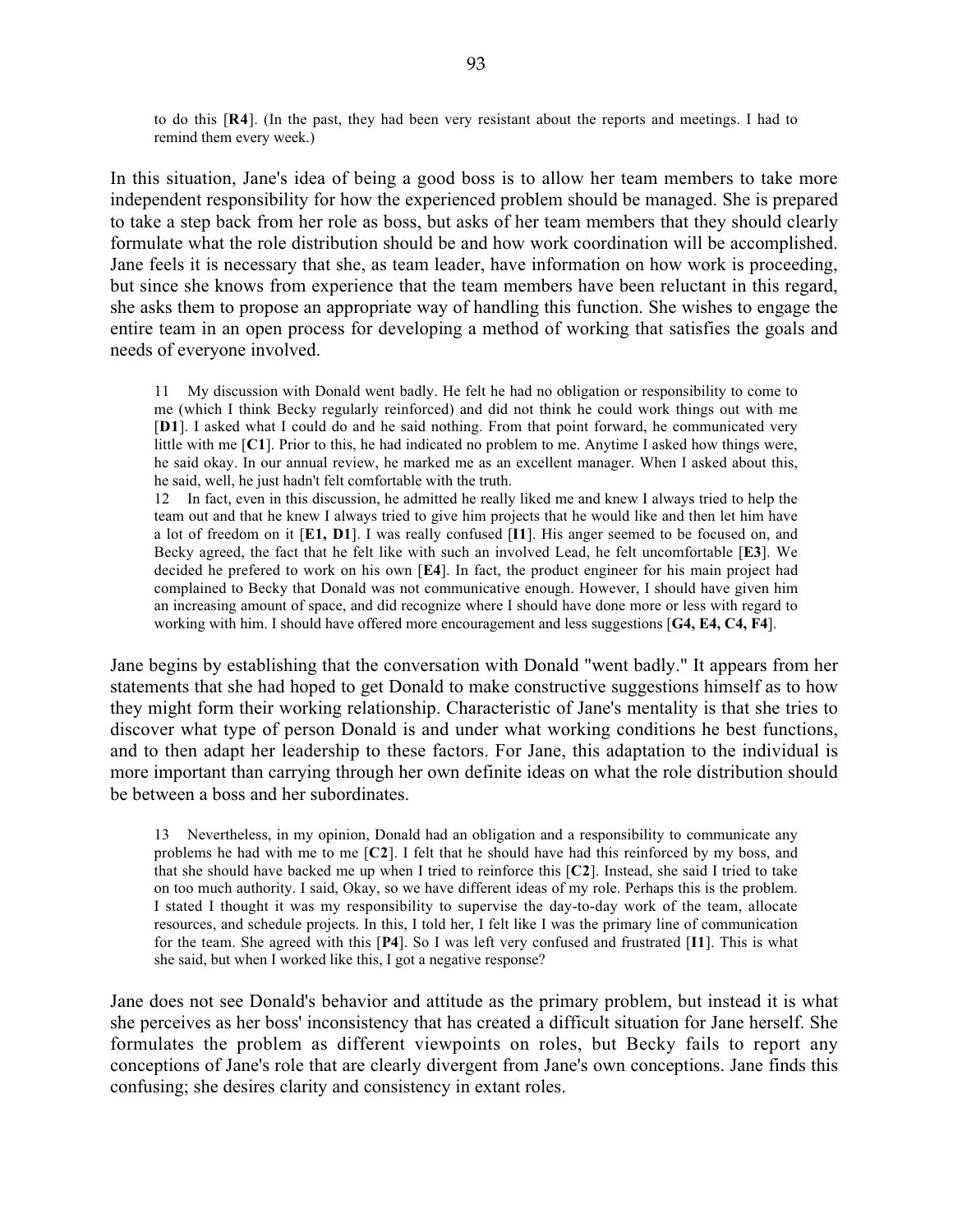14 I felt like the discussion with Bill and Carlos went well. They agreed. However, a month and a half later, not one had proposed any ideas about how they wanted the team to work. I asked the team members, and each said they were just too busy right now. I followed up regularly with Becky about this. She kept saying that she knew we needed to meet about it, but didn't have the time. I asked if she thought I was doing my part to improve the situation and she said yes [**D1**].

15 I still felt uncomfortable, as if an explosion was pending, but since everyone kept saying everything was fine and no one mentioned any problems to me, tried to believe that [**I1**].

16 In the meantime, I felt like the best fix to the solution was to step down as Team Lead. Over the course of a month, I suggested this to Becky at least three times, each time with a reason of why and how we could make it work. She continually said she thought it best that I stay in my position, but that she would work on a solution that would make everyone happy [**R4, P4**].

Jane's chosen solution for dealing with the discontentment did not work. The team members say they do not have the time. When Jane realizes it failed, she consults her boss, who agrees that there is a need, but who also has no time to deal with the question. Now Jane tries to reassure herself by asking Becky if she thinks Jane is doing what she should. In this way, Jane has at least protected herself from becoming the scapegoat if the problems continue to be serious. Because the problems are not being analyzed, Jane sees the situation as untenable: her role contains antagonisms that she is powerless to resolve. The natural alternative for Jane is to step down, but her boss sees things differently.

#### Second conflict:

17 Early in the summer, we hired a new project engineer. This is the person who coordinates all of the people working on the project. She is the head of the project, but doesn't manage the people on the team [**O1**]. In my opinion, this creates a situation of "too many cooks in the kitchen". In other words, an overlap of authority [**O2**]. She often made decisions that conflicted with decisions I or another Lead had made. Both I and the QA Team Lead regularly went to Becky, our boss, and tried to get her to help resolve the conflict. She always told us that Mary was in charge. So I began just trying to do whatever Mary wanted to try to avoid problems, and since I knew this was what my boss wanted [**P4, R4**].

Once again, Jane sees unclear role distribution as a problem and again takes the initiative to clarify the roles. She yields to Becky's interpretation and tries to minimize the problems by viewing Mary as her boss, whose instructions should be followed.

18 In one case, my team was confused about how a part of the product worked. I e-mailed Mary and asked her to help us understand it better. Becky knew this was a question and knew this was how I was going to handle it. Mary replied that she didn't really think it was a question and copied in Becky, and three other people. I replied back to her and Becky that maybe she had misunderstood, but we were confused, and it was very important to us. She said she had already discussed it with Becky and it was all settled. Becky had never mentioned to me that she and Mary had talked about it. I asked Becky, why does she always talk to Mary about my questions -- why doesn't she send Mary to me to talk? Again, Becky did not see an issue [**P4**].

Every time a problem arises, Jane tries to discover the interpretations underlying other people's actions, and she does so by asking open questions inviting the counterpart to explain his/her view. This does not work as Jane had intended, however, as the others do not perceive any problems worth discussing.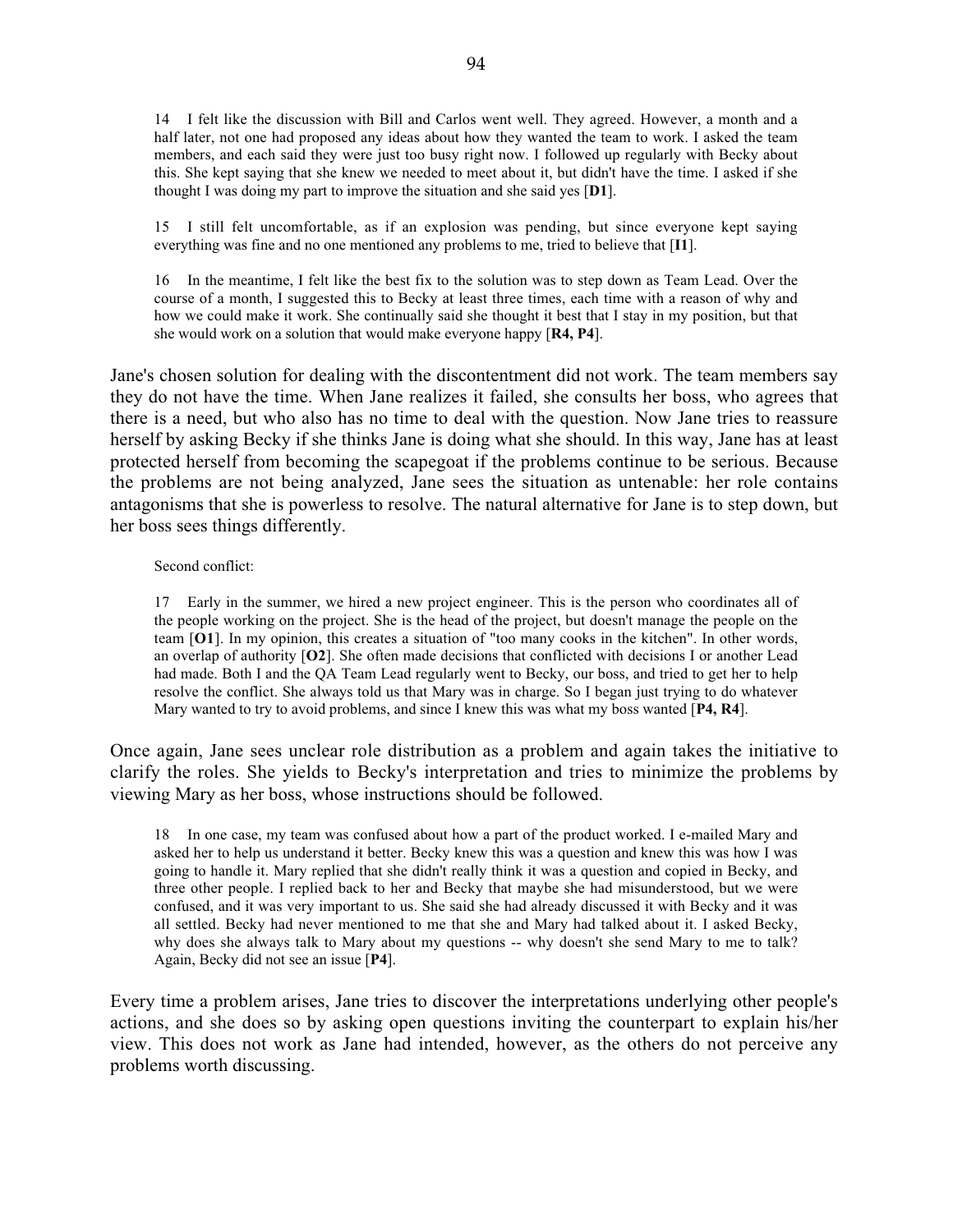19 One week, I was out for three days. I have been having serious stomach and intestinal troubles, I believe due to stress. I had to have minor exploratory surgery to eliminate a diagnosis. It was outpatient, but was painful and required a small recovery period. While at home, I kept in touch with the team and did some work. While planning for my absence, I asked if anyone on my team could help me with my project, since the deadline fell while I was out. No one was available. I asked another team lead within the company if she had any staff available. She did and loaned me an engineer for a week. I notified Mary, who happened to be the project engineer for this project, that Sue would be working in my absence, but that I would pick it up when I returned. I also notified the team. I returned to work on Friday, October 22, met with Sue and we planned that she would finish up what she was doing and then give the files to me.

20 Early last week, on October 25, in the afternoon, I read a message from Mary to Sue. Mary sent the message to Sue and copied me, Bill from my team, Becky, a developer, and Mary's boss K. She thanked Sue for her hard and good work and said she had reassigned the project to Bill [**A1**].

21 My problems with this: I am the engineer assigned to this project, I am the Lead who assigned projects, Bill had said he was not available to help me when I asked, and just general frustration of continually being kept out of communications I needed to be involved in and feeling like no one was going to help me [**I1, H1**].

22 What I did: I emailed Mary and reminded her that I was the engineer and had already been working on this, that I was the Lead and responsible for assigning projects within the team, and so asked that she please remember to include me in conversations next time [**A4**]. No response to me from Mary, however, she did go to Becky and talk to her about it. Again, Becky handled the situation. Mary maintained that she did what she thought was right and did not deliberately exclude me. Becky told her it was okay and to ignore my message. I went to Becky and tried to discuss it with her (not knowing yet that Mary had talked to her and having had no contact from Becky) but Becky told me she had no time to talk to me. She did however, manage to tell me that Mary had talked to her and that she didn't think Mary had done anything wrong. She said, "There are always two sides to every story."

23 I also went to talk to Bill. I told him that I was the engineer on this project and that he needed to talk to me [**P4**]. His only response was that my hair looked nice that day.

24 I also spoke to Mary's boss K. He refused to do anything, saying only, "There are always two sides to every story."

25 I was so angry and frustrated that I left (it was 5:00 a little early but not terribly) [**I1**].

In her description of this incident, we see how precisely Jane keeps up with what has happened and the order of events. She is careful to differentiate her description of what has happened from her own opinions (paragraph 21) and from how she dealt with the incident (paragraphs 22-24). As before, she sees the problem in terms of an unclear and dysfunctional role distribution and does her best to attend to this. No one else, however, wishes to begin such a discussion, and Jane's attempts are warded off in various ways.

26 The next day, I contacted Human Resources and the Director I reported to for assistance [**A4**]. The HR rep wanted to talk to each person. I felt fear of reprisal. However, I did take his suggestion that I mail some specific questions about the situation and my job role to Becky. The Director called me that evening and suggested some good methods to try to solve the situation. I also contacted the Employee Assistance Program to try to get some mediation and help. Each person I talked to felt that I had a valid issue, and that it sounded like,, at the very least, that there was a great deal of confusion about what I perceived my responsibilities to be and what Becky did. Becky replied to my questions saying only, "Yes, we need to talk. I think you create crisis where there doesn't need to be any."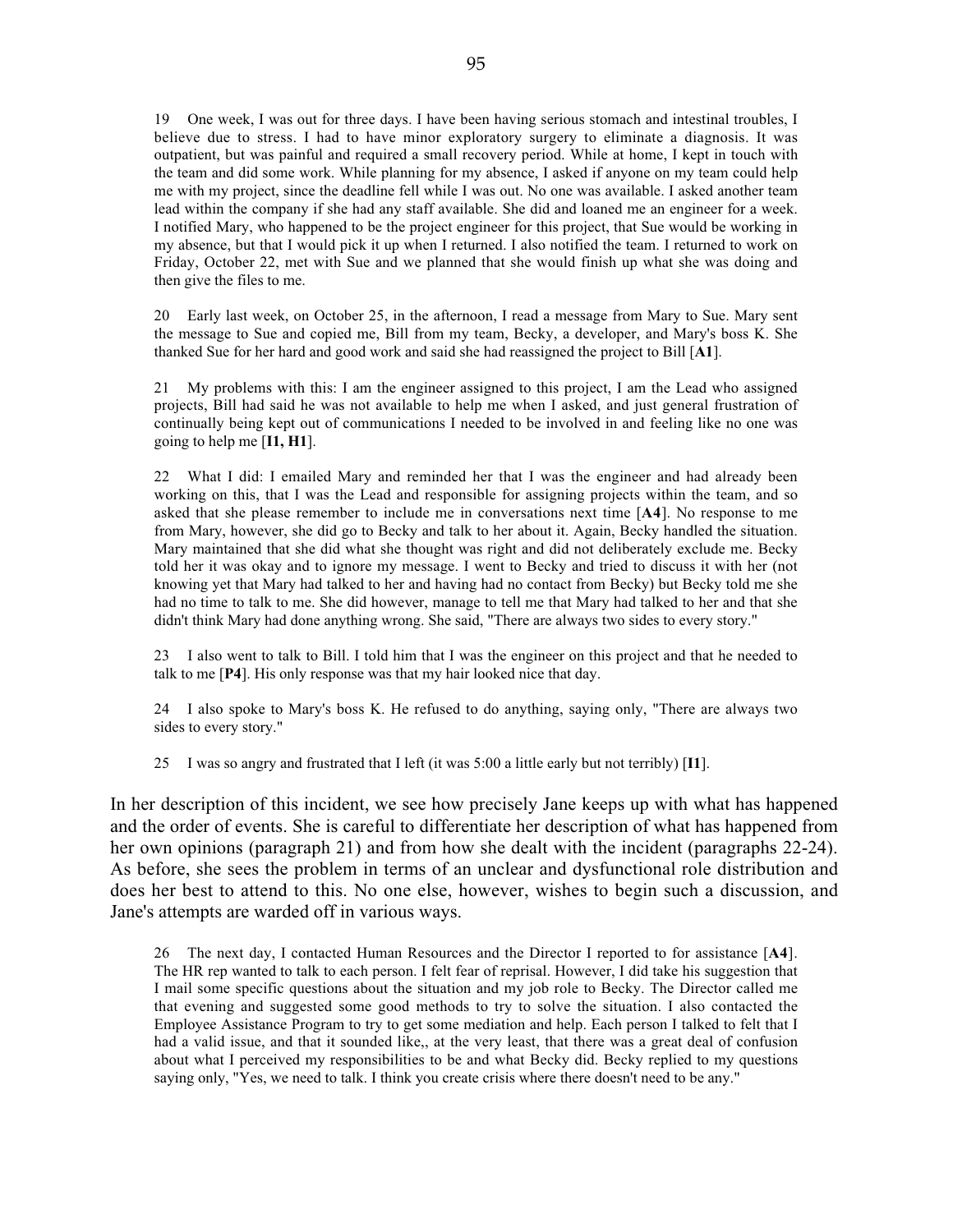When Jane feels she is not making any headway alone, she seeks contact with three other people within the group of companies in order to get support. She understands the consequences this action might have and chooses which suggestions she wishes to test. We can imagine that it was a relief for Jane to hear that others outside the situation agreed with her problem diagnosis.

27 On Thursday, I had a follow-up appointment with my doctor and so went in to the office late. My doctor was concerned about my level of agitation.

28 When I go to the office that afternoon, I received a phone call from Becky's boss Michael. He asked to see me in his office. His first comment was, "I don't think we have a fit here." It was immediately apparent to me that he was dismissing me from the company. Although he and Becky both maintain that there are always two sides to every story, neither seemed willing to consider mine. Was Michael right? I had long thought that my job there was short-term. I had continually mentioned to Becky that I wanted to step down. Michael told me that Becky had presented her argument about why it wouldn't work. I mentioned several things, such as she regularly didn't have time to talk to me, she didn't have the weekly meetings anymore, and that I had been saying for weeks I wanted to step down. He didn't see, to be aware of any of this. I asked him to listen to my side. When I mentioned the Mary situation, he said, "Well, Becky says it is fine and she is your boss and I respect her so I have to believe her." So much for there being two sides to every story!

29 Michael and I talked for a while. Three things became obvious to me. I was fighting for something I didn't want [**H2**]. I felt like it was a huge point against her that Becky wasn't there. And Michael was right, it wasn't a fit. He said two things that really struck me and made me change my tune from, let's try to solve this to, okay, I'll leave right now.

30 One, he said when I mentioned that I felt it unfair to dismiss someone with no warning (Since any one of the times I had asked, if I had once had the indication that this was on her mind, I would have looked for another job.), "What's a warning? What does that do? Since it is obvious that there really isn't a fit, there is just no point in delaying so we may as well end this right now."

31 Two, he said, "We're here to work really fast and that is the most important thing. So we need to have people on our team who just don't get frustrated, or since everyone gets frustrated sometimes, we need to people who just blow things off."

32 At that, I said, okay, well, I haven't got much left here anyway, so I'll just pack up and go on two conditions, one, you let me handle my departure my way, and two, you give me a recommendation and your guarantee that you will say nothing to anyone that might harm my future career. He agreed.

33 In my opinion, he had the obligation to try to sit with both me and Becky and hear the situation and then see if we could resolve it. But, like I said to him, if you guys aren't willing to try to resolve it then yes, you are right, there is no hope to find a solution.

34 So, that's my incredibly long story of ongoing conflict. Hope it helps you, and feel free to ask me any questions about it.

Jane reports here the very culmination of the conflict: she is fired without any warning. What is remarkable is that, despite her indignation and the fact she was fired with immediate effect, Jane is nevertheless able to overcome the situation and choose which path she wishes to take. Not even under such circumstances is her feeling of controlling her own fate diminished.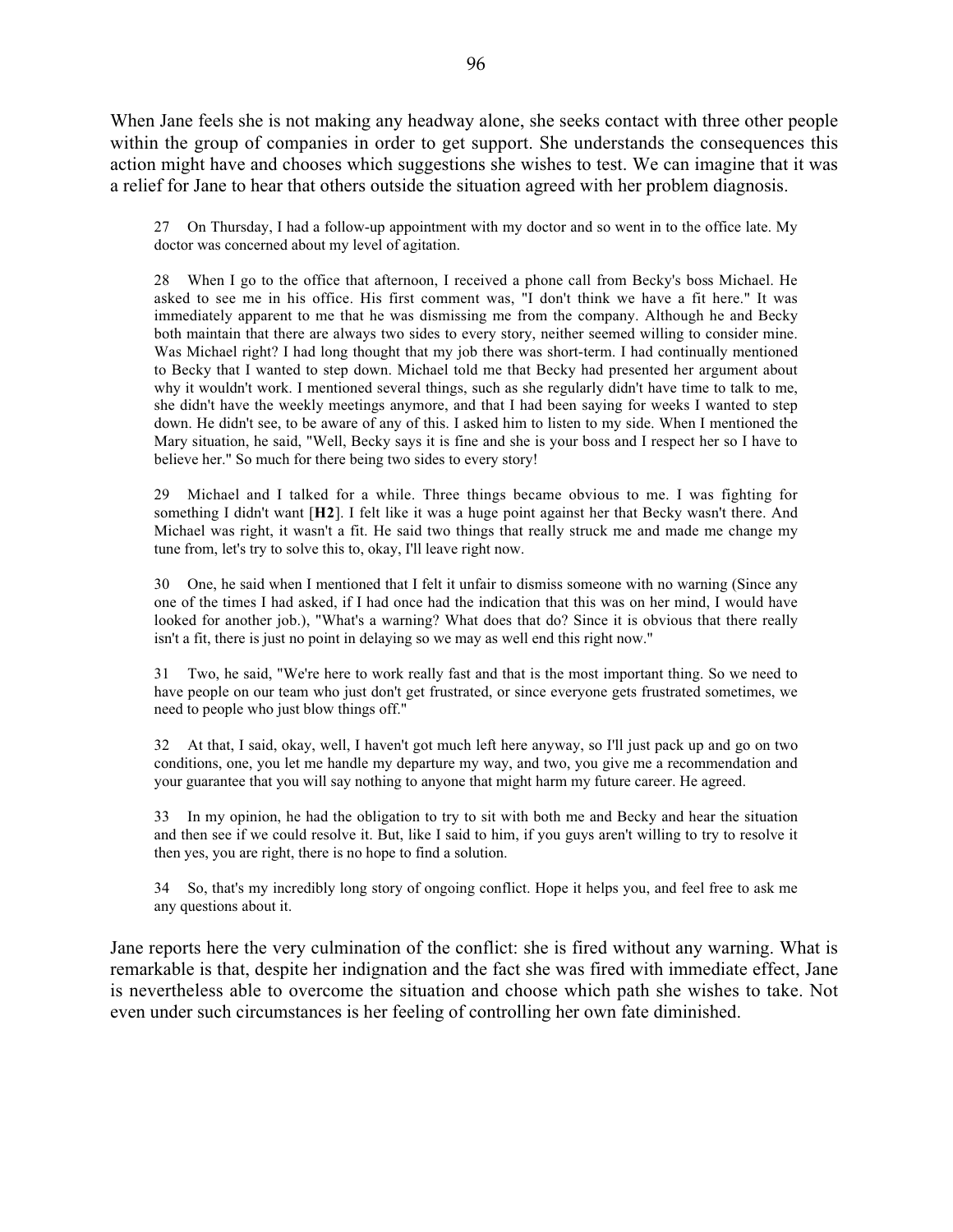# Interview Round #2

35 In answer to your general question, I could very easily, I have been told by career agents, find another job -- just like the one I left. I am sorry to say that in my career and industry, my complaints are not unique. The difference, in my opinion, between me and some in my field is that when faced with a frustrating situation, many just ignore it and plow on. I do not seem to have that ability. I have been described as a "crusader" and a "boat rocker". This means that when I see a problem, I tend to want to solve it. As you can see, this does not always make me the most popular person. [**M1**]

36 I am burned out and feel sad and sick when I consider taking another position at a similar company. It makes me feel defeated, and uninterested [**I1**]. With this attitude, I know that I won't feel or be valuable to a company. Therefore, I am spending a bit of time looking for freelance work and planning a career change. I am trying to find a clever, creative way to work that benefits both me and an employer.

Jane does not avoid feeling burned out by her experiences. It is clear, however, that she is not absorbed in such feelings. They are there, but she retains the ability to creatively consider her future. When doing so, Jane thinks in terms of how she can coordinate her own conditions, i.e. how she feels following the conflict and her wishes as to what a job should be, with the desires and requirements of an employer.

37 I have posted my replies to your other questions below. I fear they are horribly long-winded. It's true, my tongue is hinged in the middle so it can flap at both ends both verbally and in writing. I apologize. It's all in the spirit of trying to be complete!

Here Jane expresses her desire to be complete. It is characteristic of Jane's entire way of being that she strives to achieve a picture of events that is as objective and multifaceted as possible. This matter-of-factness is Jane's way of orienting herself in life. Perceiving things in detail is a way for Jane to process and learn from her experiences.

*I like to have the timeline reasonably clear. Which year did you join this company, was it about two years ago?*

38 Yes, I joined the company in early 19XX. I was several months from my two year anniversary.

*Can you describe Becky to me? What kind of person is she, do you think? What is important to her in her position?*

39 Describe Becky. What a complex question. Becky is a very petite, energetic woman, who attended and graduated from Cal Tech before too many woman went to school there. If you have any familiarity with Cal Tech or any US Ivy League college, you understand that the atmosphere is very competitive, and it becomes a sink or swim environment [**F1, F3**]. Although she majored in architecture, it did not take her long to move into this industry, where she has worked happily for many years.

40 She is incredibly bright in a dual-hemisphere way, as I like to say. This means she can pull and use either side of her brain equally well. She may not be as good as someone more focused in artistic or mathematical endeavors, but I never saw such a weakness. [**F1**]

41 Becky has one child who is moving towards four years old, and another on the way in approximately five months. She is the second wife to her husband, who travels regularly. They seem happy together. I would not be happy in the same situation. [**F1**]

42 Someone else once described her as a "soft manager who is more focused on making everyone happy on the surface than solving the problem." I think this is pretty appropriate. She once described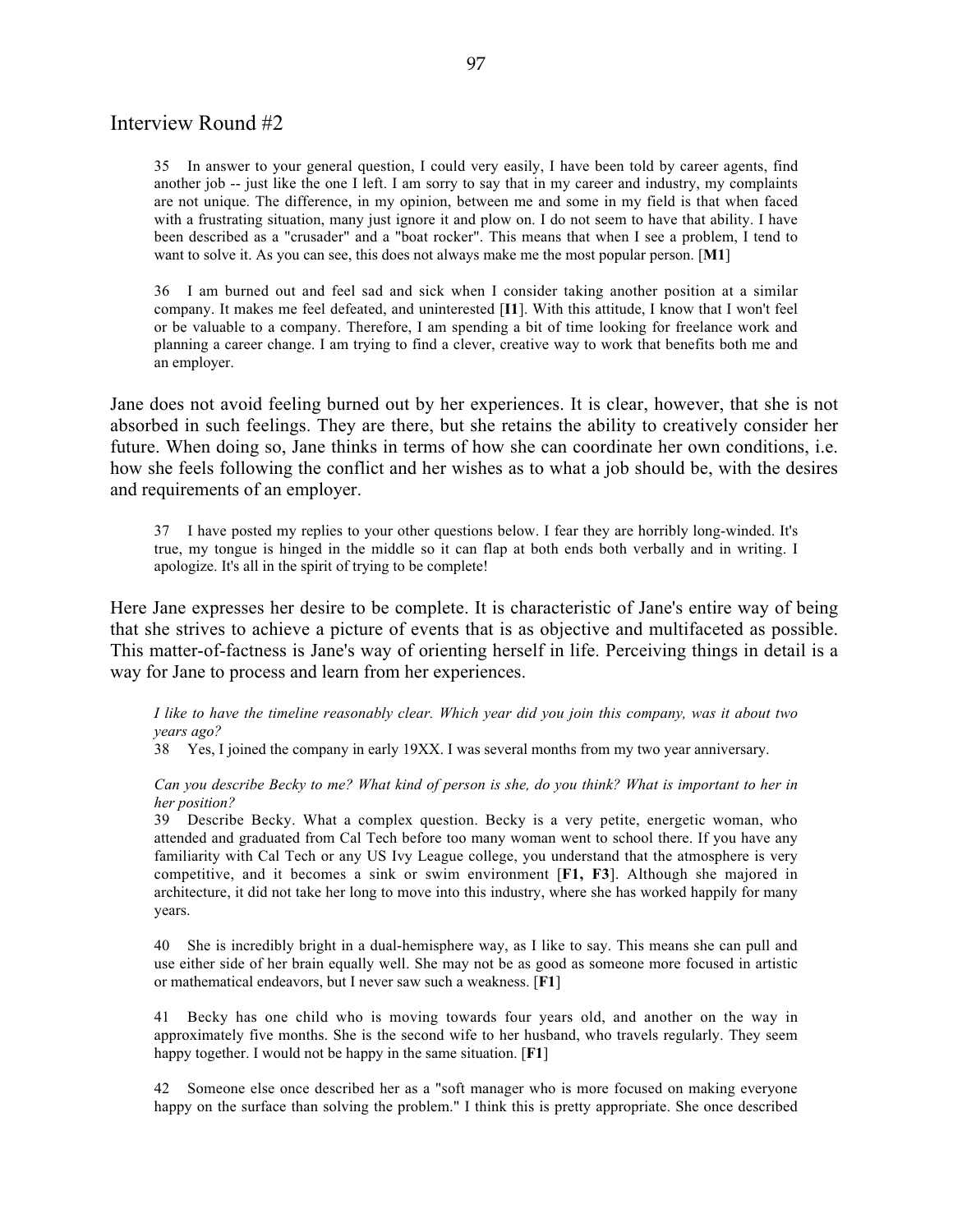herself as the most non-confrontational person she knows, aside from K. (who I believe I mentioned earlier in my story). She once told me she'd rather do anything than confront, but was willing to do so if necessary. [**F1**]

43 (As an interesting side note here, Becky was not present when Michael and I discussed my leaving nor have I heard from her since or at all.)

44 I think it is very important to Becky to be very needed in her job. She is one of the original employees and so is very knowledgeable about the company and its products. She likes to do and be many things at once. Becky is very focused on adding value and being a team player, as well as trying to encourage an open, group atmosphere. She once said the most important thing to her was upholding the company's values. She regularly takes work home, works much more than eight hours a day, never takes a lunch break, is one of the first in the office in the morning (although generally left promptly at 5:00 to pick up her child from day care), and even comes in sick, or at least works from home when sick. [**F1**]

45 Becky likes everything to be all-right. [**F1**]

46 Feel free to ask for more details here, but I didn't want to tire you on the first question. I've spent a great deal of time analyzing Becky -- mostly to try to figure out how and why things happened as they did over the course of our working together, but also to try to figure out how to interact with her [**C4**].

When the interviewer asks Jane to describe the person who was her primary counterpart in the conflict, her answer is long. It is clear that Jane has spent considerable effort thinking about Becky, and she felt this had been important for working out a positive way of dealing with her. Jane's picture of Becky is balanced and multi-dimensional. She discusses Becky's personality traits as well as the environment that has marked her, her talent, her family situation, her basic attitude toward conflicts and her values. One feels that Jane wishes very much to understand Becky on Becky's own terms, i.e., to understand how she truly functions. We see this in how Jane keeps the description almost entirely free of value judgements. In section 41 she states that she simply would not be satisfied with the life Becky leads, but there is no indication of repudiation. Our interpretation is that Jane realizes it is in her own interest to differentiate her opinion of Becky from the picture she creates of how Becky functions as a person. She does this because value judgements tend to distort the picture, thereby impairing possibilities to find constructive solutions to problems of cooperation.

>Regularly she would take such an active interest that

>she would handle situations or do work rather than refer it to me. I often

>found out information after the fact or too late or not at all. I would try

>to broach her with these issues, and was often "dismissed" or invalidated.

*Why do you think Becky acted in this way? Lack of time, or were there also other reasons?*

47 Hmm. Another complex question. I think in part, it was a lack of time and too diluted a focus due to too many interests and responsibilities. After a while, I believe she developed such an antipathy towards me that she avoided me to avoid conflict and negative feelings [**D1**].

48 I think, perhaps subconsciously, she also saw it as important to "keep her fingers in all of the pies". Further, she seemed to think that ever referring someone to someone else was a breach of her values because it "closed the door" on open communication [**D3**].

49 What this all led to, the never saying no or delegating responsibility, was a lack of time [**C3**]. When you have a very bright and capable person in the office who tends to do not just her own work, but anything else she sees that needs doing, manages to get it all done, and done well, you have a very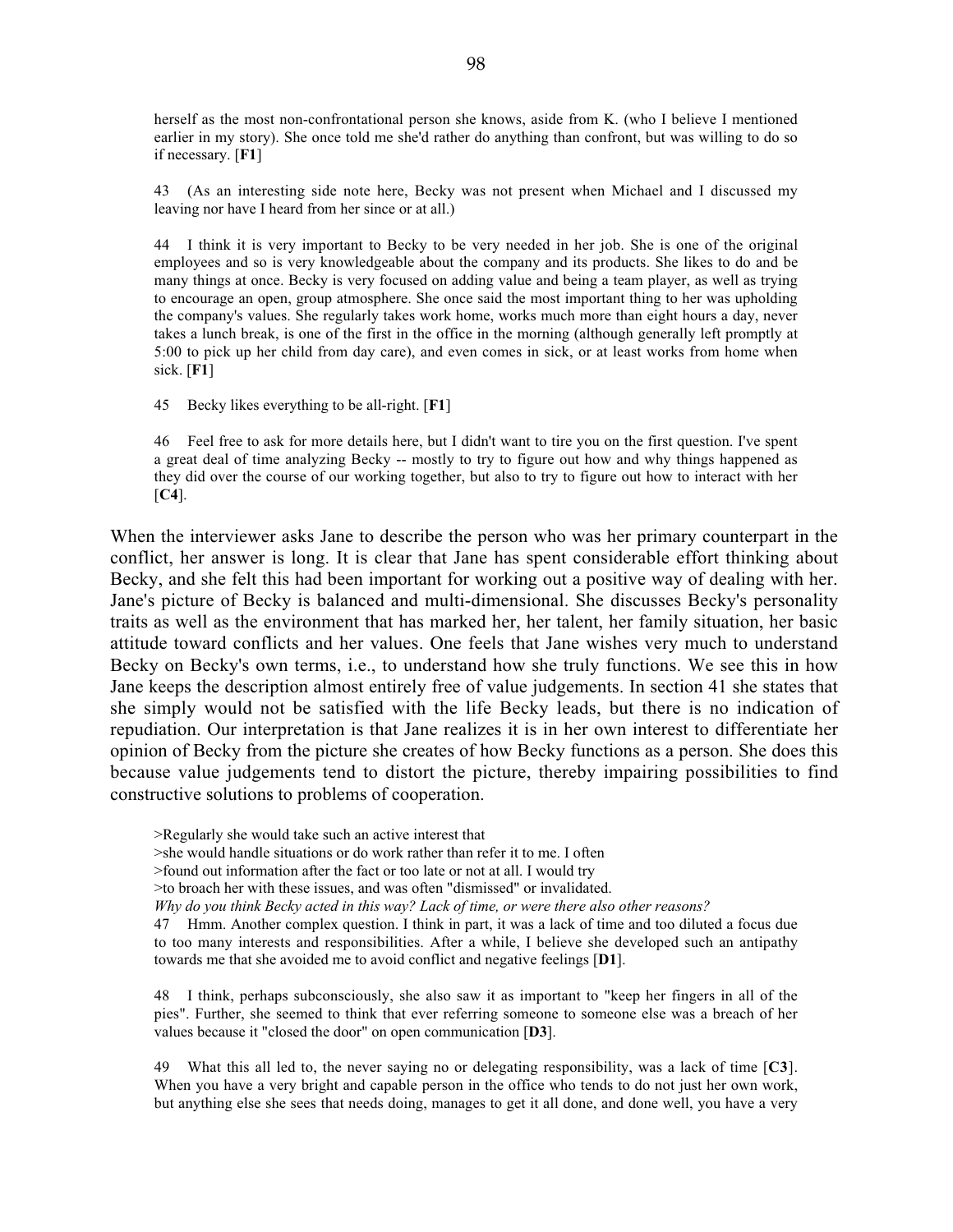busy person who people always tend to go to since "Becky will know". (Nice little run on sentence there.)

Here the interviewer asks Jane to explain Becky's attitude. When looking for explanations, Jane uses a genuine third-person perspective, i.e., she tries to understand how *Becky* has experienced things. Jane is able to state that Becky probably disliked her (Jane) so much that she (Becky) avoided contact and to say so without showing any signs of feeling offended or taking a defensive stance by passing negative judgements on Becky.

>I regularly asked her verbally or through e-mail to discuss clarification if I

>sensed or noted that she disagreed with my methods. I believe that in

>general, I initiated all contact.

*Do you think her lack of communication was the way she was generally, or do you think it had something to do with her relationship to you?*

50 Yes. This goes back to the time issue and the antipathy, I think. Initially, when I first started, she worked to be very communicative (weekly meetings) when the other Team Lead and I requested more interaction. As time went on, and time got tight and her antipathy grew, this communication decreased to almost nothing [**C3, D1**].

51 Further, I don't believe too many other people ever initiated any conflict oriented discussions with her, therefore, most of this was unique to me [**G1, D1**]. However, I believe she would be like this in general were anyone to approach her with conflict [**C1**]. Does that make any sense? (laughing!) Since she was the hiring manager, she got to choose who she surrounded herself with -- I must have slipped through a crack somehow (more laughing).

Here, Jane tries to imagine how Becky probably experienced her (Jane). Jane's depiction of how the situation appeared from Becky's point of view seems plausible; she combines different factors such as the work pressure Becky was under, Becky's growing irritation with her (Jane's) questions and pressuring, and how she (Jane) probably seemed in comparison with other colleagues. Once again, Jane exerts herself to present a fair picture of how the situation looked from Becky's point of view. The fact that Jane can take such an impartial stance probably indicates that she has such a distinct and secure self-image that Becky's negative attitude toward her does not appreciably threaten her (Jane's) self-esteem.

52 I've been conscientiously trying not to drag other people's interactions with her into this, but here I feel it relevant. She had three team leads reporting to her, including me. One had a different type of position and working relationship. The other and I worked very closely and often shared the same traumas and stories. We had agreement with each other where Becky was concerned -- both of us were frustrated. However, this lady does not like conflict either, and will also go to great lengths to avoid it. She had the same problems, and worse actually, that I did with Mary. Each time she approached Becky about it, she also was told not to worry about it or Becky would agree with her, but do nothing about it. We seemed to have many of the same reactions initially from Becky, the difference is I pushed the envelope and she did not.

53 (Gee, I use a lot of cliches. Your English is fluent, but that means nothing I suppose. I have no idea if you are American, English, German, Swedish, English as a Second Language, etc. If you miss my connotation, please let me know.)

54 To be honest, I always half wondered if the other Team Lead exaggerated her conversations with Becky a wee bit. Perhaps she liked to portray herself pursuing her position more strongly than she actually did. If she truly was as zealous as she sometimes claimed to be, I am surprised that she had no negative feedback as I did. I don't know. [**J1**]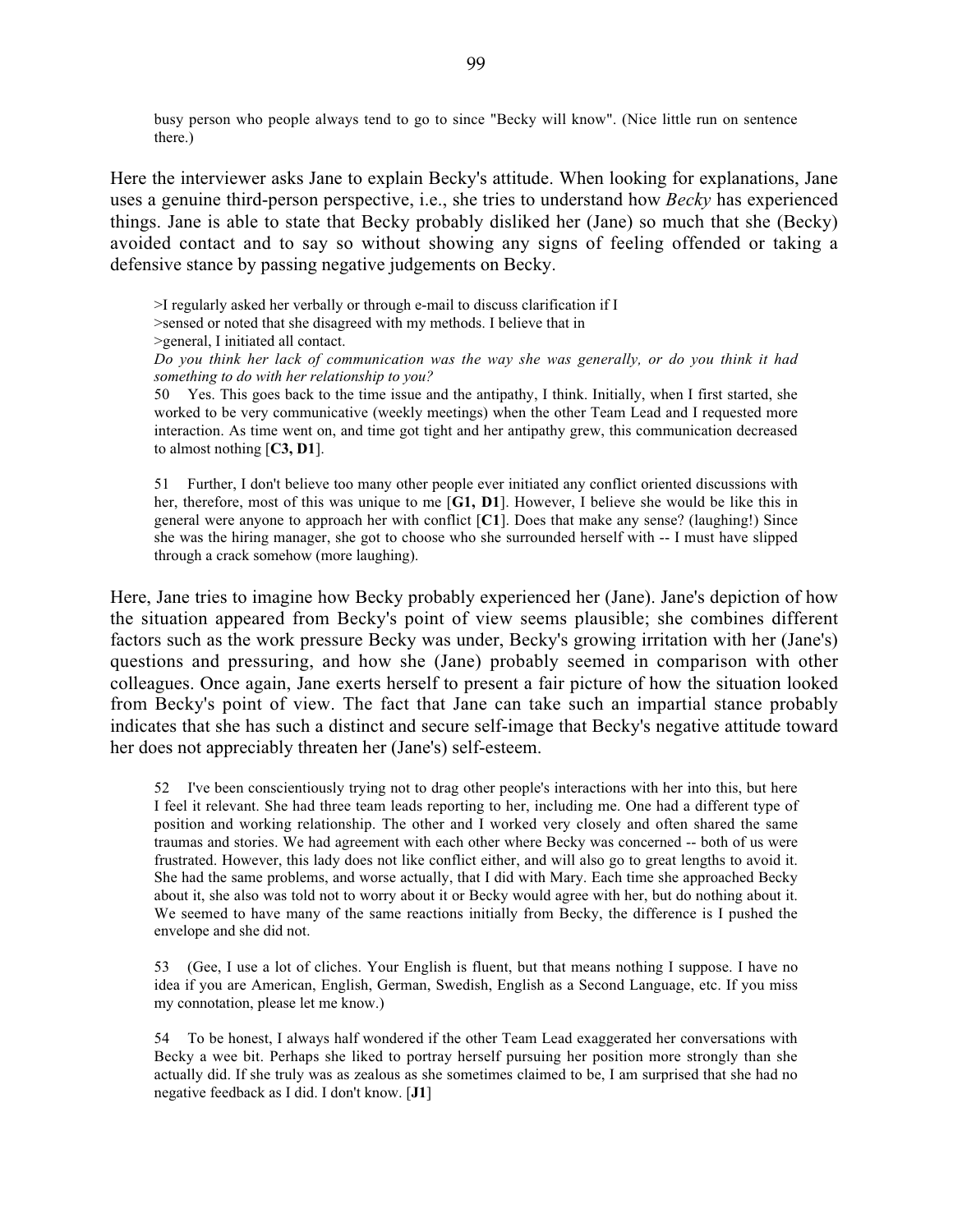We see from Jane's statements that she is aware that these are her own interpretations and that she actually does not have sufficient information to know for certain that her suppositions are correct.

#### *Can you also describe what kind of person Donald is?*

55 Donald. What an enigma. On the first glance, he is a bright, well-educated, conscientious kid who is the epitome of white-bread Americana. He plays sports and weight-lifts and is very, very disciplined -- to his own rules. Clean cut, dresses like a J Crew advertisement. Michael once said, "Donald must be the most normal person we have working here." Not talkative, but friendly. Nevertheless, everyone always referred to him as the kid. He may have been the youngest person in the office, or one of the youngest. [**F1**]

56 For a year and a half he seemed like a happy, content employee with occasional lapses of understanding authority [**E1**]. (Of course, using the word authority was like using foul language at this office [**S1**].) Very often he would go right over my head.

57 For example, it was my responsibility to schedule employees and projects. I would go to look for him and he'd not be there. I'd start asking if anyone knew where he was, and would finally learn from Becky that, oh, yes, she had signed a vacation request form for Donald and he would be out on vacation all week. Neither thought to tell me. Becky concurred that this was wrong after I confronted her about several instances, and we changed the process [**R4**]. She wouldn't sign any forms until she saw my signature. Doesn't it all seem to lead back to Becky somehow?

Jane is invited to describe Donald, the person who disliked her most. Not even here is her description marked by opinions, but instead by curiosity. In an aside, Jane reveals that she has noticed specific features in the organizational culture prevailing at the workplace (we will deal more closely with this topic at the end of the interview). In paragraph 57, Jane uses one incident to describe Donald's behavior as well as to further exemplify the unclear role distribution. In this case, Jane was actually able to achieve a change in routine that led to clearer roles.

58 Suddenly, out of nowhere, a year into his employment, he suddenly had a public display of incredible anger -- over a year's worth of built up resentment [**E1**]. This was the scene I described that happened approximately a couple of months ago. He went to talk to Becky. She let me know they had talked. (But couldn't understand why I would ask if she suggested he try to talk to me first.) I asked him to come and talk to me. He had a list of everything I had ever done that annoyed him.

59 Most of the incidents I wasn't aware of or couldn't recall. For example, he claimed one time we were so furious at each other that we didn't speak for a week. I would think I would recall that. I asked if perhaps he had misunderstood? [**D4**] He did have some good points, however, that I did concede. At this point, he was what I would call furious, so angry his whole body shook with it [**E1**]. The only thing that would make him happy would be to see me depart. He bluntly stated that he did not see how we could work things out.

In the face of Donald's accusations, Jane seems rather surprised. Despite the fierceness of Donald's opposition, Jane does not shut herself off in defense, but instead listens to the details of Donald's version and admits that some of his criticism is justified.

60 In hindsight, I'll say Donald and I had a rocky relationship from the start [**Q1, Q2**]. Whereas the other team members sought me out, Donald never did. I tried to respect this distance he seemed to prefer [**Q4**]. I usually only approached him about business things. We did have several talks in which I reminded him that I was the lead and he needed to try to come to me first with questions, issues, etc. Oddly, outside the office, we were friends to a degree. We played together for three seasons on a sports team.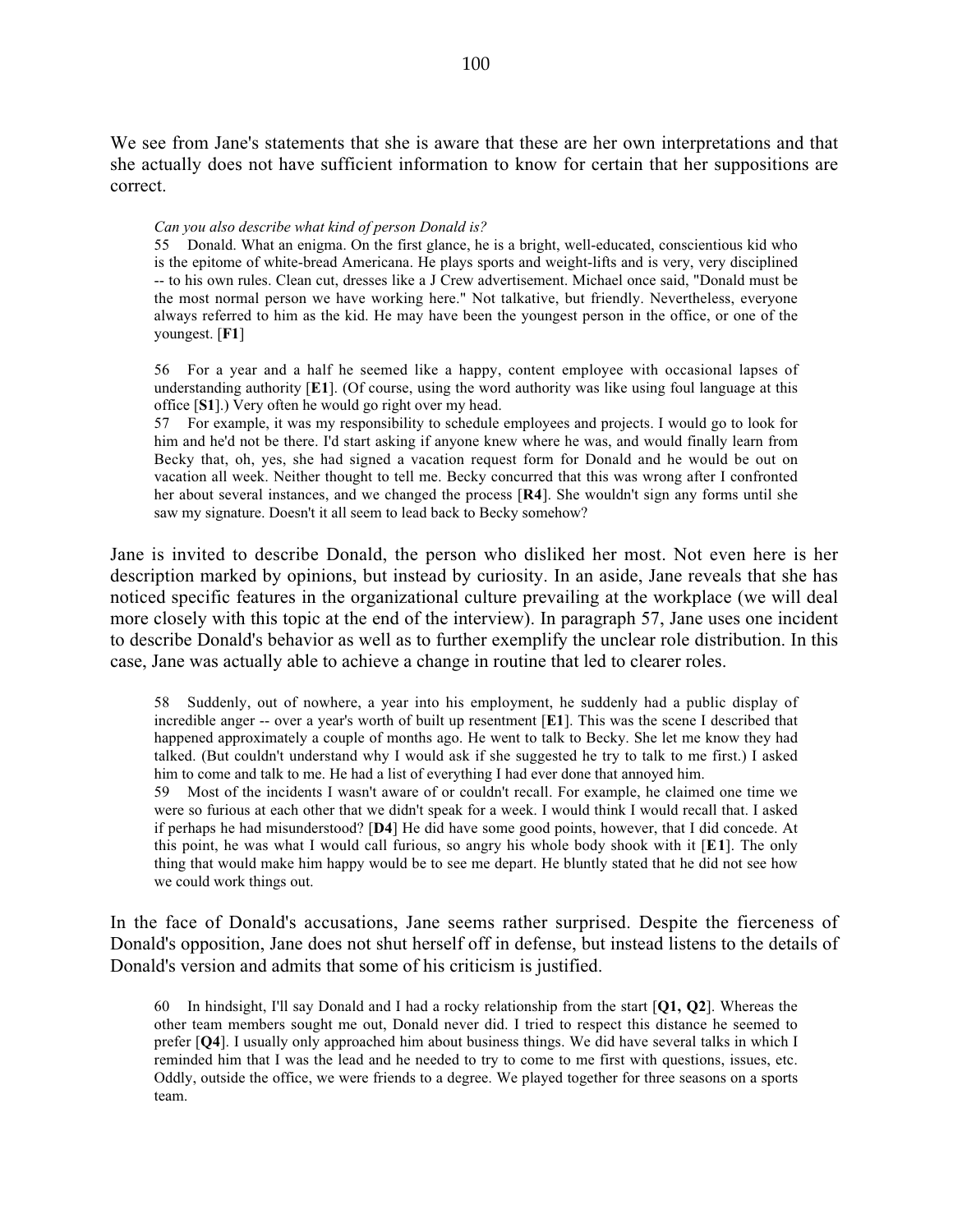Here, Jane reflects upon the nature of their relationship and notes its various dimensions. She also shows that she actively tried to find an approach to Donald that would work for him and thereby for their relationship.

61 The sports team is an interesting thing to consider. He was the captain of the sports team (football) and specifically pressured me to join. Nevertheless, EVERYONE else ran that team except for him. He was quite good at coordinating everyone and sending out notices and reminders about the game, even sending out articles that replayed the game. However, on the field, he never asserted himself, made or overruled decisions, or settled disagreements between two men who kept battling between each other for leadership. This is very like how he was in the office, too. [**F1**]

62 In truth, I did notice he was even more withdrawn than usual the last few months and it was impacting his work [**C1**]. Others noticed as well. I just didn't know how to reach him. Anytime I asked how things were, he would always say, "Fine." I would get terse answers to more detailed questions. I just couldn't get through to him. I usually can find a way to communicate with anyone. This is one thing that I feel really disappointed about in the whole situation [**I1**].

In the paragraph above, when Jane expresses her disappointment, it is not in Donald's behavior toward her, but in the fact that she was unable to find a way to open a line of communication with Donald.

*Did you ever get any specification of what aspects of you and your management style he didn't like?* 63 I tried to always work well with him, despite how he often frustrated me [**Q4**]. Even when he was furious, he conceded that he actually really liked me, and appreciated how I always made sure to give him projects he would really enjoy. And he appreciated the opportunities for leadership and special projects I assigned to him. But he was really unhappy with me and couldn't put his finger on it. He said there were just some things I had done which he didn't like [**D4**]. I can try to remember some examples if it will help you.

64 Truthfully, I believe it all boils down to authority. My boss didn't back me in it, Donald resented me trying to assert it. When the two of them talked, his position was validated, my position was not, therefore his resentment towards me grew [**E3**]. I can see how it looked to him like I was on a huge power trip [**D1**].

Jane does not place the blame for the problems on Donald, but instead on the fact that she lacked the clear authority to deal with them. Here, she also tries to imagine how she might have appeared in Donald's eyes.

>Each team member wanted

>more independence. We discussed that both of us felt discomfort with this

>based on past performance and lack of experience.

*Do I understand you correctly that Becky agreed with you that giving them more independence might generate new problems?*

65 What did Becky say to me, what did Becky think, and what did Becky do. These were all very different things, I believe strongly.

The short answer is Yes, you do understand that correctly.

The long detailed answer is: Becky said that giving them more independence gave her large cause for concern. She did not think they had displayed any qualities that made her believe they could handle it. She expected it to be a lesson in: okay, go ride your bike by yourself, and I'll put a Band-Aid on your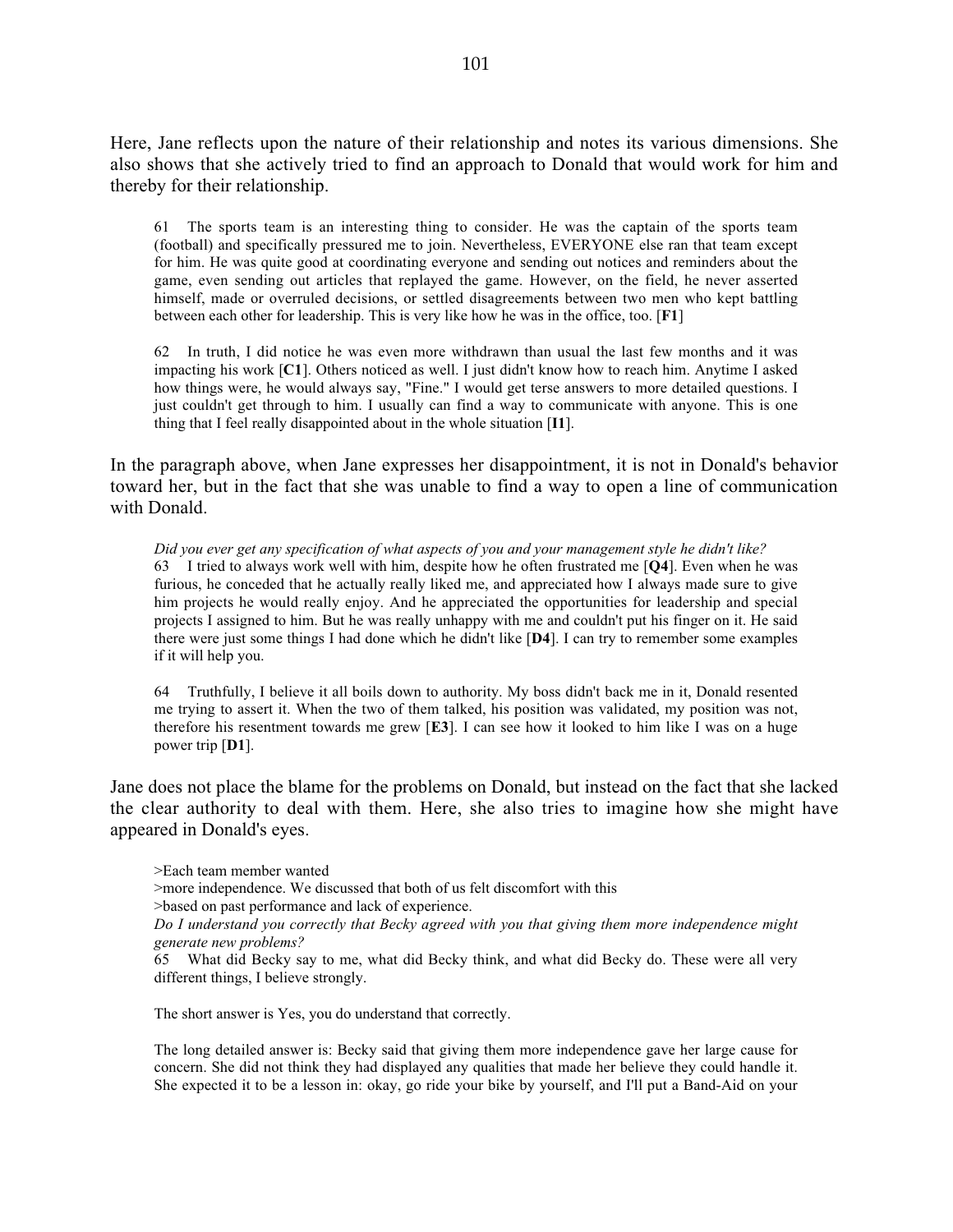cuts from when you fell because you really weren't ready to go solo. She fully expected me to peer over their shoulders to a degree to make sure that the "fall wasn't too bad". [**D1**]

66 She felt, and I agreed, that they didn't understand it what all this entailed, and thus what all I did. She thought that if they had to do it themselves, it would give them a better appreciation, as well as teach them something new and expand their skills. [**D1**]

Both of these paragraphs provide further examples of Jane's readiness to try to imagine how other parties perceive the situation.

67 As it happened, it did cause problems. At least one project manager reported back to Becky some concerns about the schedules and coordination. Some projects ran late because they didn't get on the schedule in time, for example. And Donald had not created a project description and schedule for his project, which frustrated the project manager. [**C1**]

68 I suppose you are wondering, then, why we did it. Plain and simple, it was a placating measure and a lesson [**E4, R4**]. Less plain and simply, from my perspective, it seems like the only possible thing we could have done. She either needed to give and back my authority, or not expect me to be in charge [**P4**]. Since she wouldn't do the former, it was obvious the team members needed to be assigned more independence. We couldn't keep battling for ownership. And the team members needed the signal that we trusted them [**E4**].

Jane always interprets the current problems as expressions of the role distribution and organizational culture prevailing at the workplace. When she does not succeed in treating the problems at what she believes to be their root, she turns instead to other strategies.

<An irrelevant passage has been deleted here>

*Two people used the phrase: "There are always two sides to every story." Do you think this was pure coincidence? Do you think they had something specific in mind when they said this?*

70 No. Yes. I assume they may have spoken with each other and unconsciously mimicked each other's words [**J1**]. I took it to mean that they were not going to take any action as I requested because they were giving equal consideration to both sides. No, this isn't true, because Becky specifically said Mary had not done anything wrong and that I was wrong in judging her behavior as out of line.

71 It clearly meant something else which I just could not catch.

72 K. (Mary's manager) seemed to suggest something a tad more devious, "Is there something Bill could be saying or doing that might make Mary think he could make these decisions?"

73 I asked if he knew something about that. He said that he didn't. But then, he repeated, "I just know that there are always two sides to every story."

74 I replied, "But if Mary won't come talk to me, how can I understand her side?"

75 Did people know much more to the story than I ever did? I regularly felt this way, often because Becky intercepted communications. I often felt there was something I needed to know but didn't.

Jane seems to be quite aware of when interpretations are her own, and this causes her to take caution in drawing far-reaching conclusions as to the underlying reasons for the attitudes of others.

>The next day, I contacted Human Resources and the Director I reported to

>for assistance. The HR rep wanted to talk to each person. I felt fear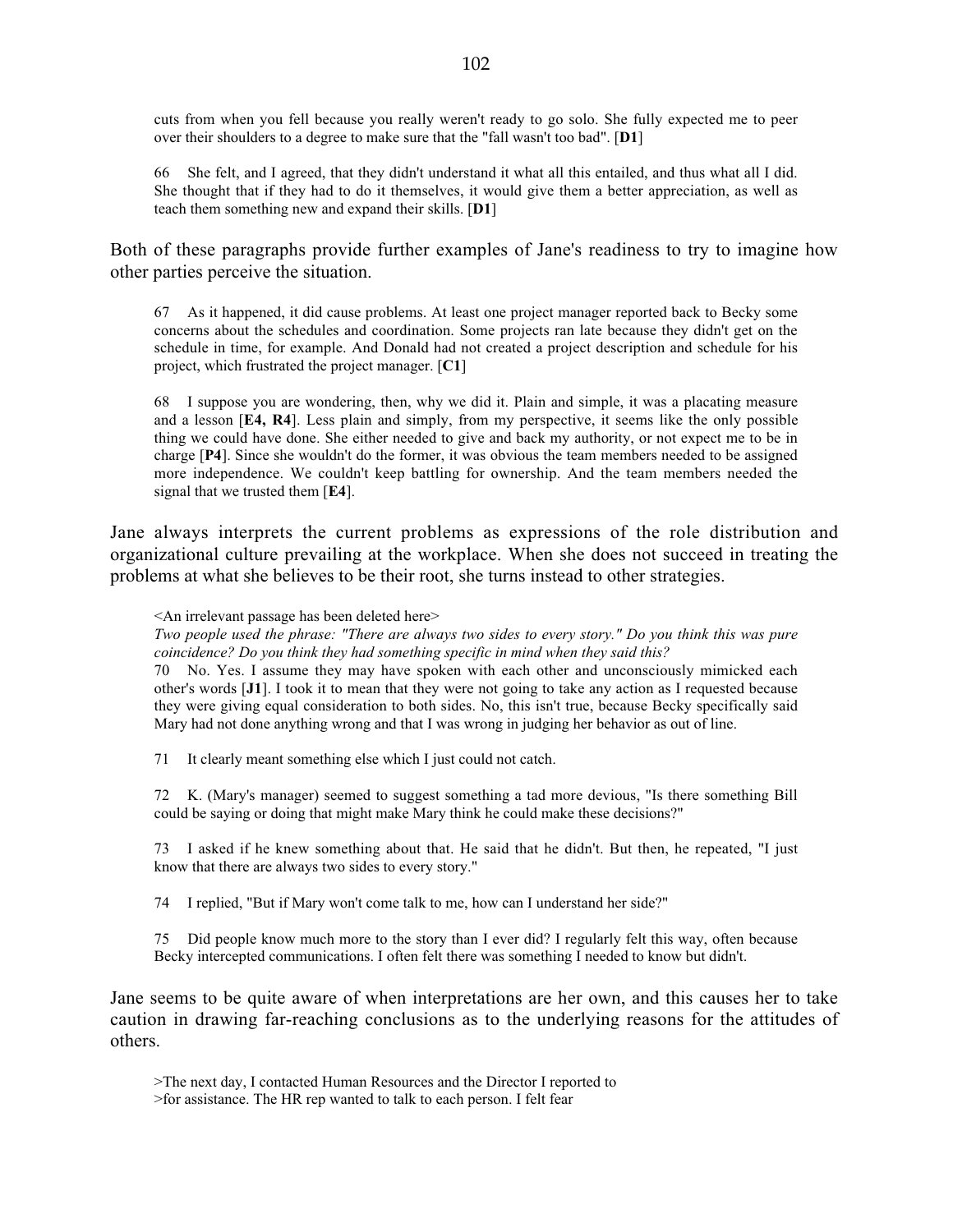>of reprisal. However, I did take his suggestion that I mail some specific >questions about the situation and my job role to Becky. The Director called >me that evening and suggested some good methods to try to solve the >situation. I also contacted the Employee Assistance Program to try to get >some mediation and help. *OK, they were sympathetic, but obviously they could not offer you any concrete assistance. Would it*

*have been possible to insist on mediation, for example?*

76 To my knowledge, the company has no clear cut policy for communication or conflict resolution. I was flying by the seat of my pants, hoping I wasn't doing anything too wrong, but desperate for assistance. [**G4**]

Even in a state of desperation, Jane does not take the position of victim, but instead actively seeks the support she feels she needs.

77 What do you mean by concrete assistance? The HR rep was willing to step in, but I feared that this would worsen the situation [**J1**]. I would have accepted this offer if both sides agreed there was a conflict that needed solving. But Becky was adamant that I was "creating issues and conflicts where none needed to be." The conflict was over whether or not there was a conflict! (laughing)

>Becky replied to my questions saying only, "Yes, we need to >talk. I think you create crisis where there doesn't need to be any." *How do you interpret this?* 78 Sit down and shut up.

79 Michael phrased it best, "The most important thing here is that we work fast. To do that, we really need people on board who can just overlook frustrations and just ignore them. To be successful here, you just have to dismiss these things."

80 This one phrase is the point at which I quit trying to suggest ways and argue that we should try to resolve the issues -- because I clearly realized I was wasting my efforts! I immediately said, all right then, I'll send out a letter tonight that I am leaving and take the rest of my things home.

81 (You might be interested to know that over the course of the last several weeks, I had been cleaning files off my computer and surreptitiously taking home personal items from my office -- even trying to always keep my work mostly finished so I could leave at a moment's notice. I somewhat worried they might let me go, but actually thought I would leave first. On some level, I had long quit thinking we would actually resolve anything. For some reason, I kept trying.)

>When I go to the office that afternoon, I received a phone call from >Becky's boss Michael.

*Did you have any interactions with him before this worth mentioning?*

82 Ironically, he spent part of the conversation explaining how much he liked me and that he thought we had a "special friendship" and he always enjoyed the time he spent with me. That he thought socially we got along really well and he was very impressed with the work that I did.

83 I never really worked with him, but we did socialize out of the office. Ask me sometime about the Cal Tech alum situation at my office and the incredibly small, tight knit community centered around Cal Tech. And how most of the men never seemed to get too far past the fraternity mind set. And how it felt to not be a man, an Cal Tech graduate, or an engineer. Welcome to coach class! (laughing) [**S1**]

Jane shows here that she not only sees personalities and role distributions as causal factors, but also the style and norms many of her colleagues had acquired through their educational background.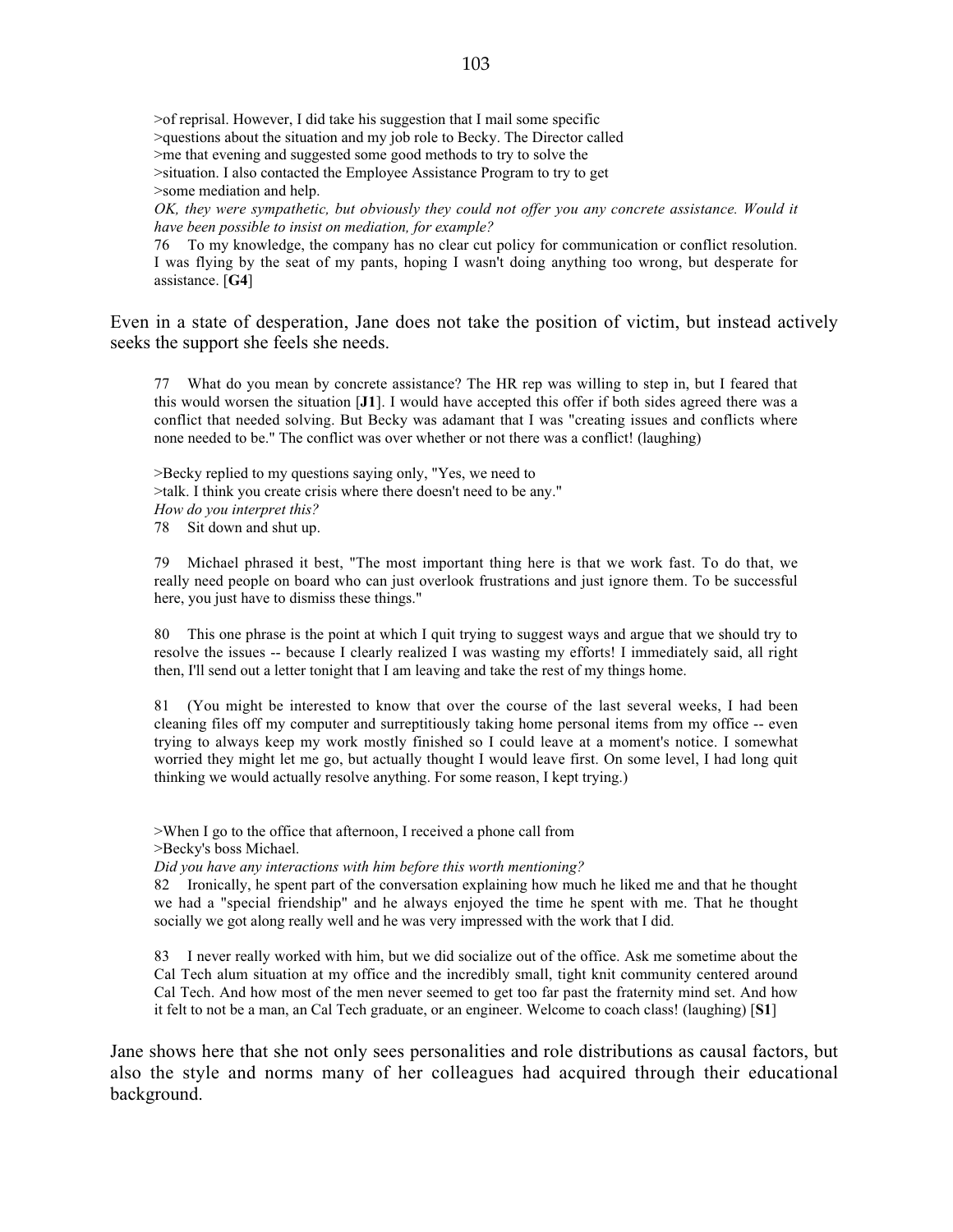84 Michael certainly never interceded in any of the situations, never sat and talked with me about any of the issues, never met with me and Becky, never let me know he knew about any of the issues, and so on. [**C1**]

85 So, during the work week, unless we went out to lunch or for a drink after work in a group, I really didn't talk to him. Please understand, and I say this as kindly as possible, I never counted Michael as a friend. Maybe we had different definitions of that too. [**Q1**]

*Can you describe how you actually exited your workplace? How did your colleagues react?* 86 How are they still reacting (small laugh).

87 Michael and I met. I tried to press him to see that if everyone worked together, we could solve this [**A4**]. He refused. I see his point. I thought we needed structure, he thought we needed blindfolds. (laugh again)

88 We finally "mutually agreed" that it was "not a fit". I asked to be able to set the terms, he agreed. He will write or offer a verbal reference at any time I need one. I was allowed to say I resigned, and would send a notice to my co-workers. It was all effective immediately.

89 Of course I never told the office at large (nor anyone really except you and my husband) the whole story. Michael and I agreed to that, which in truth benefited him far more than me. See, he has a history of abruptly letting people go. People who were liked and perceived as valuable by the masses at least. This happened very recently and there was quite a backlash in the office. In fact, I was not the only person to depart that Thursday.

What I did say was more or less, "I am leaving to pursue contract and freelance work and to consider the possibility of returning to school to study nutrition."

91 This is all true -- but not fully planned until just then. You understand?

92 I left smiling and relieved to be honest [**I1**]. This showed as a lightness of spirit which I think will help prevent any awkwardness between me and people I hope to keep in contact with [**Q4**]. No sense burning bridges or making a scene. I thanked everyone for the opportunity to work with them and said good things.

In this paragraph, Jane's comments show that she is reflecting upon how her own attitude can affect her relationships, and she actively creates her own exit in consideration of future relationships.

93 I returned to my area, notified the other lead in person. She cried.

94 Donald was already gone for the day. I have not heard from him about it, although we saw each other when we played football this past Sunday.

95 Bill and Carlos were shocked and somewhat upset. Both have e-mailed me since.

#### <Summary of e-mail contents deleted>

100 A manager from another group came to see me personally, very upset. Another coworker cried as well. Still others made me promise to keep in touch. All were very shocked. People were very kind.

101 Two former coworkers wondered out loud to me this past Sunday at the game whether there was a trap door in Michael's office through which employees suddenly vanished. They implied a question which indicated concern (for themselves) to me. I merely laughed and said, oh, no, no trapdoor. There seemed to be no point in elaborating.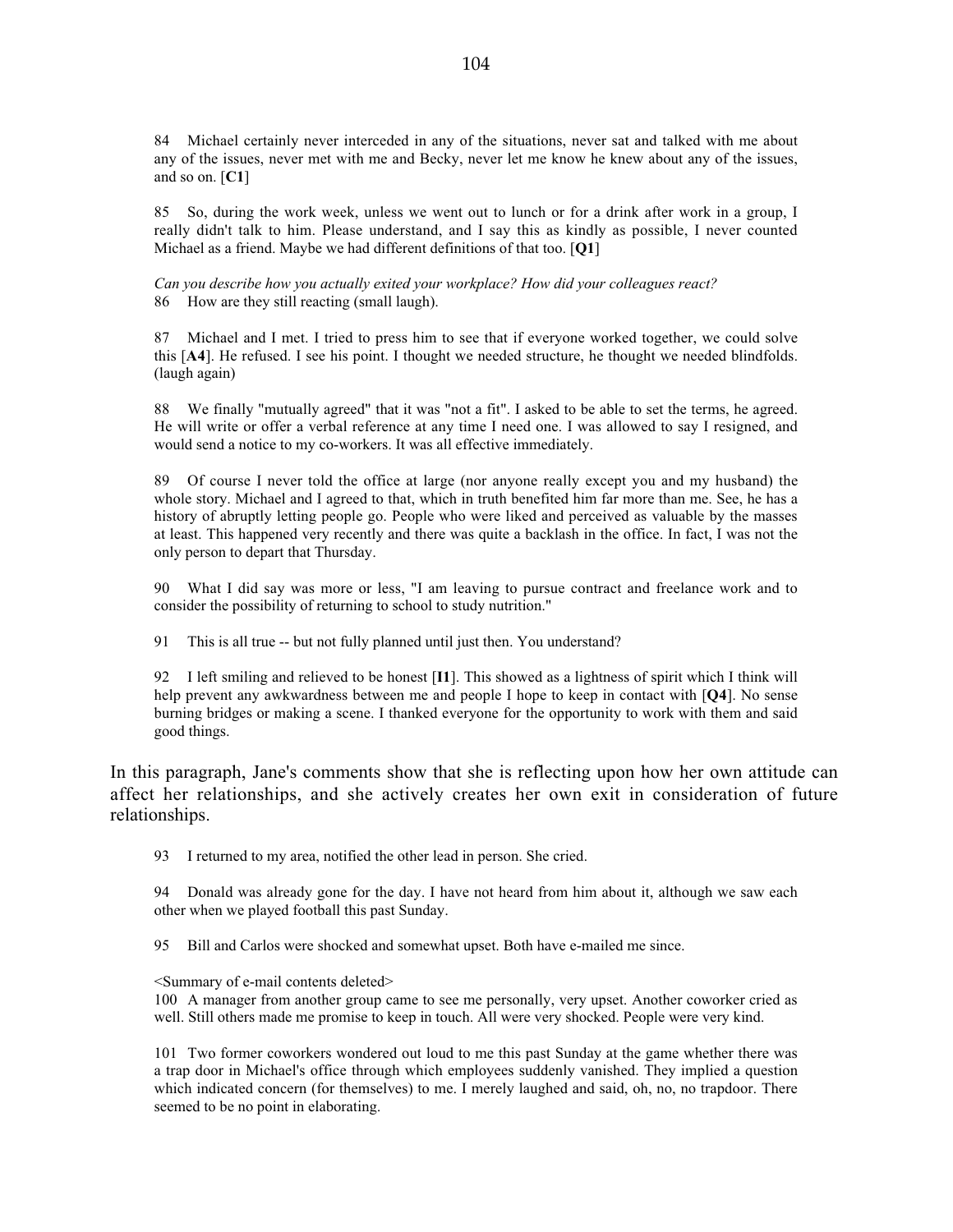102 I continue to receive mail from the other team lead and another coworker -- each day that I have been gone. Nothing work related, just to keep up friendship.

*If you try to make a summary of what you think are the main causes that this conflict arose, what would have to be mentioned?*

103 \* difference of opinion about how to acknowledge and handle conflict

\* difference of opinion about how I should execute my responsibilities

\* lack of action on conflict or closure

\* no intervention

\* no clearly defined means of communication or conflict resolution

\* some conflict between how our office wanted to work and how corporate wanted us to work, with me caught in the middle (reported to both) [**A3, B1**]

Jane's summary of the primary causes of the conflict stresses the importance of disparate viewpoints on questions of leadership, role distribution and how one should approach problem solving. Thus, she does not place the blame on a particular person; in fact she does not think in terms of blame at all. Problems arise when different points of view cannot be brought into line with one another, not because one view is right and the other wrong.

*Which concerns played a role for you in this conflict?* 104 I don't follow?? What was my motivation in pursuing my course of action?

#### *Is there something specific of which you could say: if \*that\* had been different, I would have felt different about the whole situation?*

105 Sure, I can probably think of a million things. Probably top most is: "If we had actually sat down, acknowledged situations and discussed them honestly with everyone who needed to be involved (in other words, encouraged rather than redirected or interfered in communication between two people), I might have felt that we at least really tried." [**R2**]

106 Or, maybe what I mean is, I might have felt differently and not lost so much respect if I felt that people (here I really mean Donald, Mary, Becky) were talking more to me than about me. And, if someone who was really unhappy (Donald) had actually taken the opportunity I offered to suggest some fixes, rather than just continuing to be upset and complain to Becky. [**C2**]

This excerpt shows that one of the most important issues for Jane is being able to handle interpersonal relationships in an honest and respectful way. She is disappointed that others have behaved in such a way that she can no longer respect them, which she would like to be able to do.

*Can you see any way in which your own personality or your way of handling things contributed to the conflict?*

107 Certainly. Did anyone really like or laud the little boy who yelled at the parade, "But, the Emperor isn't wearing any clothes!" Suddenly causing everyone, including the emperor, to become aware of his nakedness?

Oh, I am no martyr at all. And, to be fair, I may have ended up going to the opposite extreme. Whereas they preferred to sweep things under the rug (for the most part at least), I may have shined a light on the most miniscule things. I suppose I thought, at some point they have to take notice and fix this -- if I show them how much is wrong, maybe that will work. [**G2, G3**]

108 I also kept pressing issues, even sometimes when I recognized the danger or negative reactions. I just wanted to make things as good as I thought they could or should be. [**G3**]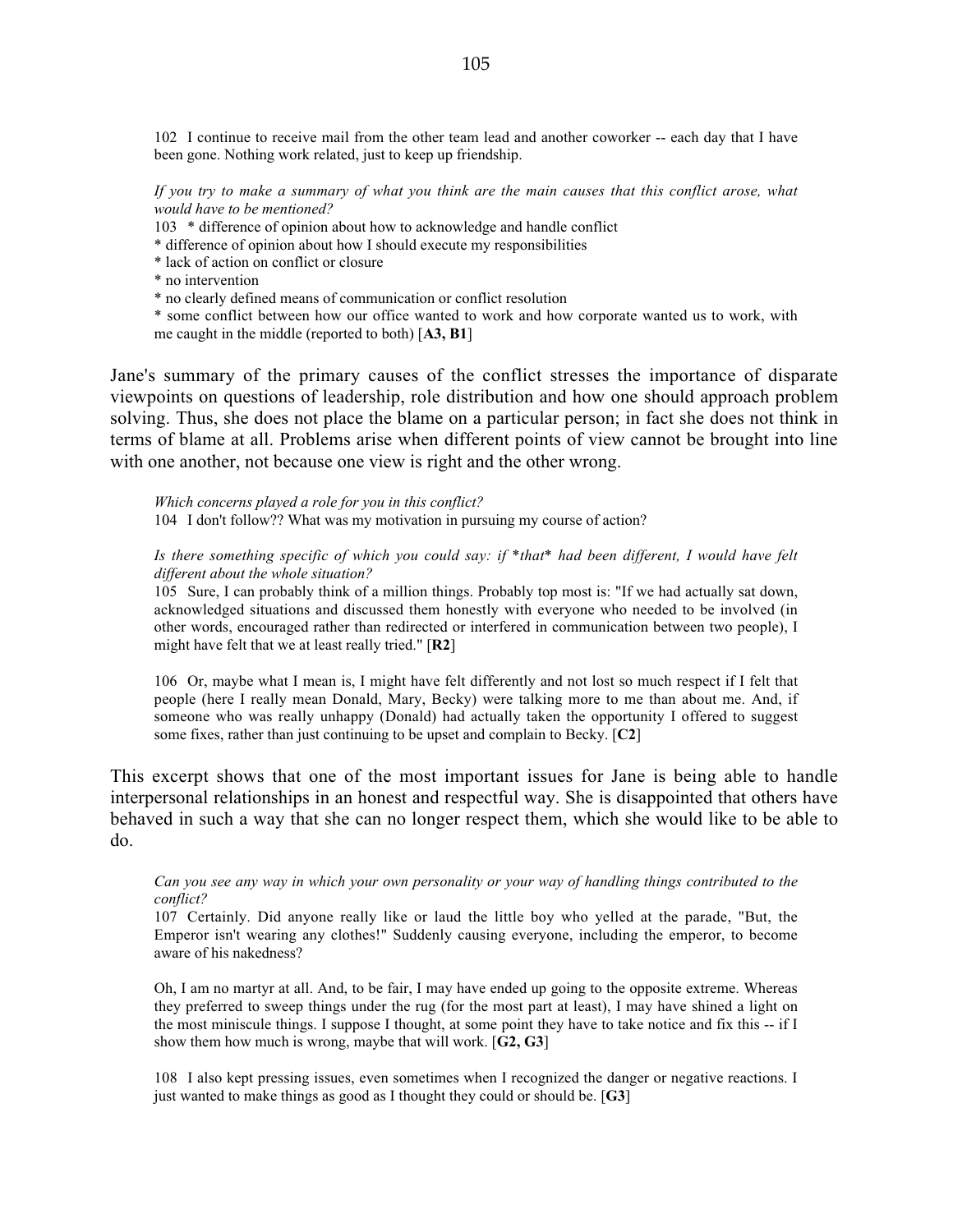Typical of people like Jane is the ability to observe group dynamics from the outside, and to see how the specific situation has caused them to adopt an even stronger attitude, which might also have worsened the conflict.

109 I told people we had to get in line with the new corporate standards. I tried to compromise and offer other solutions or guarantees that I would propose their suggestions to the corporation. I tried to coordinate a process and a structure. [**R4, T4**]

110 This is not at all what the office wanted to hear or do. I recognized that we really diverged on what we thought -- even if that was more through actions than words.

111 I am a very strong personality, Thomas, and that very much intimidates and bothers some people [**M1**]. If I were a man, I think I would be labeled as confident and focused. Instead, I am on occasion called pushy. For example, it is more important to me to have a solid structure in which people can work well (this does not indicate a limit to freedom like some might infer -- it merely provides guideline in which people can work more efficiently) than for people to feel happy or have things their way. I want people to be happy and encouraged, but not at the expense of the group structure and quality of work. Someone has to coordinate the big picture. [**L1, L2**]

112 This is absolutely contrary to the theory at my former office. It is however, in line with the corporate office. I must have seemed like a Evil Empire sympathizer to people who were as resistant as possible to the new regime. [**D1**]

Jane once again demonstrates her ability to see her workplace from a systems perspective, i.e., to see how the overall organizational structure relates to separate individuals and their work.

113 The Director said, "You are a very strong person with solid opinions. Becky is a very soft touch manager. You probably can't be the type of employee she needs, and she probably can't be the type of manager you need."

114 That's probably the base conflict. And the reason why there could be no outcome other than for me to leave. [**A3**]

115 Someone once said to me, "I suppose you were Joan of Arc in a past life. You'd stand alone if you had to if you thought the cause was just, wouldn't you."

116 This was one of my former coworkers. I never figured out if he meant it as an insult or a compliment, but I took it as one of the nicest compliments anyone has ever paid me.

117 So I practically talked your eyes out of their sockets, I'm sure. If it is any consolation, this has been marvelously cathartic for me! [**I1**]

118 I've tried to be as honest and objective as possible. It all is of course, based on my perception and is all told by me [**J1**]. I suppose that's how King Richard III ended up with a hunchback, withered arm, and limp in history books! Well, I tried not to pull a Henry Tudor here. (laughing)

Take care, and again, thanks!

Jane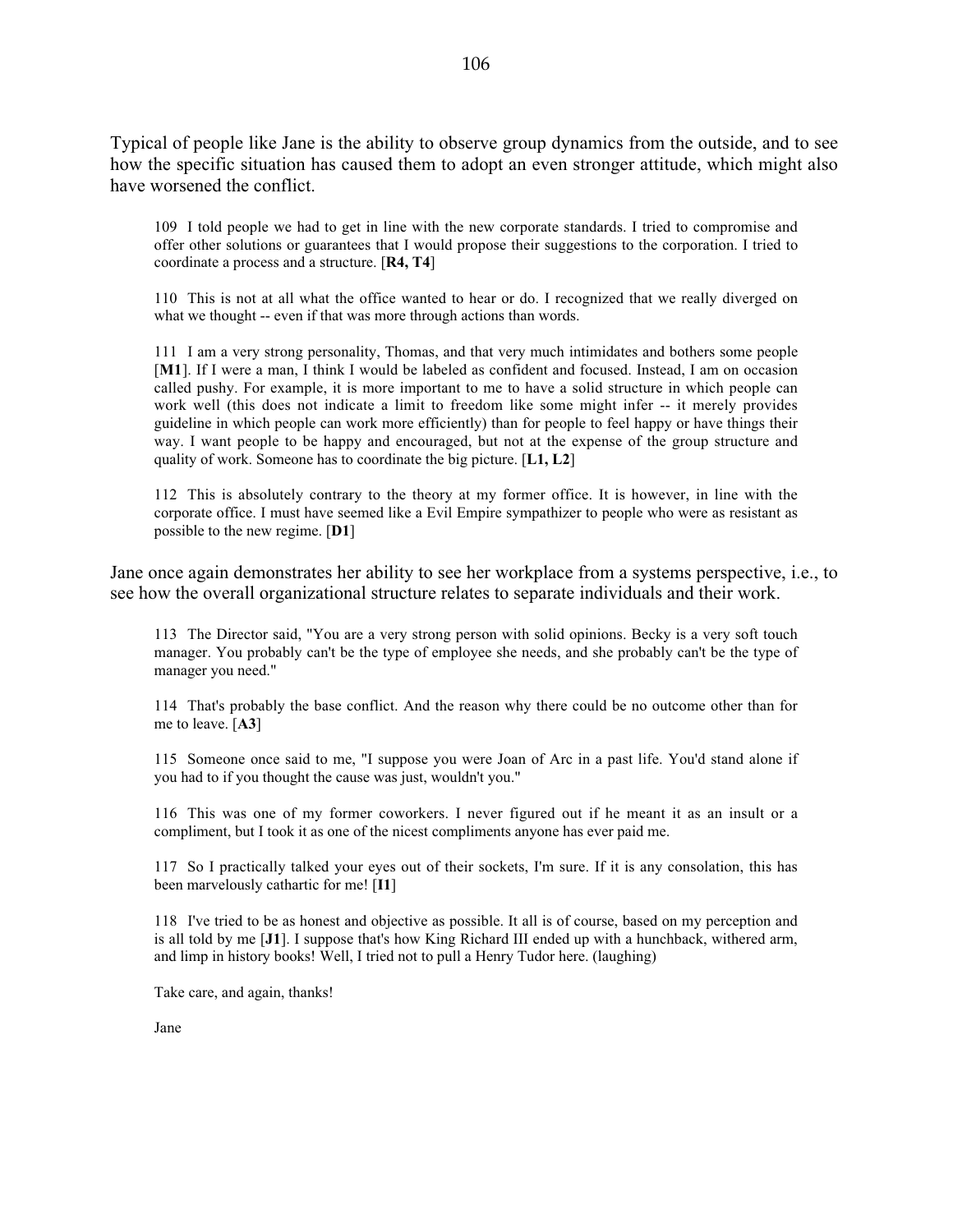The second interview round ends when Jane points out that she realizes her story is her own subjective version. She does not, however, specify the way the story might have been affected by her special perspective (i.e., Theme N).

### Interview Round #3

A few sections have been removed here; they comprised a discussion of an article Jane had read on the interviewer's recommendation. This discussion led directly to reflections on Jane's bosses. Comments concerning the article have also been removed from the following sections.

120 They [Becky and Michael] said they wished to create an open and dynamic workplace where people were happy and challenged. They seemed to not want to draw boundaries in certain cases: Mary was free to redistribute work on my team. Yet, the line did not flow back the other direction which made it incredibly hierarchical, with me at the bottom of the ladder. [**P1**]

121 In other words, had I wished (as I often did) to interact directly with Mary's team, she regularly blocked this direct communication, with the backing of Michael, Becky, and K. Whereas Mary (and others) were free to allocate resources on my team, comment on my work and suggest improvements (which I had to employ). I was not allowed to participate in planning or design meetings, and any comments I did make (after the project was complete which was the first time I was allowed to see it) were regularly ignored or dismissed. It was not my position in actuality to contribute in this way. However, I had been told (by Becky among others) that the opportunity was open to me. [**P1, P2, R1, R2**]

Here, Jane discusses role distribution and how the working team functions; she also indicates concrete details that she finds problematic.

122 I brought these incongruities to Becky's attention -- multiple times [**P 4**]. Finally, in one discussion she snapped at me, "We are making changes, just not at the pace you would like!" 123 I insisted that we form concrete flows of communication and try to institute a structure [**O1**]. Right now, I am trying to discover: was this what I really wanted or was I reacting to the chaotic environment or was I reverting to a known answer, a taught response? (nature versus nurture) [**G3, L2, M3**]

124 I would in general describe myself as an initiator and would in general then say that I feel like an initiator [**M1**]. However, I regularly felt more like a pawn at my former company, while I would still describe myself as an initiator [**I1**].

This is one of the relatively few times in the interview when Jane considers her own personality, how it is constituted and what this implies. Her attention is primarily directed toward the three other main themes, The Conflict, The Counterpart and The Setting.

>Feel free to ask for more details here, but I didn't want to tire you on the

>first question. I've spent a great deal of time analyzing Becky -- mostly

>to try to figure out how and why things happened as they did over the course

>of our working together, but also to try to figure out how to interact with

>her.

*I have two follow-up questions here: - How do you feel when you think of Becky now? Do you feel resentment?*

127 Hmm. Not really. A bit I suppose; I must. Mostly, I feel sad that not only do I not have any closure with her, but that she felt so cornered (my opinion [**J1**]) that it became more useful for her to lose a valuable and talented employee than to take on some tough situations and resolve issues [**I1**]. On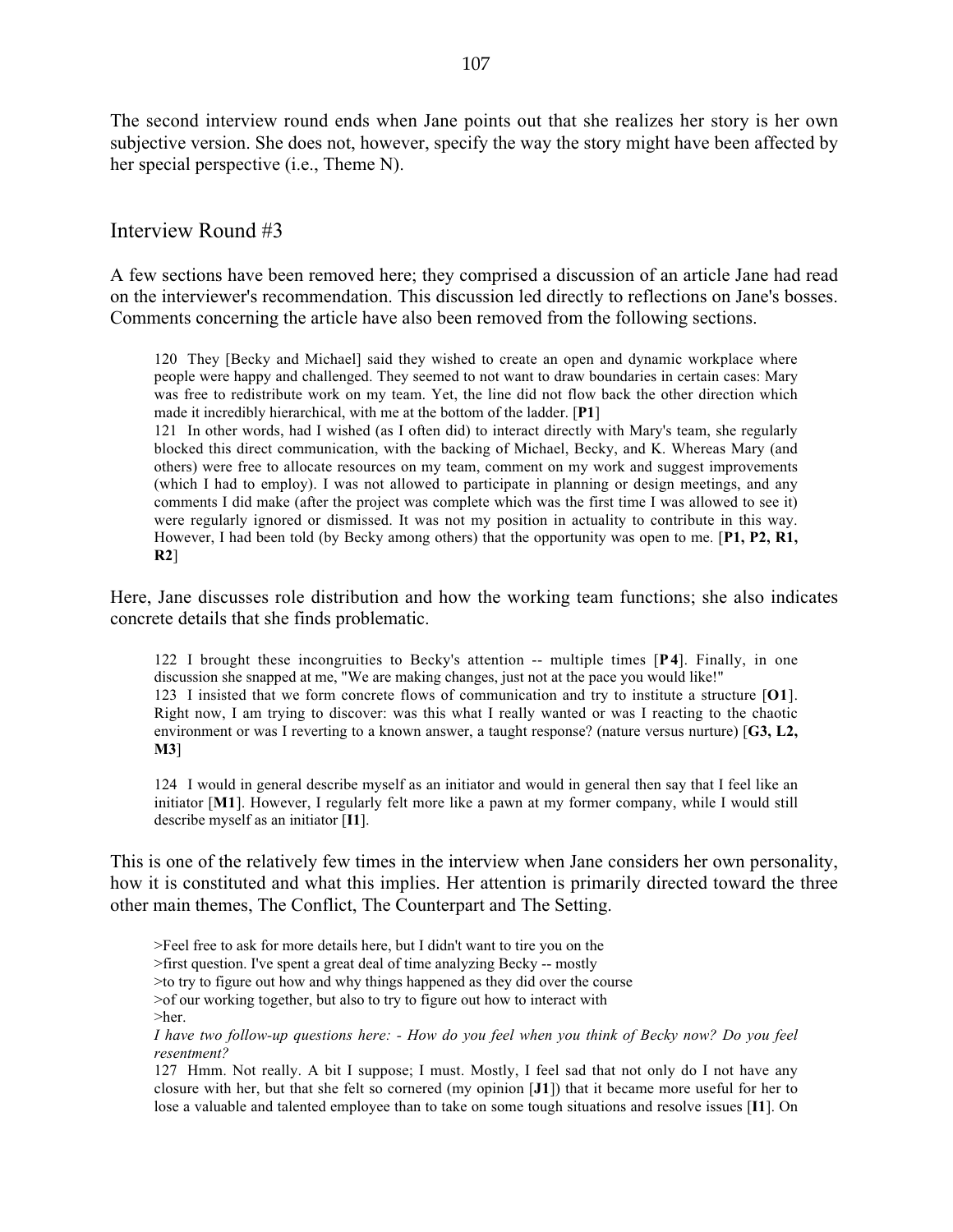the one hand, I am not completely surprised that not only was she not present during my "leaving" discussion with Michael, but that I haven't heard from her since. And yet, I am surprised because it is so far away from what I could do. It shocks me in a way. Disappoints me. [**I1, C2**]

128 I suppose any resentment I feel is based on not getting to have closure. But that would mean she would have to be a different person and then, in that case, we might not have had any problems at all [**F1**].

Passages such as these are quite typical of people who think in terms of complex psychological causality. They do not build up antagonistic attitudes and bitterness to any considerable extent, because they do not see the cause of the frustration only in terms of the counterpart's traits, but in terms of an entire fabric of circumstances and causal relations. This need not imply a lack of feelings or frustration, but for people like Jane, negative feelings are more likely to take the form of disappointment and sorrow than accumulated anger and bitterness.

*- You tried to figure out how to interact with Becky, could you expand on this? Did you try any specific tactics or approaches?*

129 What all did I try. Here are the attempts, not in any particular order:

\* I tried the buddy buddy approach. All girls together now.

- \* I tried the we're all on the same team and I just want to see how I can help approach.
- \* I tried the tell her everything and act subordinate.

\* I tried tell her only what I have to and act independent.

\* I tried approach her constructively with issues: here are some things I was thinking about, I would say, and here are some ideas I had for improvement.

\* I would try to take ownership and try to solve the problems myself.

\* I would take the problems to her and ask that she deal with them.

[**A4, C4, O4, P4, Q4, R4, T4**]

130 I say these are in no particular order because I didn't per se go through them progressively. For example, I might try a combination over the course of the week, trying to gauge her mood. Or, I might try one predominantly, and failing, might switch to another tactic. Sometimes all for the same issue.

In the excerpt above, Jane demonstrates almost over-explicitly her awareness of the various dimensions of the conflict and how she tried many different tactics to constructively influence the course of events. Despite this inventiveness, however, her efforts failed for the most part, which shows how powerless even a person with considerable awareness skills can be when others involved are unwilling to participate in a problem-solving process. As an onlooker one might understand Becky's irritation with Jane's stubbornness in bringing up problems – another person might have shrugged their shoulders and continued working. But if Becky had taken just a bit more time to talk with Jane about the problems, Jane would probably have listened and perhaps have changed her style. This, however, never happened.

>Hmm. Another complex question. I think in part, it was a lack of time and

>too diluted a focus due to too many interests and responsibilities. After a

>while, I believe she developed such an antipathy towards me that she avoided

>me to avoid conflict and negative feelings.

*It is not very clear to me of what nature this antipathy was? Do you have an idea of what she didn't like?*

131 It is not very clear to me either. It is just a sense I got, mostly in the last week or so of my employment there. I don't think it was directed at me personally. Perhaps it was the fact that I continually brought up issues (which sometimes she didn't think were issues [**D1**]) and asked her to help solve them? Perhaps I made her not be able to avoid seeing conflict? Perhaps I created some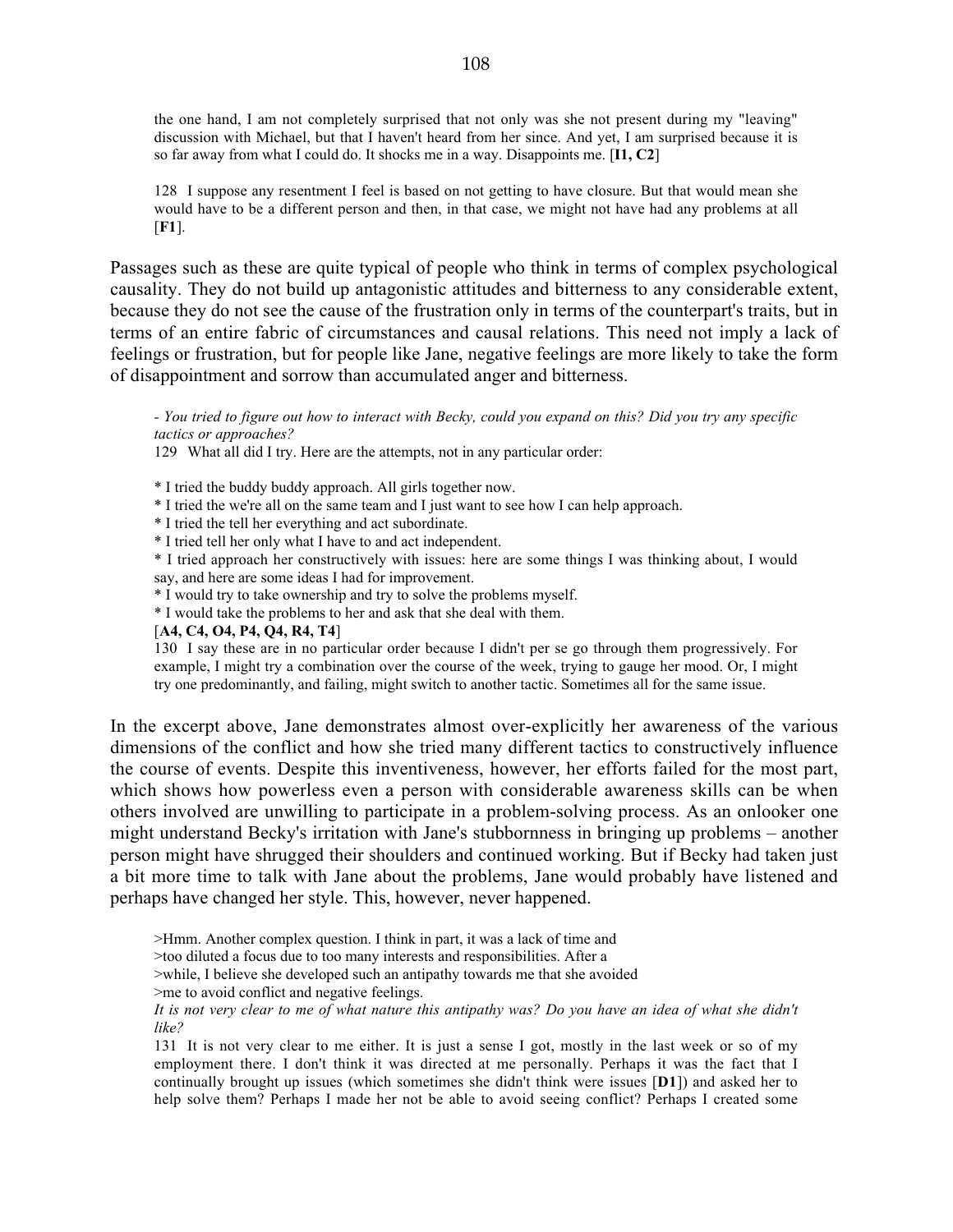conflict? Probably it was because I asked her to be and do things she wasn't comfortable with or didn't believe in. [**J1**]

>He did have some good points, however, that I did concede. *Could you give some examples?*

133 I think this was about Donald? He was frustrated because I was unable to complete more than one general review of one of his very comprehensive projects in one week [**E1, E3**]. We both agreed that considering how much else I had to do, it was unrealistic, but he was still annoyed that I couldn't make it a top priority. I agreed. An engineer is only as good as his chief engineer in some respects. Without a thorough review, the work may contain many errors and the engineer will feel worried. This wasn't fair to him [**E2**]. I made changes to my schedule so it wouldn't happen again [**E4**].

134 He was also frustrated that I didn't implement all of his ideas, or at least an amount that would make him feel better about suggesting things [**E1**]. I didn't always have the power to say yea or nay; this changed from when he and I started. In my frustration over the loss of this freedom initially, I was more discouraging to him than I should have been [**I1, G1, G3**]. It was, of course, unintentional. For example, he would come to me with an idea to change a style in one case and I might say, "Donald, I am sorry, but we just can't do that anymore. It comes from a higher group and that style is already set." This suggested to him that I was not open to his ideas [**D1**]. He didn't have any other concrete examples. Mostly, he talked about feelings. He just didn't feel comfortable with me. He didn't feel like he could talk to me. He didn't feel like he could bring issues to me. [**E1**]

135 I pointed out that he had, actually, brought at least one issue to me. I asked him if he felt troubled by how I responded to him in that case [**D4, E4**]. In that case, I had asked him to do a demonstration of his product for another engineer at the last minute (3 hours before). He felt ill-prepared and uncomfortable and told me so. I feel that he should have been expert enough that it shouldn't be worrisome, nevertheless, I saw his point. So, what I said was, "Thanks for letting me know. I am sorry that it made you uncomfortable. You did a good job anyway. I'll make sure not to do it to you again." [**E4**] And I didn't. He agreed that he had felt comfortable approaching me and had appreciated my response. He really couldn't articulate it any better. Maybe it was the degree of the issue.

136 His feelings were very real and I wanted to try to discuss and work through them [**E4**]. He said he just didn't believe it was going to happen. He couldn't trust me to change things. I have to say I was really baffled. I asked if, when he had asked for change, had I not implemented it if I said I would? He said yes, but...

137 Basically that's as far as we ever got. He would bring up a point, I would be confused, I would ask for clarification, he couldn't clarify, he would get frustrated, and we'd be right back where we started. He seemed to jump to a lot of conclusions and that's usually when I got confused. [**D1**]

138 For example, he claimed that I didn't do as good a job reviewing his project because I didn't like him. "You knew it would cause me harm. You apologized when you handed it back to me but you did it anyway." [**D1**] I tried to assure him it was simply because of work and schedule overload, which I had since resolved and promised it wouldn't happen next time. He said he didn't care; it was too late. I said, "I proposed you as the lead of the task force along with several accolades, and this over a more senior engineer -- does this sound like I don't like you or want to help promote you?" [**D4, E4**]

In this lengthy passage, Jane shows her attempts to understand how Donald felt. She wishes that he could be spared from feeling so frustrated, and takes initiatives to remove the causes of his frustration.

139 I had approached him several times about issues I had with him. Much of this may have come from that. On one occasion, I asked the group to be cautious and thoughtful about jokes they mailed around the group [**S4**]. Some very inappropriate things were being mailed around, for example, a photograph of a naked man on top of a fat naked woman. On multiple other occasions, lunch table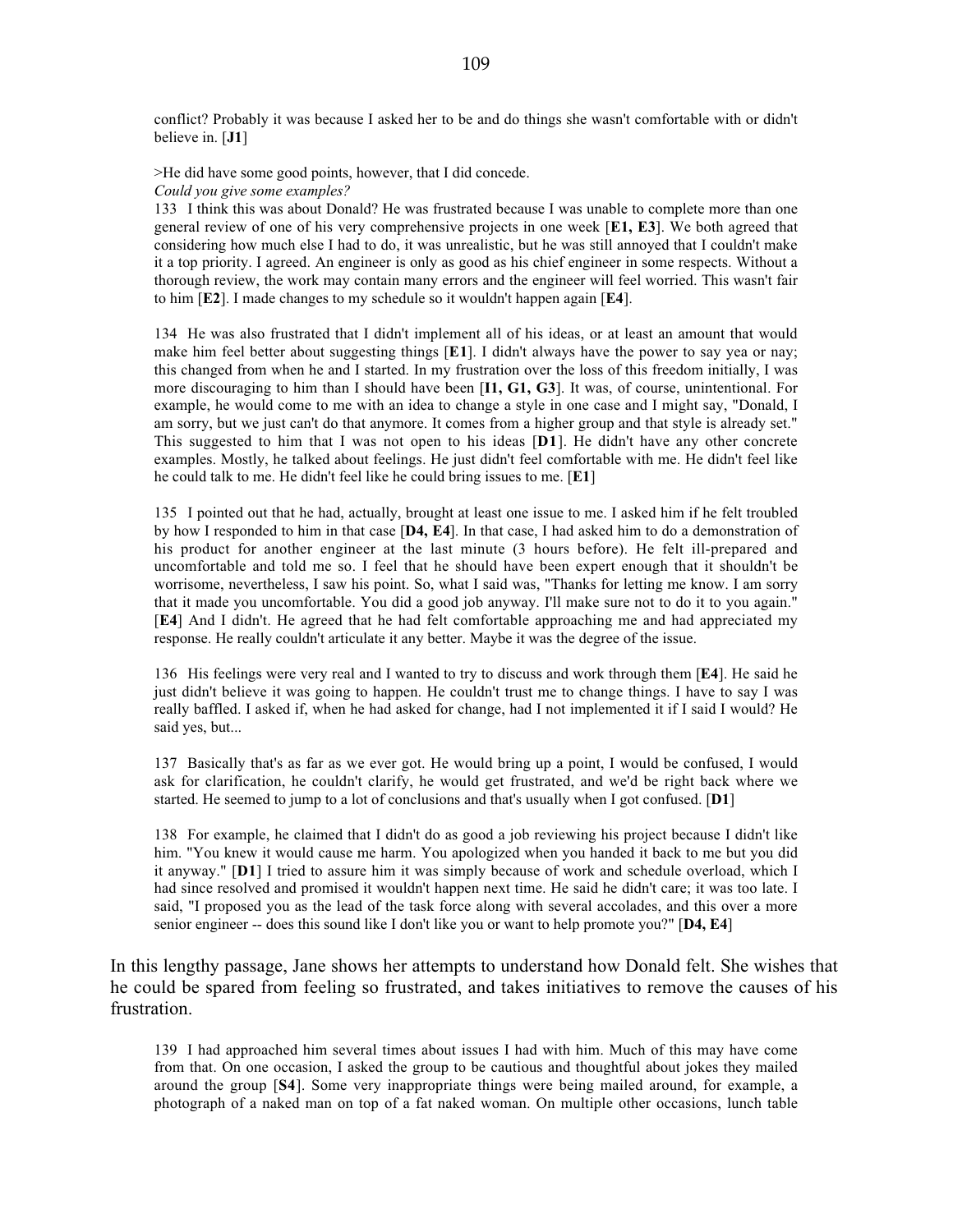In this part of the interview, Jane focuses on the culture of social intercourse, on which she forms opinions and tries to influence. Later in the interview, she also discusses how this culture arose and how it is maintained.

140 With Donald in particular, we had had many conversations about acknowledging me as his lead [**P4**]. I've already mentioned the vacation request issue. He also tended to ask higher up than me, which would get me backlash. He several times went to the Director with questions. In one case, I had already answered them, and in another case, I had already asked him to try to ask me first. She came to me and asked why I didn't have a better grip on my team. (conflict between how one of my managers expected me to run the group and how another did)

141 In one sense, he is an adult and should have the wherewithal to be able to respect his immediate supervisor. In another, I recognize his confusing position. He was like a young teenager caught between two parents, alternately resenting it and taking advantage of it. [**E3, D3**]

Again we see how Jane's ability to imagine how Donald experiences things results in her not placing the blame on him. His attitude, which causes great frustration for Jane, is seen more as a problem to deal with than as a hostile act.

>In truth, I did notice he was even more withdrawn than usual the last few

>months and it was impacting his work. Others noticed as well. I just didn't

>know how to reach him. Anytime I asked how things were, he would always say,

>"Fine." I would get terse answers to more detailed questions. I just

>couldn't get through to him. I usually can find a way to communicate with

>anyone. This is one thing that I feel really disappointed about in the whole

>situation.

*Do you now have* any *ideas of what could have been made (not only by you, but also by Becky, or whoever)?*

142 Yes. I wished I had pressed him [**G4**]. I don't know how much good this might have done, but at least I would have tried as hard as I could. Hmm. This might have benefited me more. I don't know really if I wished I had done this. It's my style, but not with people it will really make unhappy. [**E2**]

The final sentence indicates that the happiness of others is important for Jane, i.e., she is not solely motivated by her own direct interests or by achieving a well-functioning workplace of good quality. She is prepared to take an extra detour just to find a solution that works well for everyone.

143 I wish Becky had referred him to me [**C2**]. This might have forced better communication between us, and at least there would be a history. If my personality made him uncomfortable (and there are many reasons why this might happen between two people), obviously, as a non-confrontational person, he'll go somewhere he feels more comfortable (Becky) [**A3, C3**]. This gets me going to him saying he needs to come to me, she hasn't said such, and reinforces him feeling uncomfortable with me. If she had consistently early on said, "Donald, you need to see Jane about this" it would have forced us to develop a working relationship and then when problems arose, he would have enough of a real history with me to know he could talk to me, instead of vague feelings of fear and worry about what I might say or do. [**C2**]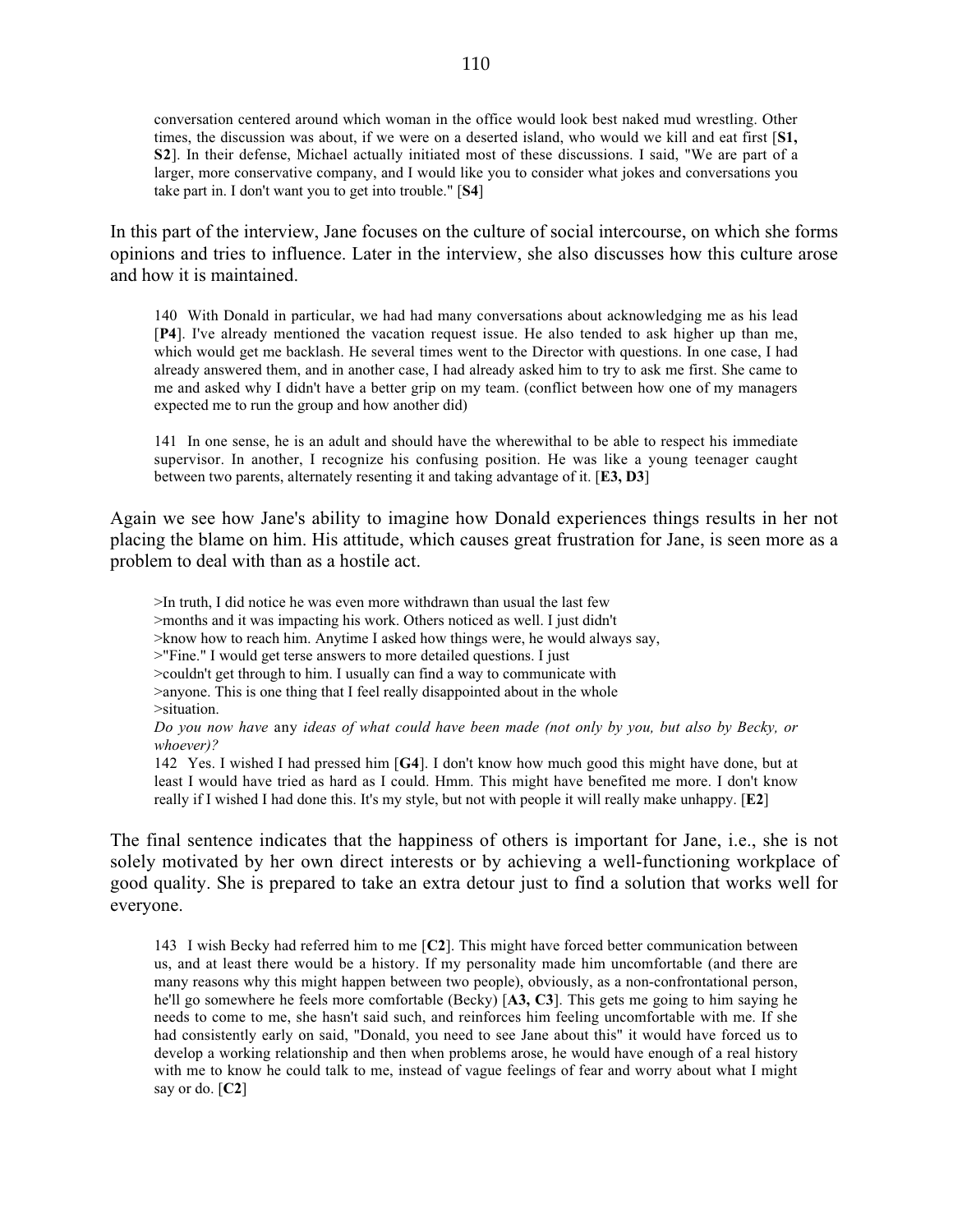To the extent Jane places blame on an individual, that individual is Becky. In her description of Becky (above), however, we also see a realization that even Becky is a prisoner of her own personality and background, and can therefore not be held responsible for the problems.

>And he appreciated the opportunities for leadership and special >projects I assigned to him. But he was really unhappy with me and couldn't >put his finger on it. He said there were just some things I had done which >he didn't like. I can try to remember some examples if it will help you. *Yes, it would be interesting. Do you think Donald had a personal problem with authority issues in general? Or do you think your personality pushed some of his buttons?*

144 See above for the examples. Yes and Yes.

I think Donald definitely had authority issues. I don't think he'd ever had direct authority, and he cemented his work habits early on in a situation where he wasn't required to work on a team with a lead, but rather he worked alone with minimal to no supervision. Donald was not a very aggressive person on the surface, and he seemed somewhat tentative in some dealings. He didn't assert himself. He did this also on the football team. He was captain, but regularly let others argue to try to be in control. I really think he preferred to work alone. What's odd is that my initial impression was that he was a follower. [**F1, F3**]

145 I guess my personality pushed his buttons. I think that he had expectations of me which he didn't share, and didn't share when I didn't meet them [**D1**]. Therefore, I regularly "failed" him. I am almost his total opposite. I like working with people, I like being a leader, I tend to discuss issues with people, I am strong and direct, I like giving people responsibility, but I also like to hear back from them about it and be able to participate in the decision they make. When I nominated Donald as head of a committee, I think he really resented it when I asked him for reports and contributed my input on decisions. Perhaps I saw more gray, and he saw more black and white. [**D1**]

146 Maybe I reminded him of someone he didn't like and it started out all wrong. [**D3**]

It is clear from Jane's reflections that she has formed an overall picture of Donald's personality, which she uses to understand particulars of his behavior. She also construes the problems in terms of the *relation* between his and her respective personalities, rather than localizing them to the traits of a given individual.

>The HR rep was willing to step in, but I feared that this would worsen the >situation. I would have accepted this offer if both sides agreed there was a >conflict that needed solving. But Becky was adamant that I was "creating

>issues and conflicts where none needed to be." The conflict was over whether

>or not there was a conflict! (laughing)

*It seems to me that your leaving did not create too much problems for Becky, is that right?*

147 You're probably correct. She'll have to take time out to recruit and hire and train a new lead. Everyone agreed that no one on the team should move up, even Bill who had the same number of years of experience as I. I suspect he might expect it on some level, but I doubt it will happen. If it were possible, it would make my departure that much easier for everyone. Even though she'll have to bring in a new person, I suppose Becky sees this as much easier than trying to make it work with me. [**D1**]

148 No, it didn't cause her too much harm, nor me for that matter. I lost any respect for her and Michael I had left, but how does that affect them? [**F2**] And, though there was reportedly a little furor in the office, I am quite sure that things have already settled down and even if a little concern remains in someone's brain, I suspect it is pretty easy to rationalize it away. Didn't I do it when Michael and Becky dismissed the last two people who I really liked and admired? The bottom line is, this ultimately has enabled me to pursue some other things I am more interested in pursuing. I doubt any of us have lost any sleep over it. Well, Carlos says he did (from my team) but he is a very sensitive sort. Michael doesn't sleep anyway. (laughing)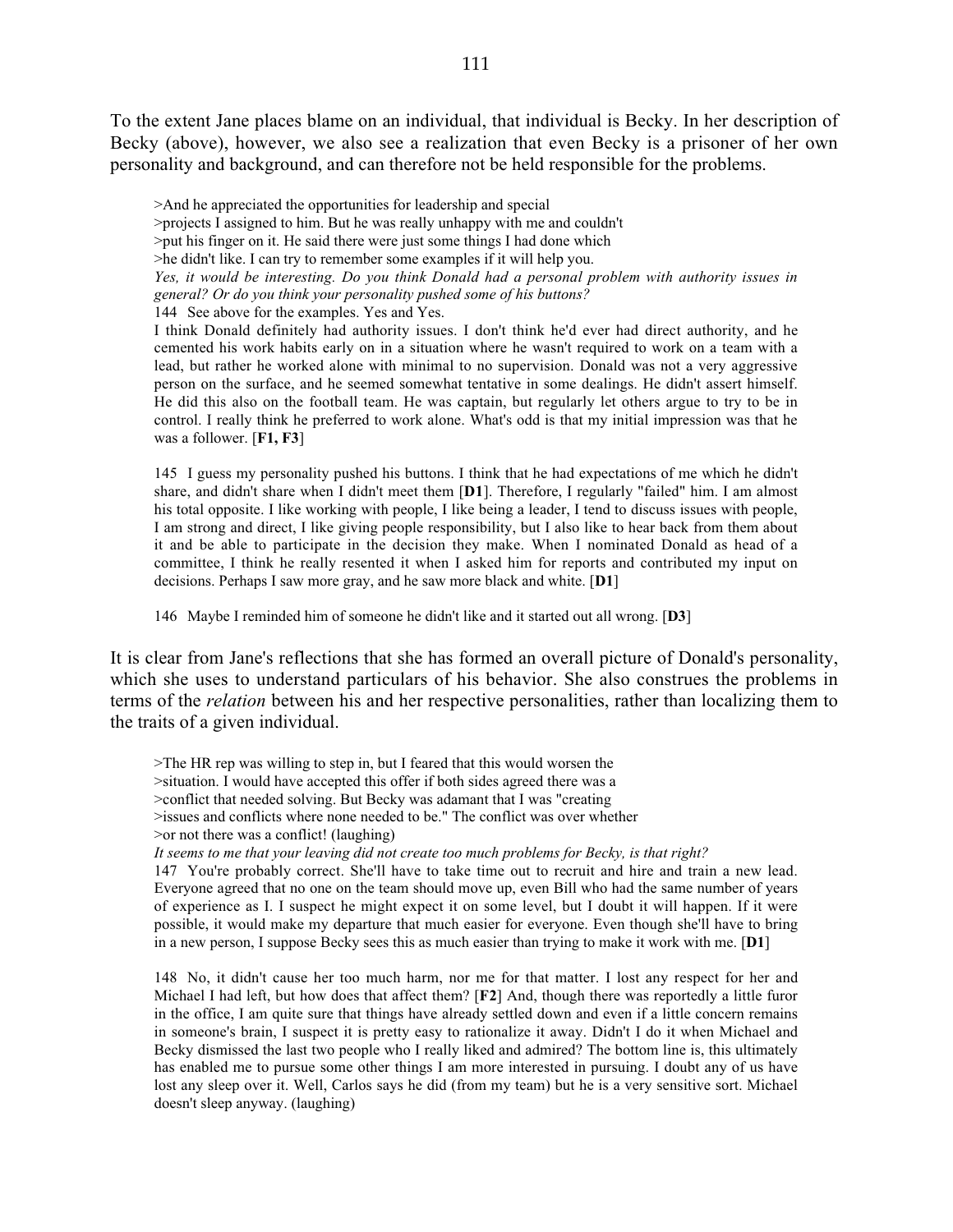>On some

>level, I had long quit thinking we would actually resolve anything. For some >reason, I kept trying.) *If you reflect a bit on the deeper motives of why you kept trying, what comes up?*

149 Here I was determined to try to give it as many chances as I could and to try to make it work. I suppose to a degree I thought, well, at least they are talking the talk so they realize the value on some level of valuing all employees and including them without creating a class system. It's so close, I thought, I can't believe we can't achieve it [**G3**]. And, on a personal level, I did like the people.

150 I was also burned out and sick at the thought of job hunting. Once I freed my mind from looking for another job just like this one, and started pursuing health careers, I started feeling more excited and interested in the future. [**I3**]

151 I needed this income. And a few months ago, they promised me a \$10,000 bonus in March, with potentially another similar amount to follow six months later. I would have to be an idiot to walk away voluntarily from that much money. It isn't the base of my existence, however, so I knew I wouldn't just "take anything" to get the money. I knew I needed some things to change to be able to make it at least until March. I knew after I changed careers, I wouldn't have access to the kind of money you can get in this industry. [**G3**]

152 I think, though, the bigger thing is, I am an improver. I like to bring whatever I can to a place and I give it my full loyalty. And I like to do whatever I can to help it succeed and be better. [**G3, M1**]

The interviewer's question to Jane was an invitation for her to reflect upon her own personality and how it is constituted. Most of her answer, however, dealt with circumstances of the concrete situation in which she found herself. Only in the last paragraph does she discuss her own personality type, but she does so mostly in terms of linear psychological causality ("I'm an improver"). We cannot possibly know, of course, how much Jane reflects upon herself, but in the interview she gives the impression of being more an extrovert than an introvert, i.e., her attention and analytical skill is mostly directed at the outside world, and not so much inwardly.

*So the phrase about the lack of "fit" was not said in an aggressive manner?*

153 I wouldn't say so. I didn't take it as such, nor do I think he intended it as such. He was also echoing something I had already said to Becky several times. I told her it wasn't working for me in this position and we either needed to move me elsewhere or change the position. He didn't seem to know I had said this, however. For some reason, Becky didn't tell him.

>Michael certainly never interceded in any of the situations, never sat and >talked with me about any of the issues, never met with me and Becky, never >let me know he knew about any of the issues, and so on. *Any ideas about why?* 154 Hmm. Nope. I think he is a very busy man, and I think he expects his people to handle their own situations. As an executive, he doesn't really get involved. He used to be more so before we got so big. If Becky told him she had done everything and this was the only possible outcome, he believes her and executes the action. Without question. [**D1**]

Once again, it is characteristic of Jane that she uses a second- and third-person perspective rather than a first-person perspective, i.e., she is careful to form a picture of Michael's perspective that is as correct as possible. The picture she creates is complex (see the continuation below), and is formulated in terms that one can imagine Michael would agree with, at least for the most part.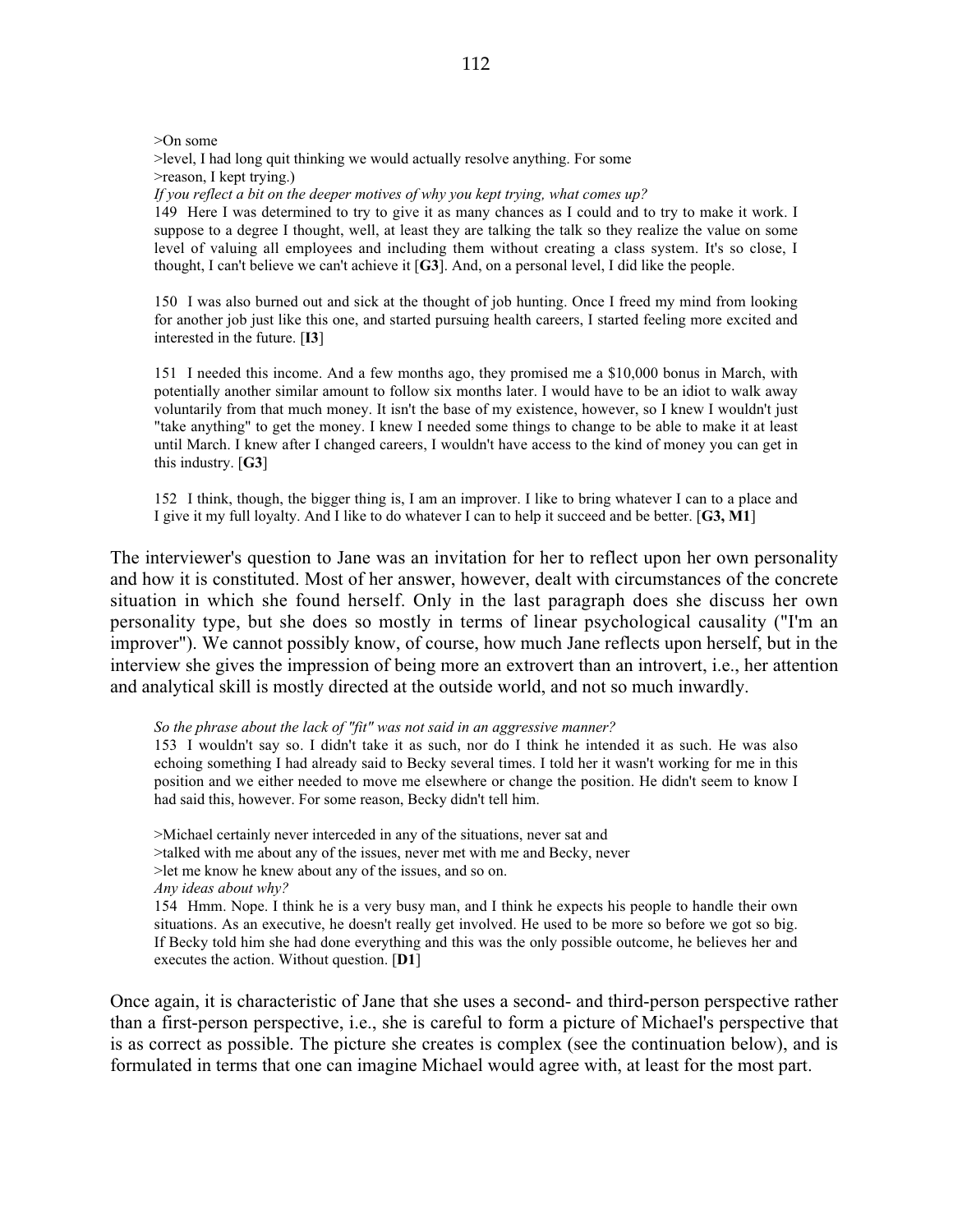155 Michael also, for lack of a better way to say it, has no life outside of the office. When people took vacation time to visit family, he said, "I don't see why they need to do this -- isn't work more fun?" [**F1, D3**]

156 One time Becky had to cancel a lunch date due to a project crisis. Michael said, "Gee, I am so glad I don't have any friends outside of the office. I mean, how could you possibly schedule to see them?"

157 Michael also many times said he saw no point to keeping in touch with family because they were merely a drain on your resources without a proper return. He argued this point so ferociously with a lady in the office that she slapped him.

158 I think he sometimes deliberately said many things to intentionally chap people's hides, but he must have believed this to some degree because it is how he lives. Nevertheless, I think it sets up a conflict for people with a family and family demands. I can't tell how much he just said, and how much he meant. (I think from the sentence completions you understand that family is incredibly important to me.) [**J1, C3, F1**]

159 I think, for whatever reason, Michael is very disassociated from people in many respects. And yet, he strikes me in another way as a very caring person. He does get more enjoyment from coding in his office with the door closed and the music loud than he ever does from sitting on a front porch in a swing talking about Camus [**F1**]. My husband and I live right on the ocean and go whale watching every year. I was telling him about it and he seemed to enjoy the story. I suggested he go himself and he said, "No need. Didn't you just tell me all about it?" I said, "But hearing a story and experiencing it yourself aren't the same thing." He said, "Well, you tell a pretty good story." He's never gone on a whale watch.

*>Which concerns played a role for you in this conflict?* >

>I don't follow?? What was my motivation in pursuing my course of action?

I'll try to be clearer: when you felt this started to feel that the situation was very frustration, and could not continue so indefinitely, what concerns were important for your decisions and feelings? What was important to you, as primary goals and needs?

160 Oh, I think I covered this somewhat in the why did I keep trying question. Clearly because I like to bang my head against brick walls. (laughing) [This can be interpreted as a comment on her own personality, thus **M1**]

161 My concerns for myself were to try to solve or extricate without permanent damage to my trust, my career, my relationships -- whether it be on my side or theirs. I wanted to leave a positive legacy and a strong, talented group and good quality work. In that case, this is perhaps reason I kept trying. I didn't want to leave a mess behind -- leave things unsettled and unsolved for myself and others. I wanted to achieve a personal and a financial goal. [**H1**]

Thus, for Jane, her own personal needs and interests as well as contributing to good overall results from the team are both important goals. Using psychological jargon, the latter is called a decentralized goal, i.e. a goal for which the individual is not the center, but for which the center constitutes a larger whole to which the individual feels he/she owes his/her service.

162 I also truly considered my husband. He is really important (that seems like it should be obvious, but I think in many cases it isn't) and I wanted to consider him, his needs, and not let him down. Our financial goal wasn't just mine, it was a joint goal. I didn't want to be responsible for setting us back. He is often foremost in my mind -- he is also my best friend. [**H1**]

163 It was also important to me to learn the lesson here that I needed to learn -- so I didn't make the same mistake. I haven't completely worked it out yet, but a big part of it involves not trying to fit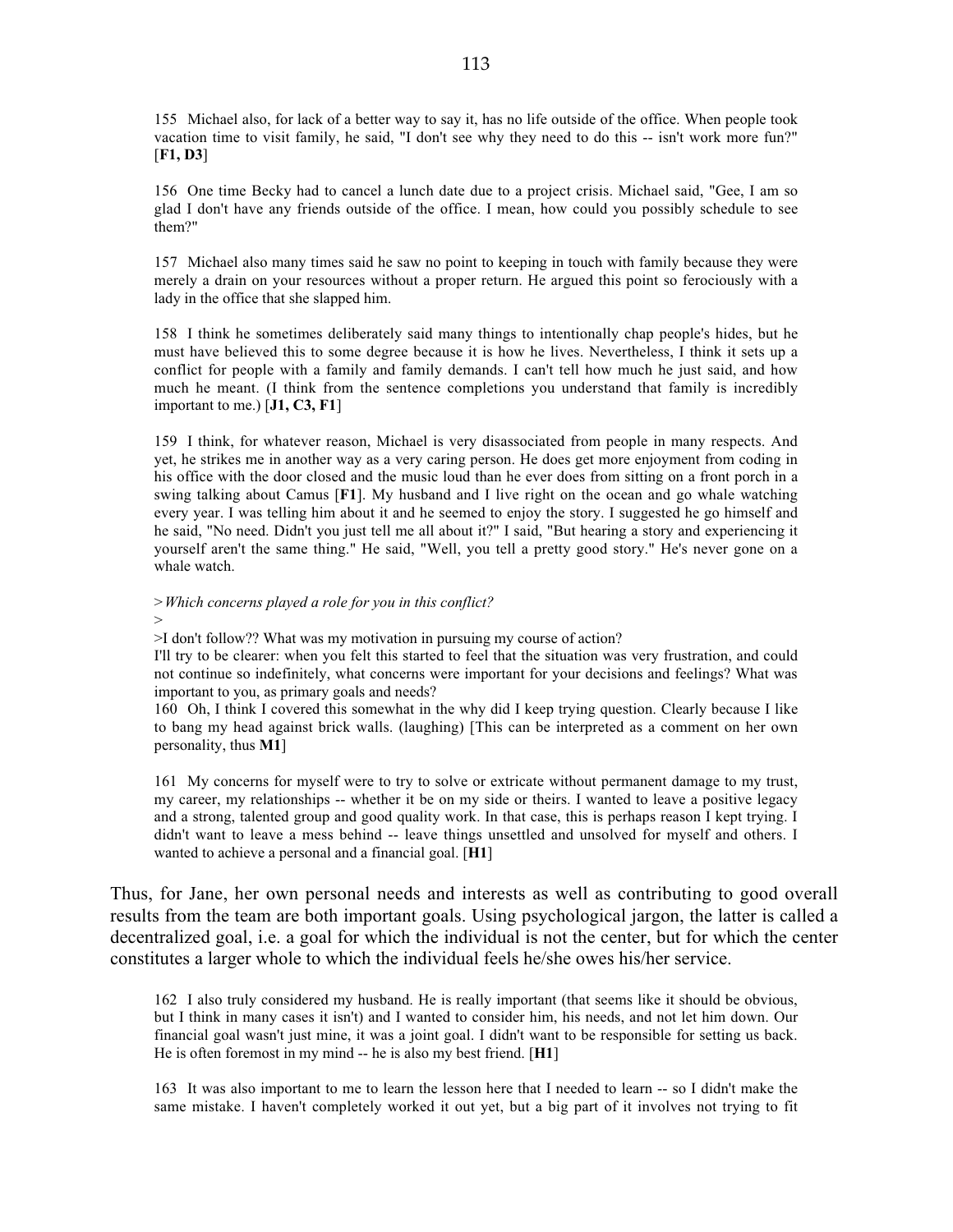myself as a square peg into a round hole. This industry was never a good fit, and beyond my first job, I haven't really been happy or excited about my work. I need to do something that really requires me to be a problem solver, researcher, writer, and helper to people. That's what I am pursuing. I think my mistake was in trying to make a position something it wasn't really -- and make it fulfill my needs, including my financial needs. Somewhere in here had also to be some resentment that I was trapped - until I decided I wasn't really. [**I3**]

Here is an additional example of how Jane construes the problems in terms of an unfavorable constellation of factors, e.g., the inadequate fit between her own personality and the culture and organization of her workplace. She has, it would seem, such a clear picture of herself and her qualities that she never considers placing the blame on her own shortcomings, and she has such a complex understanding of the context that she is not satisfied with "explaining" this failure by passing negative value judgements on the company or her colleagues.

>Oh, I am no martyr at all. And, to be fair, I may have ended up going to the >opposite extreme. Whereas they preferred to sweep things under the rug (for >the most part at least), I may have shined a light on the most miniscule >things. I suppose I thought, at some point they have to take notice and fix >this -- if I show them how much is wrong, maybe that will work. *So you feel that the situation prodded you into one end of a polarity?* 164 Yes, I think so. [**G3**]

>I also kept pressing issues, even sometimes when I recognized the danger or >negative reactions. I just wanted to make things as good as I thought they >could or should be.

*OK, a mean question: why did you want to make things good?* 165 Hmm. It's possible you may already arrived at the answer to this, from snippets I've said in previous answers.

166 Primarily, because I like to find and fix problems. I like to take good things and make them better, and I like to take bad things and make them good. I am pretty talented at this. It just annoys people when they don't ask for it, or don't really want to know. [**G3, H3**]

167 I care about people. I want to help them. I'm a sucker for strays -- people and animals. I knew that while changes would help me, they would also help other people. People who, for one reason or another, didn't stand up for themselves to get improvements they needed. I knew bottom line, the product and therefore company would benefit, but not at the expense of the people, instead, because of the people. [**L1, T4**]

This question is an additional invitation for Jane to tell about her thoughts on her own psychological inner workings. As in the previous case (see paragraphs 159-162), Jane does not respond with reflections based on complex psychological causality, but instead mentions some of her own personality traits as explanations. These responses reinforce the picture of Jane as a person who thinks more about how other people function than about how she herself does (but we cannot be sure of this).

*Do you have any thoughts about how a company can minimize the risk for conflicts such as this to get out of hand?*

168 I think it is really, really important for managers to empower their employees, yet stay in contact. I think that managers MUST ask people to first, resolve their own issues [**O2, P2**]. Again, if Becky had started by telling Mary or Donald that they needed to talk with me directly, the communication issue would not have, in my opinion, gotten so out of hand. I wouldn't have felt so disenfranchised, and they wouldn't have been able to bypass me.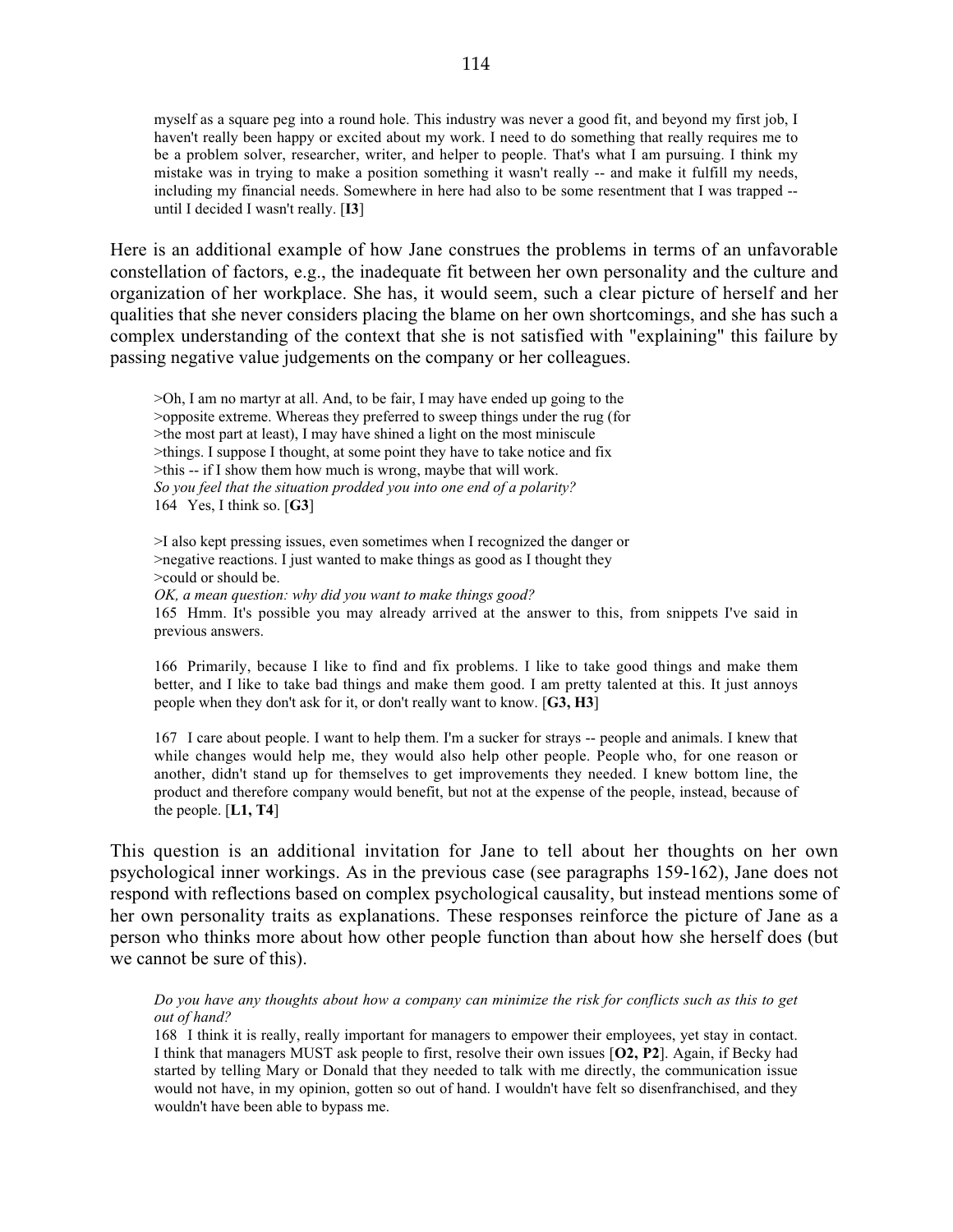169 When I was younger, I had a conflict with a lead. She continually keep the plummier projects for herself, and gave me and my teammate whatever work she didn't want to do. I approached her about this by saying, I really would like something to do that uses X tool, so will you think of me when something like that comes in? Something did, but she kept it. I approached our manager. She said, very wisely, "Have you told her that bothers you? I know you told her your goals, but have you told her you don't think she is helping you achieve your goals? You need to do that first." I felt a bit intimidated and worried, but approached the lead. See, I would have preferred the manager to handle it. But, she forced me to try to resolve it myself. Ultimately, that was a much more important lesson.

170 I think managers who answer questions and solve problems or take such an active role in solving problems for employees do the employees a grave disservice [**O2, P2**]. If the person is that uncomfortable, I would see no problem with the manager saying, Well, let's think of creative ways you can approach her. What about writing a letter? What about leaving the building where you aren't so much roles, but people? What about doing it after hours? And so on. As a last resort, if after showing effort in another way, the manager can go with the employee. There isn't just one way to broach a person about an issue.

171 Carlos (team member) regularly had issues with his project lead. I let him handle it himself until it got to a point. I'd suggest ways to try to approach it. Finally, I had to step in. Before doing so, I asked if he would like to keep trying or if he would like me to step in. I think if I had taken control in the beginning, he would have lost some of his respect for himself, for me, for how I viewed him, and the others on the team would have done the same. [**D4, E4**]

172 Avoid disparity in job role and expectation by writing it all down clearly. If you see someone acting outside of what you expect, you must sit and talk honestly and plainly with that person about it. Put it in writing, if necessary. I have found that writing something causes you to think more carefully about what you say and how you say it. [**P4**]

173 Set goals with yourself and your employees -- put it in writing. Tell the employee to check in about accomplishments on their own initiative weekly or monthly about it. The manager shouldn't be expected to do all of the follow-up. Employees need to initiate as well. [**D4, L4**]

174 Make sure managers don't have so much work that they don't have time to manage [**R4**]. This may require two tracks because people shouldn't have to stagnate in order to do what they prefer, if that preference is hands-on work. A creative solution is to hire a personnel manager who works sideby-side with a project manager. For example, Becky could have been the project manager who did all of the work and knew the project and direction. She could have shared this information with the personnel manager who was responsible for scheduling meetings to share this information, coordinating projects, handling personnel issues like conflicts and vacation time, and so on. That might have worked.

When the interviewer asks for Jane's thoughts on how conflicts can be prevented, her answer is quite exhaustive. It is obvious that Jane habitually gives considerable thought to how organizations work, and to how interpersonal processes can be dealt with constructively. However, Jane appears to be more pragmatic than philosophical in character, i.e., she uses more space to discuss how things are (Ring I in the Conflict Awareness Mandala), what she thinks about the situation (Ring II), and what should be done (Ring IV), than to consider *why* the situation has arisen (Ring III).

#### *Is there anything about this conflict you can say has been positive?*

175 Absolutely. I gained a better understanding of my perspective and other's . I recognize that I am okay, and they are okay, but we have different perspectives [**N1**]. This is, I believe, an indication that I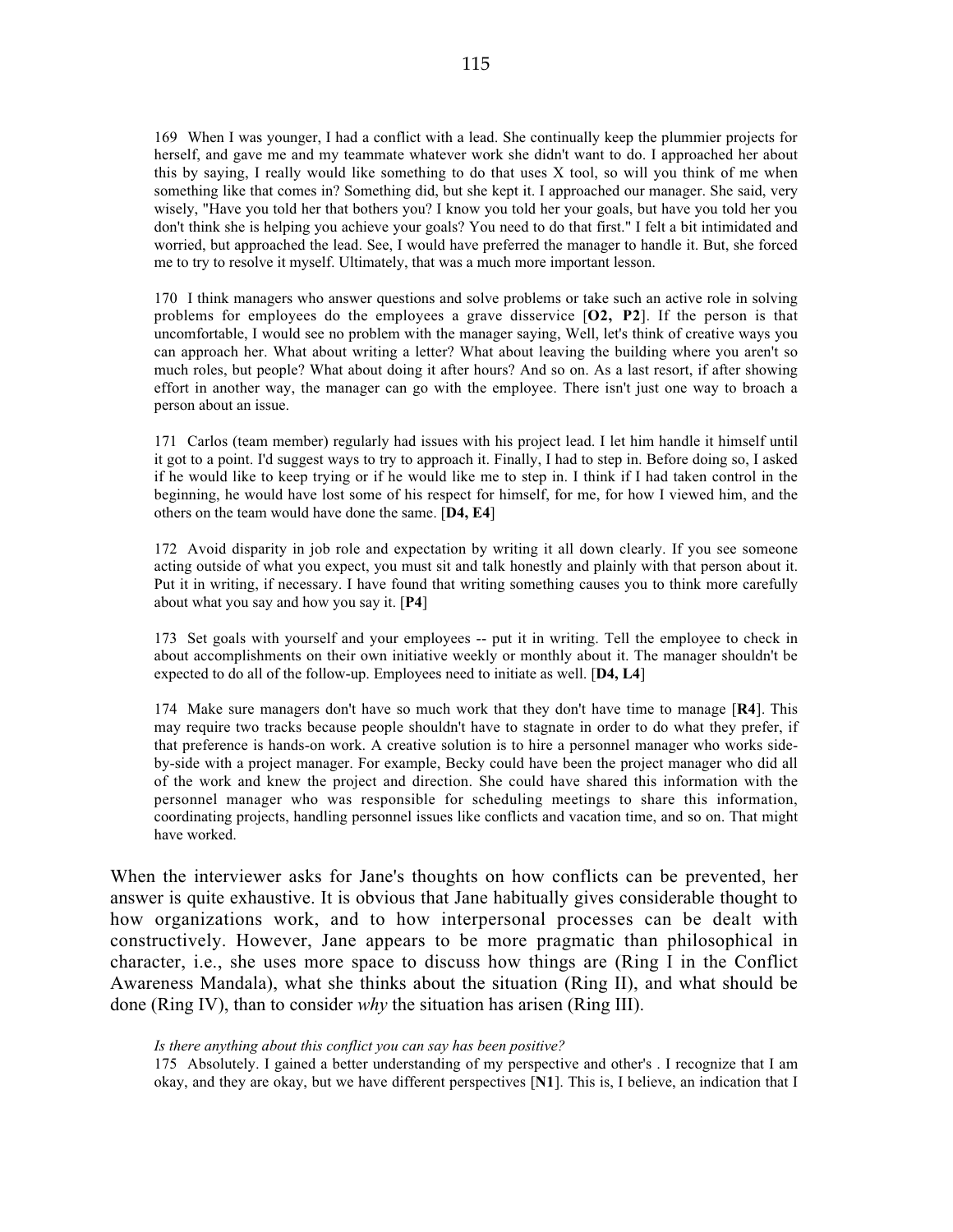need to find a career that really values my skills and lets me work with people in a way I enjoy. And, now I have the opportunity to do so.

176 I really learned a lot. I am proud for how I handled situations, and proud of how much I've grown. I might have, in the past, been really angry and resentful. I'm proud that I am focusing positively on it. So, I have gained a better understanding of myself, and have gained a positive reinforcement of myself. [**M2**]

177 I think this positive is more due to me than to them, but aren't we ultimately responsible for how we proceed? I mean, we can't always help what happens (for example, get a flat tire) but we can help what we do (stomp and scream and get upset or feel frustrated but call for a service to come change the tire). Hopefully they learned something too, and will proceed better next time.

178 I pointed out some issues, and I know that eventually this will lead to improvements. I already know some things are set in motion (were before I left). I think I taught people to question some things, and I think that I set a positive example in many ways, work and conflict wise. [**G2**]

Jane, like other interviewees who have given considerable thought to various aspects of their conflict, reports having learned a great deal. Although she seems to have failed completely in solving the conflict – despite doing all she could – and although she was promptly fired, she still sees positive aspects of her experience. In other parts of the interview she reports feeling burned out and disappointed, but these feelings do not dominate her experience – she has them, but also many other feelings, thoughts and desires.

### Interview Round #4

*I have three questions left, these are standard questions I ask in order to get a bit of reflection on the impact of the method I am using. You may partly have answered them already, but please say something in response to them anyway:*

*Has this interview meant that you have thought about aspects of the conflict you wouldn't have thought about spontaneously?*

180 Hmm, I'd like to say yes, but I think I am a fairly introspective person and would likely have thought of this all anyway. Actually, I think I had already thought through quite a bit of it, which may be why some of it was so detailed and coherent.

181 What I will say is that it helped me look at it more productively and reasonably, and consider a third-party uninvolved perspective (that would be you).

These responses are also typical of people with a high degree of awareness: she has already asked herself and answered most of the questions about the conflict. People who do not routinely reflect upon various aspects of a conflict often report that the interview has led to many "aha" experiences, i.e., the interviewer's questions caused them to consider sides of their experience they had never previously considered.

#### *Did our conversation lead to any change in how you think and/or feel about the experiences?*

182 Okay, carrying the thoughts from the last question into this answer, I would say that by keeping it in an objective sphere for consideration helped me to accept it as a benefit in three respects: one, my experiences can help you with your research study and possibly long-term lead to better relations (optimally to make "conflict resolution" be a buzzword enough in corporations that they spring for education about it); two, it was a good learning experience: it helped cement the idea that my concerns were valid, my ideas valuable,and Becky and Michael are not evil (laugh); and three, and possibly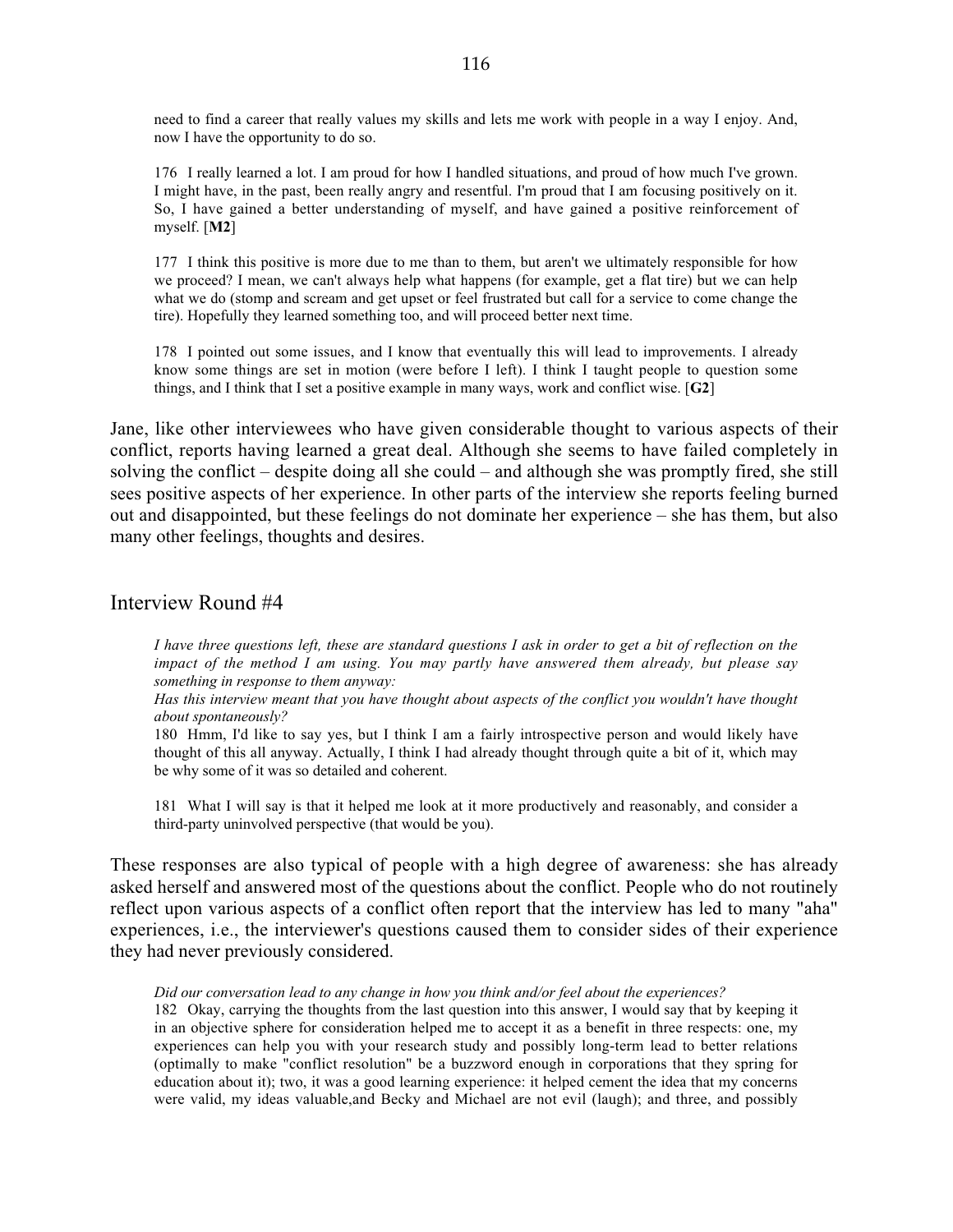most importantly, it was necessary and part of a larger design because it forced me to launch into a new, albeit more risky, career venture (that ultimately I hope to find more pleasure and productivity in).

The answer to this question suggests that, in the interview, Jane might have made efforts to be objective that she would not have made without the interview, but one does not get the impression that she went against her basic character. It was more likely the case that she felt a need to think through her experiences from a third-person perspective, and that this is why she contacted the interviewer.

*What was your motive for volunteering for this interview?*

183 This is one of the easiest questions, but will be one of the most difficult to explain. I'll try a list: 1. To try to find some closure on my own since I likely won't get any with my former coworkers [**I4**].

2. To write the honest situation to an objective third-party -- an anonymous source, if you will, to whom I could tell the whole story, rather than pared down versions that considered the listener's time, interest, or feelings.

3. To find a catharsis through writing it all down and sending it away from me [**I4**].

4. To spare my husband from having to hear about it one more time (laughing)!

184 Thomas, it was a pleasure telling you my story (which also sounds strange considering I was sacked and all). I enjoyed your web page immensely and am very intrigued by your work. I will, if you don't mind, continue to check back there for more. I appreciate your compliments. I'll look forward to seeing a raw version to check for confidentiality issues. Feel free to follow-up with any further questions.

### Jane's reflections in retrospect

One week after the interview was completed, Jane sent an additional message containing reflections that had emerged afterward.

185 I thought of one more thing that was very interesting (in an odd way, I mean) to me. It relates to one of your last questions: the one about did this interview make me consider anything I would not have on my own?

Actually, after releasing so many of the little details, I did think of one large thing which seems incredible to me was not the first thing on my mind! I suppose it was, but the human mind is incredible. Rather than stare at a train wreck, we might instead notice that the traffic signal is not working.

186 I worked in an incredibly hostile atmosphere -- hostile to women especially! I faced sexual harassment, often daily, usually by Michael (the head of the office and Vice President). It was not always or even usually directed personally towards me, but it was directed at women, and at two in particular and it made me terribly uncomfortable [**I1, S2**]. There was also a horribly competitive atmosphere, instituted also by Michael [**S2**]. He regularly made comments such as:

187 1. He told the women to meet him for lunch and proceeded to tell us that his major design addition to the new office space was a shower. A unisex glass walled shower in the center of the office so he could watch women bathe -- they look so good in soap, he said.

188 2. Michael posed a question to the company: If all the women in the office had to fight to the death for their jobs, who would win. He selected a tie between two. (Not surprisingly, I wasn't one.)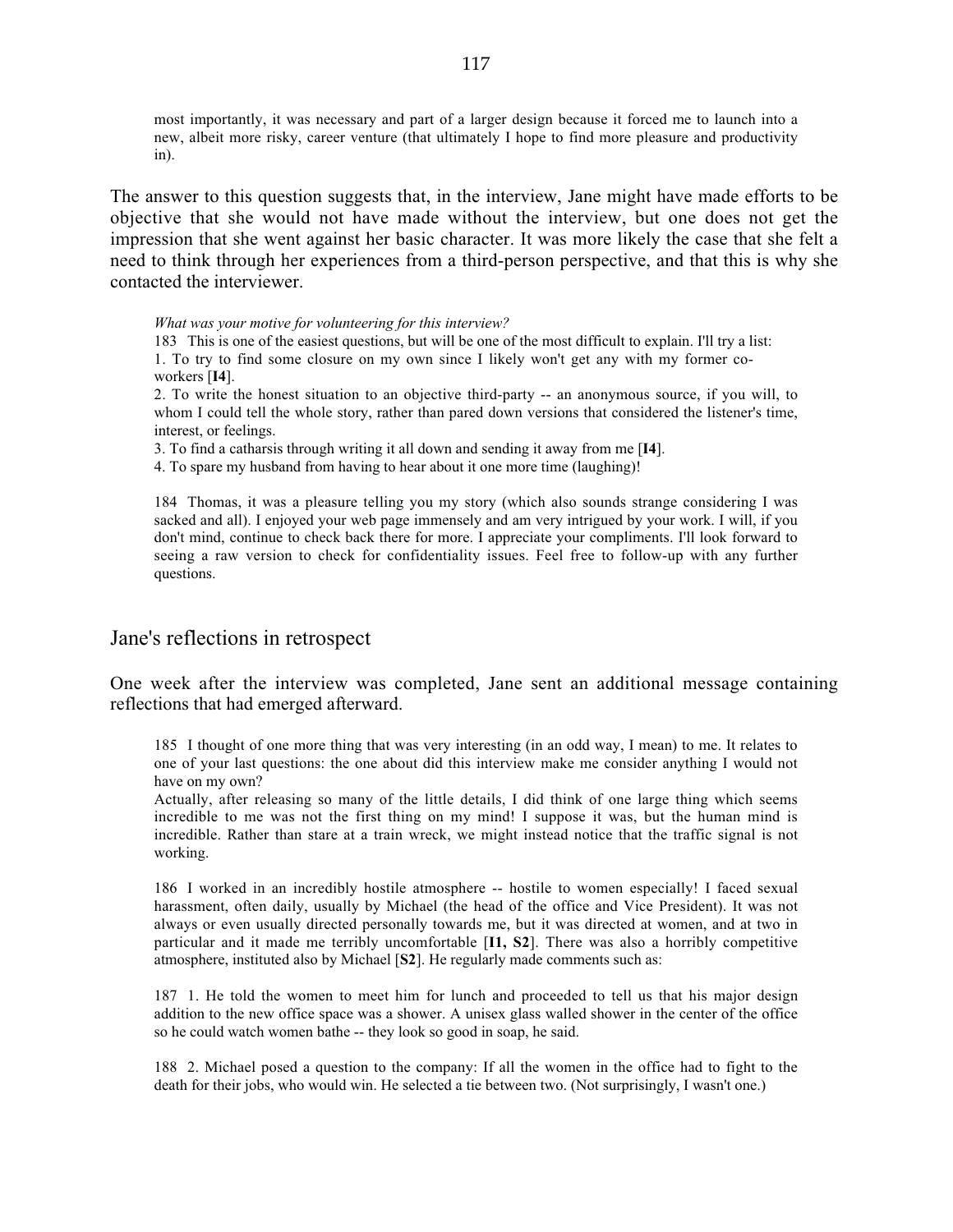189 3. Someone from the engineering group put a blow-up children's swimming pool on the wall and the engineers started a game where you had to run and throw your body on the wall. Michael called me in my office and ordered me to do it. I refused. He threatened to fire me if I could not show appropriate "team spirit". I said, go ahead. He just told me I was a spoilsport and hung up.

190 4. A lead from another office (my peer) came to meet with me for two days, staying over a night at the adjacent hotel. I invited several leads from my office to dinner with this lady, including Michael. I commute and am dependent on train schedules, so I paid the bill and left along with a few other people after we finished eating. Apparently, a few left (including Michael) decided to take this lady out. Michael decided to take her to a strip club. She emailed me the following day, somewhat horrified, and begging me to make sure that it did not "get out". It did a little and I had department heads trying to find out what all had happened.

191 5. Michael posed a question to the company: If we were all suddenly trapped in the office, who would we eat first? He tended to name the same employees, for very derogatory reasons. Not so ironically, these people were subsequently fired or transferred. This degenerated into a sexual conversation, of course. He led it to: if only one man and one woman from our office were left in the world, would they repopulate the earth? He also another time asked for couplings in the office -- as in, for whom would any of the women leave their husbands?

192 6. He often had liquor in the office for events and would get terribly inebriated. One time, he grabbed me and kissed me. Another time he poured champagne on a woman employee's foot and licked it off.

193 7. He had power lunches with "The Boys Lunch Club" which obviously did not include women. He would include any man, but never a woman. They discussed company strategy and business and ideas, as well as talked about whether or not certain employees fit in. These were not restricted to management. A male friend in a position equal to mine was included and heard them talking about me. I was labeled a "boat rocker". I had three male employees who reported to me. Each was included at least once. I shudder to think what they heard Michael and other leaders say about me or others. I don't wonder where their insubordination came from. [**A3, S3**]

194 This isn't even all. I left out many things, including men in the office who sent out sexual and crude email. Some women at least said they just thought it was funny. It was all so cleverly disguised! Michael would pose questions and then people would participate in the conversations, probably not even thinking. Then everyone was an accomplice! He had several main participants. He didn't even have to carry on the conversations. But it's a slippery slope. Once he started this, it showed other more junior employees (male) that such behavior was okay and then it got really ugly. [**S3**]

195 I had a meeting with my three male employees in which I didn't so much as reprimand them as ask them to please carefully consider what was appropriate and inappropriate -- to remember that as friendly as it may be, it is still an office. They complained about this, and I was told to not be so restrictive. [**S4**]

196 I felt forced into situations were I had to at the very least listen to these things. Michael would start it at company lunches or meetings. At first, I felt like I had to go along with it. And, at first, it was much, much more minor. I thought it just came from the fact that several of the core employees had grown up together or had been in a fraternity in college together [**S3**]. As the behavior worsened, I didn't care why any longer. I began to avoid places where the incidents might happen, expressed concern and unhappiness about them to a couple of women in the office. We all agreed and decided to all avoid the lunches at least. All three of us lost our "places" amongst the "inner circle" and began to be left out of meetings and conversations (all of which were vital to us doing a good job) [**P1, P3**]. Michael recruited an employee from one of these ladies departments to work for him (the only male in her group) and never even told her!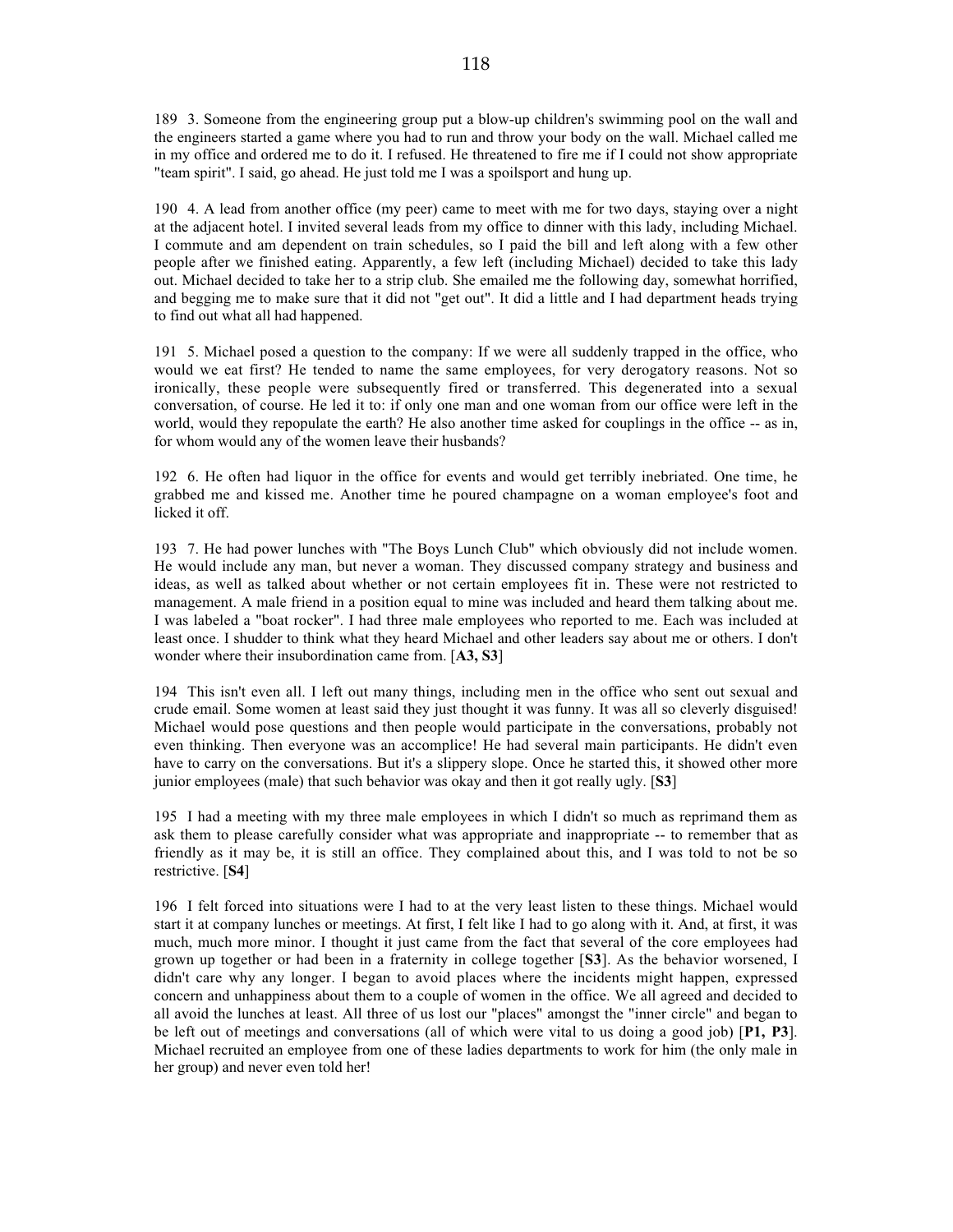197 It was horribly hostile and created a terrible undertone to the office. This definitely, I think, led engineers to assume attitudes that they did not have to include certain women-held positions in meetings, etc., and Michael never enforced otherwise. I don't even think he realized! This was one of my primary complaints. [**S2, S3, P3**]

198 I really wish none of this had happened; that it was as straightforward as it first seemed. But I think the leaders created an environment hostile to women, workers with families (who wanted to spend time with their families), and non-engineers. I think this bottom line generated some of the conflict situations, or contributed to them or their escalation. [**A3**]

The message revolves mainly around the Conflict Awareness Mandala's Theme S, i.e., the workplace's social culture. Within the framework of this theme, Jane gives examples of all four levels: perceiving the situation, taking a position, understanding the causal relations, and having a strategy for influencing the state of affairs.

Two months later the following message arrived:

199 It's interesting. I do think I am making better choices, but have had some instances in which I freeze up with fear [**I1**]. I think this last place was that traumatic that I worry I might throw the baby out with the bathwater.

200 Also interesting are the random communications I have with former colleagues. One lady told me that an employee of mine, with whom I had some odd troubles, replaced me. She said oddly, "This shouldn't surprise you terribly." and I flashed back to a comment a colleague made while I still worked there, "Jane, I wonder if you are missing some obvious signs. I think you misunderstand who is really causing trouble here. Is it possible Donald said something to Becky to make her think he could do that?" I believe I mentioned this to you. At the time, I felt defensive and thought he was referring to me as causing the trouble, or trying to sow dissension in my group. A new interpretation on this comment seems obvious. Perhaps Donald was insubordinate deliberately to cause trouble for me and benefit himself? This is my hypothesis now [**J1, J2**]. I also ran across, as I cleaned out home email, two emails and a letter involving my boss and this employee, and some concerns I had some time back about some of his actions. It's so odd how it keeps all coming back as I work to unravel new personal fears and worries that came out of this past situation. And it's difficult to resolve and complete the closure from outside. But I believe I am succeeding.

With this final comment, Jane reports a certain reinterpretation of the causal relations. This interpretation has features of a conspiracy theory – one in which Donald purposefully acted to get rid of Jane so as to advance in his own career. What is important here is that Jane knows that this *is* an interpretation. Many people involved in conflicts make similar assumptions as to the motives and intentions of others without understanding that they *are* merely assumptions. If one knows that interpretations are interpretations, the conditions are better for testing their validity by examining new information.

### Jane's interview mirrored in the Conflict Awareness Mandala

In the excerpts above, we have marked relevant parts of Jane's story with codes corresponding to the questions in Table 2.1. In this way, we can easily obtain an overall picture of the breadth of Jane's conscious reflections by coloring those cells of the Conflict Awareness Mandala represented in her story. When compiling the codes, we decided to compliment the mechanical count with four cells we feel were demonstrated in the interview text, even though no specific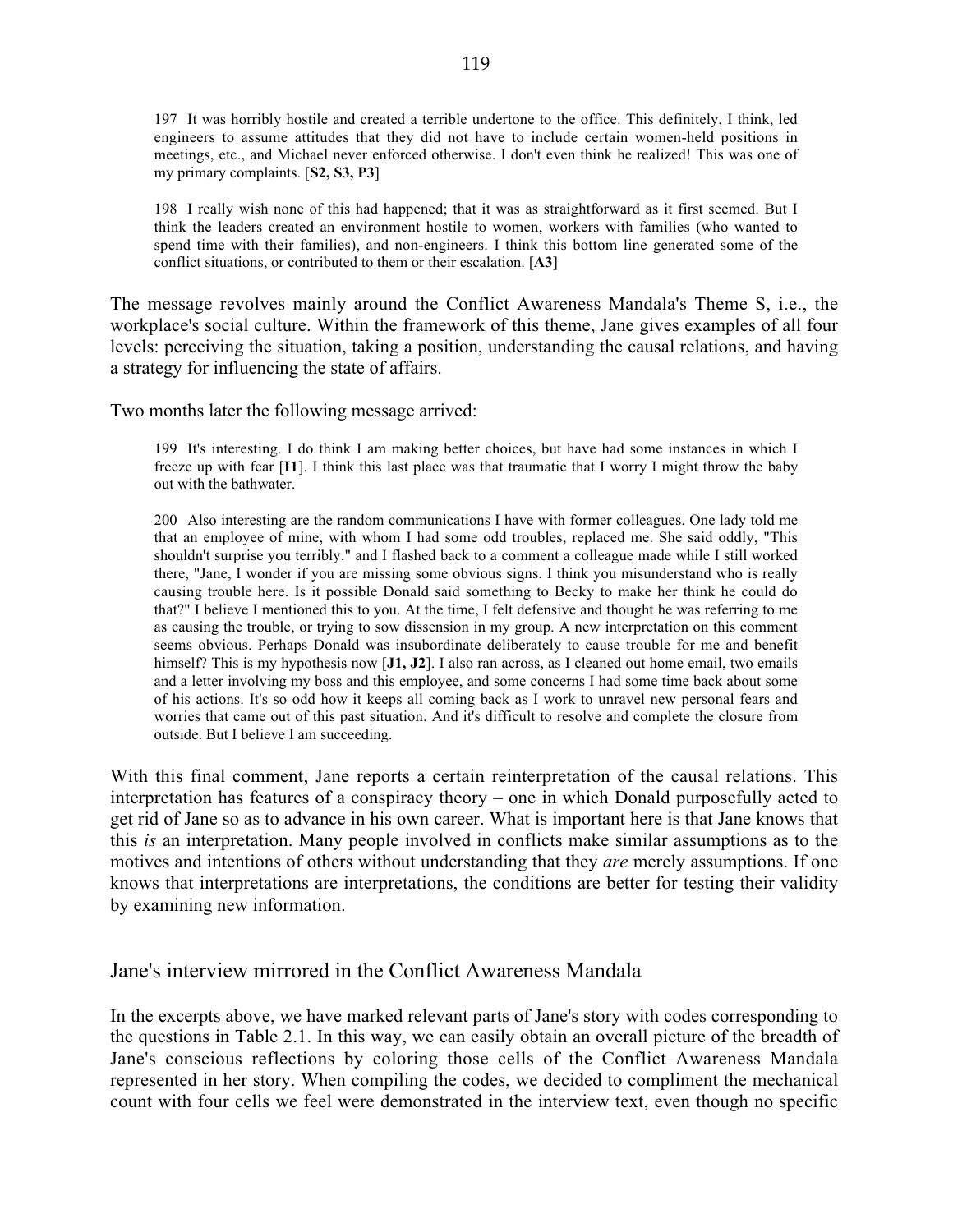sequences were found that could clearly be coded as representing these questions. These four cells are A1 and A2, description of and position on the course of events, respectively, as well as D<sub>2</sub> and T<sub>1</sub>, position on the counterpart's interpretations and perception of the workplace's function in a larger, overall context, respectively. With these additions included, Jane's Conflict Awareness Mandala is shown in Figure 6.1.

Jane's Conflict Awareness Mandala illustrates how she has reflected considerably and deeply about other people and her workplace, but to a lesser extent about herself. Concerning the workplace, we see a lack of questions about why the workplace is as it is. Jane has, however, given considerable thought to how she could act to guide the workplace toward a more positive development.



Figure 6.1 Jane's Conflict Awareness Mandala

We wish to point out again that mapping a person's degree of awareness in this way involves considerable arbitrariness. Another person might have coded the interview differently than we did. Moreover, coloring the various cells in a digital, on-off fashion means that vague and ambiguous formulations in the interviews are not represented, as they would be on a more continuous scale. Thus, the Conflict Awareness Mandala is not a scientific instrument for measuring conflict awareness. We believe, however, that it is a valuable heuristic tool, i.e., a tool that helps us to elucidate patterns and information, thereby giving rise to fruitful questions and insights.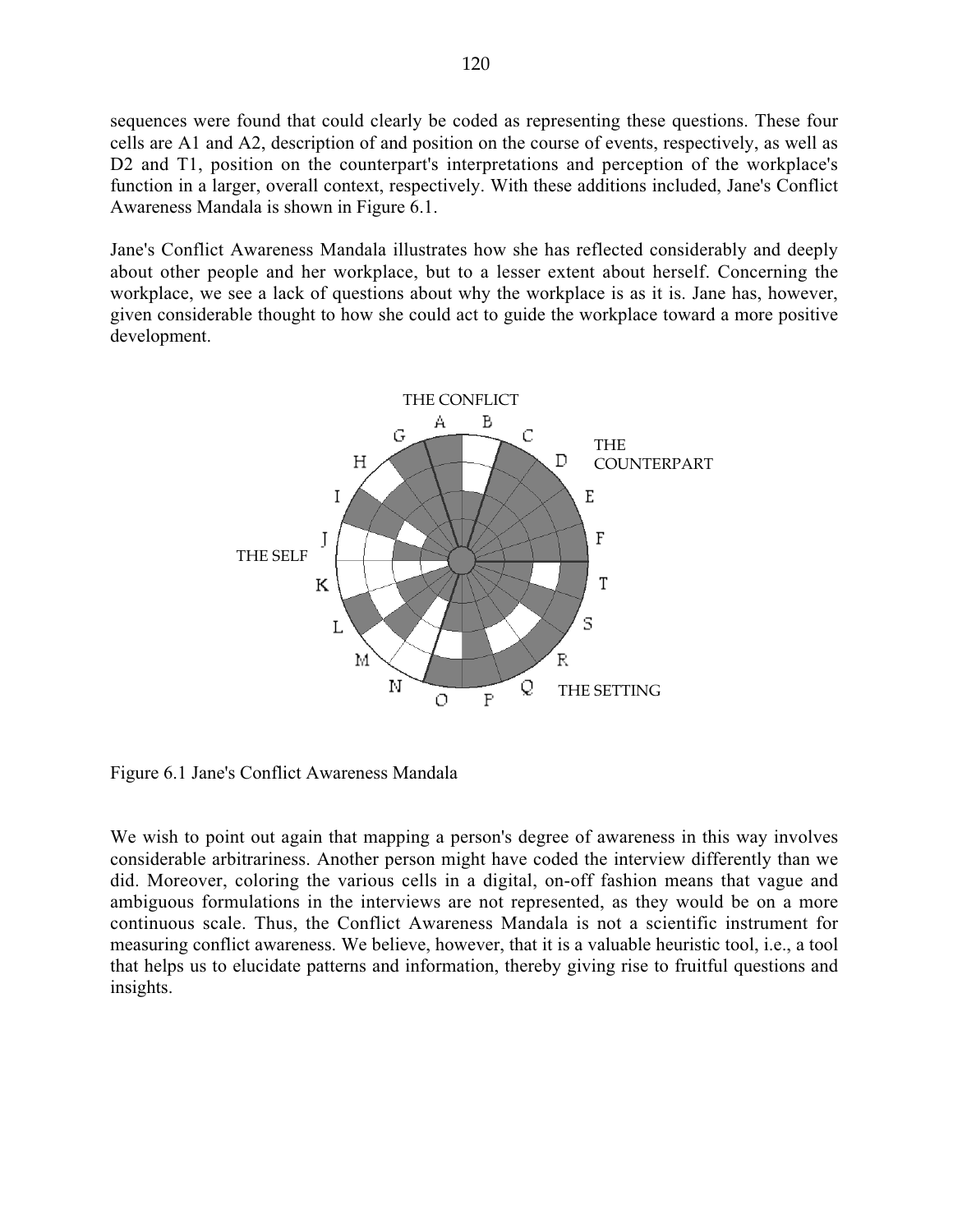# 7. Curriculum for development through conflicts

### Curriculum outline

One of our main purposes in this research project has been to develop instruments to elucidate the potential for learning and development that we feel exists in workplace conflicts. Our primary focus in this particular report has been on individual, as opposed to organizational, learning. We hope that the question typology in Chapter 2, the Conflict Awareness Mandala in Chapter 3, the concepts in Chapter 4, and the portraits in Chapter 5 will prove to be exactly the instruments we intended to create. A pervading idea in our account is that life-long development is possible. We also hope that our discussion in the previous chapter makes it clear that the individual process of development can take unique courses, varying from person to person. At the same time, there seems to be an inherent logic to the sub-elements of development, implying that certain aspects of awareness of one's own experience are prerequisites of others, and must therefore develop before the individual can move on. The portraits in Chapter 5 are intended to show how individuals can have very different starting points as concerns their perception, interpretation and management of conflict experiences. It is natural to imagine that every individual also has certain skills, instincts and aspects of consciousness that are next on the agenda to be developed. For people working professionally with workplace conflicts (e.g., as managers, by being called in as process facilitators for groups with problems; as consultants, to assist in handling an on-going conflict; or as trainers in continuing education courses), it should be important to adapt work efforts to the needs existing in each specific case. The portraits in Chapter 5 are intended to be sensitizing, i.e., to improve the reader's ability to recognize features of clients' attitudes toward conflicts as well as how they feel during the conflicts. Below, we will further stress the importance of adapting efforts to the individual's points of departure by outlining a four-step "curriculum" for conflict awareness. We have, thus, roughly divided some of the most important aspects of perception and interpretation of conflicts into four groups. The four steps are only preliminarily outlined here, mostly in order to emphasize a principle. We feel, however, that the idea can be developed and is worth working with further.

### Step 1: Basic level I

The first step in the "curriculum" is intended for people similar, in important respects, to "John" and "Helen" in Chapter 5. Some of the most important features of their perception, interpretation and management of conflicts are: (1) that they do not reflect upon what has happened, and have no general view of the context surrounding a course of events and thereby no good chances of actively determining how situations should be handled; (2) that they are not truly aware that their assumptions as to others' intentions and as to causal relations are their own interpretations based on incomplete insight; (3) that their own spontaneous opinions about others and about events totally determine how they react and act, i.e., their attitudes are not tempered by a generally applicable system of norms; (4) that what they experience as central to their motivation and satisfaction in work is their own immediate work situation, whereas more long-term and fundamental aspirations are of marginal importance.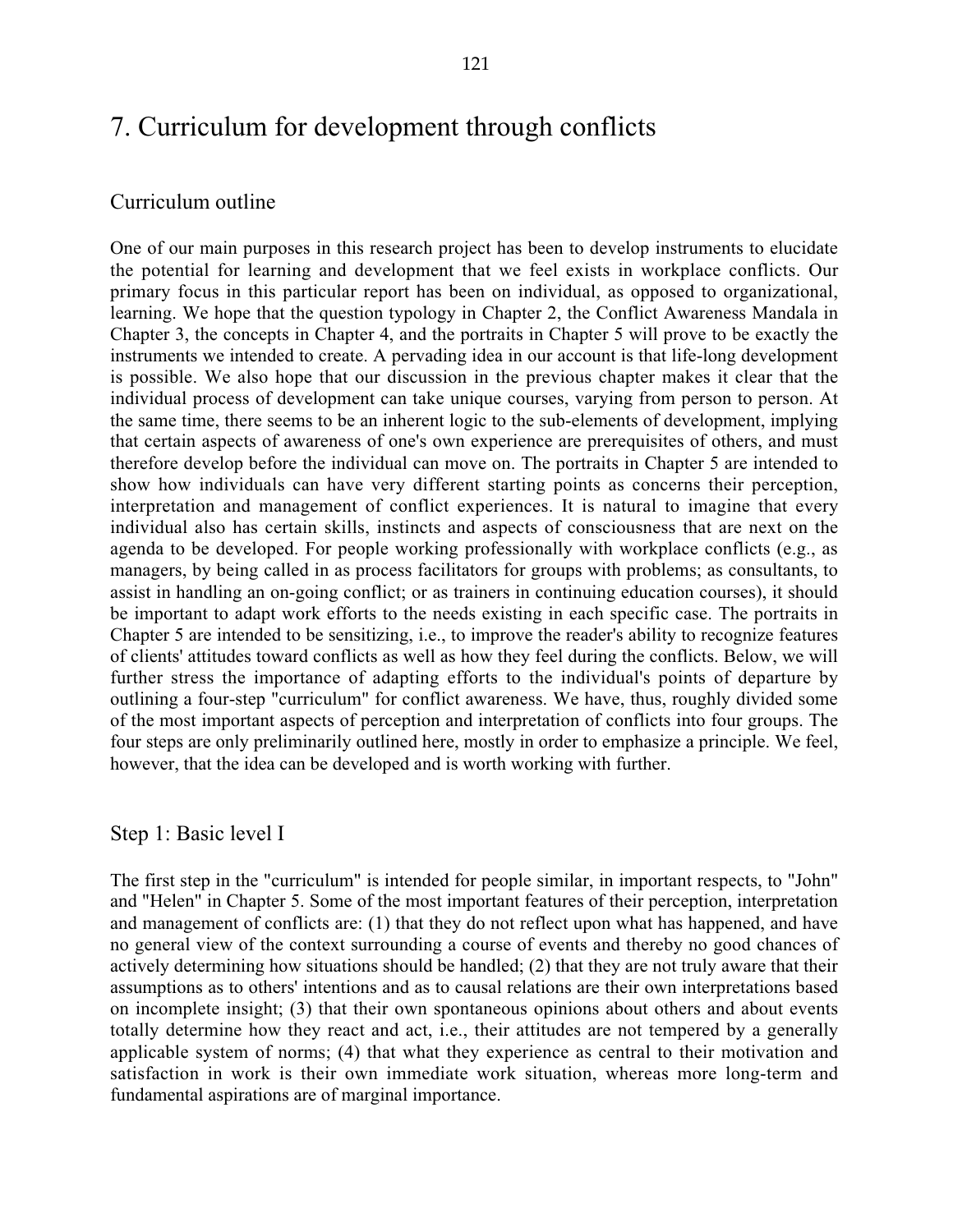Also important in this context is that unawareness of one's own interpretations and opinions, in combination with a limited outlook on time and range of vision, implies that these people are often unsympathetic (and negative) toward initiatives aimed at increasing understanding of others' perspectives, learning and skill development. Thus, it can be necessary to devote considerable attention to how they can become motivated to participate in processes aimed at increased awareness and development of social skills. Figure 7.1 shows some of the most important tasks for people in this group. Using terms from the Conflict Awareness Mandala, this largely involves bringing up the "What questions," i.e. Ring I of the Mandala. It can also be important to draw attention to how the work team functions as a whole, i.e., to widen their range of vision from only comprising their own immediate situations to also including how coworkers can work together to serve a common purpose.

|        | <b>The Conflict</b>   | <b>The Other</b>    | <b>The Setting</b>  | <b>The Self</b>                         |
|--------|-----------------------|---------------------|---------------------|-----------------------------------------|
| Step 1 | $\bullet$ Construct a | • Separate what the | • Perceive the      | • Clarify the questions important to    |
|        | picture of the        | counterpart has     | work team as a      | oneself                                 |
|        | conflict events       | actually done from  | unit that should    | • Perceive one's own actions and        |
|        | • Take a position     | sweeping value      | function to serve a | their consequences                      |
|        | on concrete and       | judgements and      | certain purpose     | • Establish conceptions of generally    |
|        | specific aspects of   | generalizations     |                     | applicable norms for interpersonal      |
|        | the conflict          | • Develop aware-    |                     | rights (e.g., respect for integrity and |
|        |                       | ness that the coun- |                     | individuality) within a framework of    |
|        |                       | terpart has a       |                     | one's obligations                       |
|        |                       | different under-    |                     | • Perceive one's own value              |
|        |                       | standing of the     |                     | judgements as value judgements, and     |
|        |                       | situation           |                     | thereby refrain from indiscriminately   |
|        |                       |                     |                     | judging others                          |
|        |                       |                     |                     | • Be aware that one's own               |
|        |                       |                     |                     | interpretations are interpretations,    |
|        |                       |                     |                     | which can accordingly require           |
|        |                       |                     |                     | testing and revaluation                 |

*Figure 7.1 Step 1*

### Step 2: Basic level II

The second step is intended for people who perceive, interpret and act during workplace conflicts in a manner similar to that of "Andrew." Characteristic of these people are: (1) that they certainly have a detailed picture of the conflict, but see the events from a first-person perspective only; (2) that they do not reflect more than superficially upon how others involved have experienced and currently experience the situation; (3) that they do not weigh in the workplace's external conditions in their interpretation of the course of events; (4) that what they feel is important is focussed on their own workmanship, i.e., doing their own work well according to criteria of the trade; (5) that they are vulnerable when the negative judgements of others are directed at them.

Since they are enveloped in their own picture of the events, and thus have limited contact with others' pictures, they easily become caught in feelings of having been treated unjustly. A very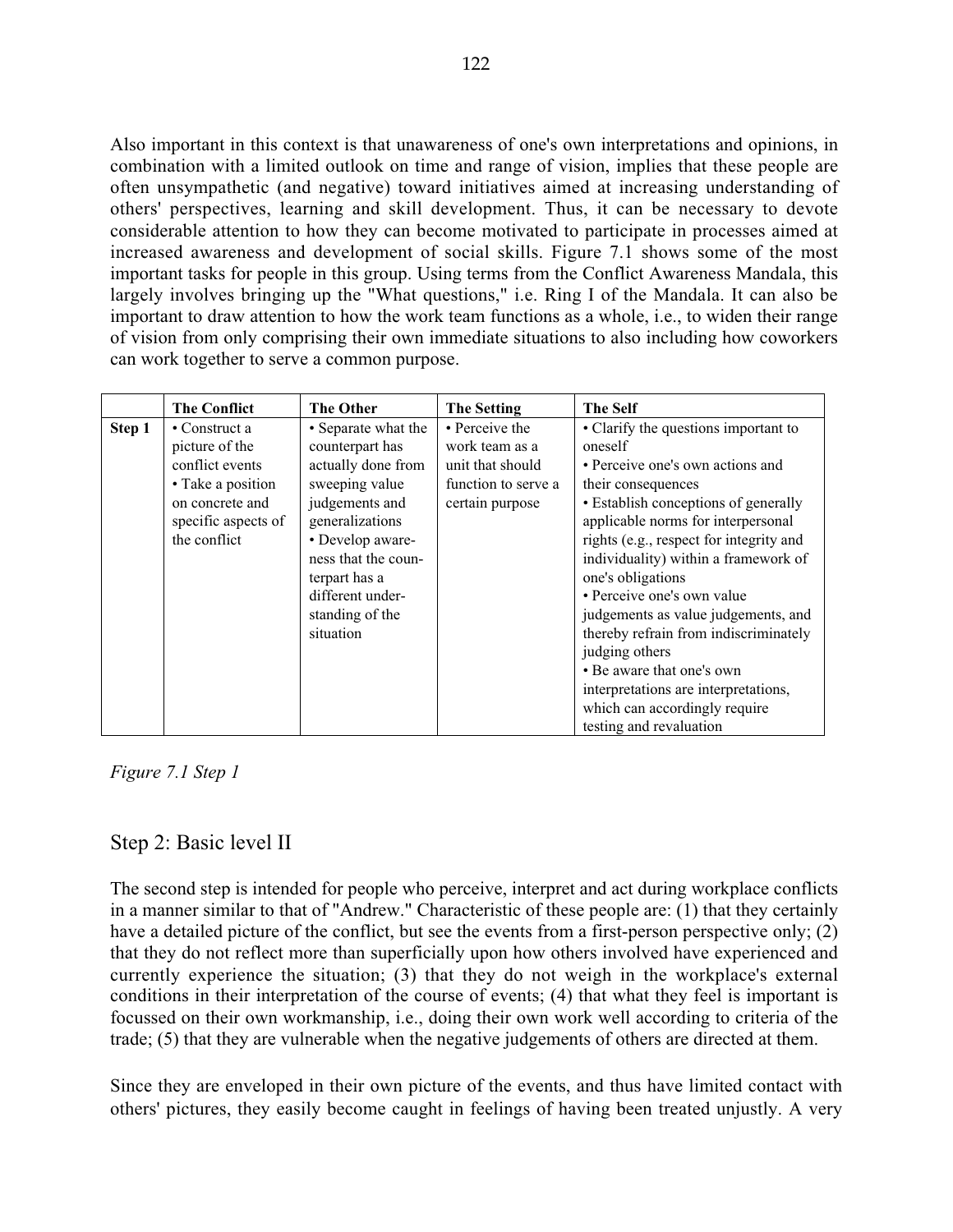important task in this step is to raise their awareness of the fact that the world and events look very different from different perspectives, and that one, accordingly, often lacks insight into how situations are experienced by others. Awareness that one's own assumptions are interpretations based on what one believes is important leads to an increased inclination to try to see events from a third-person perspective (see Chapter 4). This also creates increased sensitiveness to the advantage of truly listening to other people's thoughts, feelings and wishes. It is further important that these people develop their perception of their own feelings so that these can be worked through.

|        | <b>The Conflict</b> | <b>The Other</b>   | <b>The Setting</b>  | <b>The Self</b>                                    |  |
|--------|---------------------|--------------------|---------------------|----------------------------------------------------|--|
| Step 2 | • Develop a third-  | • Ask oneself how  | • Reflect upon the  | • Be aware that one's own inter-                   |  |
|        | person perspective  | the counterpart    | significance of the | pretations are interpretations, which              |  |
|        | on the conflict,    | understands the    | organization's      | can accordingly require testing and<br>revaluation |  |
|        | i.e., observe it    | situation, what    | character for the   |                                                    |  |
|        | from a decentered   | he/she is feeling  | genesis and course  | • Develop the ability to listen by                 |  |
|        | perspective         | • Develop          | of the conflict     | realizing that one's own picture is                |  |
|        |                     | tolerance for the  | • Perceive the      | incomplete                                         |  |
|        |                     | fact that other    | overall values and  | • Develop one's own norms for                      |  |
|        |                     | people have limits | goals the organiza- | evaluating oneself                                 |  |
|        |                     | and personality    | tion is intended to | • Develop a clearer picture of one's               |  |
|        |                     | traits for which   | serve, and adapt    | own personality and values                         |  |
|        |                     | they are actually  | one's own work to   | • Perceive one's own feelings and                  |  |
|        |                     | not to blame       | this totality       | moods                                              |  |
|        |                     |                    |                     | • Perceive and take a position on                  |  |
|        |                     |                    |                     | whether one's own opinions are                     |  |
|        |                     |                    |                     | satisfactory                                       |  |

*Figure 7.2 Step 2*

# Step 3: Continuation level

The third step is adapted to people similar to "Karen" in their way of functioning. Characteristic of these people are: (1) that they have a relatively well developed third-person perspective as regards the "visible" aspects of workplace conflicts, but interpret the context using primarily linear causality; (2) that they certainly strive to be objective in their judgement of others, but have not reflected to any great extent upon how the inner worlds of others are constituted; (3) that they perceive themselves as quality conscious and committed to overall values, but have not considered to any great extent how the workplace as a system could be changed; (4) that they are quite cognizant of their own strong and weak sides, but do not give much attention to exploring why they are as they are and how they would like to change.

In this step, the "Why questions," and to a certain extent the "What-can-I-do questions," dominate, i.e., Rings III and IV of the Conflict Awareness Mandala. Complex causality is an important theme, as regards how people as well as workplaces function. Questions about the counterpart are deepened such that one can begin to imagine how it feels to be a person who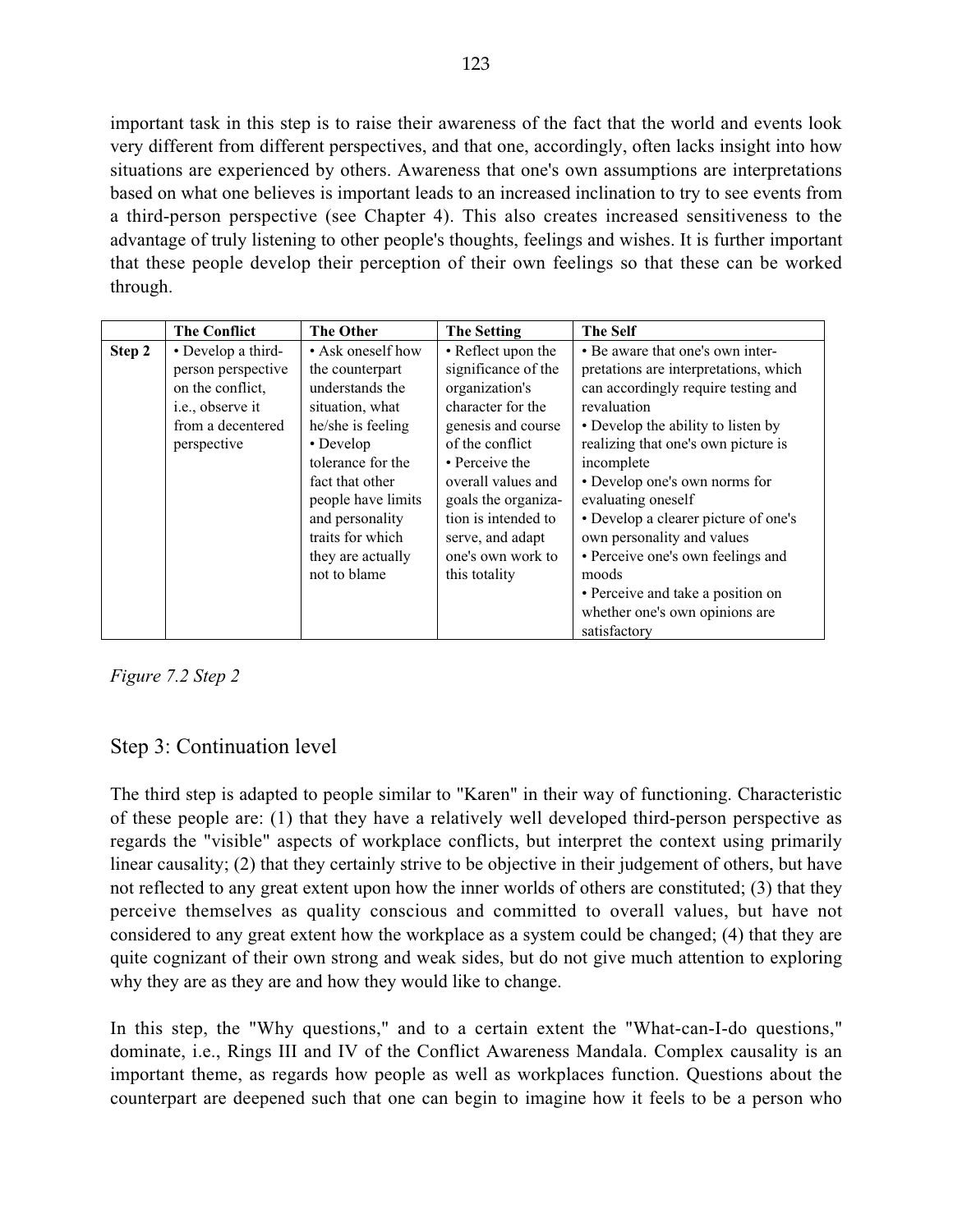functions in an entirely different way from oneself. Questions concerning the self lead to an ability to identify characteristic thought patterns, values, emotional reactions, etc., thereby creating a number of opportunities for personal development. In this way, learning can develop, from being primarily a question of improving skills and insights, to being transformative, i.e., implying that one can actively work with changing one's way of being.

|        | <b>The Conflict</b>   | <b>The Other</b>    | <b>The Setting</b>   | <b>The Self</b>                     |
|--------|-----------------------|---------------------|----------------------|-------------------------------------|
| Step 3 | • Perceive the        | • Develop           | • Perceive informal  | • Develop and represent             |
|        | course of the con-    | understanding of    | roles                | personally established values and   |
|        | flict as a whole, and | complex psycho-     | • Perceive and ma-   | goals in the organization           |
|        | develop strategies    | logical causality   | nage the organiza-   | • Explore one's own personality     |
|        | for influencing the   | • Develop an ad-    | tion's external con- | system as well as causes for one's  |
|        | dynamics              | vanced second-      | ditions              | own personality traits              |
|        |                       | person perspective, | • Take a position on | • Integrate learning as an everyday |
|        |                       | i.e., be able to    | the organization's   | activity by perceiving one's own    |
|        |                       | imagine how it      | goals                | inner processes, as well as by      |
|        |                       | feels to be another |                      | seeing events as examples of        |
|        |                       | person              |                      | universal phenomena                 |
|        |                       |                     |                      |                                     |

*Figure 7.3 Step 3*

# Step 4: Advanced level

The fourth step is intended for people similar, in important respects, to "Michael" and "Elisabeth". Characteristic of these people are: (1) that they have a strong commitment to values of a fundamental (as opposed to personal) nature; (2) that they reflect upon many aspects of a workplace conflict; (3) that they have good self-confidence and good self-knowledge; (4) that they do not reflect actively upon how their own basic perspective is constituted.

|        | <b>The Conflict</b>      | <b>The Other</b>        | <b>The Setting</b>     | <b>The Self</b>          |
|--------|--------------------------|-------------------------|------------------------|--------------------------|
| Step 4 | • Use insights into the  | • Develop strategies to | • Work actively to     | • Work actively on       |
|        | conditions of the con-   | enable, to the extent   | influence the organi-  | self-transformation      |
|        | flict to develop strate- | possible, the counter-  | zation's structure,    | • Examine the nature of  |
|        | gies for constructively  | part's qualities to be  | informal roles, goals, | one's own perspective,   |
|        | influencing its course   | shown to their advan-   | function, etc.         | and work to develop it   |
|        | • Develop a sensitivity  | tage, and to reduce the |                        | • Develop the ability to |
|        | for situations in which  | significance of his/her |                        | handle one's own         |
|        | further efforts are      | problematic sides       |                        | feelings, opinions and   |
|        | likely fruitless as well |                         |                        | behavior during          |
|        | as an ability to with-   |                         |                        | ongoing events           |
|        | draw and focus on        |                         |                        |                          |
|        | something else           |                         |                        |                          |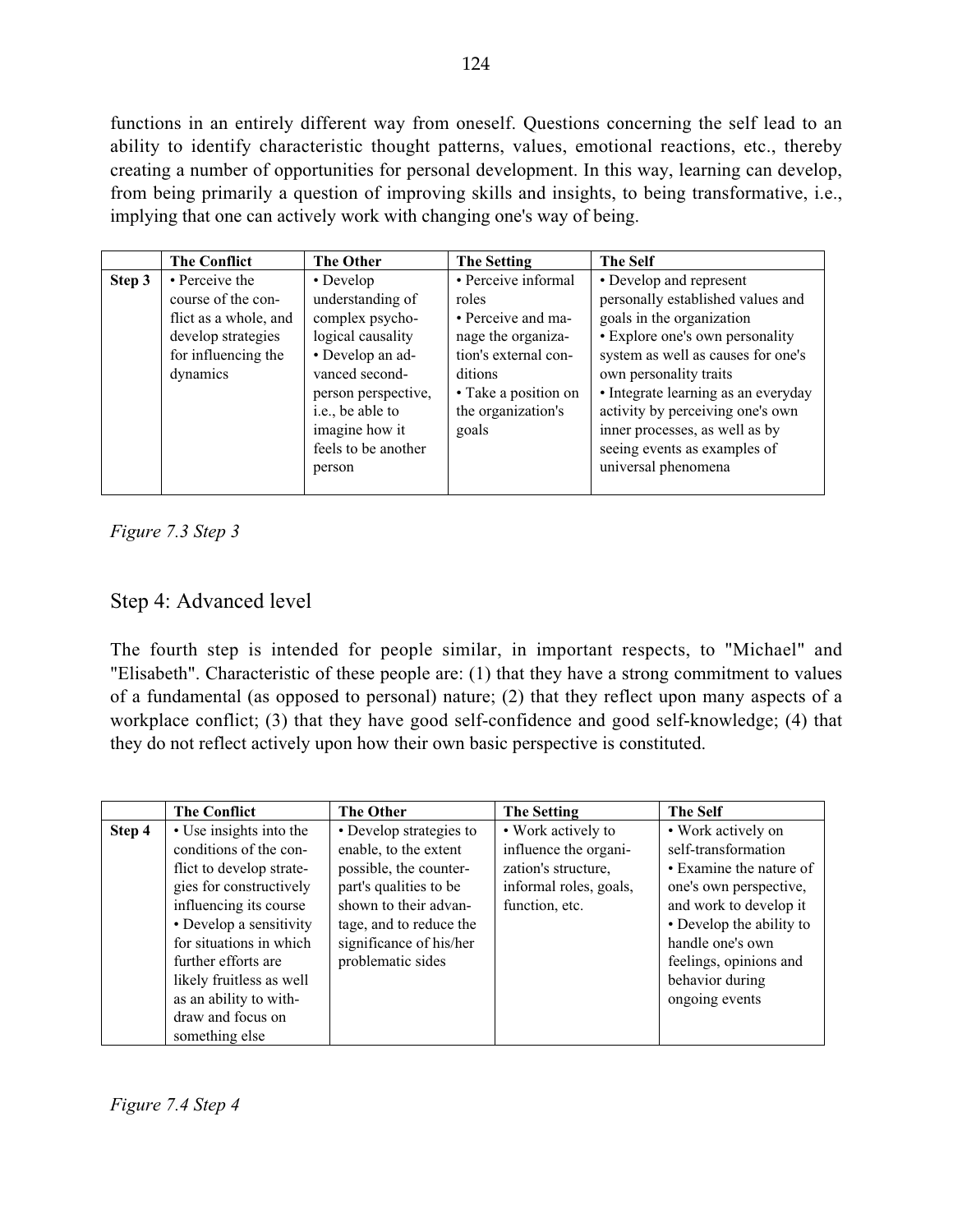These people perceive a great deal, particularly in the world around them and as concerns others. They also interpret events in terms of whole contexts, such as cultures, organizational structures and role systems. They can develop further, however, by also considering what they experience as urgent, and scrutinizing more closely whether this is what they really wish. They often find it difficult to let go of causes they feel are important, even if their visions are unrealizable due to inertia and resistance in the environment, particularly in other people.

# Conclusion

In this report, we feel we have laid the groundwork for continued research and development work within the area of workplace conflicts. Most of what we have presented in various parts of the report are outlines, which we will continue to work with along various lines. This work consists partly of thoroughly revising the report's various components to form a more finished product, and partly of deepening our analysis of the various themes. In closing, we wish to point out several themes that *per se* constitute areas for further research and development work.

Within the framework of this study, we have interviewed people who self-selected participation in our interview series. Most of these people have been, in various ways, at a disadvantage during their respective conflicts. If we view these stories about workplace conflicts from the perspective we have developed, it is reasonable to hypothesize that a very common cause of such conflicts is that those involved lack awareness of their own opinions of others and of the fact that their interpretations of causal relations are subjective and biased. This unawareness leads to a view that it is right and proper to treat other people badly. We believe it would be very meaningful to study this interpretation of conflict dynamics more thoroughly, perhaps using methods different from those used here.

Another topic for further study has emerged from the observation that one very important factor in many workplace conflicts is that one or several parties obstruct, in various ways, communication concerning the problem. In Chapter 4, in the section on pictures of the counterpart, we point out that an important factor leading to unwillingness to communicate is the type of pictures the parties to the conflict form of other people. If a person is construed as a set of fixed traits, and particularly if one's own opinions are experienced as constituting these traits, then it is understandable that one reacts to a negative picture of that person by creating as much distance as possible between him/her and oneself. This topic is very important and, moreover, is likely quite complex. We need more in-depth studies of why many are unwilling to communicate in situations that can lead to conflicts, and of which conscious and unconscious behaviors are used to block communication. There are many examples in our interview material, but we have not been able to look systematically at this issue.

A third theme is perhaps not a task for research, but instead an educational project. In this chapter, we have – in a very preliminary and sketchy way – indicated that different skills with respect to awareness and conflict management belong to different steps, from a beginner to a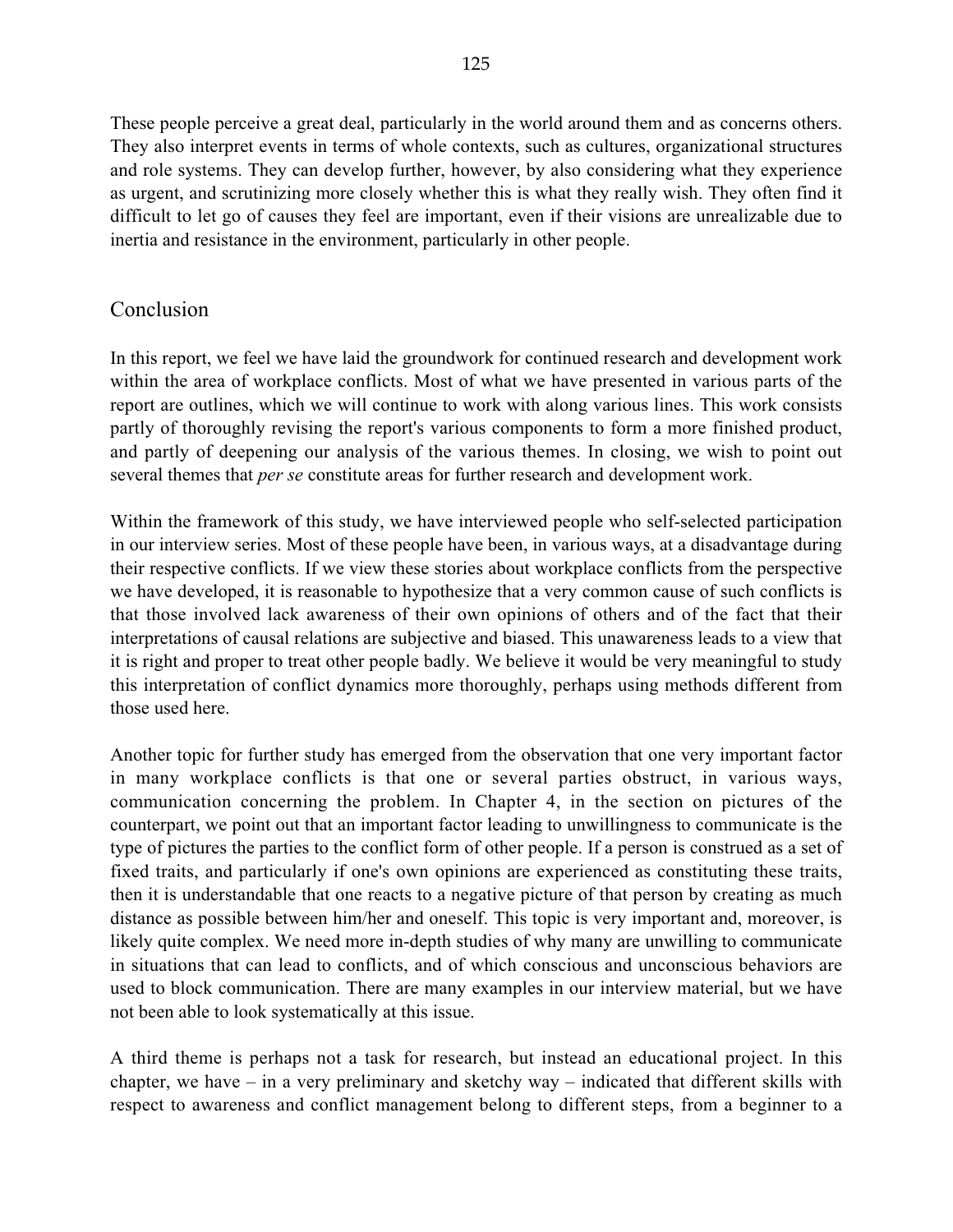quite sophisticated level. Using the tools developed within this project, it should be possible to position the various methods and efforts found in the conflict management literature in relation to the degrees of awareness discussed here. This could enable a deeper understanding of the aim of specific methods and intervention techniques, as well as facilitate a more informed choice of methods on the basis of the people and situations in question in a given case.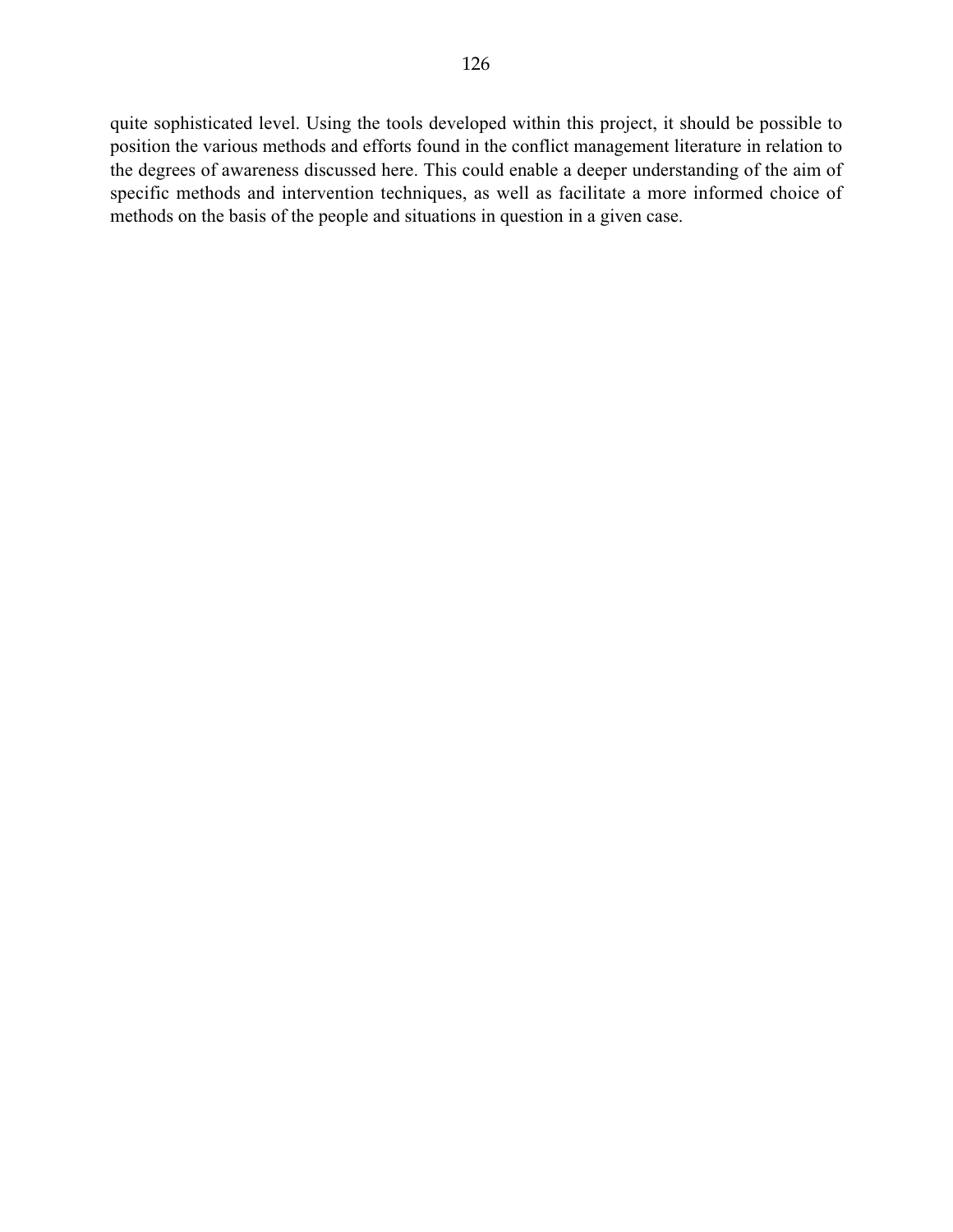### References

- BARGH, J. A. (1997) 'The Automaticity of Everyday Life,' in R. S. Wyer: *The Automaticity of Everyday Life,* Advances in Social Cognition, vol. X, Mahwah, New Jersey: Lawrence Erlbaum.
- BASSECHES, M. A. (1984) *Dialectical thinking and adult development,* Norwood, N.J.: Ablex Press.
- BERNE, E. (1974) *What do you say after you say hello?,* New York: Bantam Books.
- COOK-GREUTER, S. R. (1990) 'Maps for living: Ego-development stages from symbiosis to conscious universal embeddedness,' in M. L. Commons, C. Armon, L. Kohlberg, F. A. Richards, T. A. Grotzer, and J. D. Sinnott (eds.) *Adult development. Volume 2. Models and methods in the study of adolescent and adult thought,* New York: Praeger.
- COOK-GREUTER, S. R. (1994) 'Rare forms of self-understanding in mature adults,' in M. MILLER & S. R. COOK-GREUTER: *Transcendence and mature thought in adulthood. The further reaches of adult development,* Lanham, Maryland: Rowman & Littlefield.
- COOK-GREUTER, S. R. (1999) *Postautonomous ego development: A study of its nature and measurement.* Thesis presented to the Faculty of the Graduate School of Education of Harvard University.
- FISHER, D. & W. R. TORBERT (1995) *Personal and organizational transformations: the true challenge of continual quality improvement.* London and New York: McGraw-Hill.
- FISHER, R. & URY, W. (1981) *Getting to yes. Negotiating agreement without giving in,* Boston: Houghton Mifflin Co.
- GLASL, F. (1997) *Konfliktmanagement. Ein Handbuch für Führungskräfte, Beraterinnen und Berater, 5. Auflage.* Bern: Paul Haupt Verlag.
- GLASL, F. (1999) *Confronting conflict. A first-aid kit for handling conflict,* Stroud: Hawthorne Press.
- GOLEMAN, D. (1995) *Emotional intelligence,* New York: Bantam Books.
- GOLEMAN, D. (1998) *Working with emotional intelligence,* London: Bloomsbury.
- HY, L. X. and LOEVINGER, J. (1996) *Measuring ego development, Second Edition,* Mahwah, N.J.: Lawrence Erlbaum.
- JORDAN, T. (1998a) *Conflicts as yoga. Mindfulness in conflicts as a path of consciousness development,* only published on the internet. URL:
- <http://cent.hgus.gu.se/~hgeotjor/conflictyoga.pdf> samt
- JORDAN, T. (1998b) 'Structures of geopolitical reasoning. Outline of a constructivedevelopmental approach,' *Occasional Papers 1998:9,* Kulturgeografiska Institutionen, Handelshögskolan, Göteborgs Universitet.
- JORDAN, T. (2000) *Dimensions of consciousness development. A preliminary framework,* only published on the internet: <http://cent.hgus.gu.se/~hgeotjor/>
- JORDAN, T. (2001) *Föreställningsvärldar i svensk försvarspolitik,* Överstyrelsen för Civil Beredskap, Stockholm.
- KEGAN, R. (1982) *The evolving self. Problem and process in Human Development,* Cambridge (Mass.) and London: Harvard University Press.
- KEGAN, R. (1994) *In over our heads. The mental demands of modern life,* Cambridge (Mass.): Harvard University Press.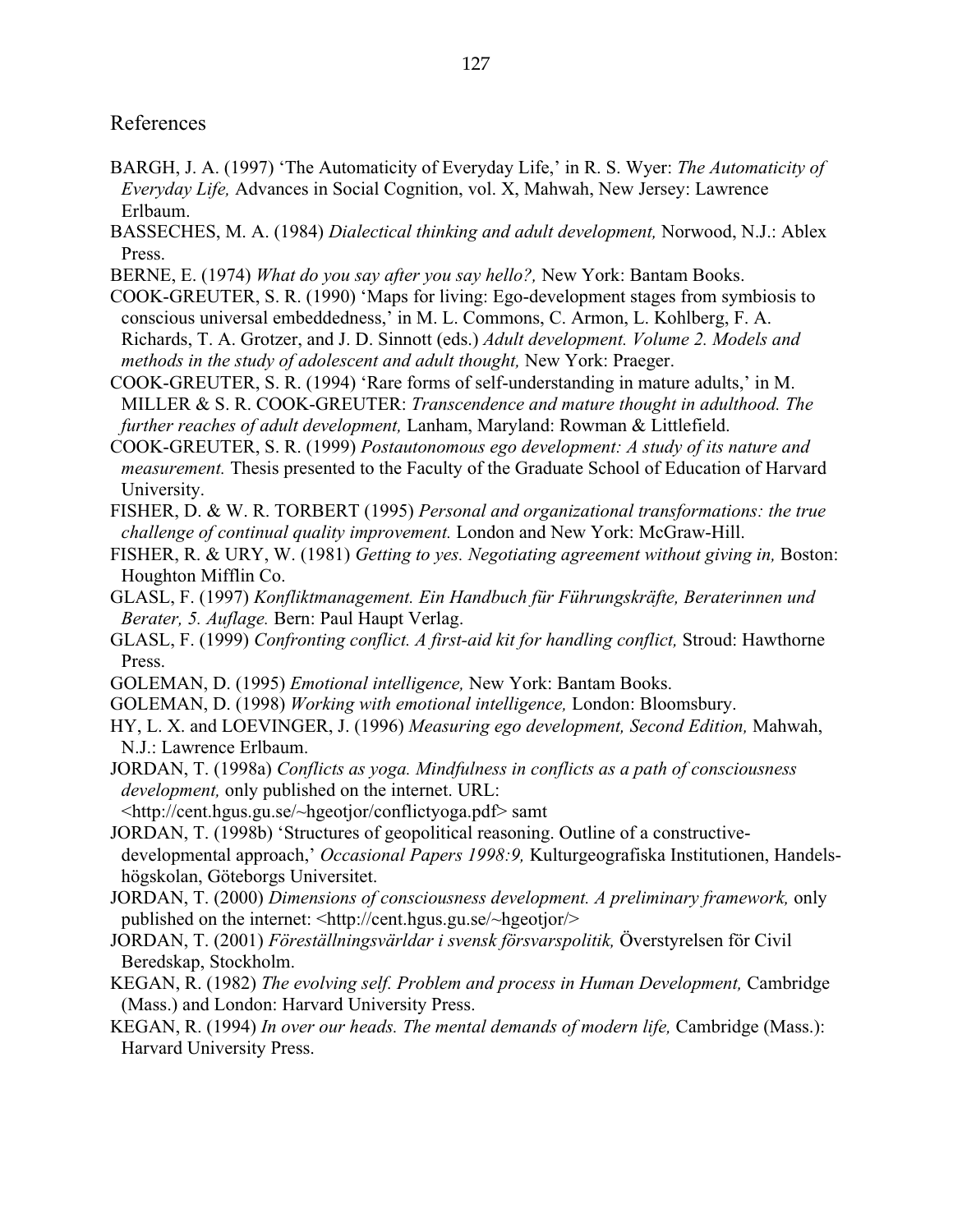KOHLBERG, L. (1971) 'From is to ought: How to commit the naturalistic fallacy and get away with it in the study of moral development', in T. Mischel (ed.) *Cognitive Development and Epistemology,* New York and London: Academic Press.

KOHLBERG, L. (1976) 'Moral stages and Moralization. The Cognitive-Developmental Approach', in T. Lickona (ed.) *Moral Development and Behavior. Theory, Research, and Social Issues,* New York: Holt, Rinehart and Winston.

LAHEY, L., E. SOUVAINE, R. KEGAN, R. GOODMAN, S. FELIX (1988) *A Guide to the Subject-Object Interview: Its Administration and Interpretation,* Cambridge: Subject-Object Research Group.

LOEVINGER, J. (1976) *Ego Development,* San Francisco: Jossey-Bass Publishers.

- LOEVINGER, J. and R. WESSLER (1970) *Measuring ego development, vol I: Construction and use of a sentence completion test,* San Francisco: Jossey-Bass.
- MARINGER, E. & STEINWEG, R. (1997) *Konstruktive Haltungen und Verhaltensweisen in* institutionellen Konflikten. Erfahrungen, Begriffe, Fähigkeiten, Berghof Report Nr. 3, Berlin: Berghof Forschungszentrum für konstruktive Konfliktbearbeitung.

RICHARDS, F. A. and COMMONS, M. L. (1984) 'Systematic. metasystematic, and crossparadigmatic reasoning: A case for stages of reasoning beyond formal operations,' in M. L. Commons, F. A. Richards, and C. Armon (red) *Beyond formal operations: Late adolescent and adult cognitive development,* New York: Praeger.

- ROSENBERG, M. (1999) *Nonviolent Communication : A Language of Compassion,* PuddleDancer Press.
- SELMAN, R. L. (1980) *The growth of interpersonal understanding. Developmental and clinical analyses,* New York: Academic Press.
- STEINER, P. P. (1996) *Conforming and non-conforming concurrence: Aspects of "groupthink" and orders of consciousness in democratic deci sion making,* Thesis presented to the faculty of the Graduate School of Education of Harvard University.

STONE, D., PATTON, B. & HEEN, S. (1999) *Difficult conversations. How to discuss what matters most,* New York: Penguin Books.

TORBERT, W. R. (1987) *Managing the corporate dream,* Homewood, IL: Dow Jones-Irwin.

TORBERT, W. R. (1991) *The power of balance: Transforming self, society and scientific inquiry,* Sage Publications.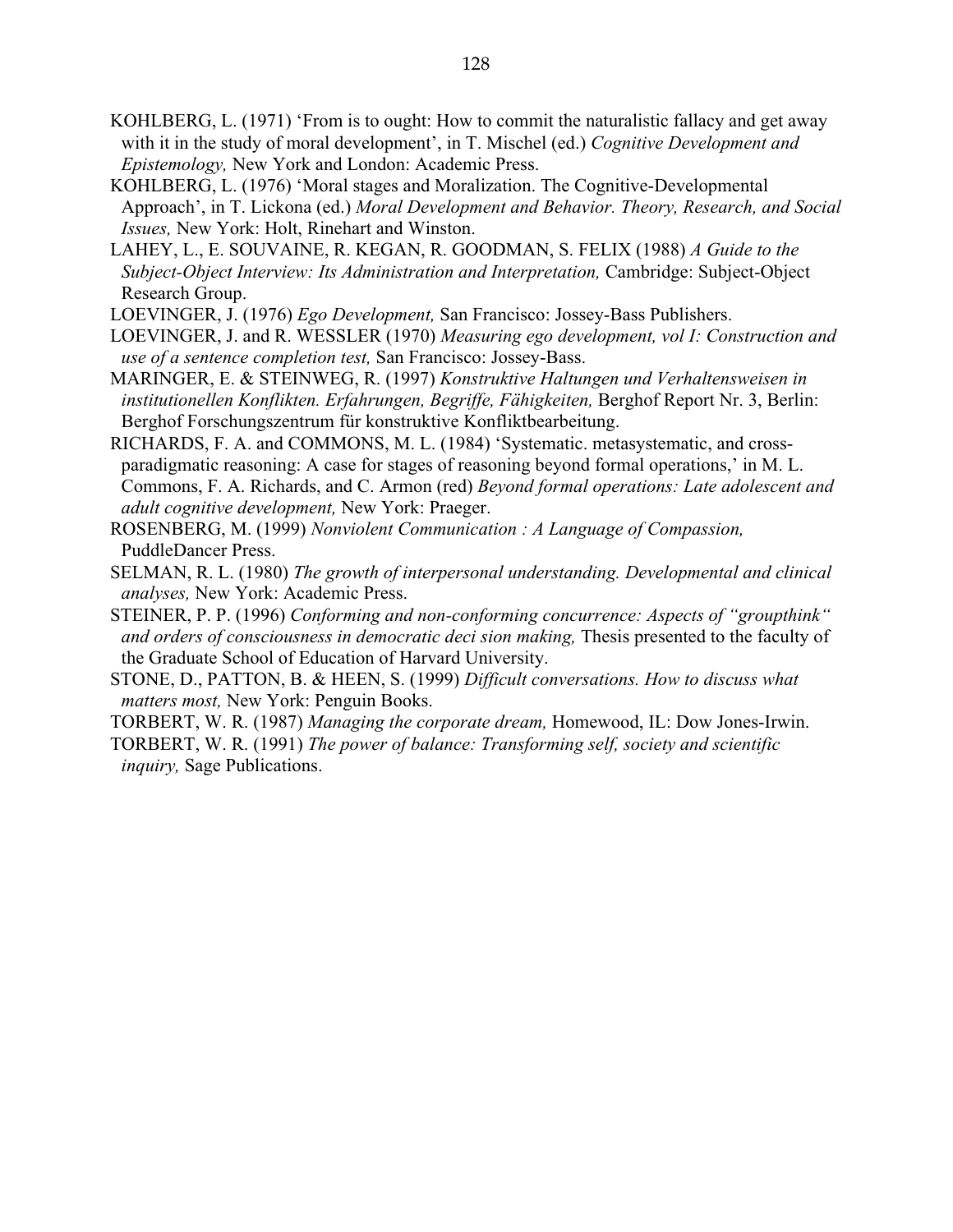# **APPENDIX I: Guideline for interviews on workplace conflicts**

*The purpose of this interview guide is to be a checklist for the interviews. Each interview deals with a unique case story, told by a unique individual. Therefore, it is not possible to slavishly follow a standardized interview format. The interviewer must go along with the natural flow of the conversation, keeping in mind that in the end, all of the important issues must have been covered. It is very important that the interviewee's way of responding is as free as possible from external influences (e.g. by suggestive questions) in the first part of the interview. We will want the interviewee to present his/her case in the language and concepts that seem natural to him/her. Therefore, more suggestive or interfering questions should be saved for the last part of the interview.*

## I. Introductory question

Can you describe as comprehensively as possible the workplace conflict you have been involved in? It would be helpful if you include information about the setting (e.g. type of workplace, number of team members, time period), parties, issues and important events.

# II. Follow-up questions on background and course of events

Clarifying questions regarding work tasks, role assignments, organizational structures, etc. Can you give a concrete example of xxx? (If the interviewee makes sweeping formulations about the behaviour of the counterpart, for example.)

Are there any other important events you would like to add to your story?

Did anything significant happen before the incidents you describe?

When did you first meet X?

How did you react to the incidents you described? What did you do/think/feel?

How did your counterpart react to the incidents?

To what extent are/were other persons involved in the conflict?

# III. Questions on interpretations of parties and causal relationships

If you try to make a summary of what you think are the main causes that this conflict arose, what would have to be mentioned?

(This issue usually necessitates several follow-up questions)

How would you describe your counterpart?

Why did he/she/they act as they did?

Did any other significant circumstances influence the course of events?

Which are your counterpart's motives, do you think?

Are there any other significant things to say about your counterpart?

Does your counterpart have any qualities you appreciate?

Can you imagine how it felt to be your counterpart in a certain situation?

Which concerns and feelings were important for him/her?

Did you think about how the situation must have appeared for your counterpart during critical incidents?

If yes, did you in any way adapt your behaviour on the basis of your understanding of him/her, in order to influence the situation in a constructive direction?

What are the main reasons for the difficulties in resolving the conflict in a sensible way? What do your colleagues think about the situation?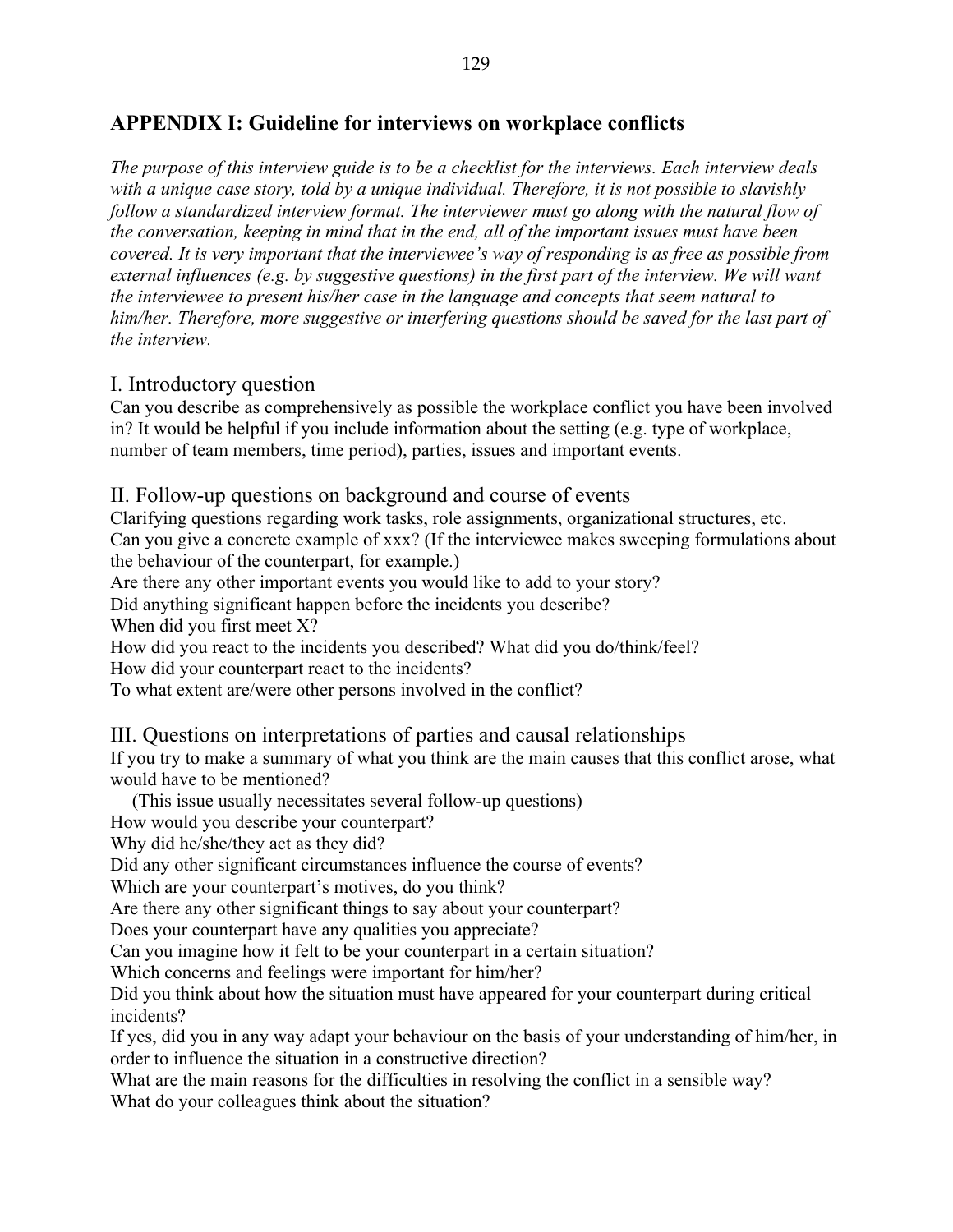What is/was important for you in this conflict? Why? Why did you react with anger/frustration/anxiety? What could have changed your perception of critical events? How do you evaluate your own role/conduct? Did you at any stage consider ethical points of view? What is generally most important for you in your job? Do you think that your own personality has influenced the development of the conflict?

# V. Questions about alternatives

Can you imagine a possible way to satisfy the basic interests of both parties? How do you think other persons think about the causes of the conflict? What do you think an external observer would say about the situation? Could the conflict have been prevented? How?

# VI. Questions about learning

Is there anything about this conflict that has been positive?

Can you say that you have learned something about yourself through this experience? Has this interview lead you to think about things you wouldn't have thought about spontaneously?

Did our conversation about your experience in any way influence what you think and feel in the present situation?

What was your motive for participating in this interview series?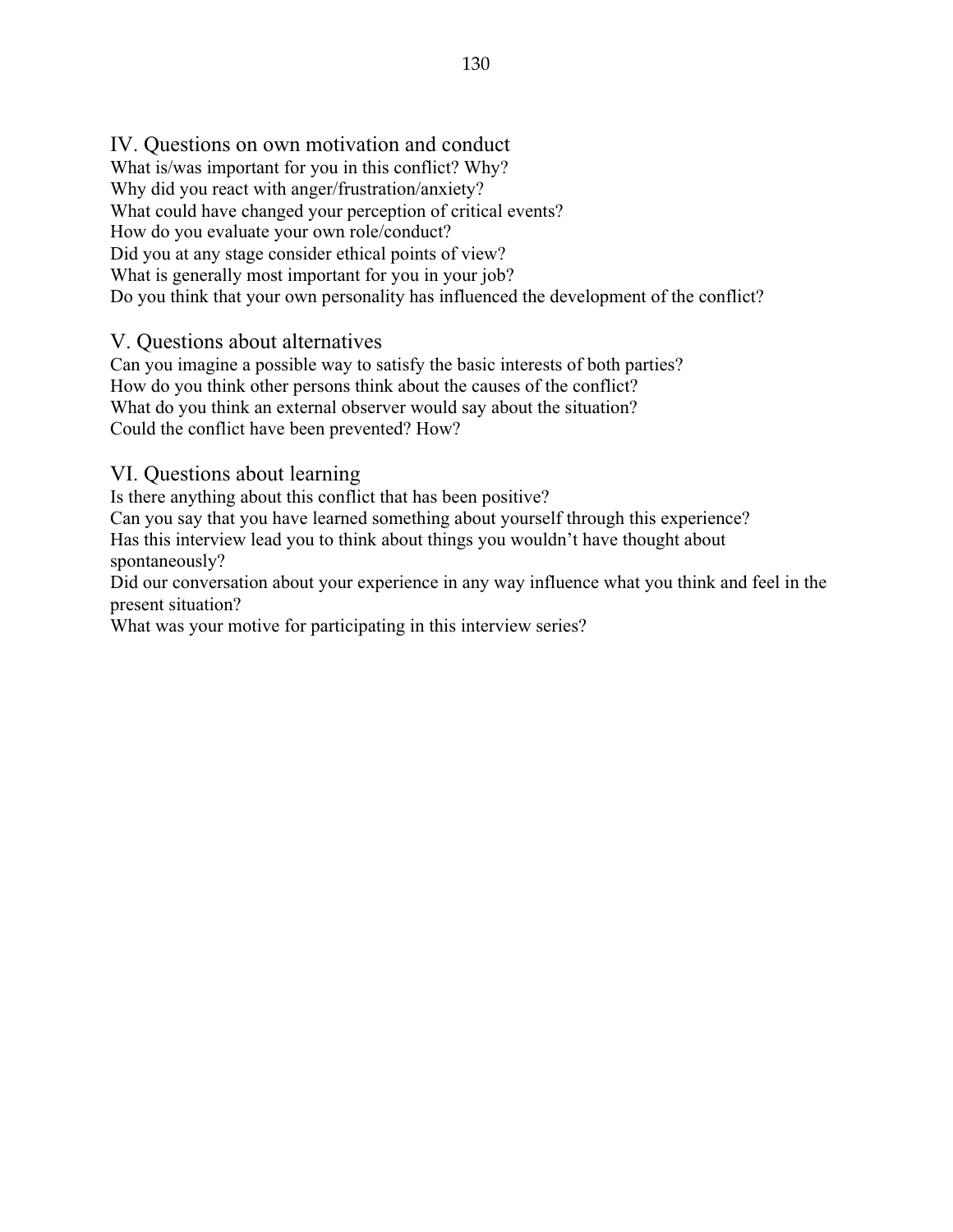## **APPENDIX II: Advertisement texts**

Swedish newspaper advertisement, january 1999:

### *Har du varit inblandad i en konflikt på jobbet?*

För en studie om arbetsplatskonflikter söker jag personer som vill berätta om sina erfarenheter av en arbetsplatskonflikt.

Om du är intresserad av att delta och bli intervjua om dina erfarenheter vore jag tacksam om du kontaktar mig på nedanstående telefonnummer eller adress. All information behandlas konfidentiellt.

*Titti Lundin*, forskare, Göteborgs Universitet, Forum för tvärvetenskap, Brogatan 4, 413 01 Göteborg. *Tel. 031-7731415*

Advertisement text used on the Usenet and on WWW bulletin boards:

Have you been involved in a workplace conflict?

As part of a research project, I want to make e-mail interviews with people who have been (or are) involved in workplace conflicts. If you volunteer for an interview, we will have an openended talk about the your experiences with one particular workplace conflict. Your conflict should involve issues not easily resolved, and it should have had a duration of at least several weeks. It doesn't matter if it is a conflict between you and your boss, between you and your colleagues, between groups of co-workers, or between different departments. What you tell me will be treated as confidential material, and will only be used in forms that ensure complete anonymity for all persons and organizations involved. The benefit for you if you choose to participate is an unique opportunity to talk about your conflict with an impartial and experienced outsider. This type of interview is usually very interesting to both interviewed and interviewer. If you want more information, please send me an e-mail.

Thomas Jordan (Dr.)

Gothenburg University, Sweden Thomas.JordanGU@t-online.de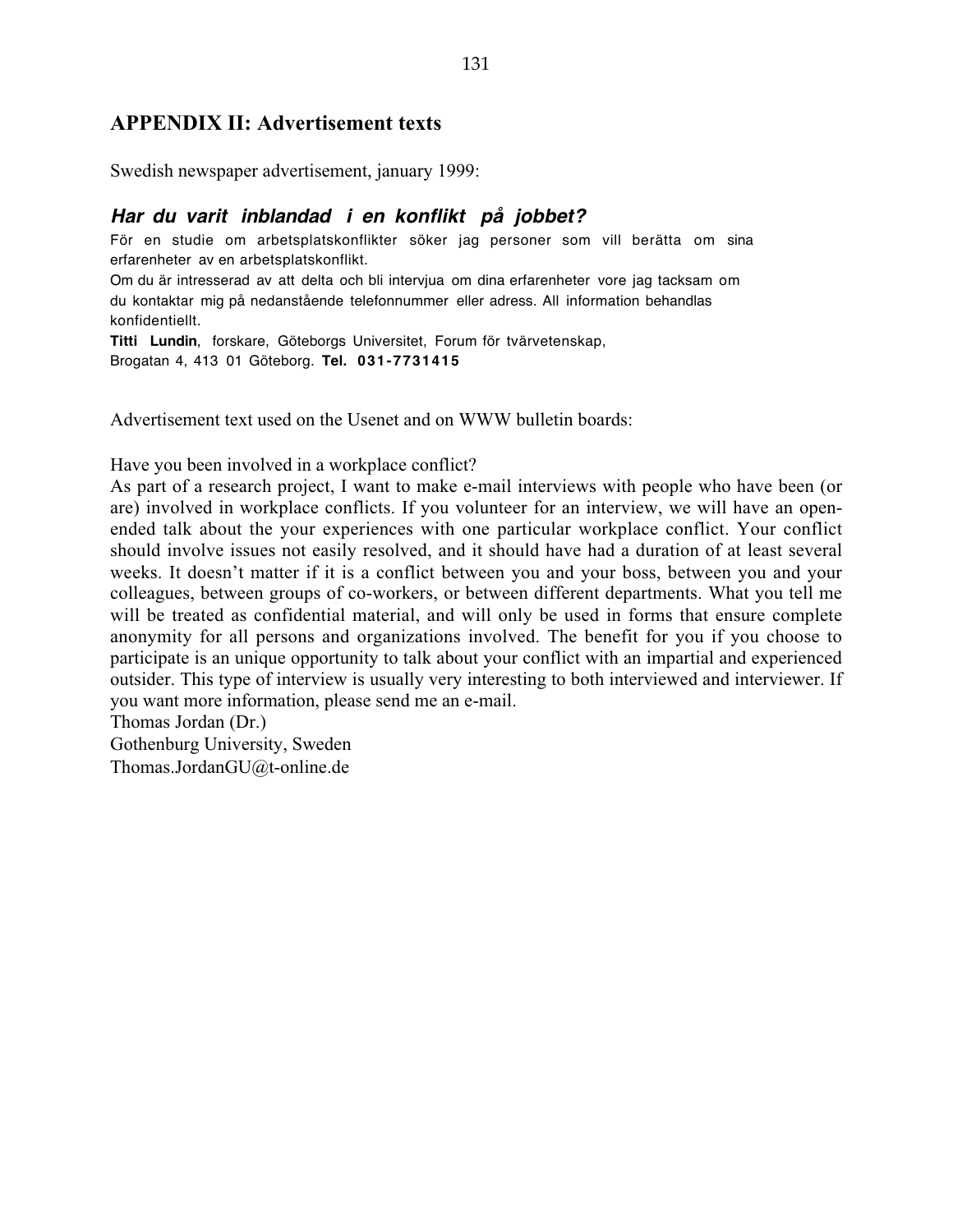# **APPENDIX III: Professions represented among the participants**

Administration manager Administrative official Architect Care worker Chief nurse Chief Operating Officer Dentist Electrician Factory worker Insurance agent Laboratory assistant Lawyer Maintenance technician Mediator Mental care worker Military officer Nurse Nursing assistant Plumber Police officer Programmer Property manager Psychologist Psychotherapist Researcher Sales clerk Sales manager Secretary Shipping agent Social worker Staff manager Supervisor Systems analyst Teacher Team lead Theatre producer University lecturer Vocational guide officer Waitress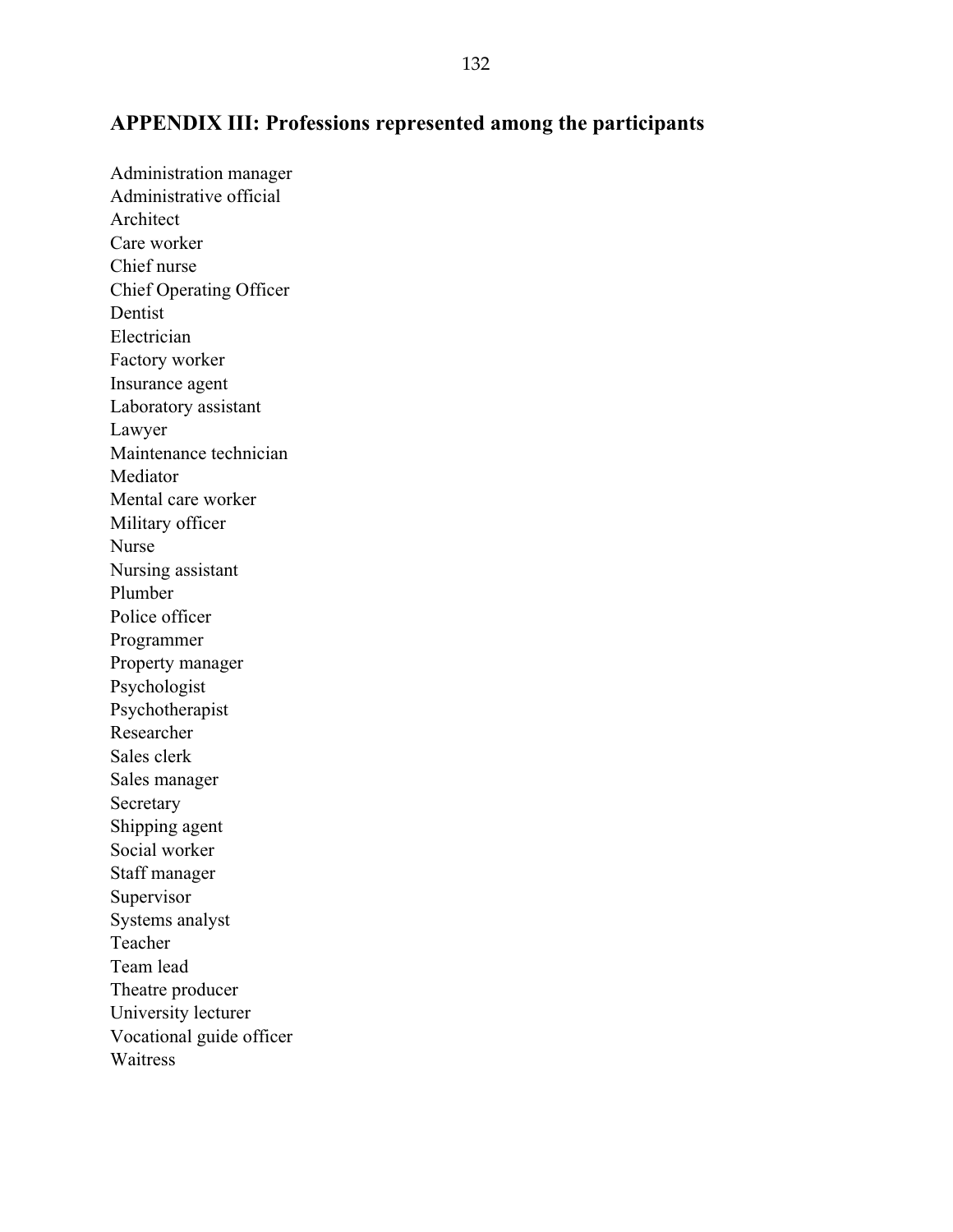### **APPENDIX IV: Information page to participants**

[Only the English text used for the e-mail interview series]

### **Interviews on workplace conflicts**

I am glad for your interest in my research on workplace conflicts. I value the opportunity to share in your experiences in an area which most probably involves personally significant events for you.

The purpose of my research is to study how people experience and think about protracted workplace conflicts. This involves such questions as how they experienced the conflict process, how they perceive the other persons involved, and how they think about the actual or possible outcomes. I want to study if there are fundamentally different ways of making meaning out of personal conflict experiences. Knowledge about such differences might, for example, contribute to developing better conflict management methods.

This kind of interview is usually interesting and stimulating for both parties. You will have an unique opportunity to reflect on events that are or were significant to you, together with a person who has no personal stake whatsoever in the conflict you are reflecting on.

Participation in this project includes two parts. The first is to fill out a Sentence Completion Test. You will be presented with 36 sentence stems and invited to complete each one in any way you wish. This should not take more than 20-60 minutes. Your answers will be evaluated to yield a general picture of your way of making meaning of your experience. The second, and main, part of this study is an open-ended e-mail interview about a workplace conflict you have been personally involved in. In the first round, I will ask you to describe the setting, the issues, the persons involved, and major events. After having received your response, I will pose follow-up questions in order to understand what happened and how you experienced various aspects of the conflict. I expect that it will be necessary to make about 4-6 rounds of questions and answers, somewhat dependent on the circumstances.

So far about 60 interviews have been made, and I plan for at least 20 more. I will use the interviews as a basis for discerning and describing different ways of dealing with workplace conflicts. The study will be reported in a research report and in an article in a scientific journal. These publications may include brief excerpts from the interviews. Before making any such excerpts, all references to real persons, organizations and places will be changed to ensure complete confidentiality for you and other persons involved.

If you have any further questions, please contact me. If you want to participate on the basis of this information, please read the enclosed agreement form and follow the instructions there.

Thomas Jordan, Ph. D.

University of Gothenburg, Sweden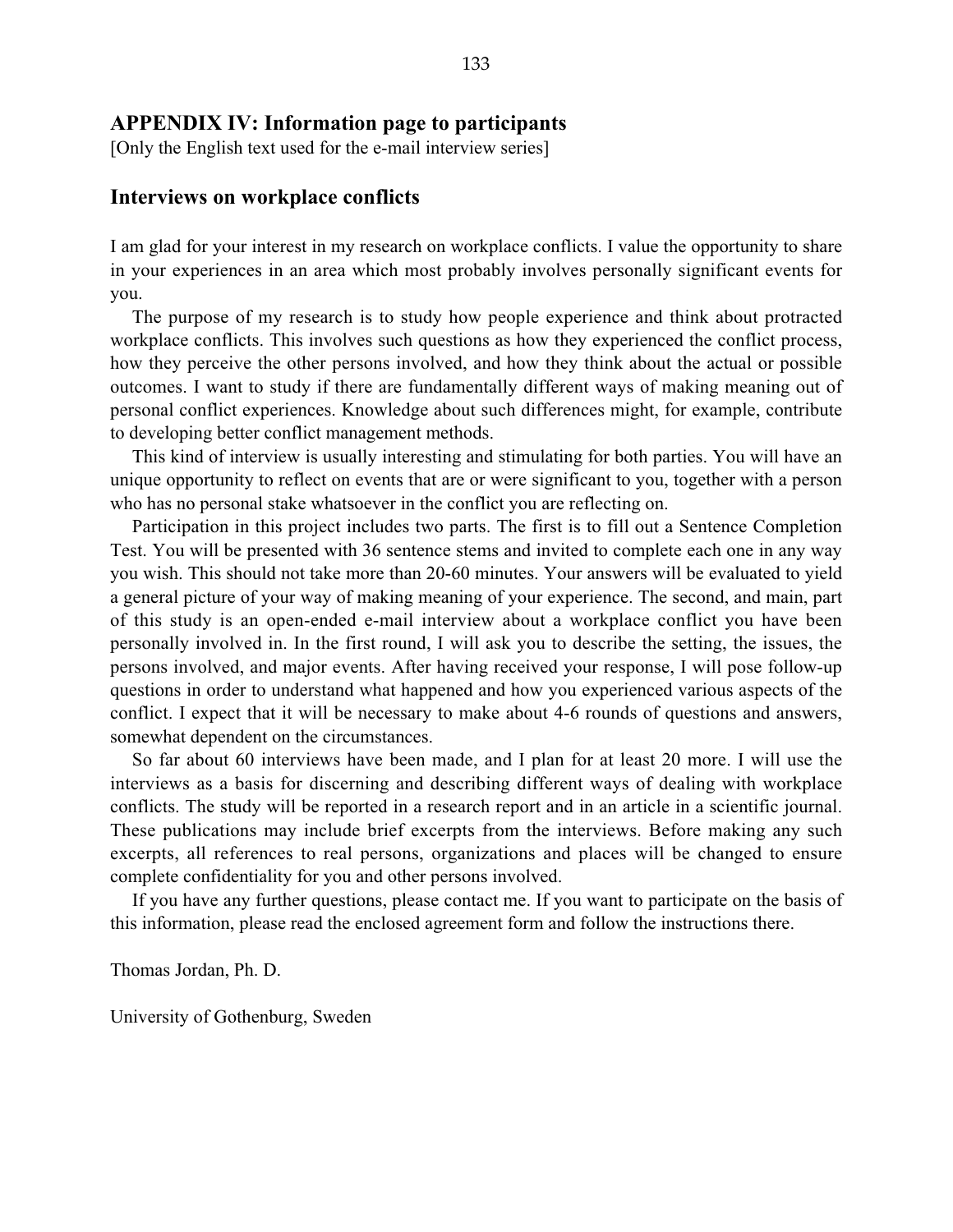## **APPENDIX V: Agreement form**

[Only the English form]

### INTERVIEW AGREEMENT FORM

I agree to participate in an e-mail interview for a study about how people experience and think about workplace conflicts. I understand (1) that the interview involves questions about personal experiences of conflicts; (2) that I do not have to answer any questions I do not choose to answer; (3) that any excerpts taken from this interview will disguise all names of persons and places so as to preserve my anonymity and privacy; (4) that I will not receive any feedback on the scientific evaluation of the Sentence Completion Test or the interview; and (5) that although most people find these interviews engaging and interesting, should I feel like discontinuing the interview for any reason I may do so at any time. I grant permission for the interview material to be used for research purposes, e.g. as source material for research reports and scientific articles.

If you accept these conditions, please reply to this e-mail, include the text above, type your name or nickname below the text, and send the e-mail to me.

- - - - - - - - - - - - - - - - -

Note: Point 4 doesn't mean you will not get any comments or suggestions regarding your case, just that I will not give each participant an extensive scientific evaluation of their approach to conflicts compared to other participants.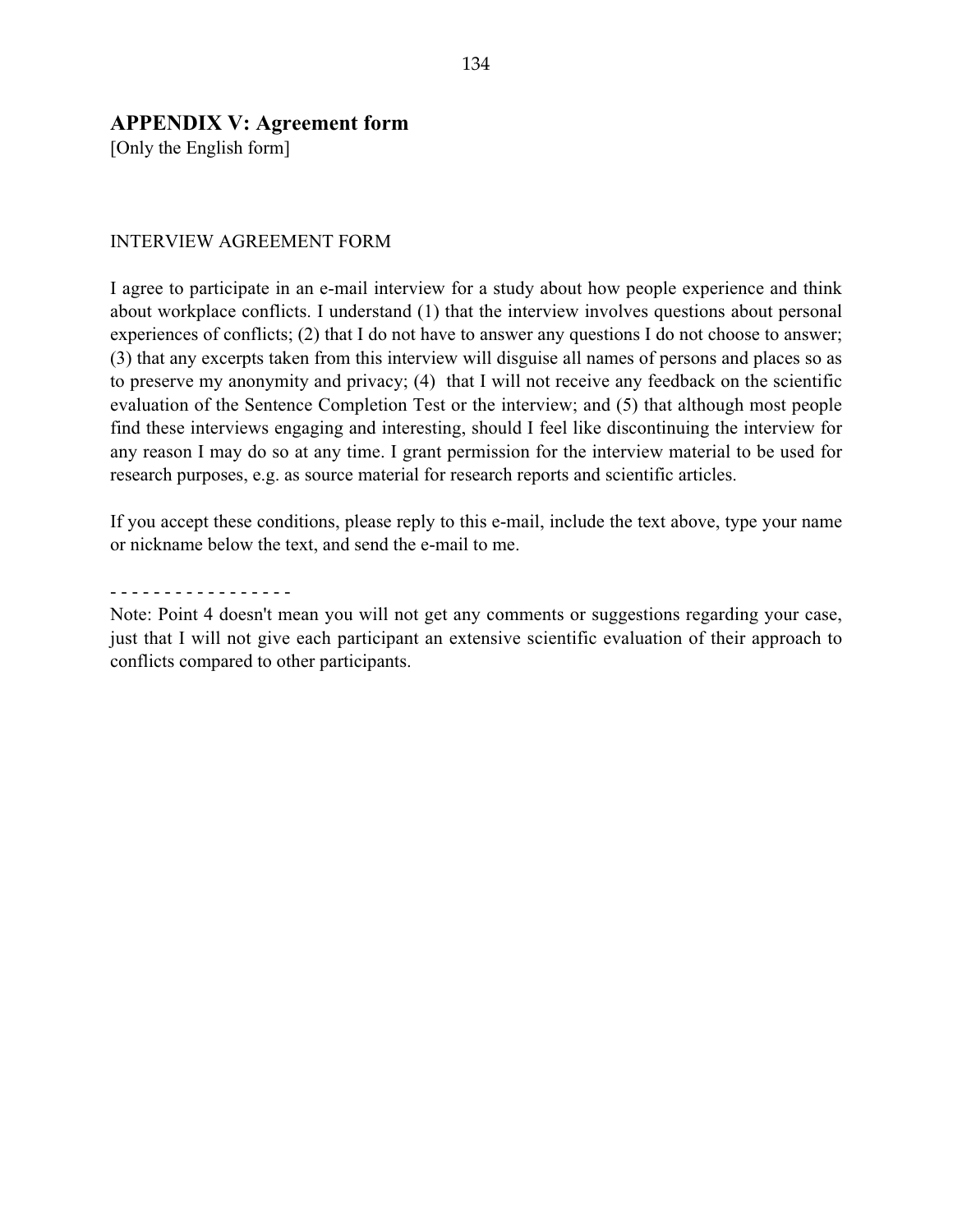# **APPENDIX VI: Template for interview analysis**

The Swedish interview analysis template comprises eleven pages. The complete, formatted template is not available in English. Below, only the questions used in the template are reproduced.

### PAGE 1; FREE OBSERVATIONS

Write here in free form your general observations and impressions after a first read of the interview

### PAGE 2: ARTICULATION

1. How clearly does the interviewee articulate what the conflict was about?

2. How clearly does the interviewee articulate his/her own feelings during conflict events?

3. How clearly does the interviewee articulate what was important for him-/herself and for other parties to the conflict? (Issues, interests)

4. Does the interviewee in any articulate the particular perspective from which he/she observes and interprets the conflict? Are there any signs of an awareness that the interviewee has a particular perspective?

### PAGE 3.1: DIFFERENTIATIONS

1. Does the interviewee show any awareness that his/her interpretations of reasons, motives, etc. are interpretations that may be biased?

2. Does the interviewee in any way differentiate between concrete positions and underlying needs of a more basic and general nature?

3. Does the interviewee reflect on his/her own motives, intentions and interests, and how they relate to those of other people involved?

4. Does the interviewee differentiate between opinions based on spontaneous dislike and assessments made with a 3rd person perspective?

5. Does the interviewee reflect on his/her own conduct during the confict?

### PAGE 3.2 DIFFERENTIATIONS, CONT.

6. Does the interviewee see his/her behaviour or attitude as contributing negatively to the conflict events?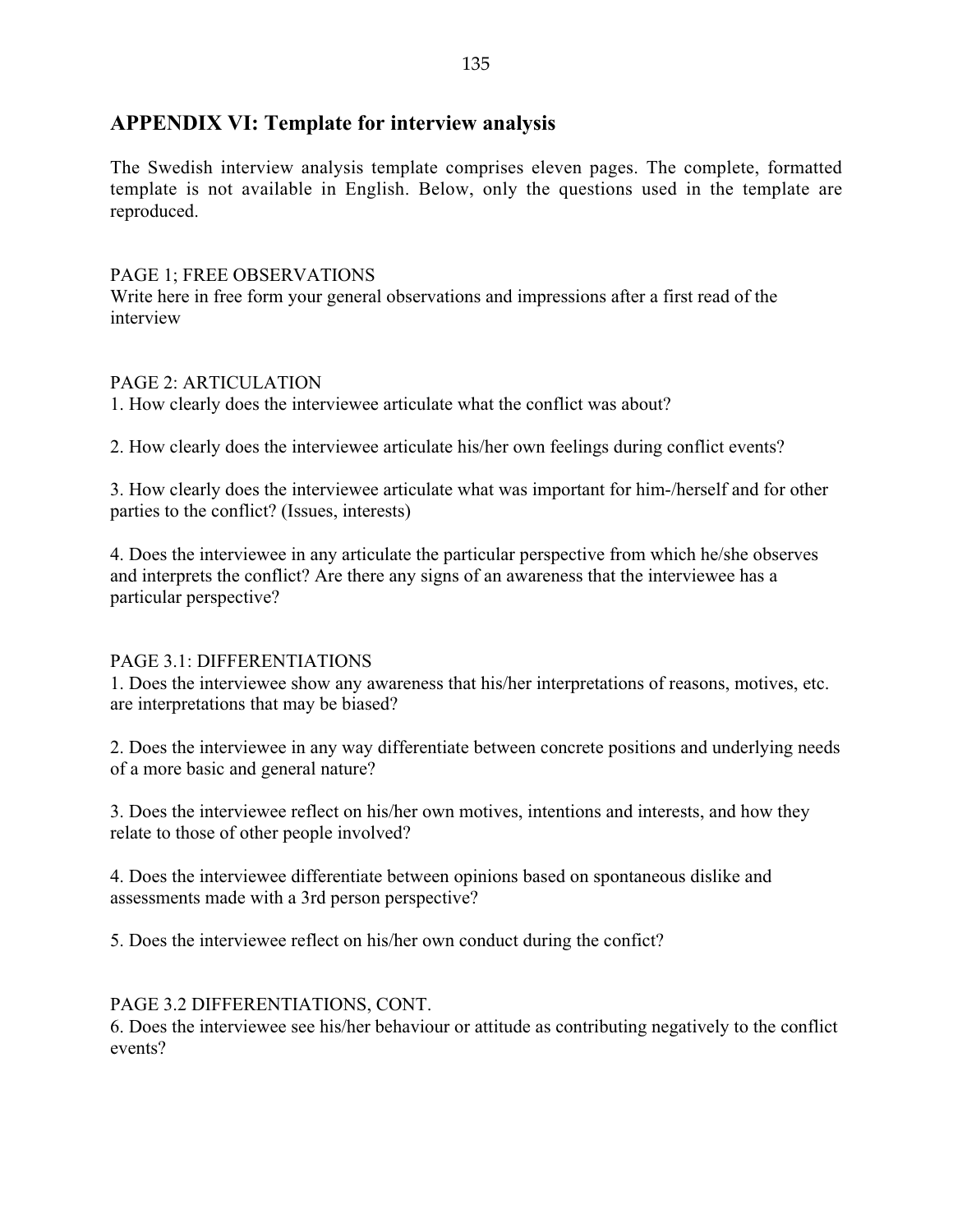7. Does the interviewee mention the possibility of unintended consequences for others of their own actions?

8. Does the interviewee mention the possibility of own defensive reactions, for instance avoidance?

9. Does the interviewee refer to the conflict experience's potential for learning and development?

10. Are there any instances of role-taking in the interview, i.e. reflections on how other people have experienced the situation?

11. Does the interviewee show any signs of interest in/empathy for the feelings and predicament of the counterpart?

PAGE 3.3 DIFFERENTIATIONS, CONT. 12. Does the interviewee reflect on his/her own or others' integrity boundaries?

13. Does the interviewee refer to the work group as an entity that serves overarching goals and needs?

14. Does the interviewee reflect on the norms of interaction in the workplace (conventions, norms, jargon, etc.)?

15. Does the interviewee refer to informal role attributions in the work group?

16. Does the intervieweee notice and mention the collective moods and feelings in the workplace?

17. Is longterm development of the team a concern for the interviewee?

# PAGE 4.1 CONSTRUCTIONS

1. How does the interviewee construct the reasons for the conflict?

2. How does the interviewee characterize him-/herself?

3. How does the interviewee construct the counterpart(-s)?

# PAGE 4.2 CONSTRUCTIONS, CONT.

4. Does the interviewee refer to personal relationships as phenomena with durable and distinct qualities?

5. Which types of issues and concerns were important to the interviewee during the conflict, and in general?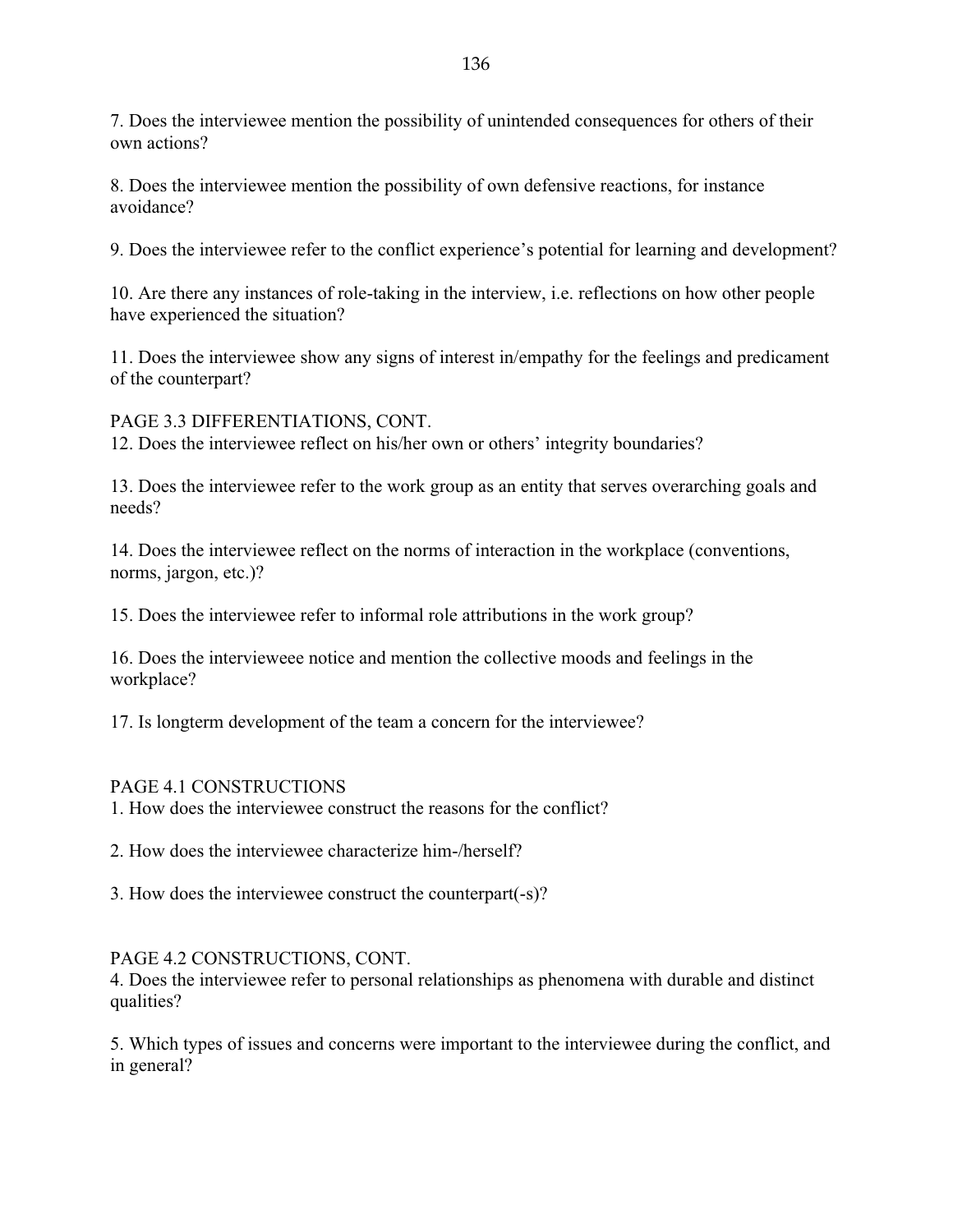6. What kinds of ideas does the interviewee have about alternative ways of dealing with the conflict?

PAGE 5.1 OTHER QUESTIONS

1. How does the interviewee handle his/her own frustration?

2. To what extent does the interviewee take responsibility for his/her own life situation? Does the interviewee feel in charge of his/her own life?

3. Did the interviewee take any initiatives to influence the conflict in a constructive direction?

4. Are there any signs that the interviwee used defense mechanisms? (like fixed diagnoses, physical and psychological avoidance, condemnations, fixation of standpoints)

### PAGE 5.2 OTHER QUESTIONS, cont.

5. Which are the most sophisticated elements in the interview (from an ego development point of view)?

6. What does this person need most of all in order not to fare badly in conflicts?

7. Which abilities are first on the agenda for this person?

### PAGE 6: SUMMARY

Make a summary of how this person deals with conflicts. What kind of meaning-making is involved? What are the salient aspects of the inner logic of this person?